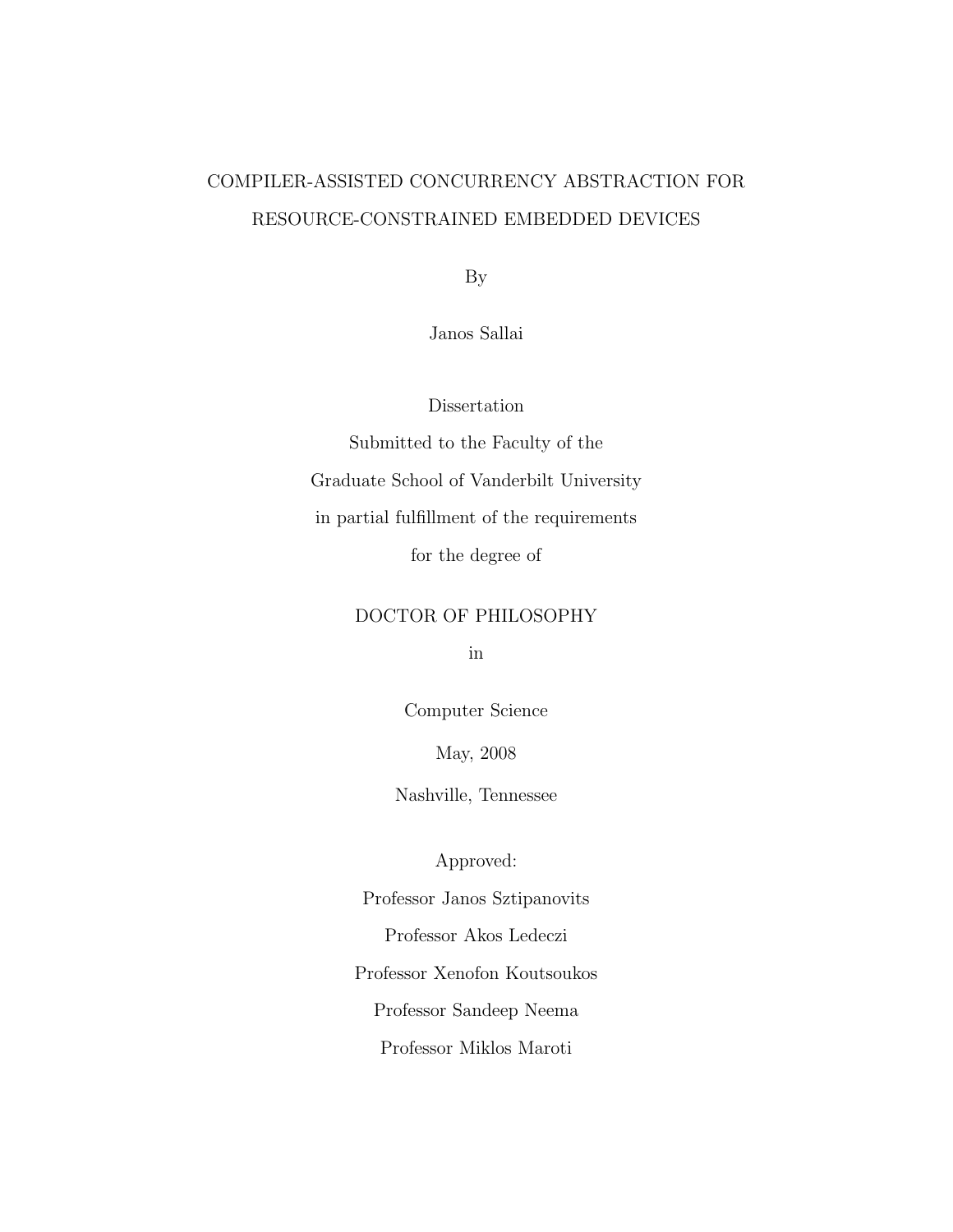# Acknowledgements

I would like to thank my advisors, Professor Akos Ledeczi and Professor Janos Sztipanovits, for their guidance and support. I had the pleasure to working in the sensor networks research group at the Institute for Software Integrated Systems at Vanderbilt University, in a team that, under Akos's leadership, earned wide recognition over the last few years. I am grateful to have had the chance to be a member of this group and to contribute to its success.

The motivating examples and the initial problem formulation of my work came, in large part, from Professor Miklos Maroti. My special thanks go to Miklos for his inspiration, enthusiasm and encouragement.

I owe special thanks to the other two members of my committee, Professor Xenofon Koutsoukos and Professor Sandeep Neema, for their inspiring questions and suggestions regarding my work. Altogether, I could not have wished for a better Ph.D. committee.

The research in this work was sponsored by the NSF ITR program on Foundations on Hybrid and Embedded Software Systems. Support for my graduate studies was provided in part by the DARPA/IXO NEST program (F33615-01-C-1903), the ORISE program at the Oak Ridge National Laboratory, the United Technologies Research Center, Crossbow Technologies, Inc. and the NSF NeTS program.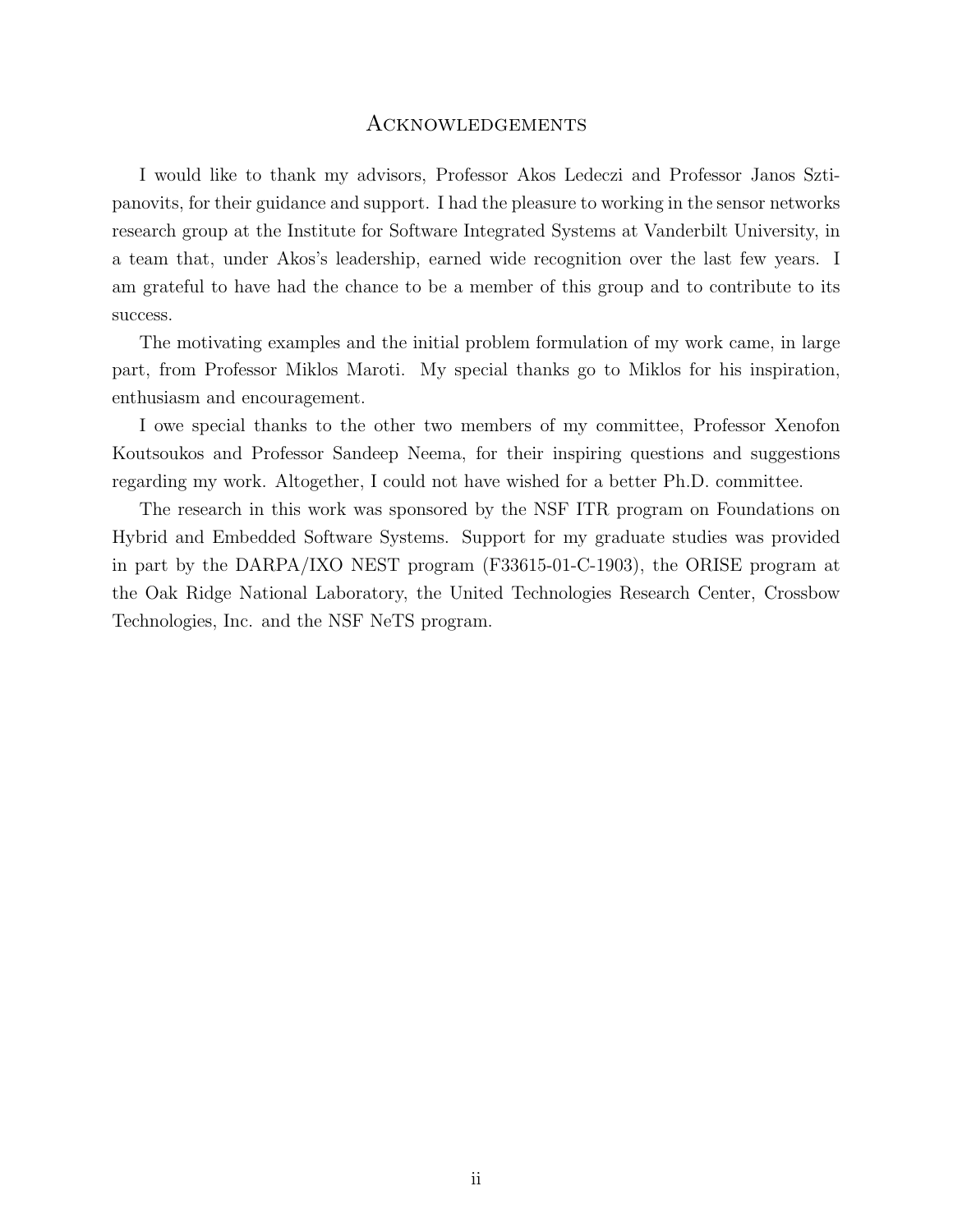# TABLE OF CONTENTS

<span id="page-2-0"></span>

|          | vi  |                                                         |                |  |
|----------|-----|---------------------------------------------------------|----------------|--|
|          | ix  |                                                         |                |  |
| I        |     |                                                         | $\mathbf{1}$   |  |
|          | 1.1 |                                                         | $\mathbf{1}$   |  |
|          | 1.2 |                                                         | $\mathbf{1}$   |  |
|          |     | 1.2.1                                                   | $\overline{2}$ |  |
|          |     | 1.2.2                                                   | $\overline{2}$ |  |
|          |     | 1.2.3                                                   | 3              |  |
|          | 1.3 |                                                         | $\overline{4}$ |  |
|          |     | 1.3.1                                                   | $\overline{4}$ |  |
|          |     | 1.3.2                                                   | $\overline{5}$ |  |
|          | 1.4 |                                                         | $\overline{7}$ |  |
|          | 1.5 |                                                         | 8              |  |
|          | 1.6 |                                                         | 9              |  |
| $\rm II$ | 11  |                                                         |                |  |
|          | 2.1 |                                                         | 11             |  |
|          |     | Event-driven model<br>2.1.1                             | 11             |  |
|          |     | 2.1.2                                                   | 15             |  |
|          |     | 2.1.3                                                   | 18             |  |
|          |     | Macroprogramming<br>2.1.4                               | 19             |  |
|          | 2.2 | Motivation                                              | 21             |  |
|          |     | Motivating example: I2C packet level interface<br>2.2.1 | 21             |  |
|          |     | 2.2.2                                                   | 22             |  |
|          |     |                                                         | 23             |  |
|          | 2.4 |                                                         | 23             |  |
|          |     | 2.4.1                                                   | 24             |  |
|          |     | 2.4.2                                                   | 26             |  |
|          | 2.5 |                                                         | 27             |  |
|          |     | 2.5.1                                                   | 28             |  |
|          |     | 2.5.2                                                   | 29             |  |
|          |     | 2.5.3                                                   | 30             |  |
|          |     | 2.5.4                                                   | 31             |  |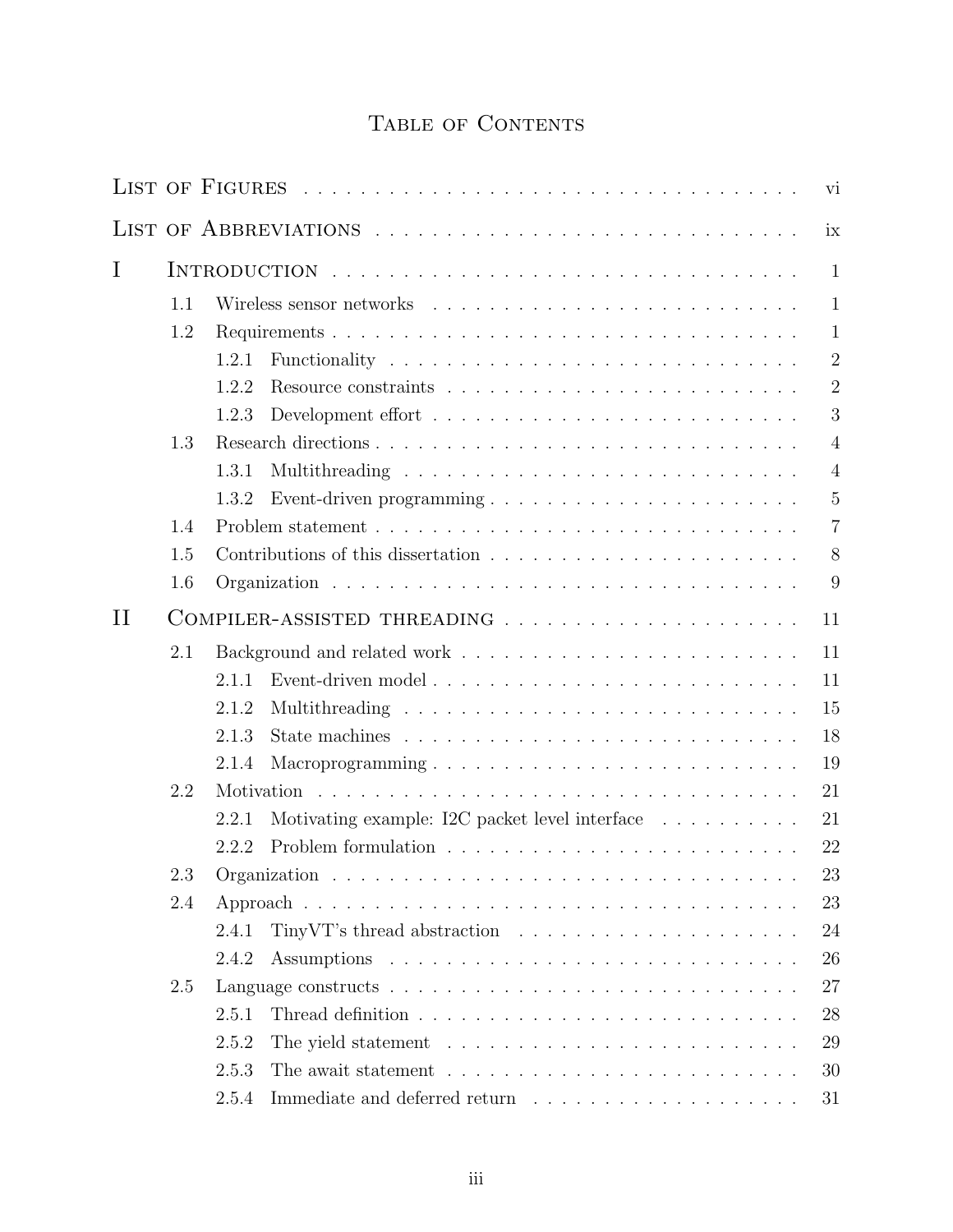|     | 2.6 |            | The Tiny VT compiler $\dots \dots \dots \dots \dots \dots \dots \dots \dots \dots \dots \dots$<br>32 |
|-----|-----|------------|------------------------------------------------------------------------------------------------------|
|     |     | 2.6.1      | Pattern based code transformation<br>$\hfill\ldots\ldots\ldots\ldots\ldots\ldots\ldots\ldots$<br>35  |
|     |     | 2.6.2      | 40                                                                                                   |
|     |     | 2.6.3      | The local control flow graph $\ldots \ldots \ldots \ldots \ldots \ldots \ldots$<br>46                |
|     |     | 2.6.4      | 55                                                                                                   |
|     | 2.7 |            | 61                                                                                                   |
|     |     | 2.7.1      | 61                                                                                                   |
|     |     | 2.7.2      | 62<br>The Surge application $\ldots \ldots \ldots \ldots \ldots \ldots \ldots \ldots$                |
|     |     | 2.7.3      | 64<br>A simple multihop packet forwarding engine                                                     |
|     | 2.8 | Discussion | 66                                                                                                   |
|     |     | 2.8.1      | 66                                                                                                   |
|     |     | 2.8.2      | Tiny VT versus event-oriented programming $\ldots \ldots \ldots \ldots$<br>70                        |
|     |     | 2.8.3      | 71                                                                                                   |
|     |     | 2.8.4      | 71                                                                                                   |
| Ш   |     |            | 74                                                                                                   |
|     | 3.1 |            | 74                                                                                                   |
|     |     | 3.1.1      | 74                                                                                                   |
|     |     | 3.1.2      | 75                                                                                                   |
|     |     | 3.1.3      | 76                                                                                                   |
|     |     | 3.1.4      | 77                                                                                                   |
|     |     | 3.1.5      | 79                                                                                                   |
| 3.2 |     |            | 80                                                                                                   |
|     | 3.3 |            | 82                                                                                                   |
|     | 3.4 |            | 82                                                                                                   |
|     |     |            | 82                                                                                                   |
|     |     | 3.4.2      | Operational semantics with abstract state machines<br>83                                             |
|     |     | 3.4.3      | 83<br>Modeling threads as automata                                                                   |
|     |     | 3.4.4      | 84                                                                                                   |
|     | 3.5 |            | 85                                                                                                   |
|     |     | 3.5.1      | 85                                                                                                   |
|     |     | 3.5.2      | The Abstract State Machine Language<br>87                                                            |
|     | 3.6 |            | 90                                                                                                   |
|     |     | 3.6.1      | 91                                                                                                   |
|     |     | 3.6.2      | 93                                                                                                   |
|     |     | 3.6.3      | Layer 3: Memory allocation and initialization $\ldots \ldots \ldots$<br>94                           |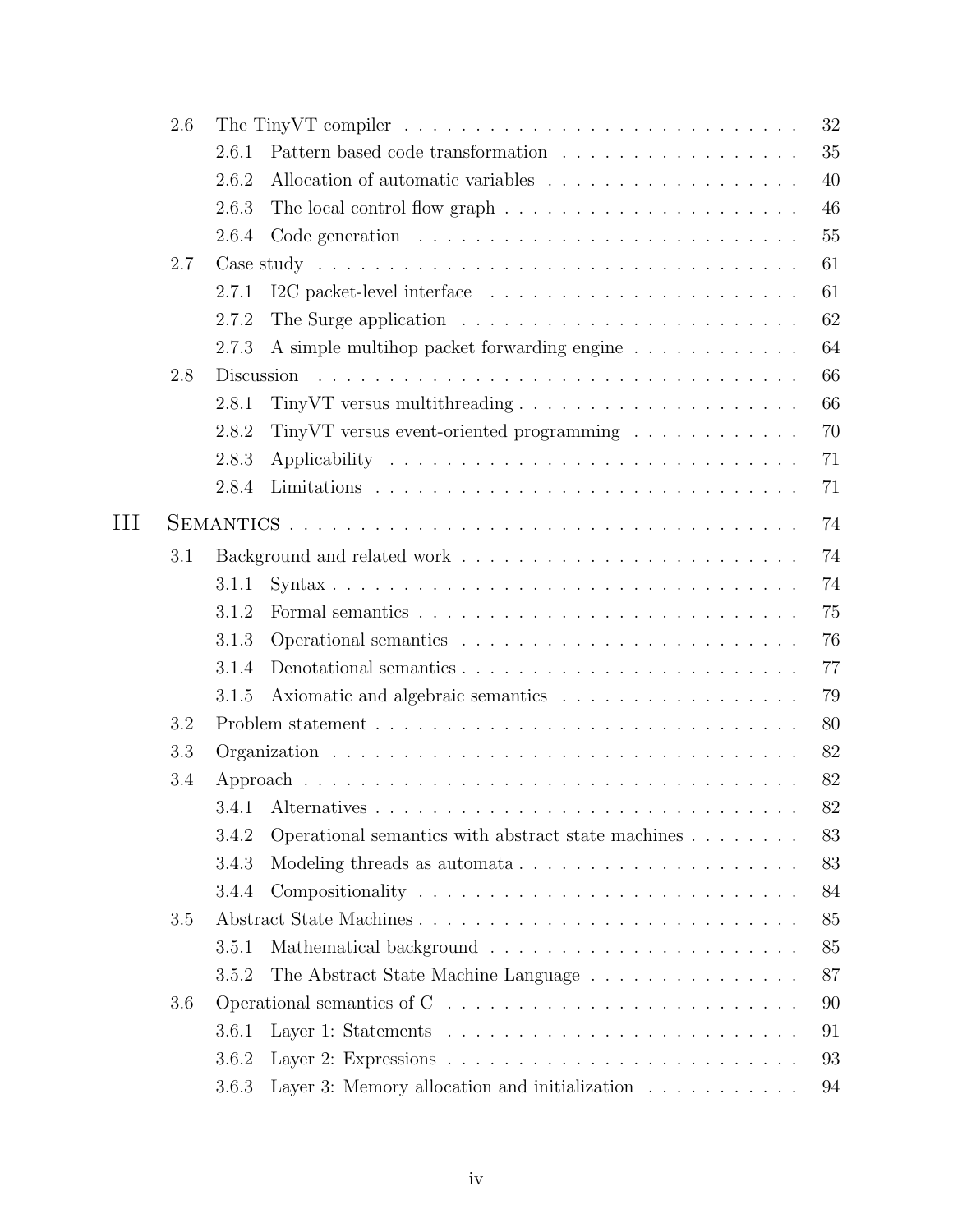|                          |                                               |                                                                                     | 95 |
|--------------------------|-----------------------------------------------|-------------------------------------------------------------------------------------|----|
|                          |                                               | 96                                                                                  |    |
|                          |                                               | 3.7.1                                                                               | 96 |
|                          |                                               | 97<br>3.7.2                                                                         |    |
|                          |                                               | Layer 3: Memory allocation and initialization $\ldots \ldots \ldots$<br>97<br>3.7.3 |    |
|                          |                                               | 98<br>3.7.4                                                                         |    |
|                          | 3.8                                           | 99                                                                                  |    |
|                          |                                               | Modeling TinyVT threads as finite automata<br>3.8.1<br>100                          |    |
|                          |                                               | 3.8.2<br>101                                                                        |    |
|                          |                                               | 3.8.3<br>102                                                                        |    |
|                          |                                               | Mapping TinyVT threads to TinyVT automata $\ldots \ldots \ldots$<br>3.8.4<br>110    |    |
|                          | 3.9                                           | Discussion<br>113                                                                   |    |
| IV                       | CONCLUSION AND FUTURE WORK                    |                                                                                     |    |
|                          | 4.1                                           | 116                                                                                 |    |
|                          | 4.2                                           | 118                                                                                 |    |
|                          | APPENDICES                                    |                                                                                     |    |
| $\mathbf{A}$             | SAMPLE TINYVT SOURCE AND THE GENERATED C CODE |                                                                                     |    |
|                          | A.1                                           | 121                                                                                 |    |
|                          | A.2                                           | 121                                                                                 |    |
| B                        |                                               | FORMAL SEMANTICS OF TINYVT AUTOMATA IN ASML<br>124<br>$\cdots$                      |    |
|                          | B.1                                           | Static, behavioral and compositional semantics<br>124                               |    |
|                          | B.2                                           | 126                                                                                 |    |
| <b>REFERENCES</b><br>128 |                                               |                                                                                     |    |
|                          |                                               |                                                                                     |    |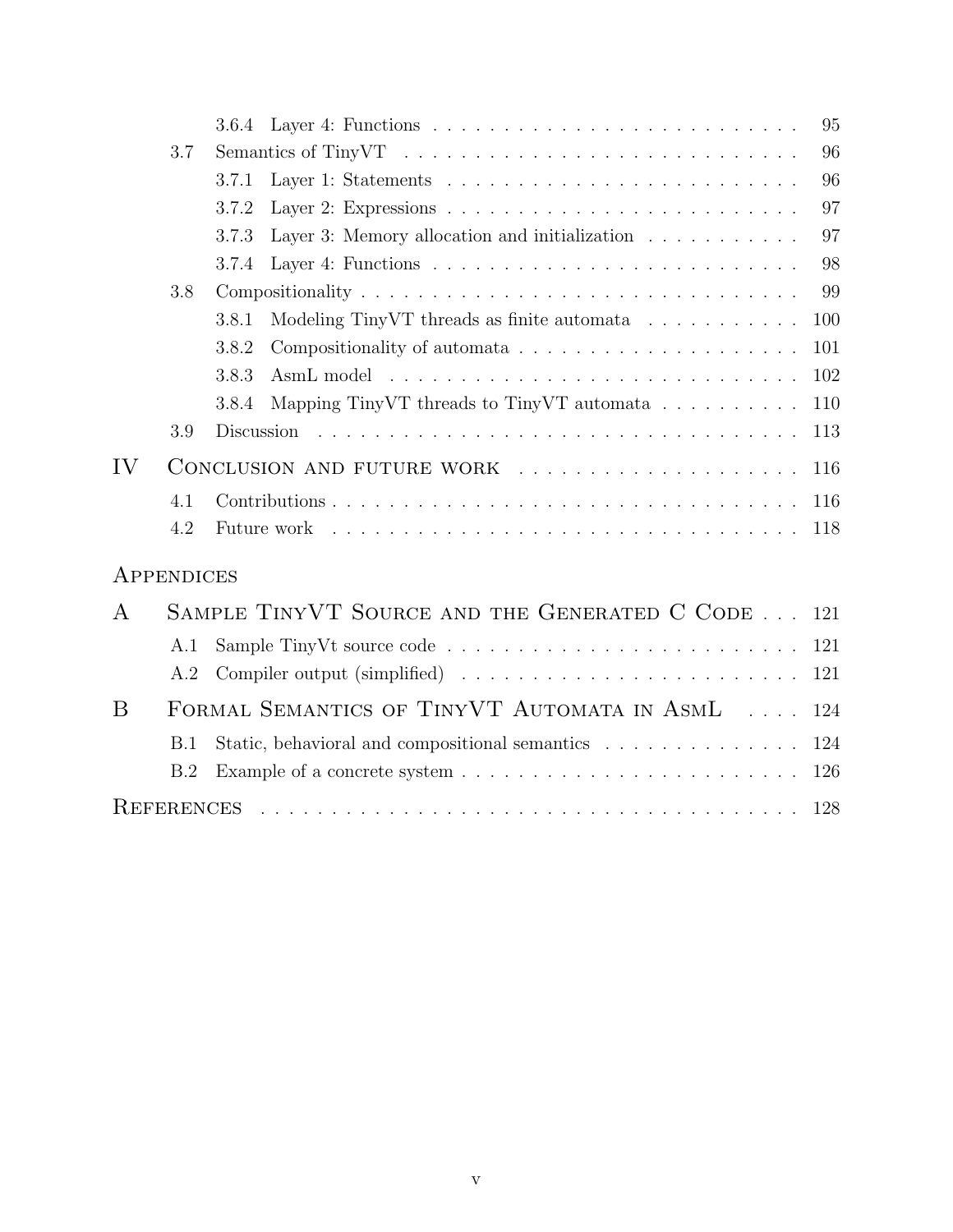# LIST OF FIGURES

<span id="page-5-0"></span>

| Figure         |                                                                                               | Page   |
|----------------|-----------------------------------------------------------------------------------------------|--------|
| $\mathbf{1}$   | Pseudocode of a packet-oriented I2C driver                                                    | 22     |
| $\overline{2}$ | Resolving the immediate return statement $\dots \dots \dots \dots \dots \dots \dots$          | 36     |
| 3              |                                                                                               | 37     |
| 4              |                                                                                               | 38     |
| 5              |                                                                                               | 38     |
| 6              |                                                                                               | 39     |
| 7              |                                                                                               | 42     |
| 8              | Scope structure and the generated allocation structure $\dots \dots \dots$                    | 43     |
| 9              |                                                                                               | 44     |
| 10             | Removing declarations and rewriting references                                                | 45     |
| 11             |                                                                                               | 47     |
| 12             | The generic resolve method of the LCFG builder $\ldots \ldots \ldots \ldots$                  | 48     |
| 13             |                                                                                               | 48     |
| 14             |                                                                                               | 48     |
| 15             |                                                                                               | 49     |
| 16             | Resolving the if-else construct $\dots \dots \dots \dots \dots \dots \dots \dots \dots \dots$ | 50     |
| 17             |                                                                                               | 51     |
| 18             |                                                                                               | 52     |
| 19             | Resolving the continue statement $\dots \dots \dots \dots \dots \dots \dots \dots \dots$      | $52\,$ |
| 20             |                                                                                               | 52     |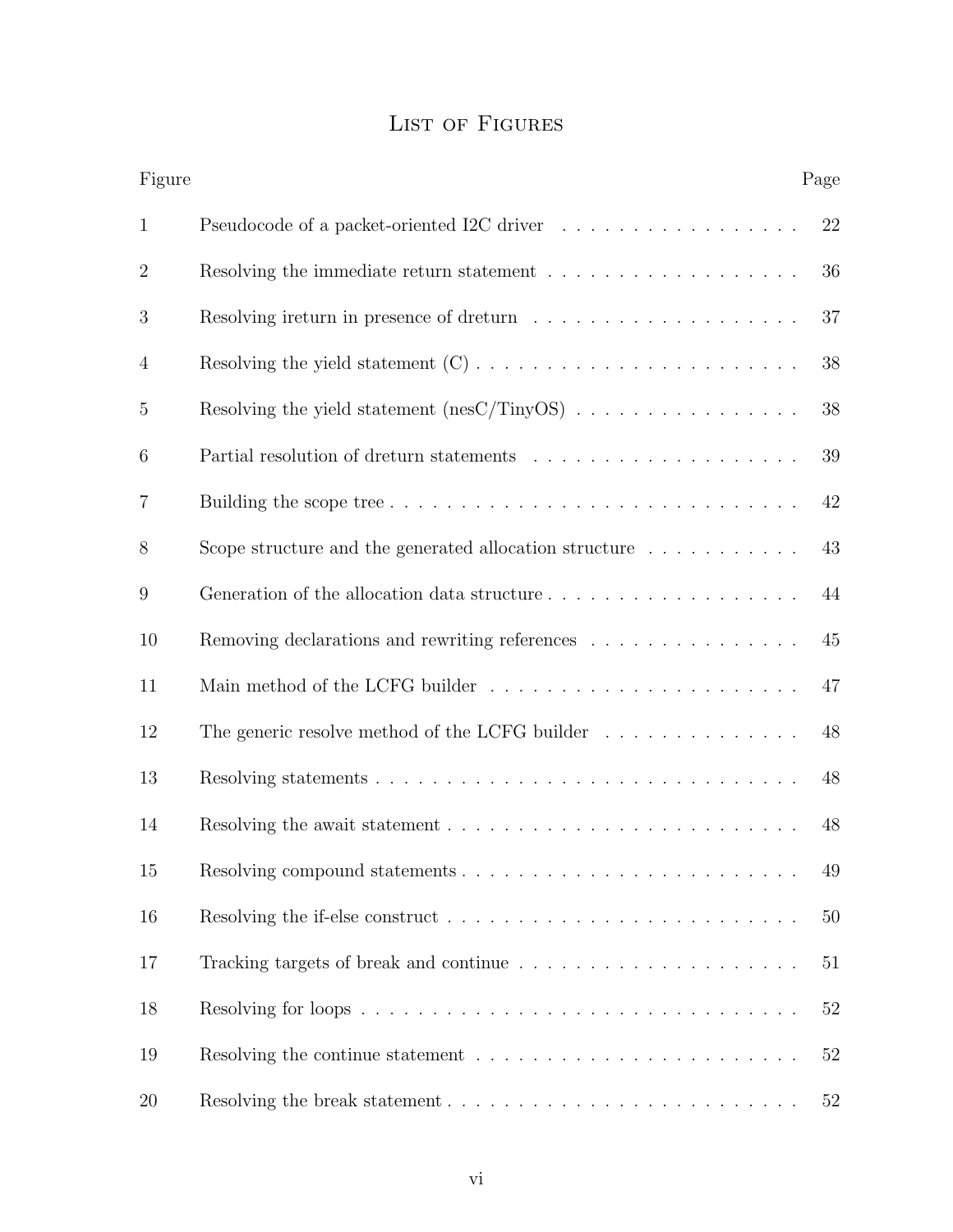| 21     | Resolving the goto statement $\ldots \ldots \ldots \ldots \ldots \ldots \ldots \ldots$      | 53     |
|--------|---------------------------------------------------------------------------------------------|--------|
| 22     |                                                                                             | $53\,$ |
| 23     |                                                                                             | 53     |
| 24     | Storage of thread state $\dots \dots \dots \dots \dots \dots \dots \dots \dots \dots \dots$ | 55     |
| 25     |                                                                                             | 56     |
| 26     |                                                                                             | 56     |
| 27     | Block function of a simple non-await node $\ldots \ldots \ldots \ldots \ldots \ldots$       | 57     |
| 28     | Block function of a non-await node with branching $\ldots \ldots \ldots \ldots$             | 57     |
| 29     |                                                                                             | 57     |
| 30     |                                                                                             | 58     |
| 31     | Example of a function generated from an inlined event handler $\ldots \ldots$               | 59     |
| 32     |                                                                                             | $59\,$ |
| 33     | Example of a generated event handler stub                                                   | 60     |
| $34\,$ |                                                                                             | 60     |
| 35     |                                                                                             | 62     |
| 36     | The surge application in Tiny $VT \ldots \ldots \ldots \ldots \ldots \ldots \ldots \ldots$  | 63     |
| 37     |                                                                                             | 64     |
| 38     |                                                                                             | 102    |
| 39     |                                                                                             | 102    |
| 40     | The Abstract Data Model of Tiny VT Automata                                                 | 103    |
| 41     |                                                                                             | 103    |
| 42     |                                                                                             | 104    |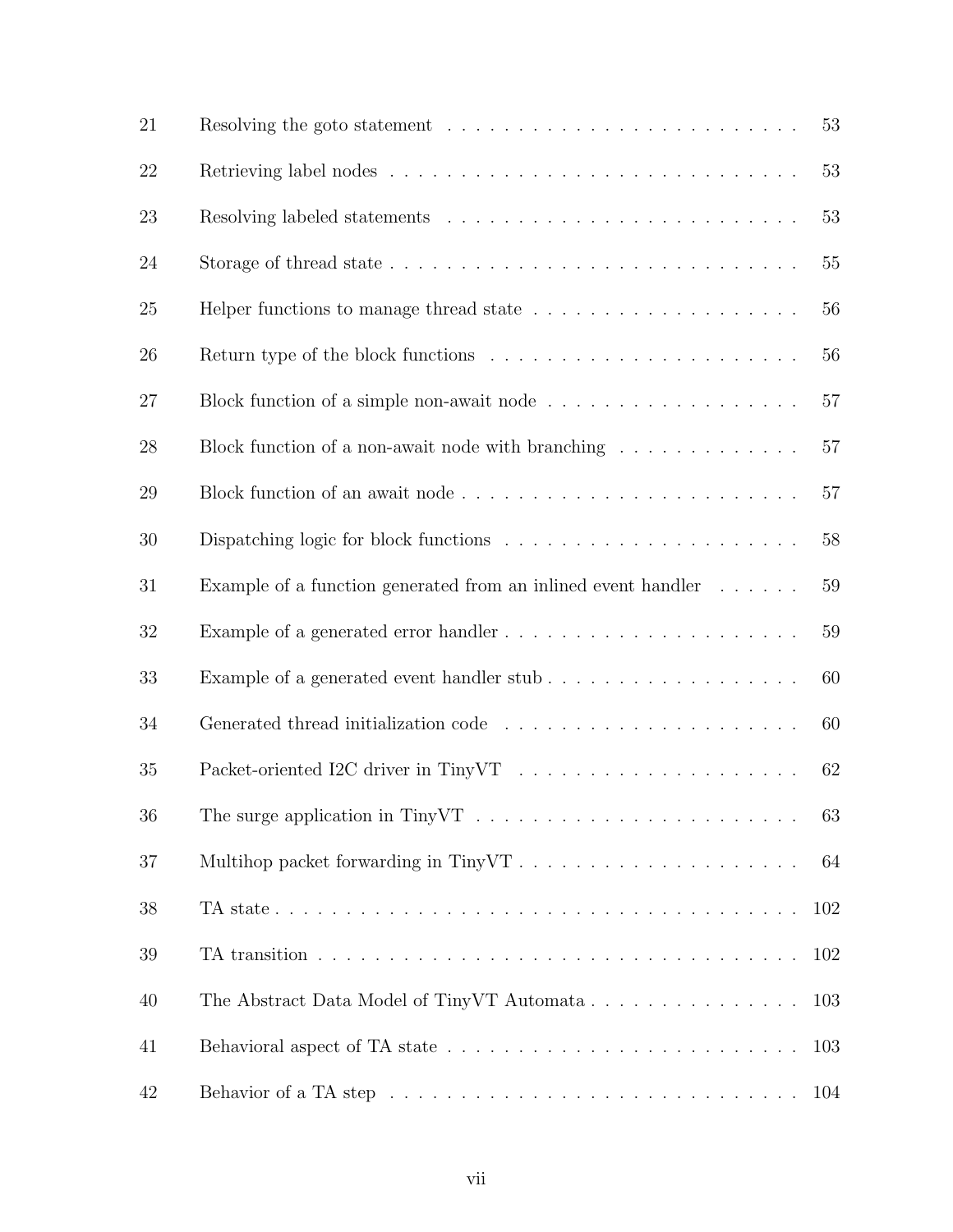| 43 | Deciding acceptance of an input $\ldots \ldots \ldots \ldots \ldots \ldots \ldots \ldots \ldots 104$ |  |
|----|------------------------------------------------------------------------------------------------------|--|
| 44 | Querying enabled transitions $\ldots \ldots \ldots \ldots \ldots \ldots \ldots \ldots \ldots 105$    |  |
| 45 |                                                                                                      |  |
| 46 |                                                                                                      |  |
| 47 |                                                                                                      |  |
| 48 |                                                                                                      |  |
| 49 | Behavioral aspect of the IAbstractTA interface 107                                                   |  |
| 50 | Deciding acceptance of an input in composition $\ldots \ldots \ldots \ldots \ldots \ldots$ 108       |  |
| 51 | Behavior of the TA composition step $\ldots \ldots \ldots \ldots \ldots \ldots \ldots \ldots 108$    |  |
| 52 | TA composition step helper methods $\ldots \ldots \ldots \ldots \ldots \ldots \ldots \ldots 109$     |  |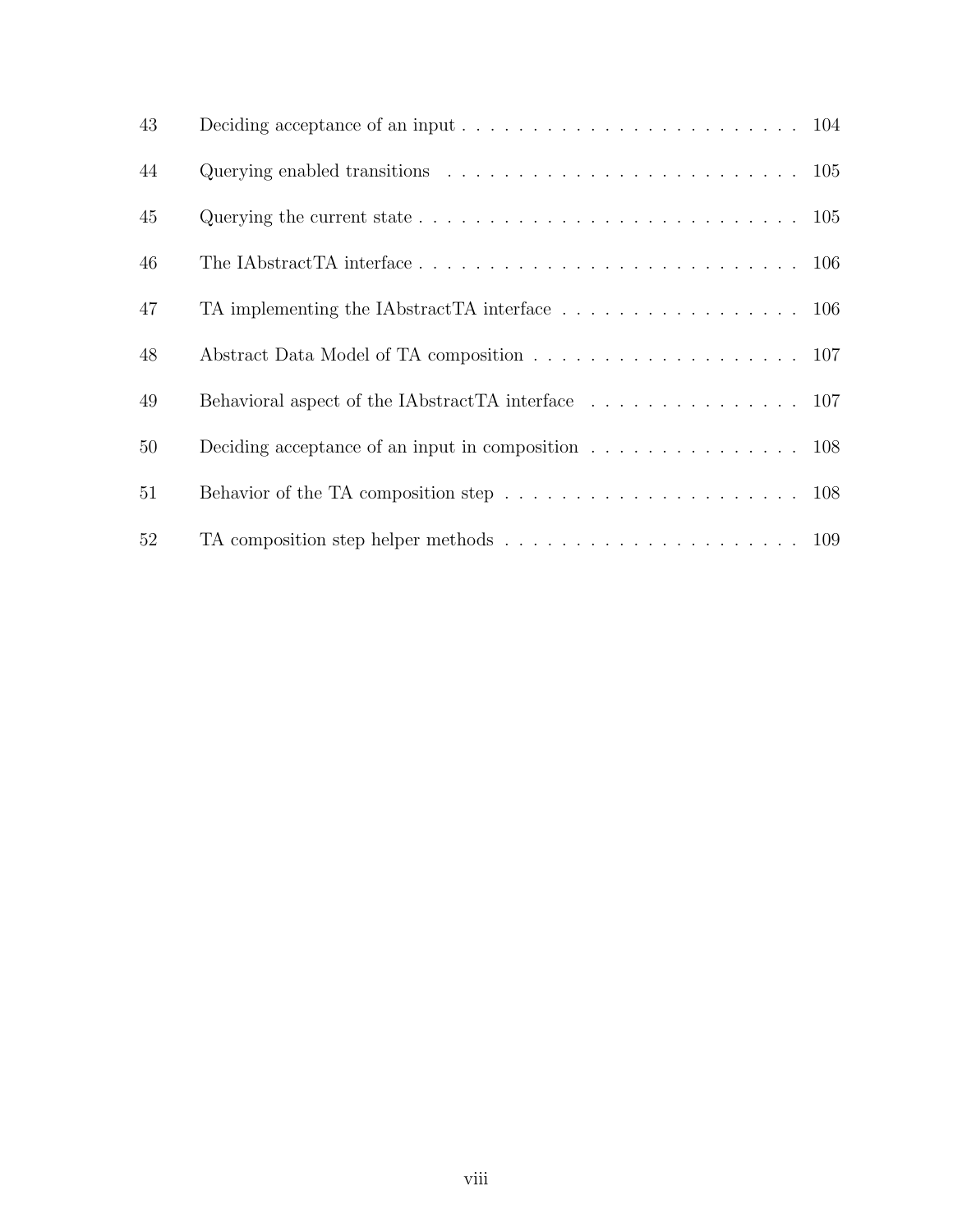# LIST OF ABBREVIATIONS

|                          | ADT  Abstract Data Type                     |
|--------------------------|---------------------------------------------|
|                          | ASM  Abstract State Machines                |
|                          | AsmL  Abstract State Machine Language       |
|                          | AST  Abstract Syntax Tree                   |
|                          | ASVM  Application Specific Virtual Machines |
|                          | BNF  Backus-Naur Form                       |
|                          | DPC  Deferred Procedure Call                |
| FA  Finite Automaton     |                                             |
| FIFO  First In First Out |                                             |
|                          | FSMD  Finite State Machines with Datapath   |
|                          | HOL  Higher-Order Logic                     |
|                          | IPC  Inter-process communication            |
|                          | LCFG  Local Control Flow Graph              |
|                          | MCU  Microcontroller Unit                   |
|                          | MMU  Memory Management Unit                 |
|                          | MOS  MANTIS Operating System                |
| OS  Operating System     |                                             |
|                          | OSM  Object State Model                     |
|                          | POSIX  Portable Operating System Interface  |
|                          | RAM  Random Access Memory                   |
|                          | RISC  Reduced Instruction Set Computer      |
|                          | SR  Synchronous Reactive                    |
|                          | SRAM  Static Random-Access Memory           |
|                          | TA  TinyVT Automaton                        |
|                          | VCC  Voltage at the Common Collector        |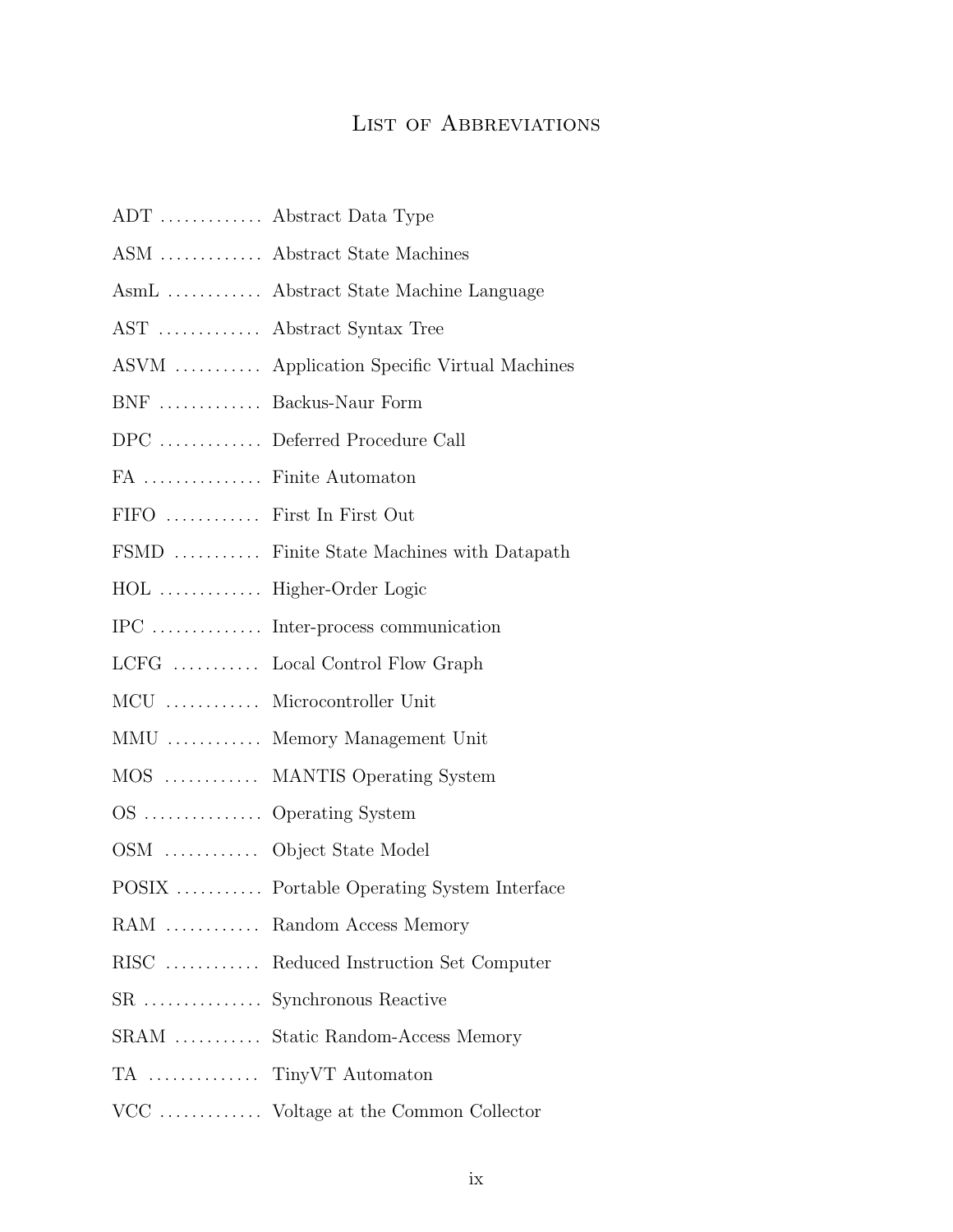$\mathit{VM}\ \dots\dots\dots\dots\dots\ \mathit{Virtual}\ \mathit{Machine}$ 

WSN ............ Wireless Sensor Network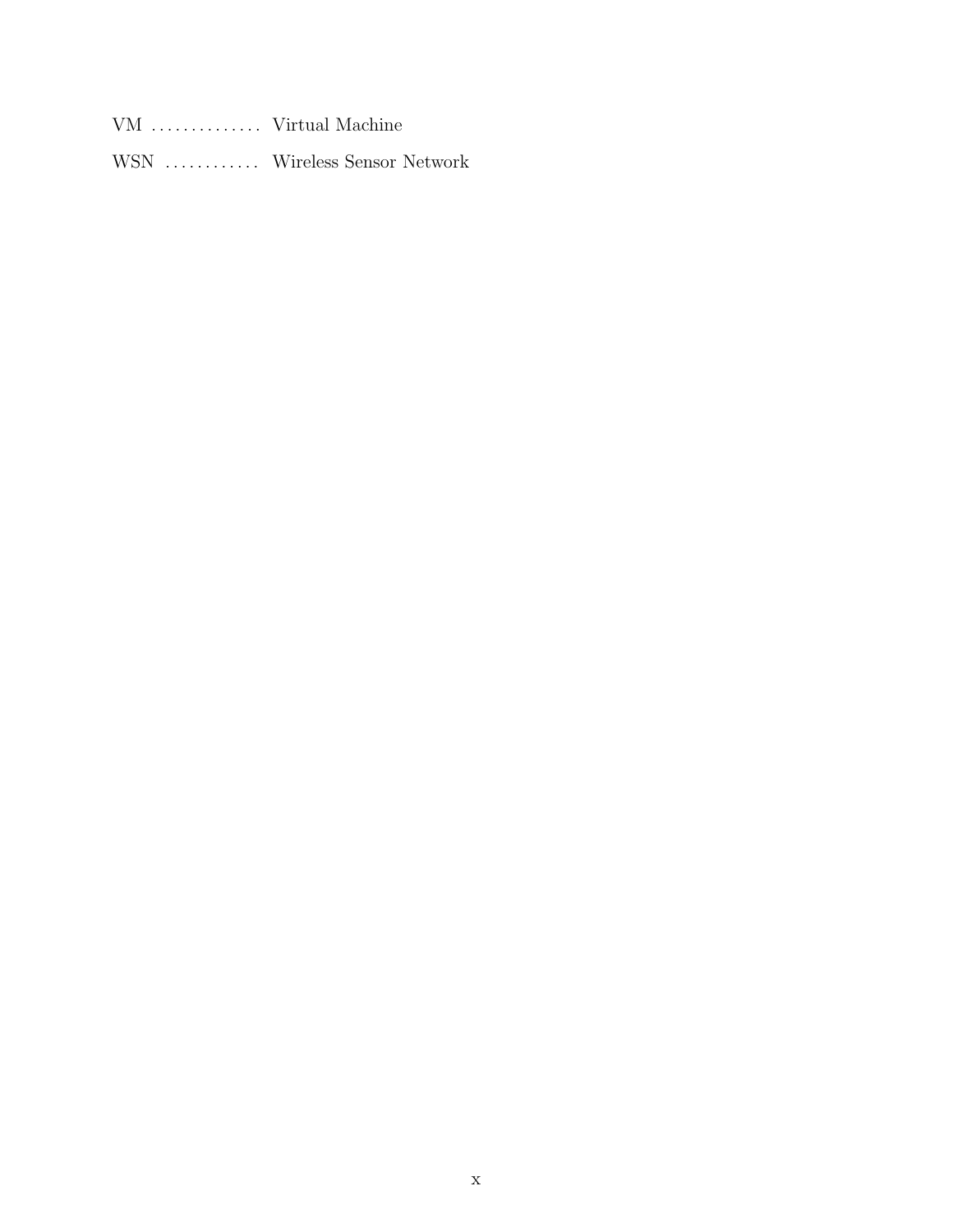# Chapter I

# **INTRODUCTION**

#### 1.1 Wireless sensor networks

<span id="page-10-1"></span><span id="page-10-0"></span>In the mid 1960's, Gordon A. Moore observed that the number of transistors on an integrated circuit for minimum component cost doubles every two years. While the semiconductor industry did indeed increase the complexity of products as Moore had predicted, it was only lately that a new, unorthodox way of perceiving the effects of development trends in microelectronics has emerged. Applying Moore's law toward reduced size and cost, rather than increase in capability, has opened a new perspective, fostering research in a new application domain: wireless sensor networks (WSN) are envisioned as large networks of small, inexpensive devices that communicate with low-power radios, are potentially ad-hoc deployed and suitable for unattended operation. Potential application scenarios range from precision agriculture [\[11\]](#page-137-0) through seismic monitoring [\[39\]](#page-139-0) to military surveillance [\[72,](#page-142-0) [51,](#page-140-0) [50,](#page-140-1) [77\]](#page-142-1) – typically leveraging that the sensor nodes are deeply embedded in the environment.

Power and resource constraints, as well as application requirements inherent to the WSN domain may render traditional operating systems and the corresponding programming abstractions inadequate for sensor nodes. Contemporary mainstream operating systems and development tools rely on the assumption that system memory and storage are abundant, and that processing power and communication bandwidth are ever-increasing resources. In contrast, a typical sensor node [\[66,](#page-142-2) [24,](#page-138-0) [43\]](#page-140-2) is running on batteries and is built around a microcontroller with only a few kilobytes of internal SRAM. Consequently, memory is a scarce resource, and computation, as well as communication, are expensive in terms of power consumption.

## 1.2 Requirements

<span id="page-10-2"></span>While it is obvious that traditional operating systems are too heavyweight for resource constrained sensors, the requirements for operating systems and development tools for wireless nodes are, interestingly, very much analogous to those in general purpose computing. The intrinsic concurrency of applications, as well as the demand for development tools to offer productivity, program safety and reliability, mandate that operating system designers address challenges similar to those in general purpose computing, but in presence of constraints specific to the WSN domain. The scope of research in this field goes beyond operating systems concepts and their implementations. In fact, it is never the operating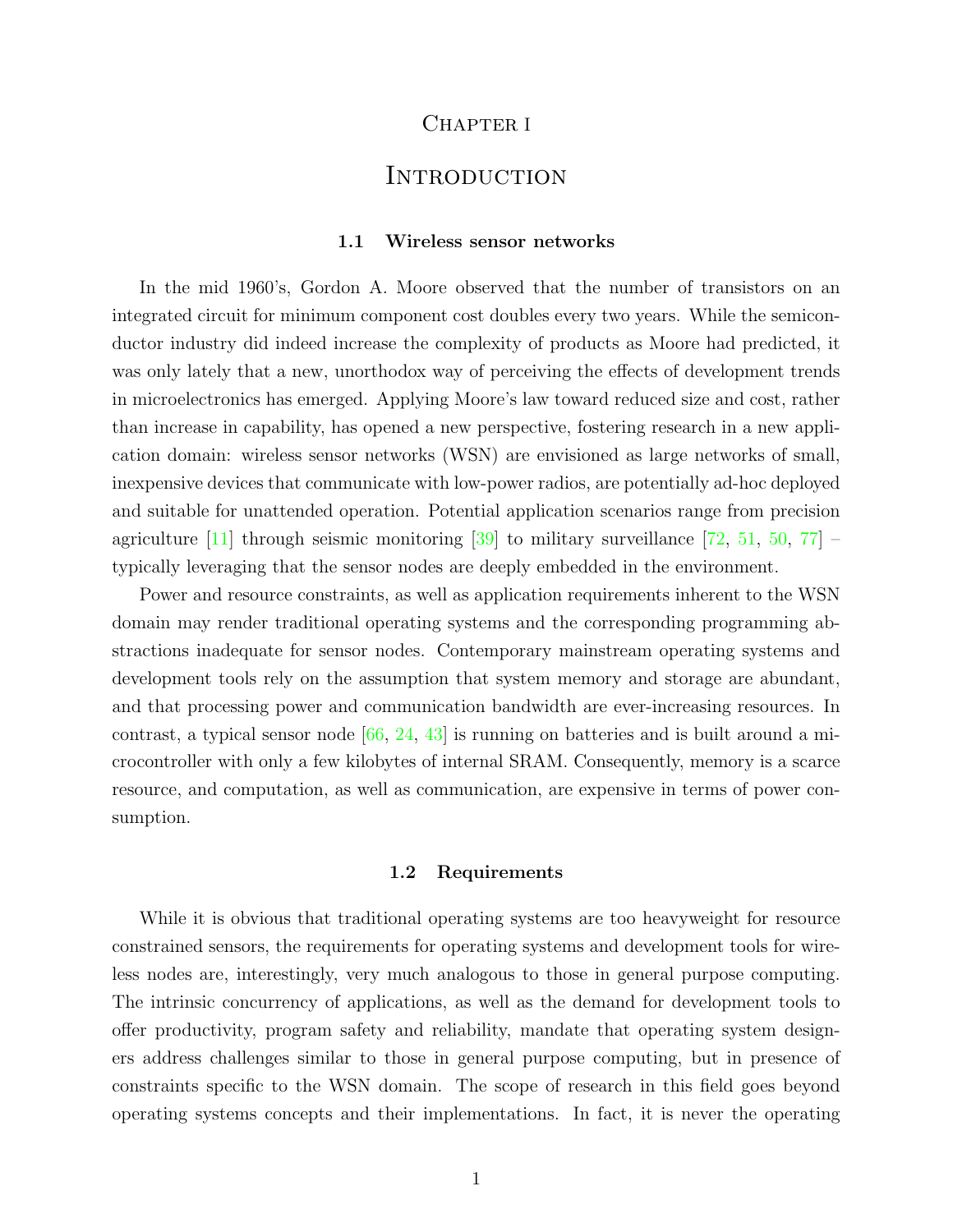system (or runtime) alone that is used to attack the problem, but an entire toolchain, which may or may not include an OS , libraries, build tools (compilers, linkers, etc.), analysis tools, debugging and code distribution support, runtime services, monitoring or management software, and a general know-how encompassing patterns and best practices of the particular toolchain.

Clearly, sensor operating systems and the complementary development toolchains must be able to satisfy the functional requirements of WSN applications. At the same time, it must be achieved in the presence of resource constraints, while offering the developers productivity in terms of coding effort, maintainability, and program reliability.

### 1.2.1 Functionality

<span id="page-11-0"></span>From the aspect of functionality, sensor nodes are often required to respond to external events in a time-critical manner, while running several concurrent tasks with best-effort semantics [\[44,](#page-140-3) [32,](#page-139-1) [8,](#page-137-1) [13,](#page-138-1) [33,](#page-139-2) [46,](#page-140-4) [75\]](#page-142-3).

As an example, let us consider an acoustic shooter location application, where the sensor network acts as distributed microphone array to pinpoint shot sources [\[77,](#page-142-1) [72,](#page-142-0) [50\]](#page-140-1). This application requires that three tasks be running on a node concurrently. Individual wireless nodes are accepting event data through the I2C interface from the acoustic daughter board, timestamp them, and forward them to the sensor fusion node. When an event of interest occurs, nodes are also required to act as message relays in a multihop routing network. Notice that while messages are being forwarded, nodes keep listening for acoustic events. Concurrently, in order to relate event timestamps taken at different locations, nodes are running a distributed time synchronization algorithm. It builds on distributed leader election, and uses linear regression on received message timestamps to compensate for clock skews.

In this scenario, handling acoustic event data is time-critical: a jitter of one millisecond corresponds approximately to one foot of distance error, which decreases the precision of the localization algorithm. Multihop routing, on the other hand, is best-effort: the redundancy of the measurements allows for a certain degree of message loss. Time synchronization requires that its underlying timestamping primitives have low jitter, however, timing requirements of other aspects of the algorithm are relaxed.

### 1.2.2 Resource constraints

<span id="page-11-1"></span>In the absence of significant hardware constraints, real-time operating systems meet the above functional requirements. However, when hardware resources are tight, existing solutions prove to be too heavyweight.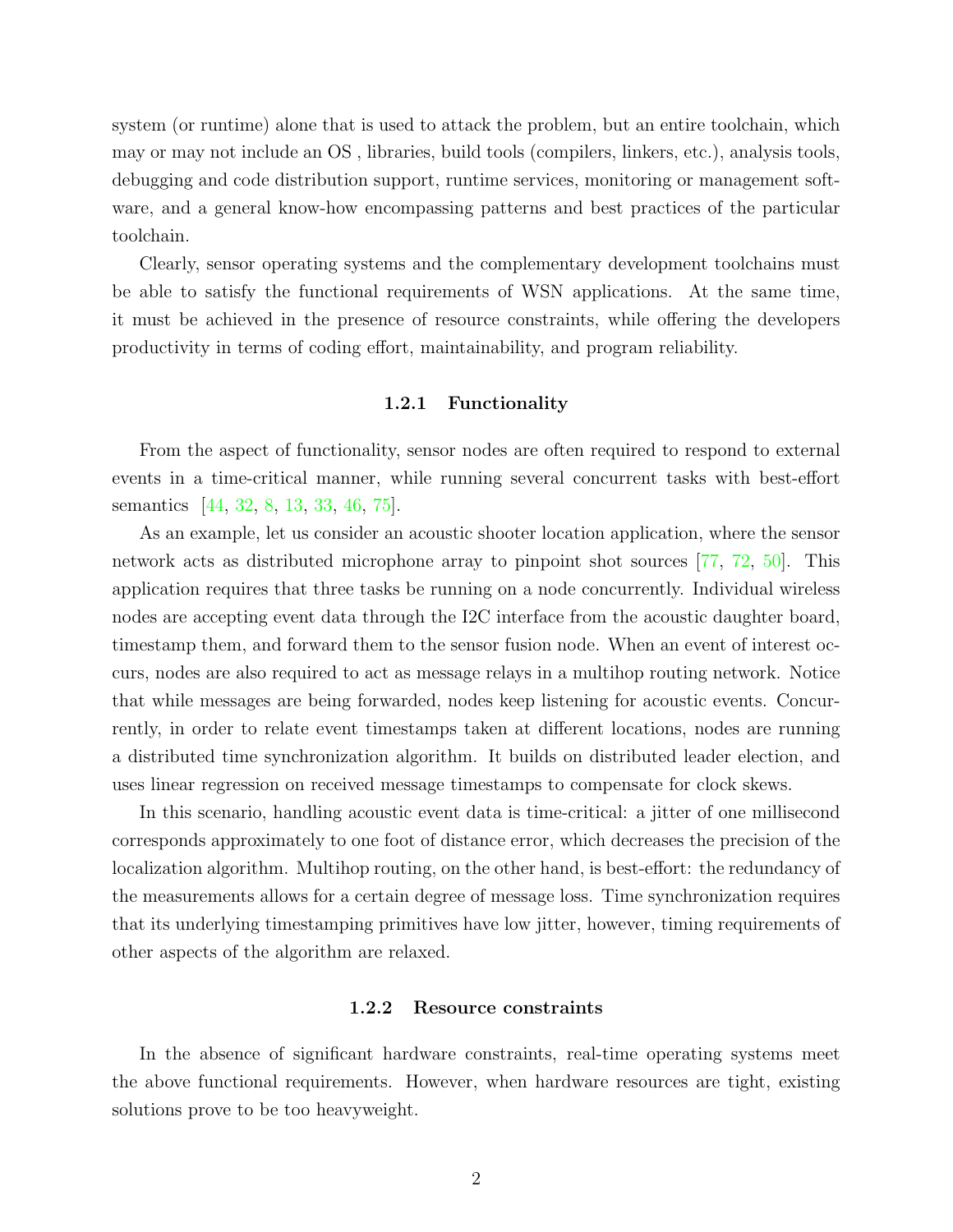MCU speed and functionality is typically limited due the requirement that devices need to operate on battery with and anticipated application lifetime of several months. Memory constraints, on the other hand, are related to manufacturing costs. Even in low-end microcontrollers, the transistors implementing the integrated SRAM constitute more than three quarters of the total transistor count. In high-end embedded processors, such as the Intel XScale, this number is close to 90% [\[33\]](#page-139-2).

A representative sensor platform, the Berkeley MICA2 mote, is equipped with an Atmel ATMega128L RISC microcontroller, with 4kB of on-chip SRAM and 128kB of flash, operating at 7.2MHz. Typical values for power consumption at 3V VCC are 8mA and 3.2mA when MCU is active and idle, respectively [\[71\]](#page-142-4). Using various power save modes, power consumption can be reduced to a couple of hundreds of microamperes.

The implications of the resource constraints are twofold. First, since both the operating system and the application must fit into a few kilobytes of RAM , traditional operating system services are cumbersome to implement. Particularly, multithreading becomes challenging, because each thread would require a separate stack. Second, power constraints dictate that program code be efficient, minimizing the time spent in active mode.

#### 1.2.3 Development effort

<span id="page-12-0"></span>Finding a balance between functionality, resource-awareness and the productivity a tool provides is a challenging problem. As a rule, the higher the level of abstraction that a toolchain provides, the harder it becomes to support these abstractions while meeting tight resource constraints.

Depending on the level of abstraction the operating system and development tools provide, the programming effort to create a WSN application can vary significantly. For instance, developing applications for a a bare event-driven operating system is hard: programmers need to concentrate on subtle details of error-prone tasks, such as manual management of control flow and stack. In contrast, macroprogramming techniques, virtual machines and scripting engines offer short development time by shielding the programmers from low-level details (typically at the price of reduced flexibility and increased resource usage).

Code reuse across projects or across different hardware platforms can significantly reduce development time. Examples of code reuse include libraries, frameworks [\[79,](#page-143-0) [58\]](#page-141-0), component architectures [\[32\]](#page-139-1) or virtual machines [\[54,](#page-141-1) [55,](#page-141-2) [47\]](#page-140-5).

Safety and *reliability* are important factors in embedded system development. It is hard to recover sensor nodes from run-time errors. As a result, they are typically programmed to reboot when a critical fault is detected. Tracing down the cause of a fault, and debugging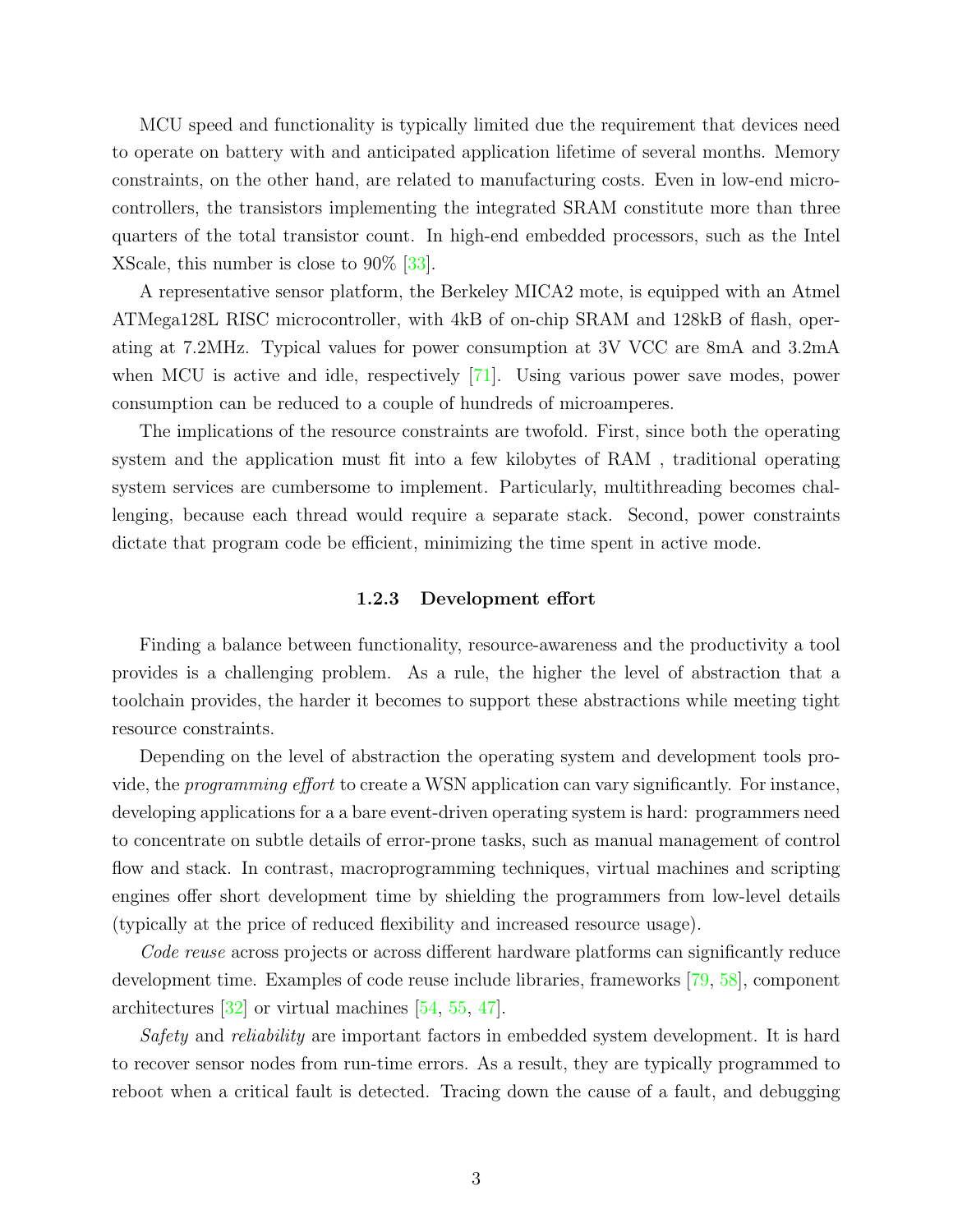a deployed WSN in general, are yet unsolved challenges. Researchers, therefore, mostly focus on static analysis, along with development tools that provide correct-by-construction applications with respect to properties such as race conditions, memory ownership, stack overflow, component compositionality, etc.

Maintenance effort of sensor network applications is also an important factor to consider. The cost of migration from one hardware platform to another, finding and fixing software errors and modifying source code to enhance functionality heavily depends on the comprehensibility of the sources. While the level of abstraction the programming environment provides will obviously have a significant effect on maintenance costs, the intrinsics and constraints of the underlying execution model are equally important factors to consider. For instance, independently from the implementation language, locking is challenging in a multithreaded system [\[52\]](#page-141-3). Similarly, in event-driven systems, the lack of explicit language support to express linear control flow cripples the comprehensibility of event-driven programs [\[20\]](#page-138-2). Alternatively, from a coarse-grained perspective, maintainability (and also reliability) of an application can be improved through structure, which is typically enforced by the development toolchain  $[32]$ , and patterns  $[31, 41]$  $[31, 41]$  $[31, 41]$ , i.e. best practices for the given toolchain or application domain.

### 1.3 Research directions

<span id="page-13-0"></span>Most programming environments for wireless sensor nodes are based on one of the two dominating programming abstractions for networked embedded systems: event-driven or multi-threaded programming. In the event-driven paradigm, programs consist of a set of actions that are triggered by events from the environment or from other software components. Actions are implemented as event handlers: functions that perform a computation and then return to the caller. Event handlers run to completion without blocking, hence, they are never interrupted by other event handlers. This eliminates the need for locking, since event handlers are atomic with respect to each other. Furthermore, because of run-to-completion semantics, all event handlers can use a single shared stack.

#### 1.3.1 Multithreading

<span id="page-13-1"></span>In the multithreaded approach, execution units are separate threads with independent, linear control flow. Threads can block, yielding control to other threads that execute concurrently. Since the execution of threads is interleaved (assuming one physical processor), data structures that are accessed by multiple threads may need locking. Each thread has its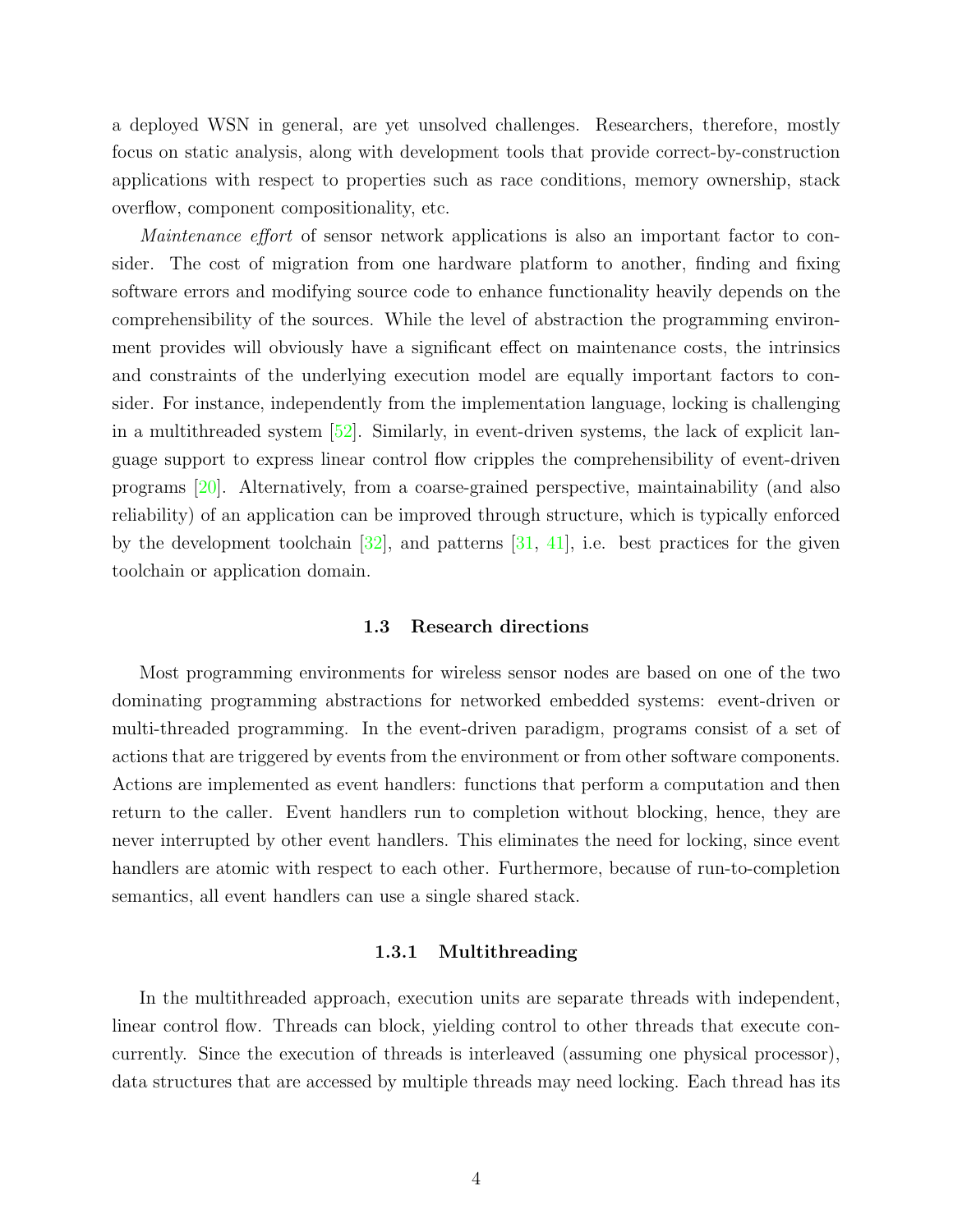own stack and administrative data structures (thread state, stack pointer, etc.) resulting in memory usage overhead which may become prohibitive in resource-constrained systems.

Although the two abstractions were shown to be duals  $[49]$ , there has been a lot of discussion about the advantages and drawbacks of both approaches in the literature [\[76,](#page-142-5) [52,](#page-141-3) [2\]](#page-137-2). Multithreading, especially preemptive multithreading, is commonly criticized for the nondeterministic interleaved execution of conceptually concurrent threads [\[53\]](#page-141-4). Various locking techniques are used to reduce (or eliminate) nondeterminism from multithreaded programs. Unfortunately, identifying critical sections, as well as choosing the appropriate lock implementations for the critical sections are error prone tasks. Suboptimal locking may lead to performance degradation, while omitting locks or using the wrong kind of locks result in bugs that are notoriously hard to find.

The most compelling advantage of multithreading is that the thread abstraction offers a natural way to express sequential program execution. Since threads can be suspended and resumed, blocking calls are supported: when a long-running operation is invoked, the thread is suspended until the operation completes and the results are available. Threads offer a natural way to model and implement conceptually independent or loosely coupled services used within the same WSN application. Using threads forces the programmer to think of the application as a set of services, and promotes the functional decomposition of sensor node software.

The event-driven approach, in contrast, does not have this feature. Consequently, sequential execution involving multiple event handler invocation contexts is hard to express, and the corresponding event-driven code is hard to read.

#### 1.3.2 Event-driven programming

<span id="page-14-0"></span>A typical event-driven program consists of an event *dispatcher* (also called *scheduler*) and a set of event handlers. Depending on the requirements, applications may include a large number of event handlers, and, thus, the implementation can become very complex. To mitigate complexity, state-of-the-art event-driven operating systems for wireless sensor nodes [\[40,](#page-140-8) [44\]](#page-140-3), however, allow for modularization of event-driven code.

Within an application, event handlers can be partitioned such that those that belong to the implementation of the same conceptual service are enclosed in a module. This is a widely applied design principle in software engineering, commonly called functional or horizontal decomposition. The list of such modules may include sensing, multihop routing, timer subsystem, etc. With such horizontal modularization in place, the event-driven application is not a set of event handlers any more: it is structured as set of event-driven service modules,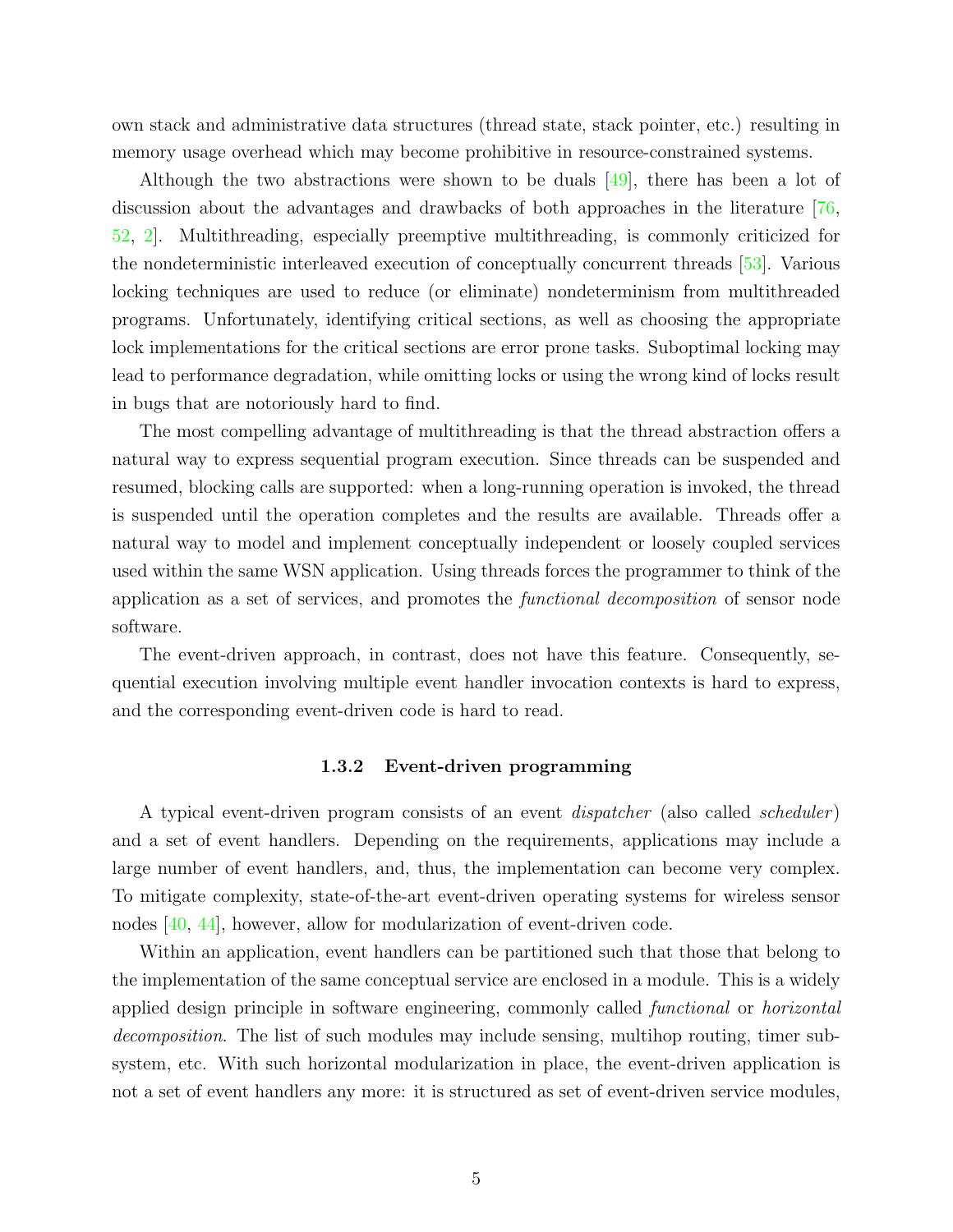enclosing event handlers that implement the service logic. Horizontal structuring implies a high level of isolation between modules, preventing or discouraging direct service to service interactions. This allows for developing modules separately, and promotes reuse.

To further enhance reusability and portability of event-driven code, monolithic services can be subdivided into layers, where layers implement subservices at different levels of abstraction. This *vertical decomposition* has a number benefits. First, common functionality can be refactored from modules into a shared, low-level service (e.g. a dissemination and a data collection service can use the same packet forwarding engine). This, of course, requires that the low-level service have a well defined interface, capturing the description of the service at the abstraction level which the service provides.

This way, *stacks* of services can built, where each layer of the stack implements an *abstract* service relying on the concepts of the underlying abstraction level. All layers, except for the lowermost one, are decoupled from concrete platform features. For example, a timer stack can be built such that timers are built from alarms, alarms are built from counters, and counters are implemented by directly interfacing with the hardware. Service stacks are essential to enable portability across hardware platforms, and to allow for reuse even if the hardware-software boundary changes with the evolution of hardware.

An important benefit that comes from vertical decomposition is that a complex service is refactored to a stack consisting of abstract services that are simpler to implement, since they are also built on a set of abstractions that hide the underlying complexity. This greatly simplifies the implementation of individual services, and promotes reuse of code not only between applications, but also between different platforms.

Vertical layering in an event-driven application implies that, for performance reasons, there is direct communication between layers, without involving the event-driven dispatcher. Although the implementation of an abstract service is still just a collection of event handlers, they are not necessarily invoked directly by the dispatcher: interacting layers may invoke each other's event handlers. In a clean event-driven application, however, all invocation contexts, directly or indirectly, must originate from the dispatcher.

The sensor network community is slightly biased toward the event-driven paradigm. The reason behind this tendency is twofold. First, the event-driven model reflects intrinsic properties of the domain: sensor nodes are driven by interaction with the environment in the sense that they react to changes in the environment, rather than being interactive or batch oriented. Second, the limited physical memory inhibits the use of per thread stacks, thus limiting the applicability of the multi-threaded approach. It is important to note here that Moore's law has an unorthodox interpretation here: it is applied toward reduced size and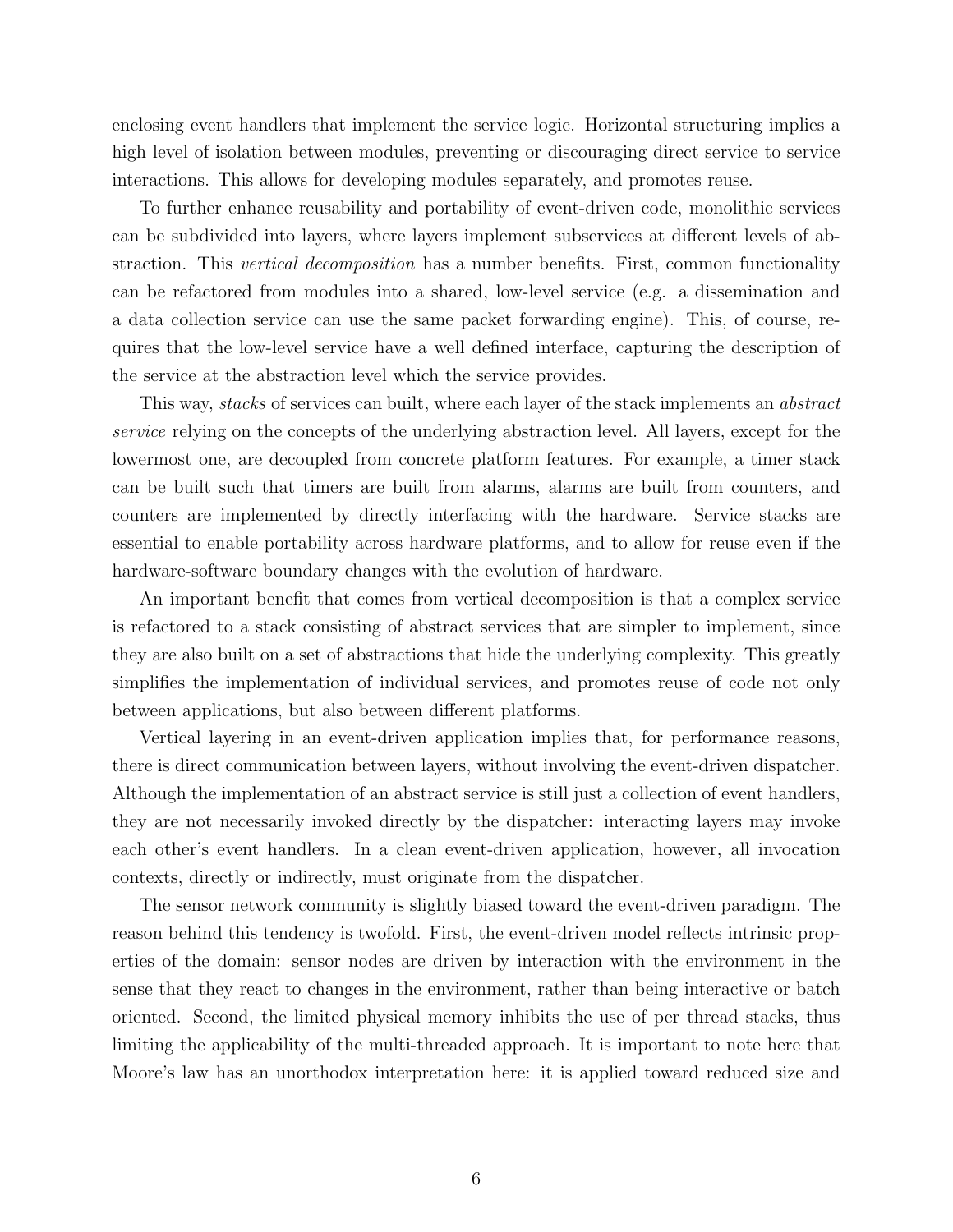cost, rather than increase in capability, therefore, the amount of available physical resources is not expected to change as the technology advances.

# 1.4 Problem statement

<span id="page-16-0"></span>I have identified an number of issues that can have significant implications on reliability and maintainability of event-driven code, and also on the coding effort required to develop event-driven applications.

• Manual control flow management. Unlike the thread abstraction, the event-driven paradigm does not offer linear control flow. The program execution is split up into actions that are executed in response to events. It is often required, however, that an event triggers different actions depending on the program state. Traditional programming languages — unaware of the underlying event-driven runtime — does not allow for defining control flow spanning multiple event invocations. Neither do they support executing different actions depending on both event type and program state, hence the logical ordering of event invocations is not captured.

To tackle this issue, services have to be implemented as state machines, constituting essentially manual control flow management. Without explicit language support, these state machines are implemented as a set of event handlers, in an unstructured, ad-hoc manner. As a result, the program code is often incomprehensible, error-prone and hard to debug.

• Manual stack management. Sharing information between event handlers also lacks language support, and hence, programmers tend to use global variables, which is also error-prone and often suboptimal with respect to static memory usage.

Efficient allocation of variables that are shared between multiple event handlers is a challenging task in the presence of resource constraints. In a thread-oriented programming model, such variables are created on the local stack, and destroyed when they go out of scope. A similar, manual stack management approach appears in some eventdriven components: variables with non-overlapping lifetime can be placed into a union allocated in static memory, thus the component consumes no more static memory than the memory required by the maximal set of concurrently used variables. However, such optimizations can be extremely tedious when the component logic is complex.

• Yield emulation. Long-running computations should be avoided in event-driven systems, because they deteriorate overall system responsiveness, since event handlers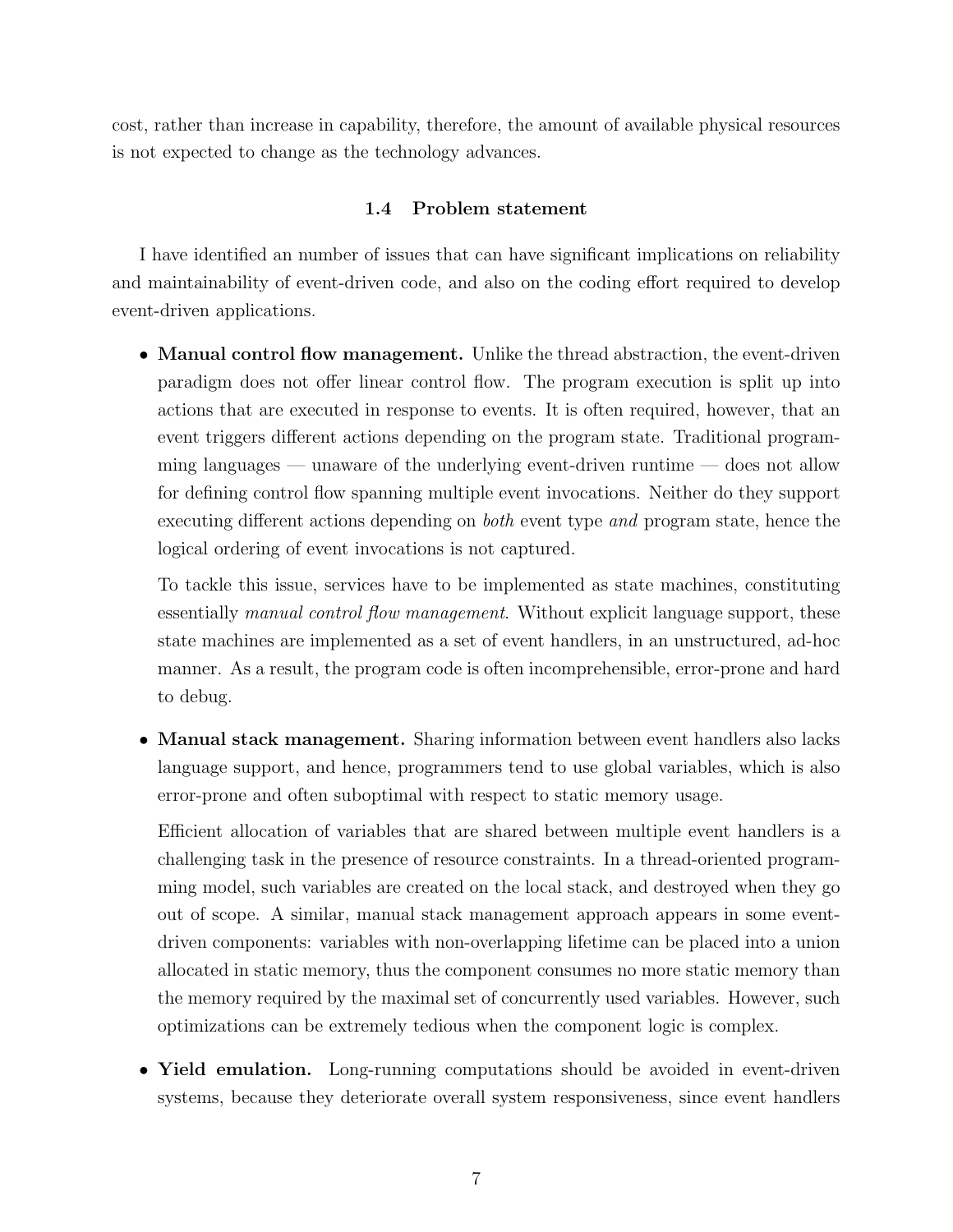execute atomically and cannot be preempted. This problem also manifests itself in cooperative multi-threading, however, such systems commonly provide a yield operation, by which the running computation may relinquish control and let other threads execute. This, however, is not possible in an event-driven programming paradigm.

Consider the multiplication of two fairly large matrices  $-$  a computation that is prohibitive in an event-driven system that has to handle various other events (e.g. message routing) concurrently. The most straightforward solution to this problem is to break up the outermost loop of the matrix multiplication algorithm, and to manage the control flow with a state machine emulating the loop. Also, since the loop is broken up into two event handlers, manual stack management is required for the loop's local variables.

This workaround, although typically tedious, will always work. However, this has serious implications: since it is cumbersome to emulate yield in event-driven systems, existing code which is not structured in an event-aware fashion can be extremely complex to port. This applies to computationally intensive algorithms, such as encryption key generation or data compression.

• Non-blocking split-phase operations. Since the event-driven paradigm does not allow blocking wait, complex operations must be implemented in a split-phase style: an operation request is a function that typically returns immediately, and the completion is signaled via a callback. This separation of request and completion, however, renders the use of split-phase operations impossible from within C control structures (such as if, while, etc.).

Manual management of control flow can become particularly tedious and error-prone as the complexity of the programs increase. Breaking up the code into event handlers inhibit the use of loops and conditionals with blocking wait. As a result, even a simple control flow that can be expressed linearly with a few nested loops, may result in very complex state machines. Moreover, the resulting event-driven code will most probably be suboptimal, unclear, hard to debug, and often incorrect.

# 1.5 Contributions of this dissertation

<span id="page-17-0"></span>In this work, I present a **compiler-assisted concurrency abstraction** that allows for thread-like programming, but retains the benefits associated with an event-driven execution context. I introduce TinyVT, an extension to ANSI C with explicit language support for the thread abstraction, including blocking statements. This virtual threading abstraction allows for implementing services, that have logically linear control flow, as if they had their own,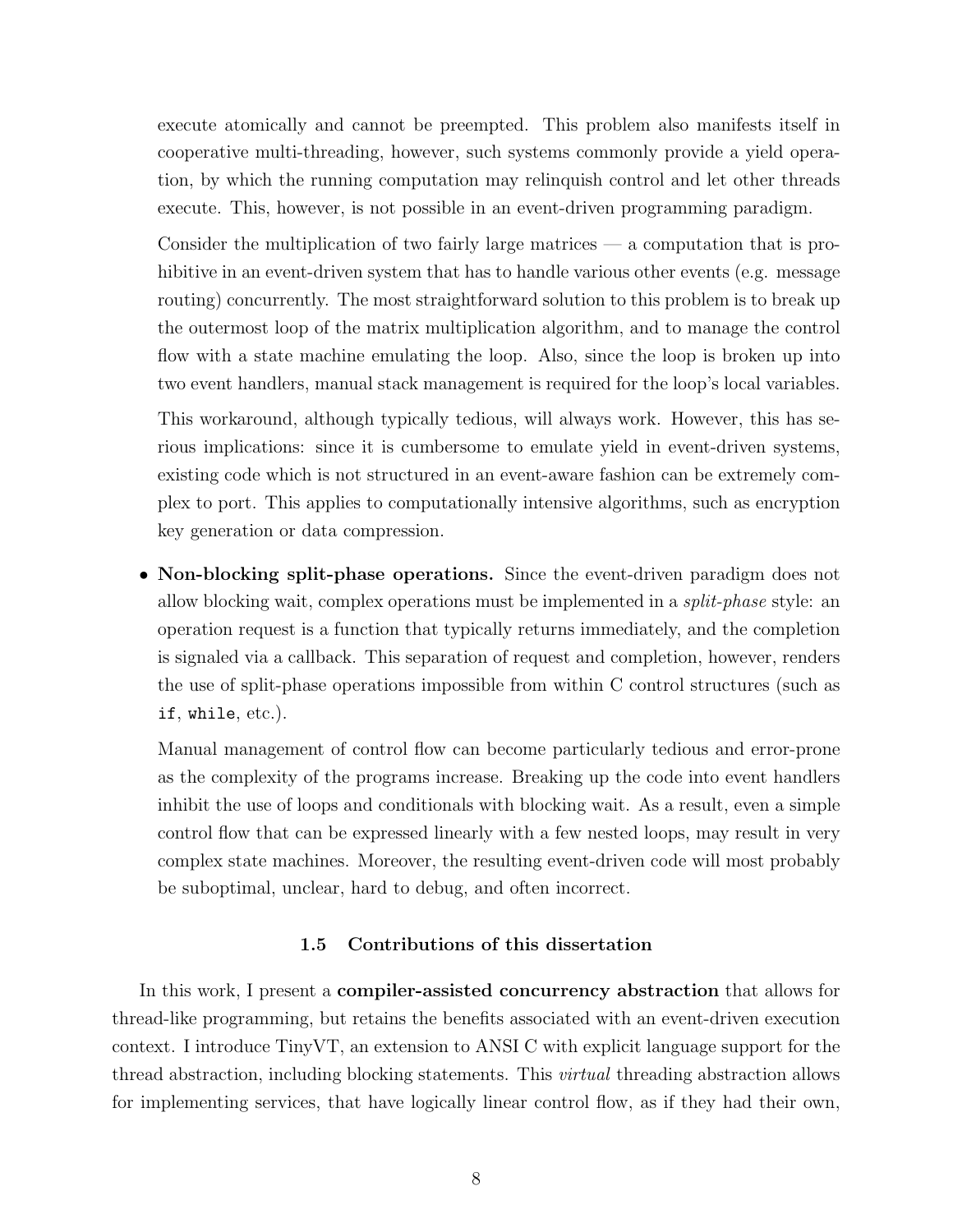independent threads of execution. The abstraction of a thread is provided by the language: a compiler will translate TinyVT code — containing multiple, conceptually concurrent threads — to C (or nesC  $[32]$ ) assuming a simple event-driven execution context (e.g. SOS  $[40]$  or TinyOS [\[44\]](#page-140-3)), by identifying and sequencing primitive blocks of source code that contain no blocking statements.

A common drawback of event-driven systems is that the lifetime of a local variable is limited to the execution context of the event handler in which the variable is declared. Typically, C compilers allocate local variables with automatic storage duration on the stack. Since in event-driven systems, the stack is unrolled every time the event handler completes, the values of such variables are not preserved between consecutive event invocations.

Consequently, variables that are accessed from more than one event handlers must be global, allocated in static memory. To overcome this issue (termed manual stack management), I introduce a compiler-managed memory allocation technique that seamlessly provides C-style scoping and automatic allocation of variables local to a thread, eliminating the need for declaring global variables for information sharing between related actions.

Although its significance is often understated or not even recognized, the precise specification of semantics is essential to any programming language. Vague and informal semantics may result in incompatibilities between tools that are built on conflicting assumptions of the ambiguous, incomplete or nonexistent specification. Semantic ambiguities may lead to undesired software behavior.

I specify the operational semantics of TinyVT threads using the Abstract State Machine (ASM) formalism (formerly known as Evolving Algebras [\[34\]](#page-139-4)), building on an existing formal semantics specification for C. The notion of a thread, defined as an independent unit of computation with conceptually linear control flow, is missing from C, since the C language is a legacy of an era in which multithreading had not yet existed. Therefore, I investigate the compositional semantics of TinyVT threads by mapping them to a finite automaton based representation, the semantics of which is given in the Abstract State Machine Language (AsmL) [\[37\]](#page-139-5).

### 1.6 Organization

<span id="page-18-0"></span>This dissertation is structured as follows. In Chapter [2,](#page-20-0) I set the context of my work by introducing the related work in systems research for resource-constrained platforms, highlighting the main research directions and introducing the research problem. After giving an overview of the approach in Section [2.4,](#page-32-1) along of the definition of TinyVT threads, a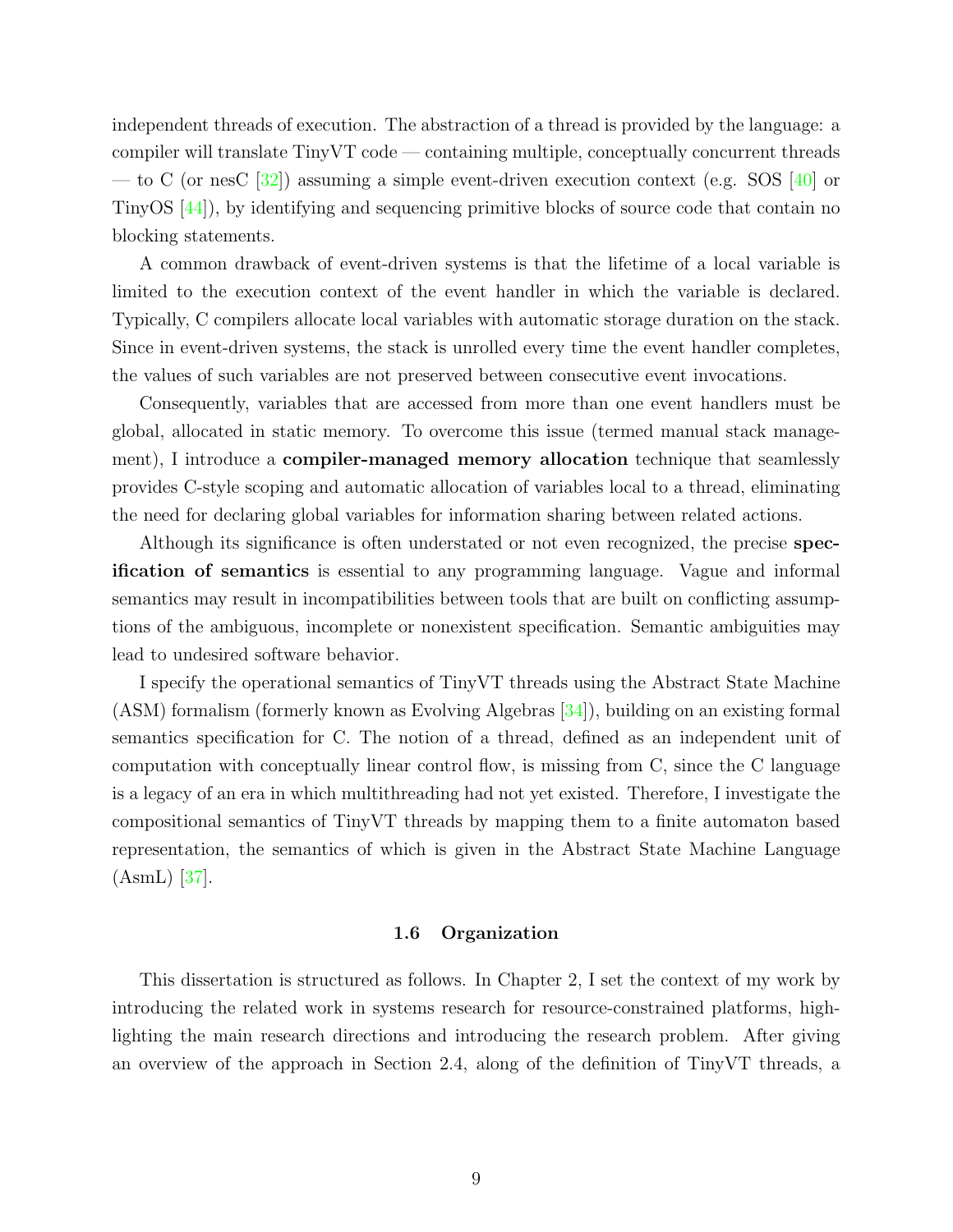compiler-assisted concurrency abstraction for event-driven systems, I present a language extension of ANSI C in Section [2.5,](#page-36-0) and describe the compiler that translates code expressing conceptually concurrent threads to standard C code in Section [2.6.](#page-41-0)

In Chapter [3,](#page-83-0) I specify the semantics of the language extension, and investigate the compositional and interaction semantics of the model of computation defined by TinyVT threads. Following a brief literature review on approaches to formal semantics specification in general, and that of the C language in particular, in Section [3.7,](#page-105-0) I present the semantics of the TinyVT language extension by extending the work of Gurevich and Huggins on the formal semantics of ANSI C  $|35|$  (Section [3.6\)](#page-99-0) using the Abstract State Machines (ASM)  $|34|$  approach. In Section [3.8,](#page-108-0) I investigate the compositional and interaction semantics of TinyVT threads by mapping such systems to a finite automata based representation, the structural and behavioral semantics of which I specify formally in the Abstract State Machine Language (AsmL) [\[37\]](#page-139-5).

Finally, in Chapter [4,](#page-125-0) I discuss the advantages, as well as the limitations of the TinyVT approach, highlighting points of possible improvement and future research directions.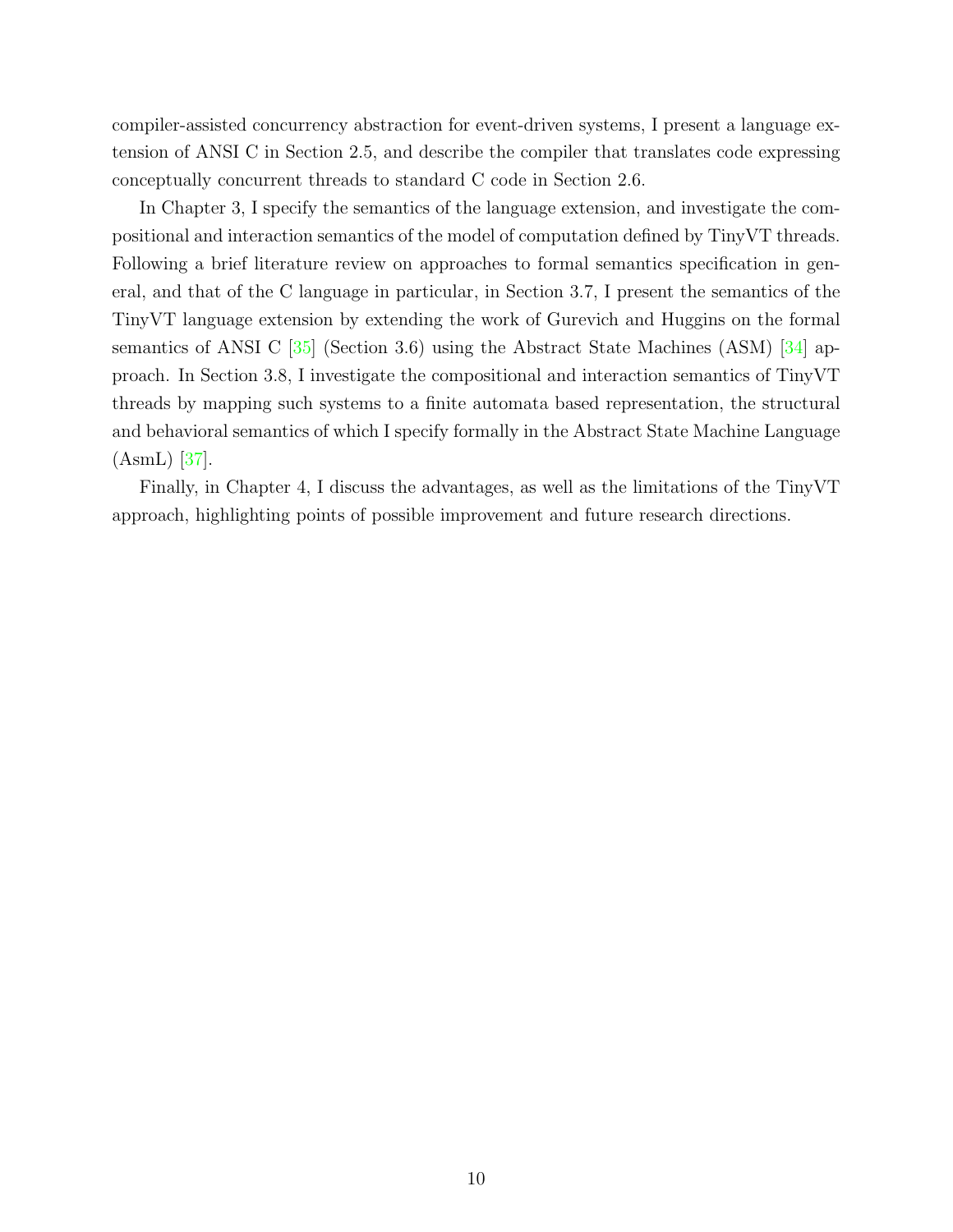# CHAPTER II

# Compiler-assisted threading

### 2.1 Background and related work

<span id="page-20-1"></span><span id="page-20-0"></span>Operating systems, programming models, and development tools for wireless sensor nodes have been a very active research area in the recent years. In this section, I present a detailed review on the event-driven and the multithreaded approach to sensor node programming, and also highlight some alternative research directions.

# 2.1.1 Event-driven model

<span id="page-20-2"></span>In the event-driven paradigm, programs consist of a set of actions that are triggered by events from the environment or from other software components. Actions are implemented as event handlers: functions that perform a computation and then return to the caller. Event handlers are executed in a serialized manner: once an event handler is invoked, it cannot be preempted and must run to completion. As a result, event handlers are atomic with respect to each other, hence the execution model is free from race conditions. An important implication of the lack of data races is that there is no need for locking in the event-driven programming model.

Runtime support for event-driven systems is fairly simple. A central component of the runtime is the *scheduler* (also called *dispatcher*). The scheduler, running in a loop, maintains a queue of events that have occurred (either externally to the system, or created internally by event handlers). While the queue is not empty, the scheduler removes an event from the queue based on the scheduling policy (which can range from a simple FIFO to sophisticated priority queues), and invokes the corresponding event handler. The event handler runs to completion, running the computation associated with its triggering event. Furthermore, it may create new events and place them on the schedulers queue. After the event handler returns, the scheduler dispatches the handler corresponding to the event that is at the head of the queue.

Implementing an event-driven system is cheap in terms of memory usage. Events can be modeled as function pointers to the corresponding event handlers, which, when stored in the scheduler queue, do not consume more than a couple of bytes each. An important advantage of the event-driven model over multithreading is that it can be implemented using a single stack that is shared between the scheduler and all event handlers. When an event handler is invoked, it can safely use the stack (for storing function return addresses, registers, automatic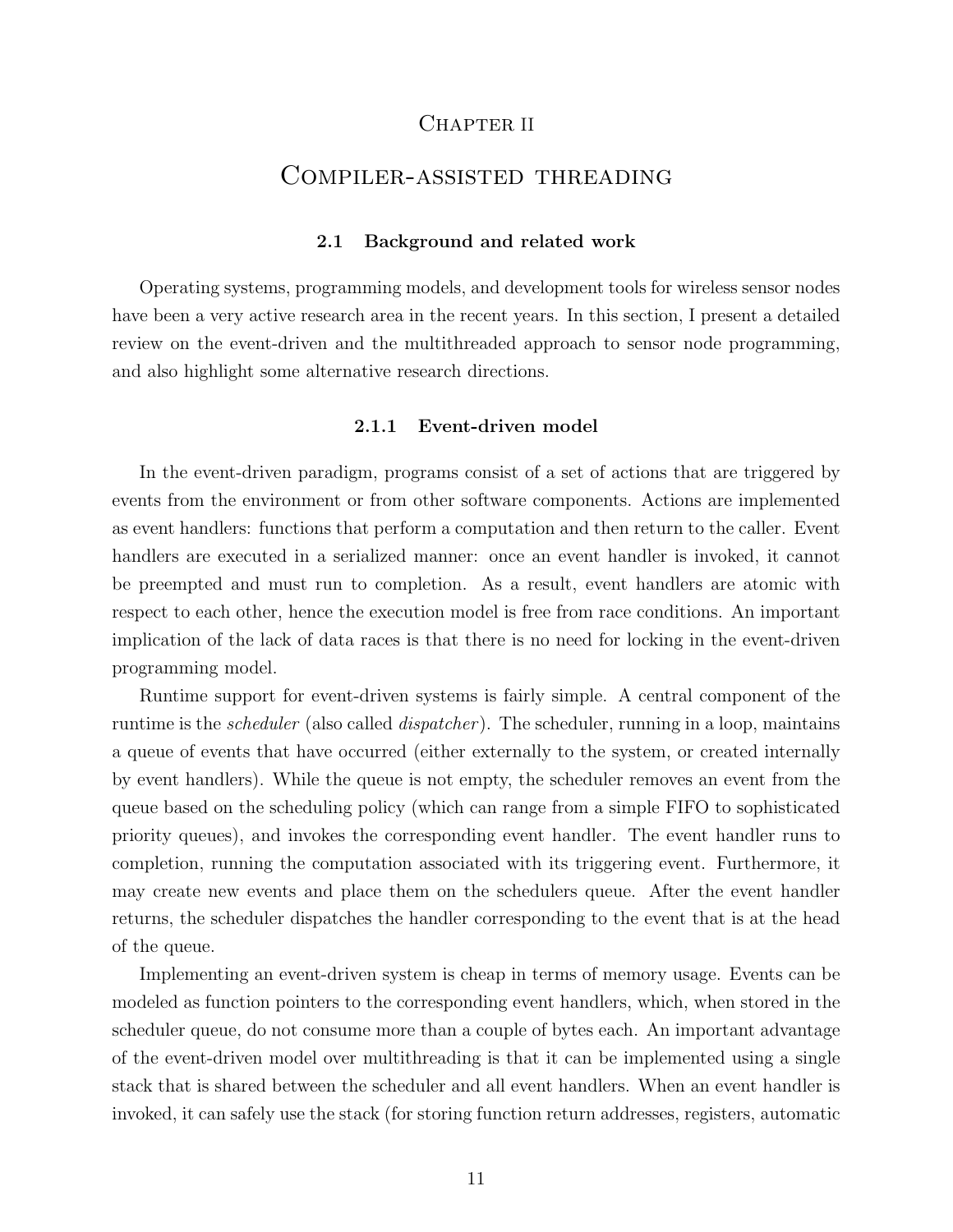local variables), because it is guaranteed not to be interrupted by other event handlers. When the handler completes, the stack is unwound, and the next scheduled handler can take it over. Also, it is possible to precisely estimate the stack usage of an event-driven system with static analysis: the maximum stack usage of the whole system is the maximum of the stack usage of the individual event handlers. This allows system programmers to prevent stack overflows while avoiding overallocation of stack (such as in  $[68, 13]$  $[68, 13]$  $[68, 13]$ ), which results in better RAM usage.

At any time, only one event handler can be active in the system. The active event handler must be completely executed before the next one can be scheduled, therefore, every event handler depends on the previous one to terminate in time. Long running handlers can "jam" the scheduler queue and increase the overall system latency. This, however, can be avoided by breaking up long tasks into smaller pieces, each of which, on completion, trigger the next piece with application-specific events, in a sequential manner.

In embedded systems, external events often manifest themselves as interrupt request. Serving interrupts, however, violates the atomicity assumption of the event handlers, and thus might undermine basic assumptions of the event-driven model. When an interrupt occurs, the currently executing handler is stopped and the control is passed to the interrupt handler. The interrupt handler can use the shared stack to store its return address, save registers and allocate variables. Typically, what the interrupt handler does is that it serializes the triggering hardware event by placing an event on the event queue. Then it unrolls the stack, returns, and the execution of the interrupted handler is resumed.

Letting interrupts interfere with the event-driven execution contexts can be a source of several problems. First, if there are variables which are shared between interrupt handlers and event handlers, race conditions may occur. In such systems, appropriate locking is required to avoid data races. Locking, in its simplest form, can be achieved by temporarily (and selectively) disabling interrupts. Second, execution times of event handlers become nondeterministic, as they can be interrupted arbitrarily. To ensure strict timing guarantees, interrupts typically need to be disabled. This, however, can lead to decreased responsiveness and overall throughput of the system. Third, stack usage of the system is affected by interrupt handling strategies as well. If interrupts are allowed to preempt each other, the stack can go arbitrarily. That is, maximum stack size becomes unpredictable: freedom from potential stack overflows cannot be guaranteed.

# SOS

SOS [\[40\]](#page-140-8) is lightweight operating system for wireless senor nodes built around the concepts of general purpose operating systems. Namely, SOS provides separation of kernel and user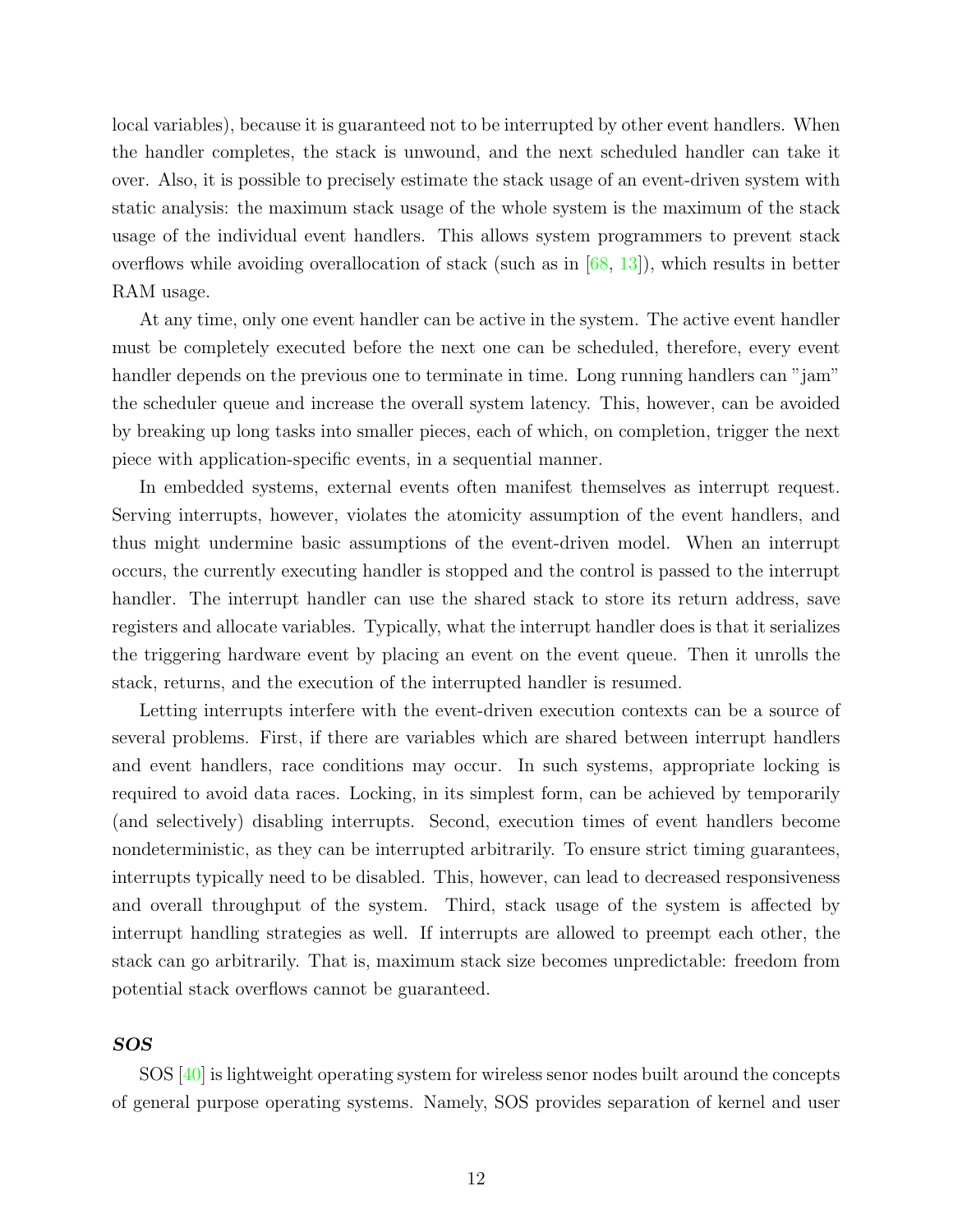space, borrowing ideas from previous work on microkernels, such as Exokernel  $|26|$  or the Mach kernel [\[67\]](#page-142-7).

The kernel is lean and modular: it provides only a minimal hardware abstraction for applications. Importantly, it deserializes interrupts, assuring that atomicity of userspace event handlers with respect to each other is retained. As a result, SOS provides a clean event-driven execution environment. This has many advantages, e.g. there are no data race conditions in user modules, there is no need for locking, and the whole system can be implemented to use a single stack.

However, timely response to interrupts is only possible in kernel drivers. As a result, the implementation of an application that requires strict timing has to split into kernel code and user modules, where the former might prove to be a highly nontrivial task.

## TinyOS and the nesC language

TinyOS [\[44\]](#page-140-3) is probably the most popular operating system in the wireless sensor networks domain. In TinyOS, the event-driven model was chosen over the multithreaded approach due to the memory overhead of the threads. However, the execution model of TinyOS differs from that of clean event-driven systems. TinyOS defines two kinds of execution contexts: tasks and events. Tasks are scheduled by a FIFO scheduler, have run-to-completion semantics, and are atomic with respect to other tasks. TinyOS models interrupt service requests as asynchronous events: events can interrupt tasks, as well as other asynchronous computations. In contrast to SOS, TinyOS does not have clear kernel/user mode separation. Interrupt contexts are not necessarily serialized in device drivers: the corresponding asynchronous event can propagate even to application-level modules. This duality provides a flexible concurrency model, and easy interfacing with the hardware, however, it can introduce race conditions and may necessitate locking.

nesC [\[32\]](#page-139-1), the implementation language of TinyOS addresses this issue by providing language support for atomic sections and by limiting the use of potentially "harmful" C language features, such as function pointers and dynamic memory allocation. nesC is a static language in the sense that program structure, including the static call graph and statically allocated variables, are known compile time, allowing for whole-program analysis and compile-time data-race detection.

TinyOS provides a set of reusable system components with well-defined, bidirectional interfaces.

Common OS services are factored out into software components, which allows applications to include only those services that are needed In fact, the core OS requires just a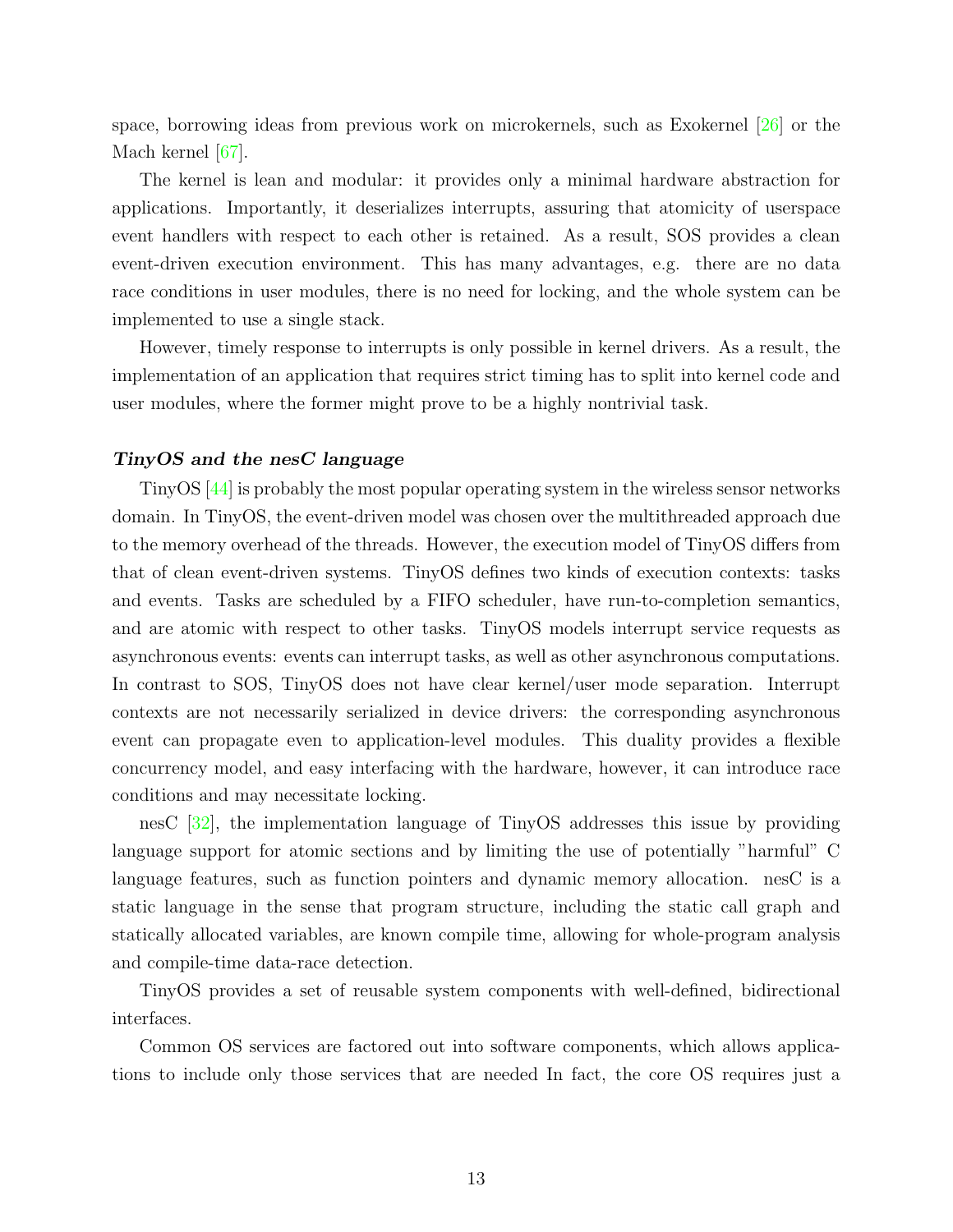few hundred bytes of RAM. There are two kinds of components in nesC: modules and configurations. Modules contain executable code, while configurations define composition by specifying encapsulated components and static bindings between them. A nesC application is defined as a top-level configuration.

Since the event-driven paradigm does not allow blocking wait, complex operations must be implemented in a split-phase style: an operation request is a function that typically returns immediately, and the completion is signaled via a callback. This separation of request and completion is captured in nesC's bidirectional interfaces. Bidirectional interfaces provide a means to define a set of related (possibly split-phase) operations. Interfaces declare commands and events, both of which are essentially function declarations. A component providing an interface must provide the implementations of the interface's commands, and may signal events through the interface. A component that uses an interface can call the commands, and must implement callback functions for the events.

# TinyGALS and galsC

TinyGALS [\[15\]](#page-138-3) defines a globally asynchronous and locally synchronous a programming model for event-driven systems. Software components are composed locally through synchronous method calls to form modules, and modules communicate through asynchronous message passing. Local synchrony within a module refers to the flow of control being instantaneously transferred from caller to callee, while asynchrony means that the control flow between modules is serialized through the use of FIFO queues. However, if modules are decoupled through message passing, sharing global state asynchronously would incur performance penalties. To tackle this, the TinyGALS programming model defines guarded synchronous variables that are read synchronously and updated asynchronously.

The galsC [\[16\]](#page-138-4) language attacks a substantial problem of event-driven programming, namely that managing concurrency with the event-driven paradigm lacks explicit language support. It is an extension of nesC that provides high-level constructs, such as ports and message queues, to express TinyGALS concepts. TinyGALS ensures safety through model semantics. As a tradeoff, galsC could impose limitations on the program structure. Tiny-GALS modules are decoupled through message passing, and synchronous control flow is limited to the module scope. As a result, control flow from an interrupt context cannot propagate outside the module: hence, all tasks that are timing critical must be implemented within the module. This is the price paid for containing potential data races within the module implementing the interrupt handler.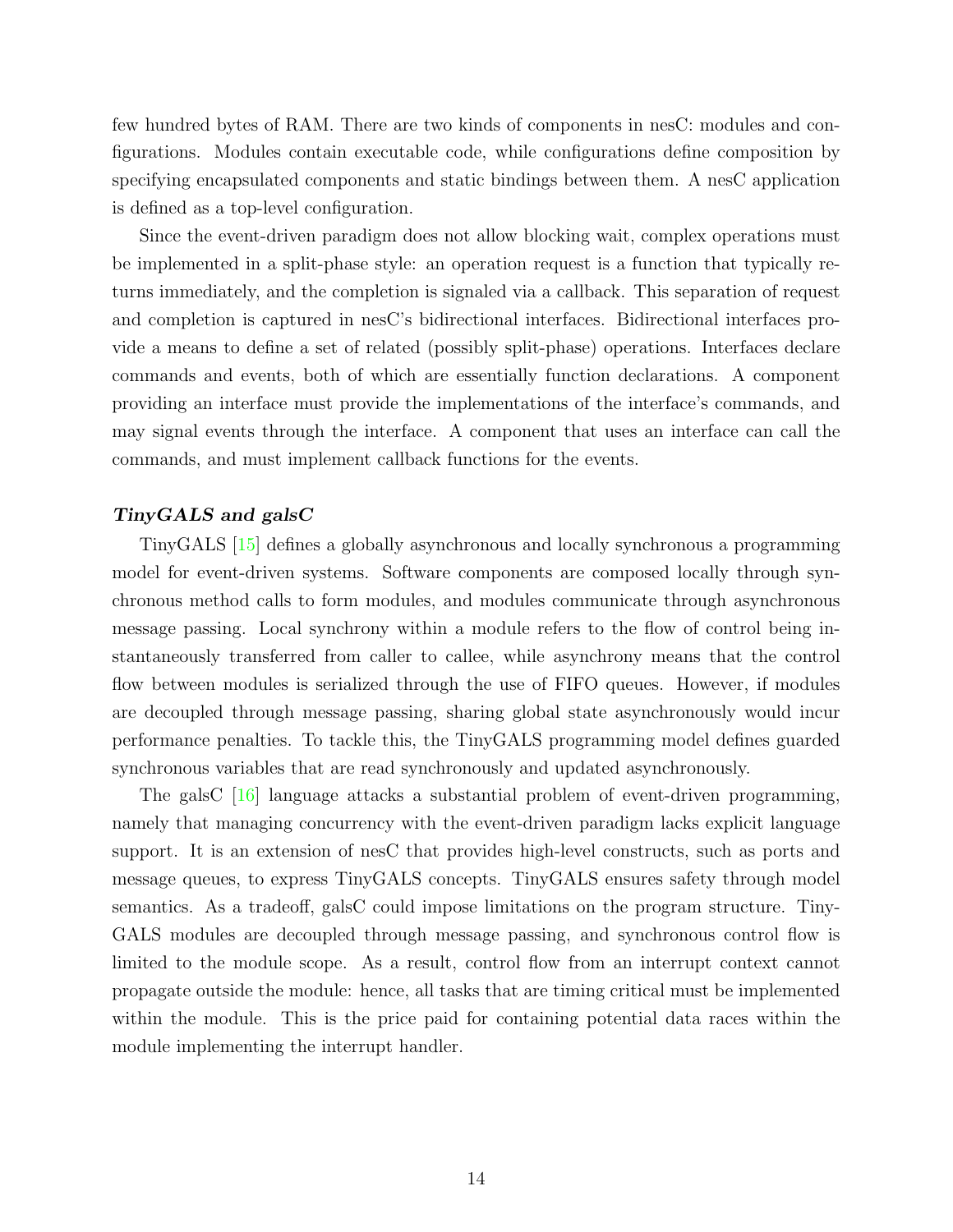#### 2.1.2 Multithreading

<span id="page-24-0"></span>In the multithreaded approach, the units of execution are separate threads with independent, linear control flow. Threads can block, yielding control to other threads that execute concurrently. Since the execution of threads is interleaved, data structures that are accessed by multiple threads may need locking. Each thread has its own stack and administrative data structures (thread state, stack pointer, etc.) resulting in memory usage overhead which may become prohibitive in resource-constrained systems.

Although the two abstractions were shown to be duals  $\vert 49 \vert$ , there has been a lot of discussion about the advantages and drawbacks of both approaches in the literature [\[76\]](#page-142-5) [\[52\]](#page-141-3) [\[2\]](#page-137-2). Multithreading, especially preemptive multithreading, is commonly criticized for the nondeterministic interleaved execution of conceptually concurrent threads [\[53\]](#page-141-4). Various locking techniques are used to reduce (or eliminate) nondeterminism from multithreaded programs. Unfortunately, identifying critical sections, as well as choosing the appropriate lock implementations for the critical sections are error prone tasks. Suboptimal locking may lead to performance degradation, while omitting locks or using the wrong kind of locks result in bugs that are notoriously hard to find.

The most compelling advantage of multithreading is that the thread abstraction offers a natural way to express conceptually concurrent threads of execution, each with independent, linear control flow. Since threads can be suspended and resumed, blocking calls are supported: when a long-running operation is invoked, the thread is suspended until the operation completes and the results are available.

## Contiki and Protothreads

Contiki [\[22\]](#page-138-5) is an event-driven operating system for memory-constrained devices. Contiki is built using Protothreads [\[23\]](#page-138-6), a programming abstraction that makes it possible to write eventdriven programs in a thread-like style with minimal memory overhead.

Protothreads are not threads in the traditional sense: protothreads are a non-obvious, albeit standard-compliant C constructs. In the simplest, most portable implementation, a protothread is a function, the body of which is nested into a switch statement. Depending on the value of a thread state variable (analogous to a program counter), a call to the function implementing a protothread will transfer control to different case labels at the code nested in the switch block. This way, a protothread can block or yield by advancing the program counter followed by a return. Next time the function implementing the protothread is called, thread execution will resume at the next case label.

The immediate advantage of using protothreads is that explicit state machines can be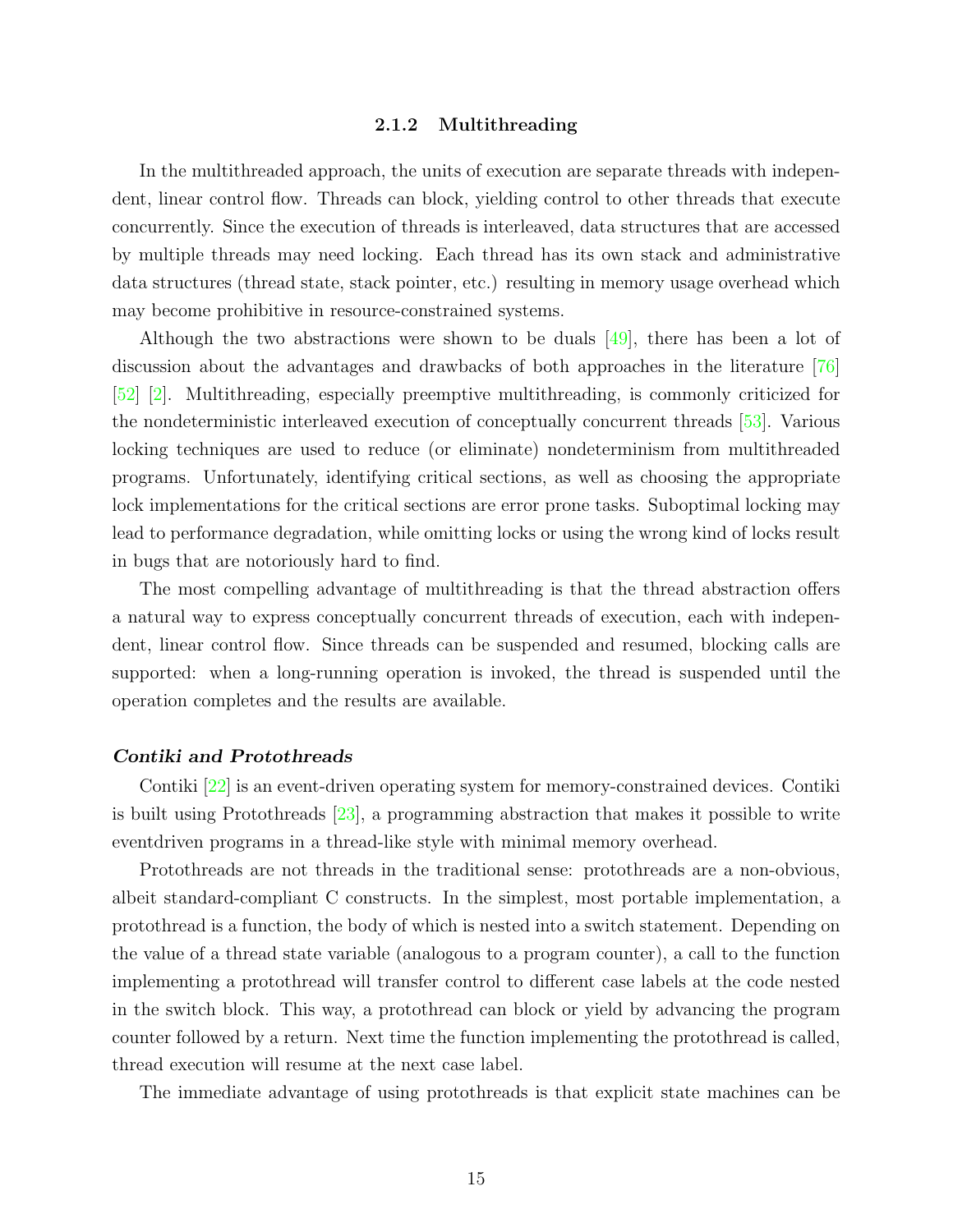eliminated from event-driven code. The code is typically shorter  $(3 \text{ times}, \text{according to } |20|)$ , and easier to understand due to its linear control flow. Protothreads are portable across compilers and across platforms: no special libraries, no OS support, no assembly coding is required, only a standard-compliant C compiler. The execution overhead of a protothread is in the order of a few processor cycles: a jump, the destination address of which is dependent on a variable. Since the effective execution model is still event-driven, such system can be implemented using a single stack. In fact, the memory required by a protothread is merely a byte or word that stores the program counter.

On the downside, protothreads have a number of shortcomings. First, local automatic variables in a protothread are not retained between subsequent calls to the thread, because the stack is unwound every time the protothread blocks. The easiest way to overcome this limitation is declaring variables local to a thread as static, allocating them in the data section of the memory instead of the stack frame. In case of protothreads that need to be reentrant, however, further workarounds may be required.

Second, Standard C does not allow for nested case statements. This limitation disallows using switch statements within protothreads, because the body of a protothread gets nested in a preprocessor-generated switch statement.

Third, compiler related problems may also arise. Although protothread constructs are valid C programs, some compilers may or may not honor arbitrary C code within a body of a switch statement, along with arbitrarily placed labels. Furthermore, compiler optimizations might also be source of problems. For example, the compiler might decide to move a variable into a register, which results in the value of such variables being lost between subsequent calls to the thread. Similarly, the compiler might decide to move loop invariant code out of the loop, which could break a protothread that blocks in that loop.

# NutOS

NutOS is the operating system of the EtherNut device, a tiny, Ethernet-enabled device designed for networked embedded applications. NutOS supports cooperative multithreading, and provides kernel-user separation. In contrast to Contiki, threads in NutOS are managed by the operating system: when a thread reaches a yield point, it is the OS scheduler that decides which thread to schedule next. There is a per thread stack and a thread control block belonging to each thread, which, obviously, increases the application's overall memory requirements. The EtherNut, based on the same Atmel microcontroller as most of the stateof-the-art wireless sensor nodes, is, however, equipped with an external SRAM chip (32kB for the first version, 512kB for subsequent versions), which relieves programmers and OS designers from dealing with memory constraints.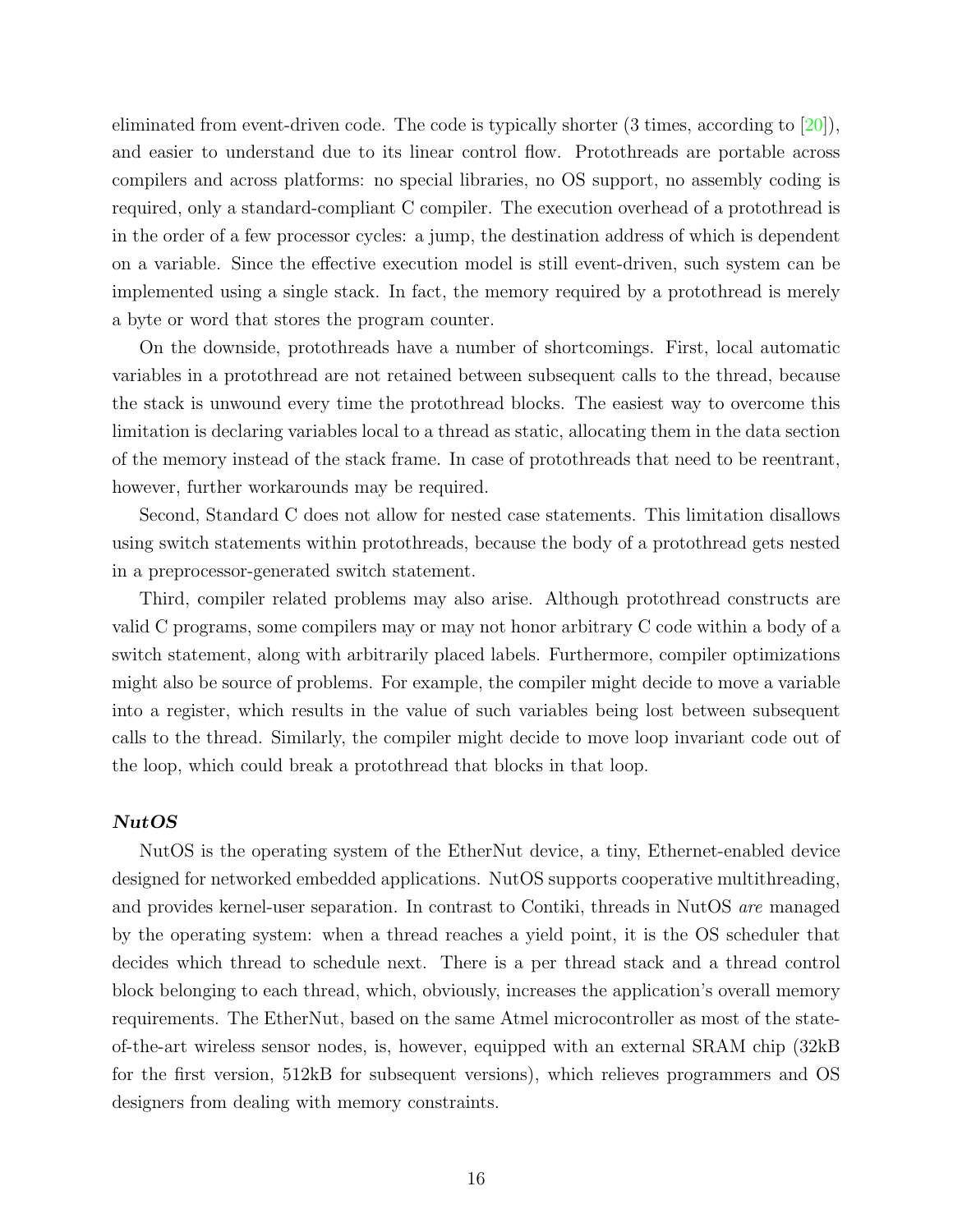## Mantis OS

A good example of operating system concepts scaled down to a wireless sensor platform is the MANTIS OS  $(MOS)$  [\[1,](#page-137-3) [8\]](#page-137-1). The primary design objective of MOS was to provide productivity: ease of use and a moderate learning curve. As the programming environment that MOS provides is similar to that of general purpose OS'es, little training is required for programmers to achieve productivity and be able to expedite prototyping of wireless sensor network applications.

The MANTIS OS has a layered architecture. The kernel consists of a preemptive scheduler, device drivers, network stack, etc., while the applications are running in user space. Since the target platforms have no MMUs and do not offer privilege separation, MOS does not provide memory protection or virtual memory, unlike general purpose operating systems.

MOS provides preemptive multithreading with time-slicing. Multithreading is a very expressive abstraction for programming concurrent applications, because threaded code has linear control flow. This, however, comes at a cost. First, a separate stack is required for each thread, which results in significant memory usage. Considering that a typical target platform has only 4kB of RAM, this imposes a tight limitation on the number of concurrent threads the OS can support. Second, data that can be modified by concurrent threads must be protected with locks to assure mutual exclusion. Locking, on one hand, decreases system performance, on the other hand, it is a very hard task and a common source of bugs.

# RETOS

RETOS [\[13\]](#page-138-1) is built along traditional OS concepts and provides kernel and userspace separation, emulates memory protection on MMU-less hardware and supports multithreading. To achieve this in presence of resource constraints, RETOS relies on a static analysis toolchain.

As multithreading inevitably dictates that a separate stack is required for each thread, allocating a fixed-size stacks would be either wasteful or unsafe. With static stack depth analysis techniques, however, it is possible to estimate stack sizes for each thread, and allocate memory for the stacks accordingly. RETOS employs a stack depth analyzer that runs on binary code. To further decrease the memory requirements, RETOS maintains only one kernel stack. This implies that threads executing in kernel mode cannot be preempted.

On MMU-less microcontrollers, there is no hardware support to protect kernel data structures from accidental corruption by malignant applications. For this reason, RETOS employs software based memory protection mechanism, which is a combination of complementary static and dynamic safety checks. In the compiled binary, the destination fields of memory write machine instructions are inspected. Similarly, the source fields of read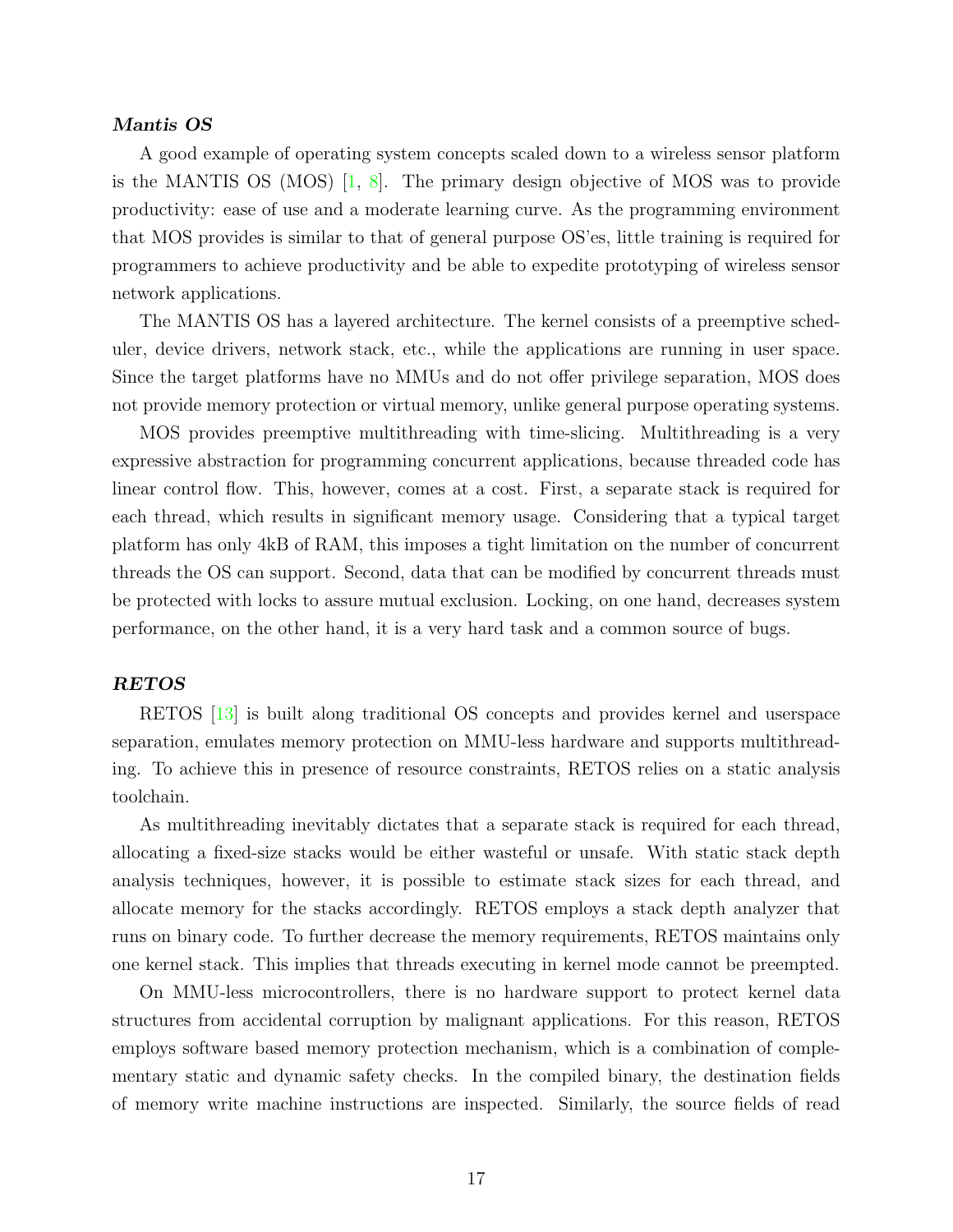instructions can also be checked to prevent data access by untrusted code. While it is possible to statically check pc-relative jumps, direct and indirect addressing, safety of indirect addressing can only be assured runtime.

#### Virtual machines

While multithreading virtualizes the microcontroller by presenting an execution context to the threads in which they can operate with the assumption of exclusive usage of the MCU, virtual machines (VM) provide a similar, but higher level of abstraction. A VM provides a virtual CPU (or CPUs) with an instruction set which is different from that of the host platform.

Several virtual machines have been proposed for wireless sensor nodes. VM\* [\[47\]](#page-140-5) and CVM [\[21\]](#page-138-7) are derivatives of the Java virtual machine, targeting resource-constrained devices. Maté  $[54]$  is a stack based VM for sensor nodes that aims to provide high code density and thus inexpensive code updates. As an extension of Maté, application specific virtual machines (ASVM) [\[55\]](#page-141-2) have been proposed to allow programmers to introduce domain specific instructions in the virtual machine's instruction set.

Although programs running on top of VM execute three to ten times slower than native code, the flexibility these tools provide through portability, development time, and code update costs, often prove to be a reasonable tradeoff in WSN applications.

### 2.1.3 State machines

#### <span id="page-27-0"></span>Object State Model

The Object State Model (OSM) [\[46\]](#page-140-4) employs attributed state machines to express eventbased program behavior. The application of finite state machine (FSM) concepts is a natural choice for the domain: actions are executed depending on the input event and the actual state, whereas imperative languages, such as C, lack explicit support to associate actions with both events and program state. OSM extensively borrows concepts from previous work on state machine based programming formalisms, for example, hierarchical modeling, parallel composition and broadcast-based communications from Harel's StateCharts [\[42\]](#page-140-9), concurrent events from SyncCharts [\[3\]](#page-137-4), as well as explicit state variables from Finite State Machines with Datapath (FSMD) [\[29\]](#page-139-8).

Through support for hierarchy and attribution of states with shared variables, OSM offers efficient allocation of shared state, leveraging the knowledge of the lifetime of variables. This way, OSM eliminates the need for manual stack management.

Semantically, an OSM specification can be mapped to the synchronous reactive (SR) [\[25\]](#page-139-9)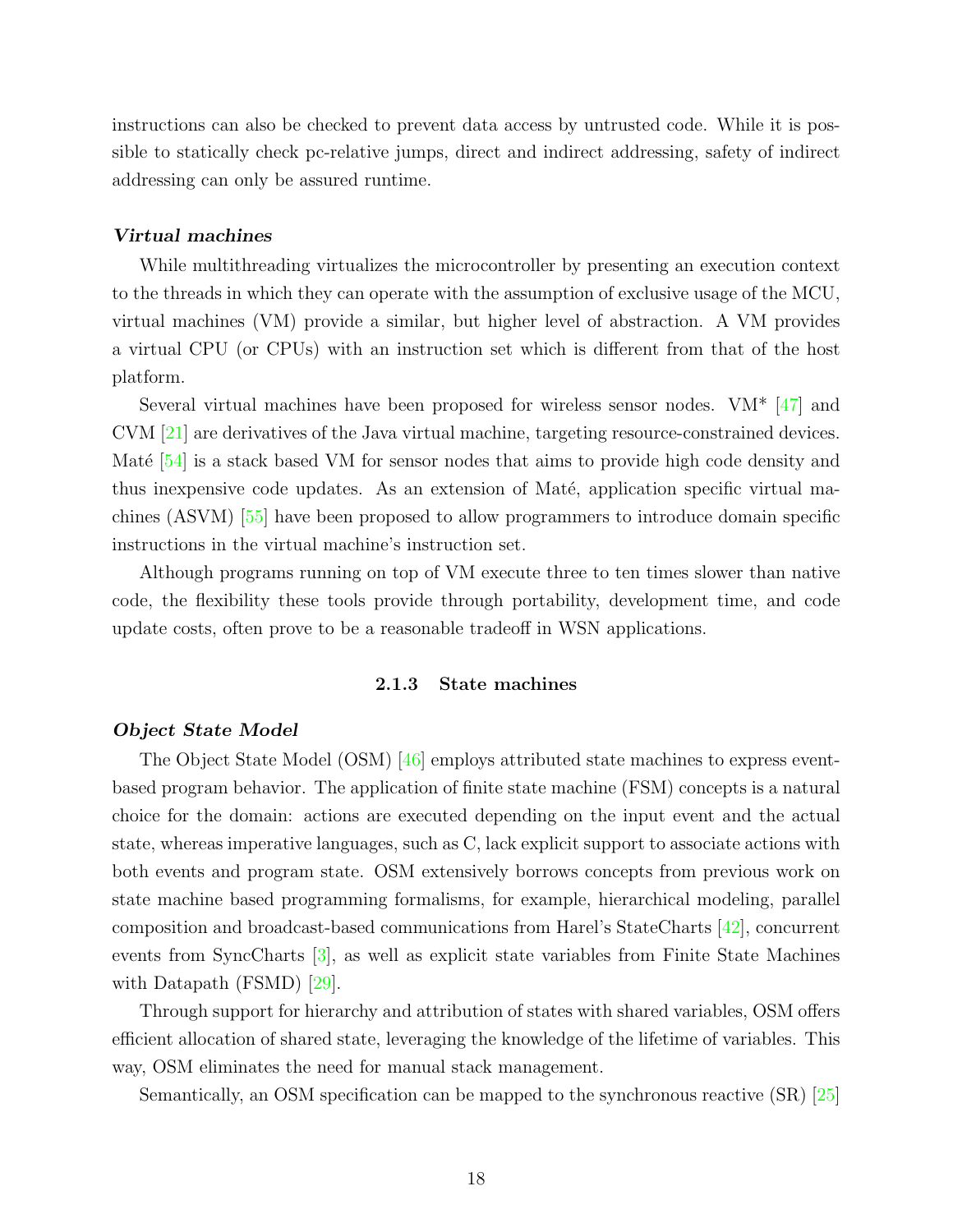model of computation. In practice, OSM specification is translated to Esterel [\[7\]](#page-137-5), a synchronous language  $[6]$ , which then can be compiled into efficient C code by the Esterel compiler.

The SR paradigm offers deterministic concurrency through static scheduling, which computed by the compiler. In the SR model of computation, programs are executed in a lockstep manner with one or more clocks. In particular, Esterel modules communicate with signals, the presence of which is checked by the module in the beginning of every step. Within a step, all modules that check a specific signal will see it either present or absent, but never both. Signals do not persist across steps: a signal is present in a reaction if and only if it is emitted by the program or is made present by the environment.

One apparent shortcoming of the SR paradigm in connection with wireless sensor nodes is its high latency in serving external events. From the implementation point of view, interrupts need to be buffered between clock ticks. This implies that if an interrupt occurred shortly after the synchronous clock fired, the corresponding signal will only be present at the next clock tick. This delay can be conservatively estimated by adding the worst case execution times of each module. There are, consequently, certain time-critical operations that are common to wireless sensor nodes, e.g. radio communications or event timestamping, which are cumbersome to implemented using the OSM toolchain.

### 2.1.4 Macroprogramming

<span id="page-28-0"></span>All previously mentioned programming models assume that sensor network programming is done in a bottom-up manner. Namely, programs are written from the point of view of individual node in the network, which cooperates with others to solve the given problem. There is, however, a number of systems that use a top- down approach to sensor network programming. In contrast with the bottom-up approach, where the programmer writes the behavior of each node to achieve a global behavior, top-down approach is to write global behavior and node-level behavior is automatically generated. Programs are specified in a high level language which assumes that the sensor network is the target platform. That is, programmers implement a central program that, conceptually, has access to the entire network. This top-down approach allows programmers to focus on high- level algorithms, hiding the low-level details (tasking individual sensors, communications, resource management, etc.). It is typically a compiler or a runtime (or a combination of the two) which maps the high-level specification to efficient code running on individual nodes. In the sensor network literature, this style of programming is termed macroprogramming.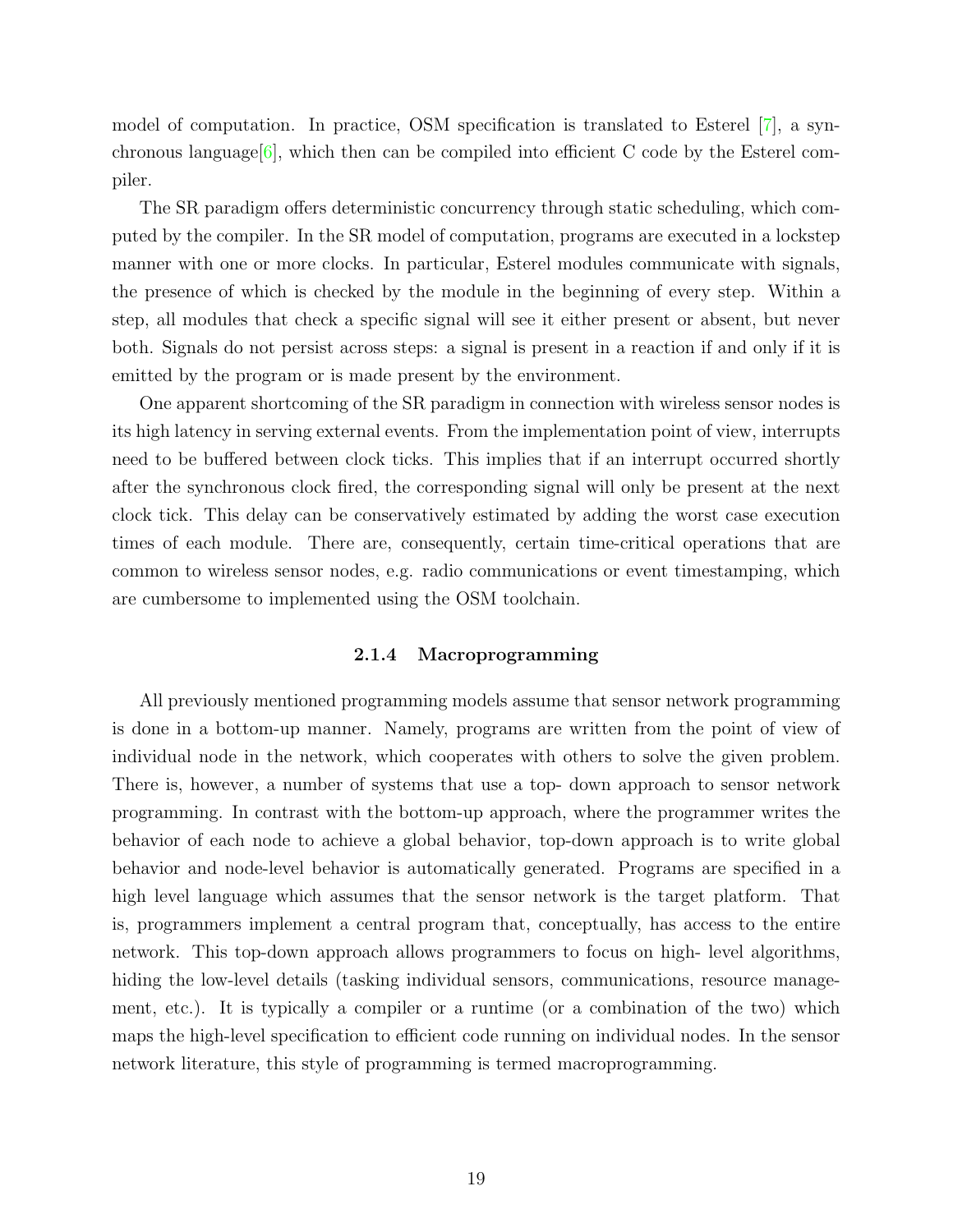#### Sensor network as a parallel/distributed computer

Regiment [\[62\]](#page-141-5) is a functional programming language that allows for centrally programming wireless sensor networks. It is built around a high-level programming concept called abstract regions [\[78\]](#page-143-1), an abstraction that encompasses neighborhood discovery, enumeration and data sharing. Regiment models sensor data generated within a user-specified region as a data stream. Being a functional language, Regiment has a number of advantages over declarative languages. Regiment is side-effect free. Consequently, programs written in Regiment will be free from software errors resulting from erroneous variable updates. Since it is not possible to modify the value of a variable once it is assigned, the concept of global state does not exist in Regiment. This relieves the compiler from explicitly managing global state, and yields the way to various compiler optimizations (tasking of nodes based on topology, etc.).

The Pleiades [\[48\]](#page-140-10) programming language has similar objectives, however, it takes an imperative approach. Pleiades extends the nesC language [\[32\]](#page-139-1) with the cfor construct, that specifies parallel execution of the body of the cfor loop across multiple nodes. Parallel code has to be serializable, that is, the global state after the loop has completed must not depend on the interleaving of execution within the cfor block. The most important contribution of Pleiades is that it features a centralized programming model and pushes the burden of concurrency control and synchronization to the compiler and runtime.

# Database centric approach

Cougar [\[80\]](#page-143-2) and TinyDB [\[59\]](#page-141-6) treat the sensor network as a distributed database. Database queries can be expressed in an SQL-like, declarative language. Queries may include sensor attributes (e.g. individual sensor readings), arithmetic functions of attributes, selection with attributes as arguments, as well as aggregate functions of attributes (average, sum, minimum or maximum). Both Cougar and TinyDB provide support for temporal and data streaming concepts that specify when sensors should be sampled, as well as the frequency and the duration of sampling. In addition, TinyDB supports event based queries, which are triggered or terminated by other queries or by software running on the sensor node.

Although, SQL queries are interpreted at the base station (typically a PC) and mapped to low-level commands which are disseminated in the sensor network, the evaluation of conditionals and the computation of aggregates are pushed into the sensor network.

It is important to note, however, that these systems were designed for simple monitoring applications. TinyDB and Cougar lack support for arbitrary computation at the nodes; and obviously, communication primitives are not exposed through the query interface. Therefore, database centric approaches are not suitable for general-purpose application development.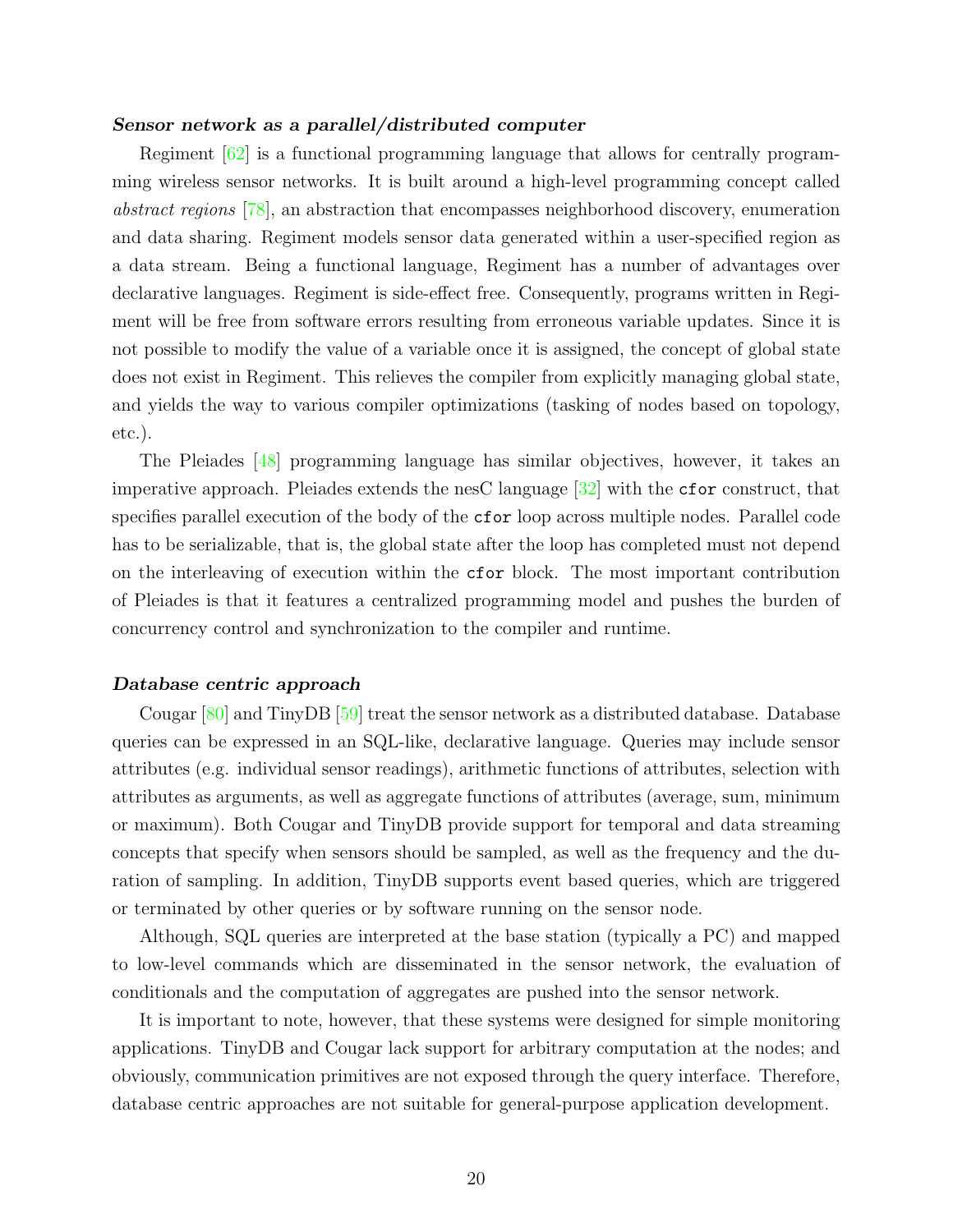### 2.2 Motivation

<span id="page-30-0"></span>While many operating systems approaches have been shown to be feasible for wireless sensor nodes, the WSN research community is somewhat biased towards the event-driven paradigm. The primary reason for this is that an event-driven runtime is easy to implement and to port, and that event-driven systems typically have a small memory footprint. On platforms with very limited physical memory, other approaches (e.g. multithreading) may prove prohibitively expensive in terms of resource usage, leaving an event-driven operating system the only feasible choice.

Programming event-driven systems, however, can be very difficult. Since event-driven programs need to be implemented as a set of event-handlers, the logical sequentiality of event invocations is not possible to express in traditional programming languages, such as C. Hence, programs often have to be implemented as explicit state machines, which is a tedious and error prone task (often referred to as manual control flow management). Furthermore, as there is no language support for information sharing between event handlers, programmers have to manually allocate the shared variables, emulating the C stack. Both manual control flow and stack management can grow very complicated as the size and complexity of the application increases. Hence, implementing event-driven applications that are both reliable and memory efficient requires a major effort.

I demonstrate the inherent complexity of event-oriented programming through an example, which shows that managing control flow manually can be challenging, even in simple applications.

# 2.2.1 Motivating example: I2C packet level interface

<span id="page-30-1"></span>Let us consider the implementation of a packet-level interface for the I2C bus that operates above the byte-oriented hardware interface. The corresponding module should provide split-phase operations to write a packet to, and to read a packet from the bus. We only present packet sending; reading a packet works analogously.

The hardware interface provides the following operations. Starting of the send operation is requested with the sendStart command, to which the hardware responds with a sendStartDone event. Sending a byte is also implemented in a split-phase style: the hardware signals the completion of the write command with a writeDone event. After all the bytes are written, the bus has to be relinquished with a sendEnd command, the completion of which is acknowledged with the sendEndDone event.

The following pseudocode (Fig. [1\)](#page-31-1) describes the procedure that writes a variable-length packet to the bus, using the byte-oriented hardware interface: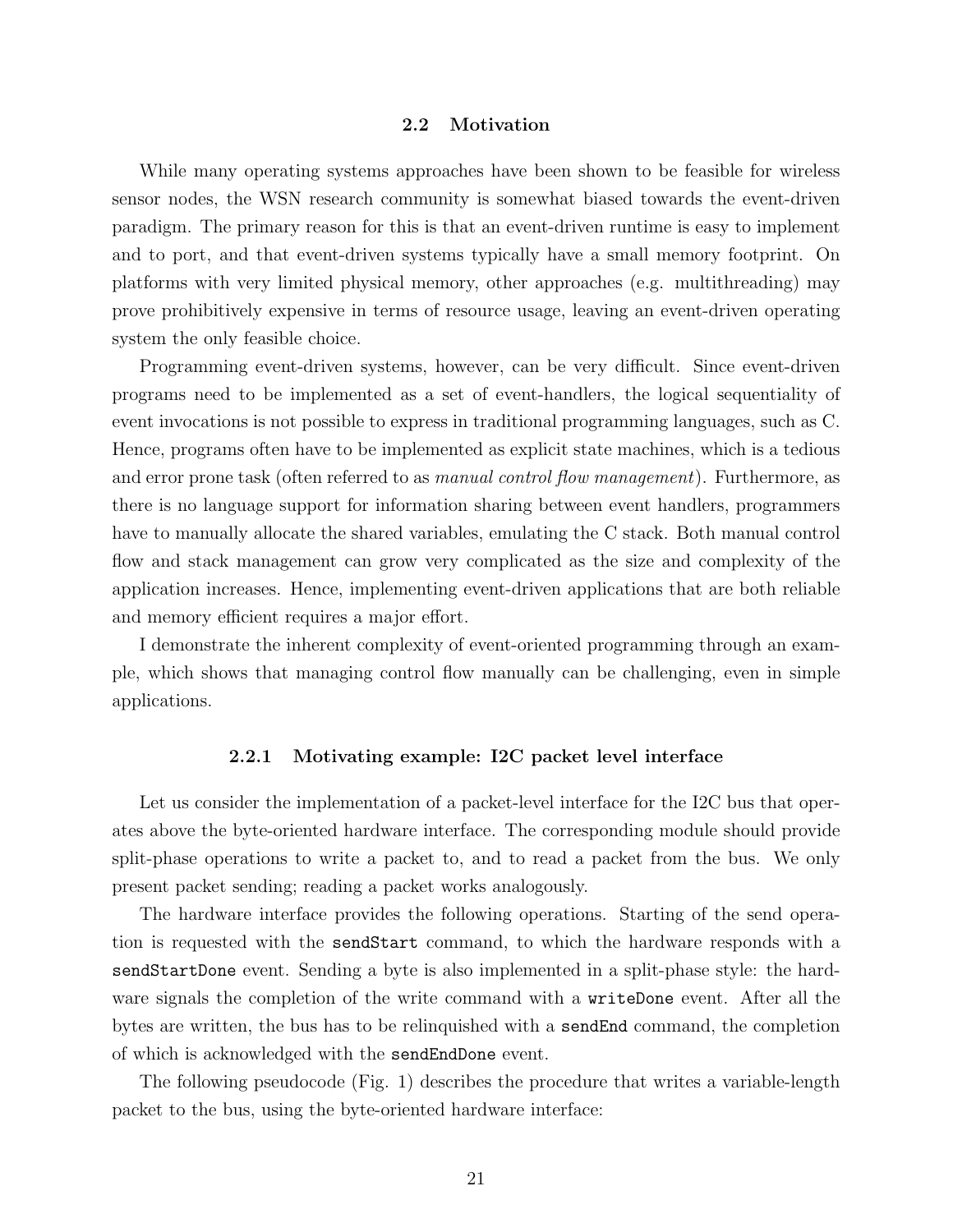```
procedure { I2CPacket . writePacket }{ length , data } 1
     call I2C . sendStart 2
     wait for I2C sendStartDone 3
     for index = 0 to length 4call I2C . write (data [index]) 5
          wait for I2C writeDone 6 and the set of the set of the set of the set of the set of the set of the set of the set of the set of the set of the set of the set of the set of the set of the set of the set of the set of the se
     index = index + 1<br>endfor x = max + 1endfor and \sim 8 \sim 8 \sim 8 \sim 8 \sim 8 \sim 8 \sim 8 \sim 8 \sim 8 \sim 8 \sim 8 \sim 8 \sim 8 \sim 8 \sim 8 \sim 8 \sim 8 \sim 8 \sim 8 \sim 8 \sim 8 \sim 8 \sim 8 \sim 8 \sim 8 \sim 8 \sim 8 \sim 8 \sim 8 \sim 8 call I2C . sendEnd 9
     wait for I2C.sendEndDone 10
     signal writePacketDone 11 and 12 and 12 and 12 and 12 and 12 and 12 and 12 and 12 and 12 and 12 and 12 and 12 and 12 and 12 and 12 and 12 and 12 and 12 and 12 and 12 and 12 and 12 and 12 and 12 and 12 and 12 and 12 and 12 
end the contract of the contract of the contract of the contract of the contract of the contract of the contract of the contract of the contract of the contract of the contract of the contract of the contract of the contra
```
<span id="page-31-1"></span>Figure 1: Pseudocode of a packet-oriented I2C driver. This code illustrates the packet writing functionality only. The control logic of reading a packet is similar.

Expressing this behavior in a linear fashion, however, is not possible in an event-driven system. The code must be broken up into a writePacket command and three event handlers, and the control flow must be managed manually. Variables that are accessed from more than one event handlers (length, data, and index) must be global and statically allocated. Typically, manual control flow is implemented with a state machine: a global static variable stores the component state, while the transitions of the state machine are coded into the event handlers. Commonly, only a restricted subset of input events is allowed at a given point of execution. Because of this, actions in the event handlers must be protected against improper invocation patterns (e.g. writePacket can only be called again after the previous packet sending is finished).

As a result, a corresponding event-driven solution is typically much more involved than the above pseudocode: the I2CPacket module of TinyOS 1.1 (with packet read and write functionality), for example, consists of more than a hundred lines of code.

# 2.2.2 Problem formulation

<span id="page-31-0"></span>The purpose of this work is to create a tool that

- allows for event-driven programming by describing conceptually concurrent threads of computation in an intuitive way,
- automates tedious tasks such as manual control flow and stack management,
- maps it to efficient code, that does not rely on run-time multithreading support and avoids the need for stacks for each thread, and
- protects from common programming errors.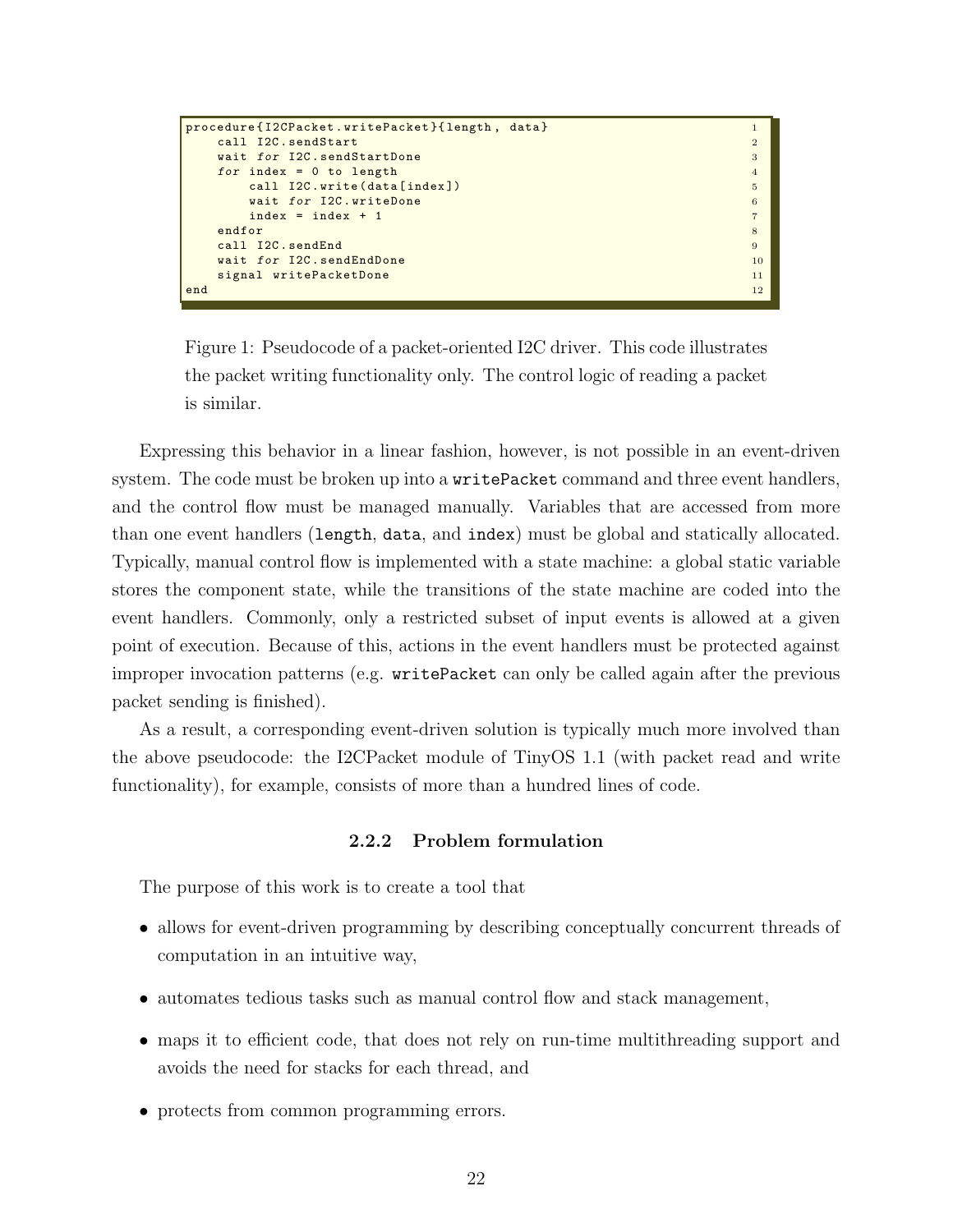### 2.3 Organization

<span id="page-32-0"></span>This chapter is structured as follows. First, in Section [2.4](#page-32-1) I present TinyVT's approach to providing a thread abstraction on top of an event-driven runtime. I define and characterize TinyVT threads, and state the assumptions on the event-driven runtime hosting them. The TinyVT language, an extension of C, is presented in Section [2.5.](#page-36-0) Then, Section [2.6](#page-41-0) gives a detailed description on the TinyVT compiler, outlining how the thread abstraction is resolved to simple C code. To illustrate TinyVT's capabilities, Section [2.7](#page-70-0) presents a case study, implementing a data collection application using TinyVT threads. The chapter concludes with discussing TinyVT's strengths and limitations with respect to multithreading and eventoriented programming, respectively.

### 2.4 Approach

<span id="page-32-1"></span>My approach to eliminating manual control flow management and manual stack management from event-driven programming is the following.

Related event handlers, for instance, those that constitute the implementation of the same service, are wrapped in a container and handled as a unit. To every container, local state is assigned, which evolves in reaction to incoming events. The container supports dispatching event handlers not only based on event kind but also on local state. In order to achieve this, multiple event handler implementations can be defined for the same event type within a container, which are associated to different configurations of the local state. In response to an event, the container carries out a computation, which computes a return value and changes the local state (and thereby the behavior of the thread in response to the next input event).

The definition of this evolving state and evolving behavior (i.e. the control flow) is given using well-known, well-understood programming constructs common to procedural languages, such as C. Specifically, I extend the C language with and additional construct to define such a container, called the thread definition, which, like the implementation of a function, has a linear control flow, and offers nested scopes that may contain local variables with automatic storage duration, alleviating the need for manual stack management. The thread definition provides a programming abstraction which emulates that the thread definition has an independent local thread of execution, thereby relieving the burden of manual control flow management from the programmer. Within the thread definition, the language extension provides a special await statement, which is an opaque, blocking statement from the perspective of the local execution thread. The await construct wraps an exit point of an event handler and an entry point of another handler (and part of the event handler's code)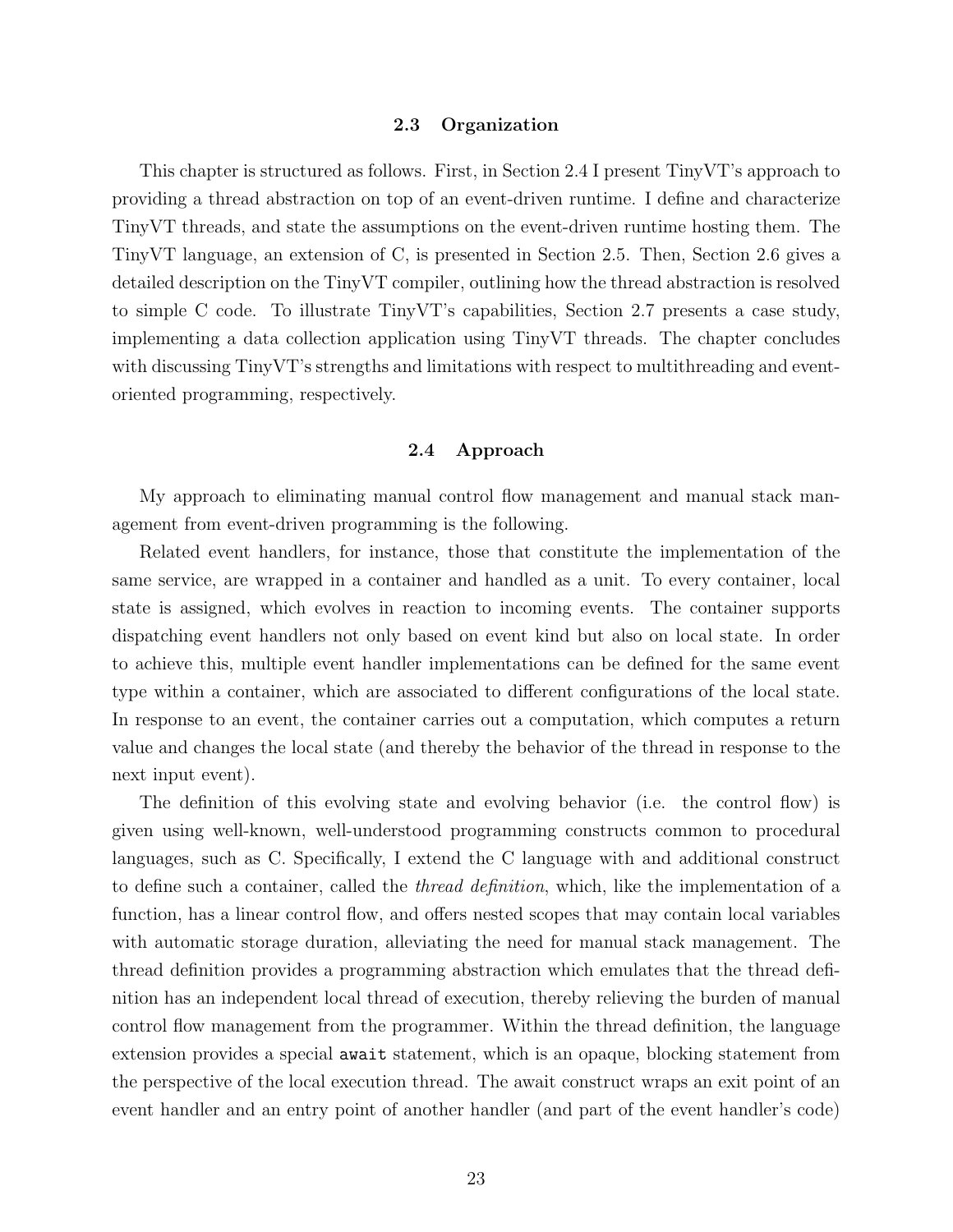in one statement. This is similar to how a function invocation expression shields that control is passed to the implementation of the function and later returned to the caller – all this during the execution of the function invocation expression. From the thread's perspective, the await statement is like any other statement and is executed in line with other statements, as the thread's control flow defines it.

This programming abstraction, called TinyVT, is achieved with a language extension and the corresponding compiler, which translates TinyVT specific language constructs to plain C code, which can operate on top of a lightweight event-driven execution engine.

### 2.4.1 TinyVT's thread abstraction

<span id="page-33-0"></span>A TinyVT thread is a computational agent with local state, conceptually independent thread of execution, and source code with linear control flow. From the thread's point of view, it is perceived that the TinyVT thread has its own thread of execution, executing the statements that constitute the thread's source code sequentially, or with jumps between them if the C control structures in the source code define so.

In contrast with traditional multithreading, where the operating system or a user-space threading library creates an abstraction of a virtual processor on which the thread is exclusively executing, the abstraction of an independent execution thread in TinyVT is provided by the TinyVT language. Threads are "compiled away" (resolved) by the compiler, reducing the thread to a set of event handlers. Therefore, TinyVT is a compiler assisted threading abstraction.

Control flow of a thread is defined over statements in the source code of the thread, not over binary machine instructions. The key enabler of TinyVT's thread abstraction is the await statement, which is an opaque, blocking statement in terms of the thread's local control flow, but a wrapper of an exit and an entry point from a lower-level, fine-grained perspective. The conceptual, local control flow of the thread is unaware of the fact that, while an await statement is being executed, control is first passed to the environment and then it returns to the thread, all within the same opaque statement.

In TinyVT terminology, *yielding* is returning control to the caller to the originator of the event that triggered the current execution step of the thread. It is important to note that TinyVT threads have explicit yield points. All yield points are associated with await or yield statements in the thread's source code. Since the environment is event-driven where event handlers run to completion, calls to external functions never cause the thread to yield. Therefore, the programmer has complete control over yielding. This is unlike in traditional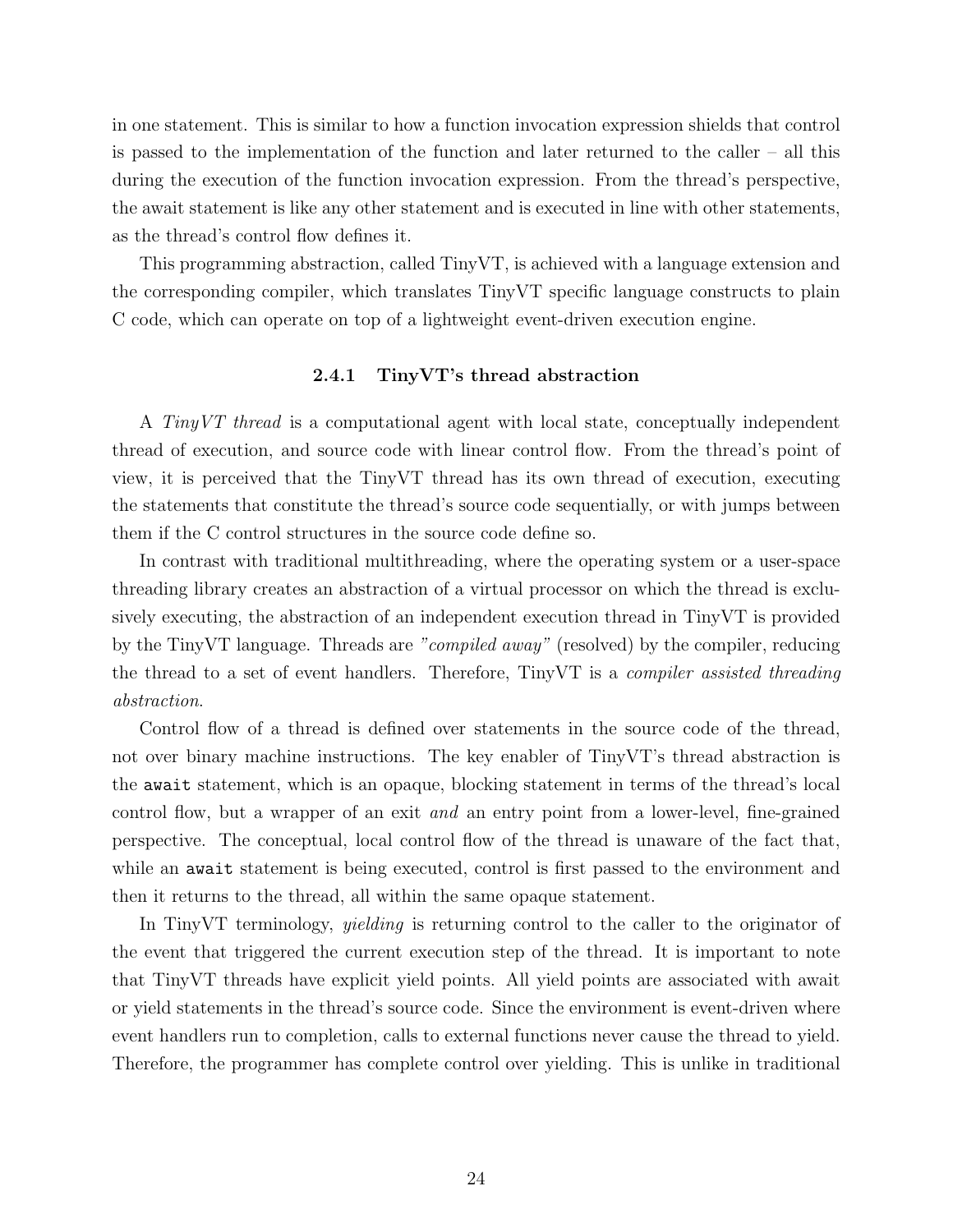multithreading, where library functions may block and yield, without the caller being aware of it or being able to control it.

#### Program vs. execution of program

In TinyVT terminology, thread, without ambiguity, can refer to the source code of the program and to its conceptually independent thread of execution, because there is a direct correspondence between the two. TinyVT threads are static in the sense that they are implicitly instantiated and cannot be spawned dynamically at runtime. Therefore, the source code of a TinyVT thread can only have one thread of execution, and the thread of execution is, conceptually, local to the thread. This is unlike the terminology of traditional multithreading, where distinction must be made between the program (a series of machine instruction), and the execution of the program, because the same code might be concurrently executed by multiple threads of execution, each having its own context (state).

## Context

TinyVT threads also have local state, that is, context. The local thread state contains control flags and variables, including a variable storing the last yield point, which is much like an instruction pointer that specifies where the thread's execution should continue in response to an external event. Compiler-managed local automatic variables are also part of the thread's context, emulating the semantics of ANSI C's automatic storage duration by allocating them to static memory. It is important to note that, in TinyVT, threads have no stacks associated with them, unlike in traditional multithreading. A TinyVT thread will always use the stack of the triggering event to store local variables, pass parameters and return values. Therefore, the context of a TinyVT thread does not contain a local, dedicated stack.

### Interaction with the environment

From the environment's point of view, execution of a thread progresses in uninterrupted execution steps, in response to function calls (events) from the environment. The thread maps each input event to

- an execution of a series of statements in the thread's source code, which varies depending on the local state,
- a new local state, and therefore, a new behavior which will govern the response to the next event,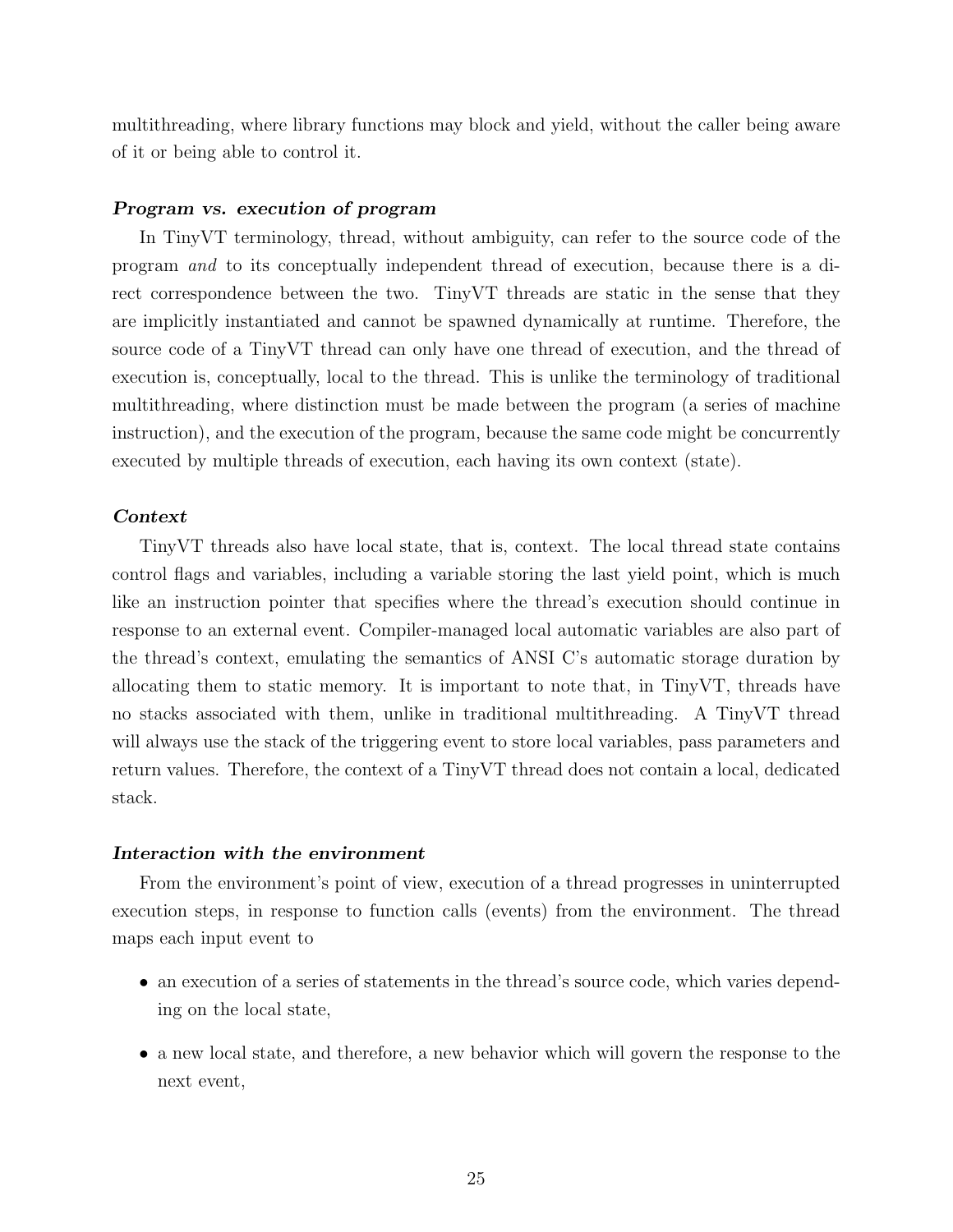• and a return value, returned to the originator of the input event (i.e. caller of the event handler function).

Therefore, a TinyVT thread constitutes a higher level of abstraction than just a set of event handlers. Since a thread has local state, the thread has a history: the behavior of the thread in response to an external event depends not only on the kind of the event received, but also on previously received events.

The thread's environment perceives the TinyVT thread as a set of event handlers (the "program"), while the abstraction of a local, independent thread of execution (the "execution of the program") is not visible from the outside. From the environment's point of view, the thread is a passive software artifact, the execution of which is driven by the environment. That is, the TinyVT thread (i.e. event handlers corresponding to the thread) has the control only when it is executing in response to an event from the environment (i.e. a function call to one of the event handlers), and relinquishes control when the execution of the event handler completes.

A TinyVT thread perceives its environment as a set of functions, which the thread may invoke. If multiple TinyVT threads are defined in a program, they perceive each other as part of the environment, that is, as a set of event handlers.

# 2.4.2 Assumptions

<span id="page-35-0"></span>A TinyVT thread thread is running on top of a lightweight event-driven runtime. The thread has the following assumptions on the runtime environment.

- Initialization service. The thread cannot accept events before it is initialized. The runtime environment must guarantee to call the thread's initialization function before sending events to the thread (i.e. calling functions that are implemented as event handlers inlined in the await statements of the thread). The name of the initialization function is identical to the name of the thread, it has void return return type and an empty argument list.
- Event dispatcher. The execution of a Tiny VT thread is driven by its environment. The thread has the control only if the environment passes it to the thread by sending an event. From the environment's point of view, the thread is a passive software entity: it executes only in response to external events. The thread assumes all calls to the event handlers it implements originate, directly or indirectly, from the event-driven dispatcher, which is assumed to be part of the thread's environment. The dispatcher dispatches events in a serialized manner. The next event is not dispatched until the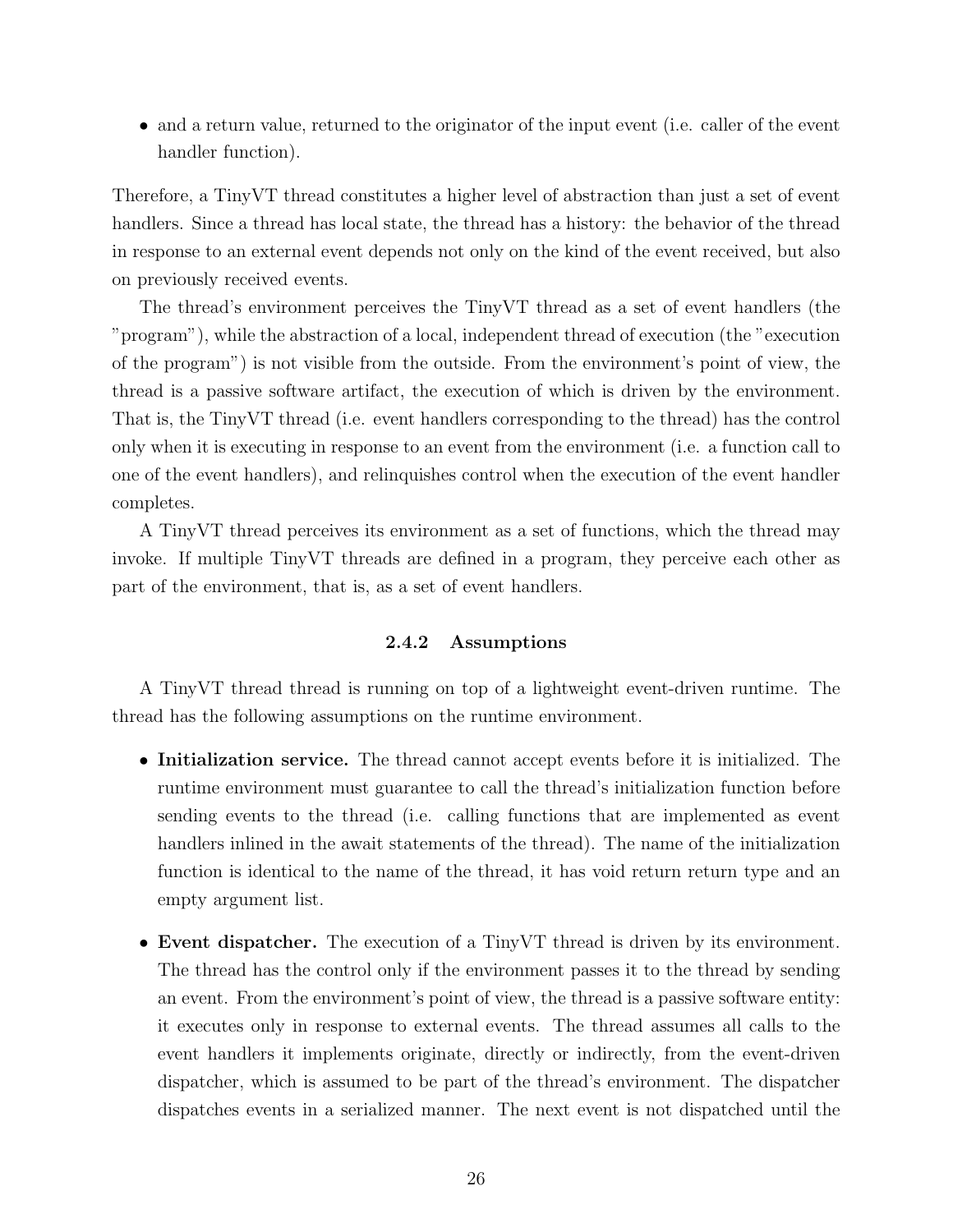currently executing handler returns. Asynchronous execution contexts, for example, interrupt handlers, are not allowed to call into the threads. They may interact with the dispatcher, placing events to the dispatcher's event queue, which will be dispatched, in a deferred manner, to the TinyVT thread that implements a corresponding handler.

- Deferred procedure call service. To implement the TinyVT specific yield and ireturn statements (see later), the environment is required to provide a deferred procedure call (DPC) service. The DPC service must provide an API to request the deferred execution of a function, the handler of which is implemented by the thread. The DPC service must guarantee that DPC request is serviced after the function call requesting the DPC returns to the requester. This will imply that the deferred event will be sent to the thread after the event handler that requested the DPC completes. In most event-driven systems, the event dispatcher provides a DPC service, to allow for software generated events.
- Runtime error handler. A non-reentrance violation, or reception of an event on which the thread does not explicitly block, but otherwise reacts to, causes a runtime error. The environment assumed to provide a means to handle run-time errors, by providing a function a call of which causes thread execution to halt. The C code generated from a thread will invoke this halt function if a runtime error occurs.

### 2.5 Language constructs

TinyVT extends the C language with five additional keywords: thread, yield, await, dreturn and ireturn. They are used to define a TinyVT thread, explicitly specify yield points, perform blocking wait, and set the return values of the events that drive the thread's execution. This section defines the syntax of these language constructs by extending the phrase structure grammar of the ANSI C language ( as specified in Appendix A of the C99 standard [\[28\]](#page-139-0), pages 409–416). Explanations of TinyVT's language constructs are presented with the corresponding grammar segments. Words in italics are nonterminals and non-literal terminals, typewriter words and symbols are literal terminals. The opt subscript indicates that the nonterminal it follows is optional. The production rules of the C grammar are not repeated in this section, only those C production rules are described that are changed in TinyVT.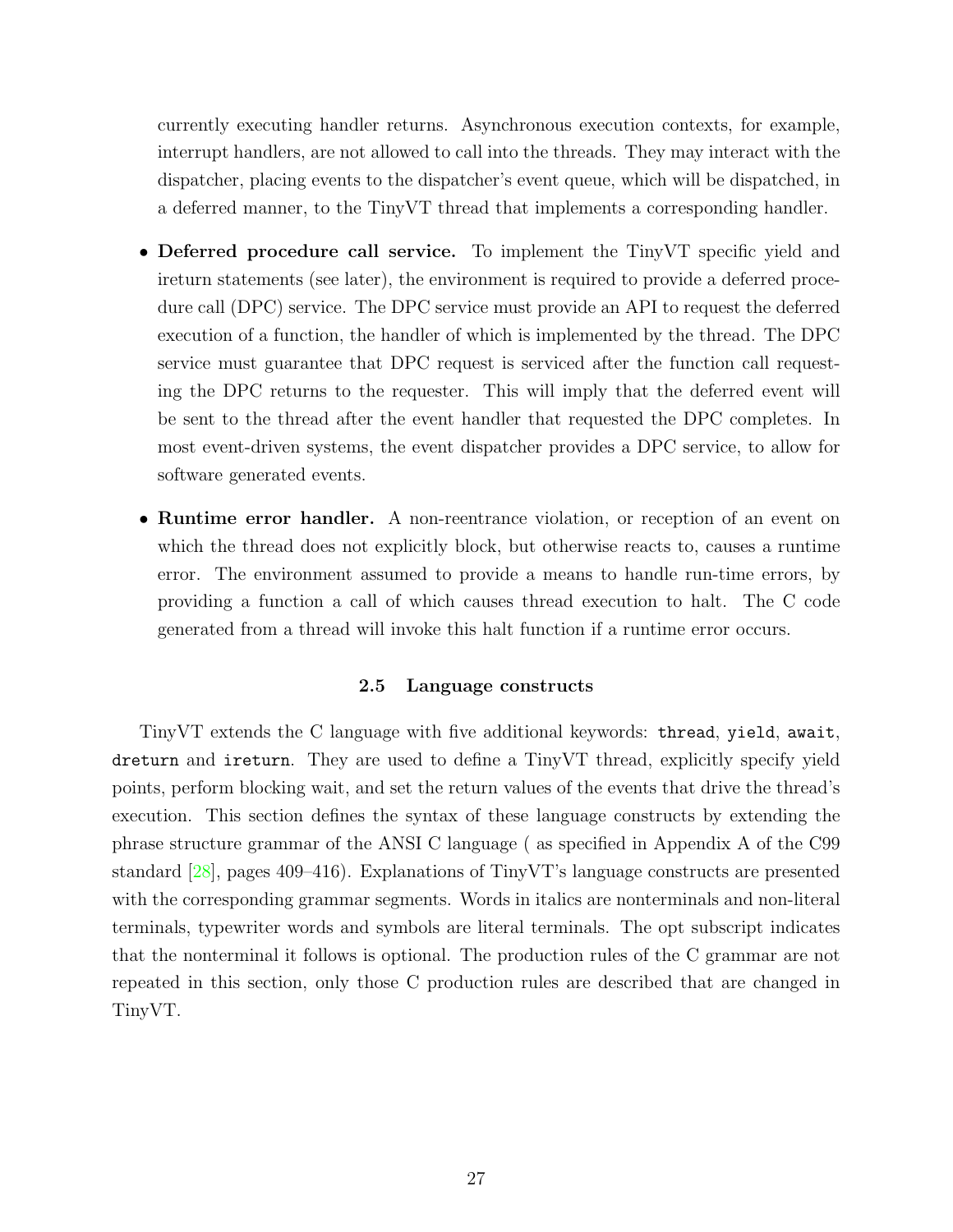### 2.5.1 Thread definition

The thread definition is used to define a piece of code with an independent, linear control flow. The thread definition has a name and an implementation:

thread-definition:

'thread' identifier compound-statement

Thread definition starts with the thread keyword. Since thread is a keyword, its use as an identifier is not allowed in the translation unit.

The thread name is used by the TinyVT compiler to mangle the identifiers in the generated code (to include the thread name in the identifiers). The purpose of the mangling is to allow multiple TinyVT threads coexist in one translation unit, thereby guaranteeing that the identifiers used internally in the generated code are unique to each thread.

A thread definition implicitly adds a function definition to the global scope, with an empty argument list and void return type. The name of the function is identical to the name of the thread. Therefore, a translation unit must not have two thread definitions with the same name.

This function is called by the execution environment to initialize the thread, that is, bootstrap the thread's execution by running it until the first await statement. If multiple threads are defined in the same translation unit, their initialization order depends on the semantics of the execution environment.

The compound statement holds the implementation code of the TinyVT thread, and defines a scope under the global scope. Its syntax is identical to that of C compound statements. Additional TinyVT specific statements (await, yield) can also be used within the implementation of the thread and its nested compound statements (except inside inlined event handlers, see later), while the use of return statement is not allowed. Outside thread definitions, await and yield are not allowed.

TinyVT extends the syntax of C statement as follows: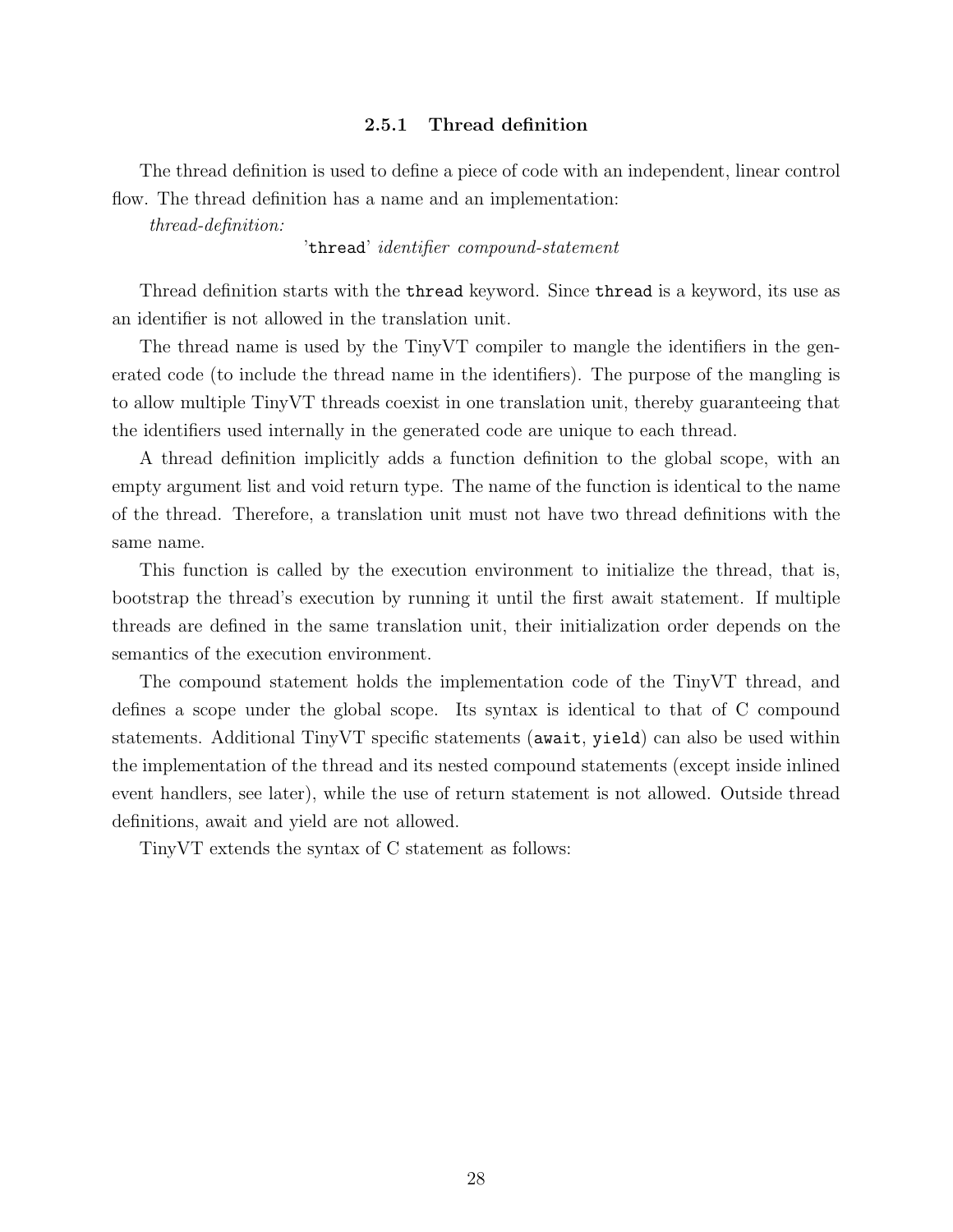# statement:

await-statement yield-statement dreturn-statement ireturn-statement labeled-statement compound-statement expression-statement selection-statement iteration-statement jump-statement

The defined thread is static, that is, it is implicitly instantiated. After the program is loaded and initialized, the thread is blocked at the first await statement and ready to accept events from its environment.

Non-static variables declared within the thread's implementation have automatic storage duration, similarly to local non-static variables in function definitions. Therefore, they are (conceptually) deallocated after the thread's execution leaves the scope in which the variable is defined. The semantics of static variables within threads is identical to that of static variables in C.

Thread definitions cannot be nested in C language constructs: they must be defined top level in the translation unit. Therefore, TinyVT alters the C syntax of translation unit by extending the *external-declaration* rule as follows:

translation-unit:

external-declaration translation-unit external-declaration

external-declaration:

thread-definition function-definition declaration

A thread definition implicitly adds a function definition for every event kind to the translation unit's global scope, for which an event handler exists inlined in any of the thread's await statements.

### 2.5.2 The yield statement

TinyVT provides the yield statement to allow the temporarily suspension of the thread's execution to allow other software artifacts (external to the thread), managed by the thread's event-driven scheduler, to execute. From the thread's point of view, relinquising control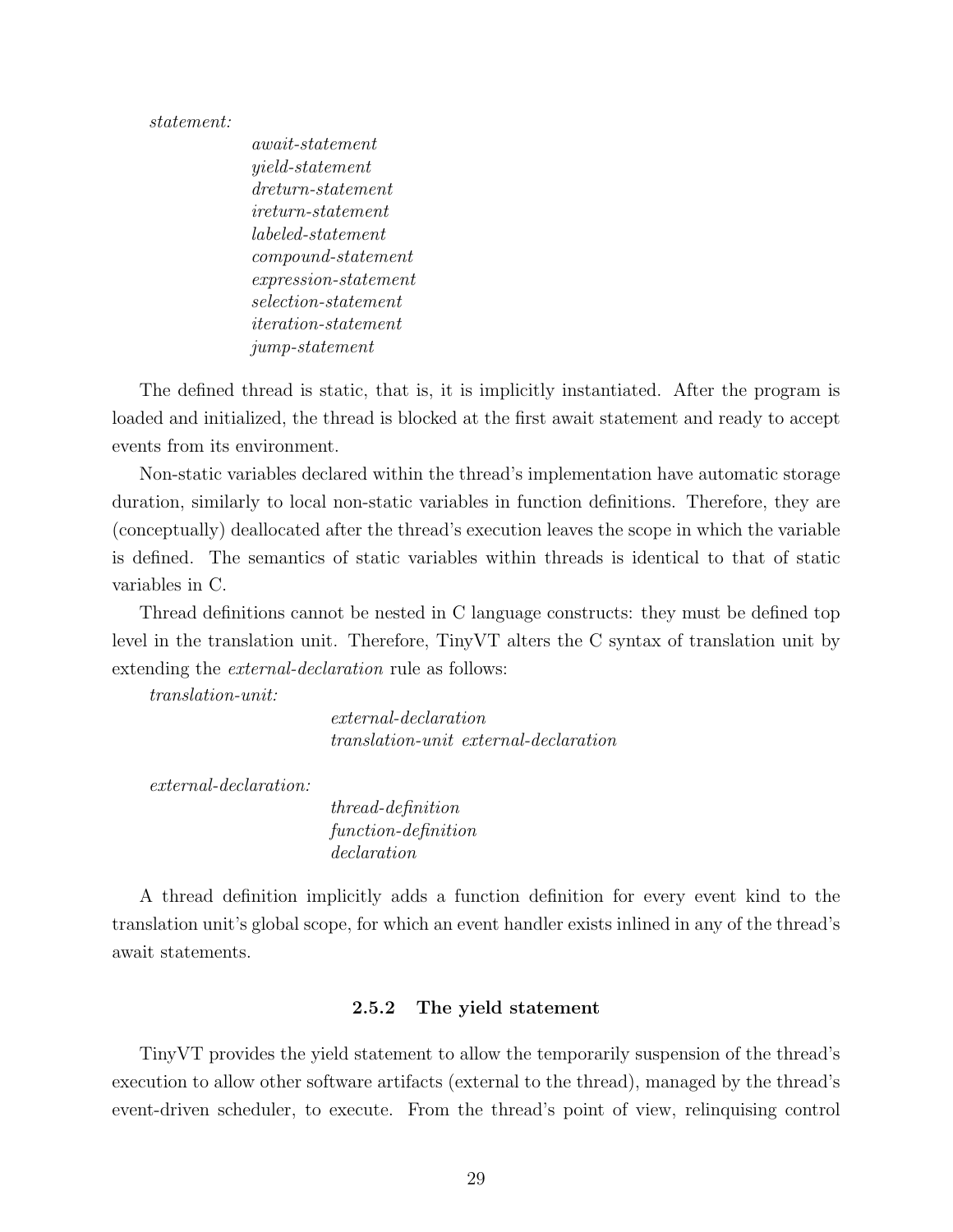and then the return of control back to the thread is hidden. The yield command is opaque: conceptually, yield is a blocking statement, that is, execution of yield completes only after control is passed back to the thread.

The syntactic production rule of the yield statement is the following:

yield-statement:

'yield'

Since yield is a keyword, its use as an identifier is not allowed in the translation unit.

### 2.5.3 The await statement

The await statement allows temporarily relinquishing control and blocking on an external event, on which thread execution resumes. The await statement has the following syntax:

await-statement:

```
'await' '(' function-definition-list<sub>ont</sub>')'
```
Where the production rule for *function-definition-list* is: function-defintion-list:

function-definition function-definition-list

The use of await as an identifier is not allowed throughout the translation unit: it is a reserved keyword. The function definitions inlined in the await statement (also referred to as the inlined event handlers) specify

- a. the kinds of events on which the the await statement should block, and
- b. the code that should be executed in response to the event that resumes thread execution.

The name and the type signature of the inlined function definition specifies the event kind, while the compound statement defines the the code with which thread execution resumes when an event of the specified kind is received while blocking at the enclosing await statement.

Multiple handlers of the same event kind may exist within a thread, but only in different await statements. One await statement must not have two inlined function definitions with the same name and signature. No inlined await handlers with the same name but different signature are allowed within a thread: if multiple event handlers with the same name are present (inlined in different await statements), they must have identical signatures.

The set of all event kinds specified in inlined event handlers within a thread define the list of input events to the thread, i.e. the input events to which the thread reacts, either by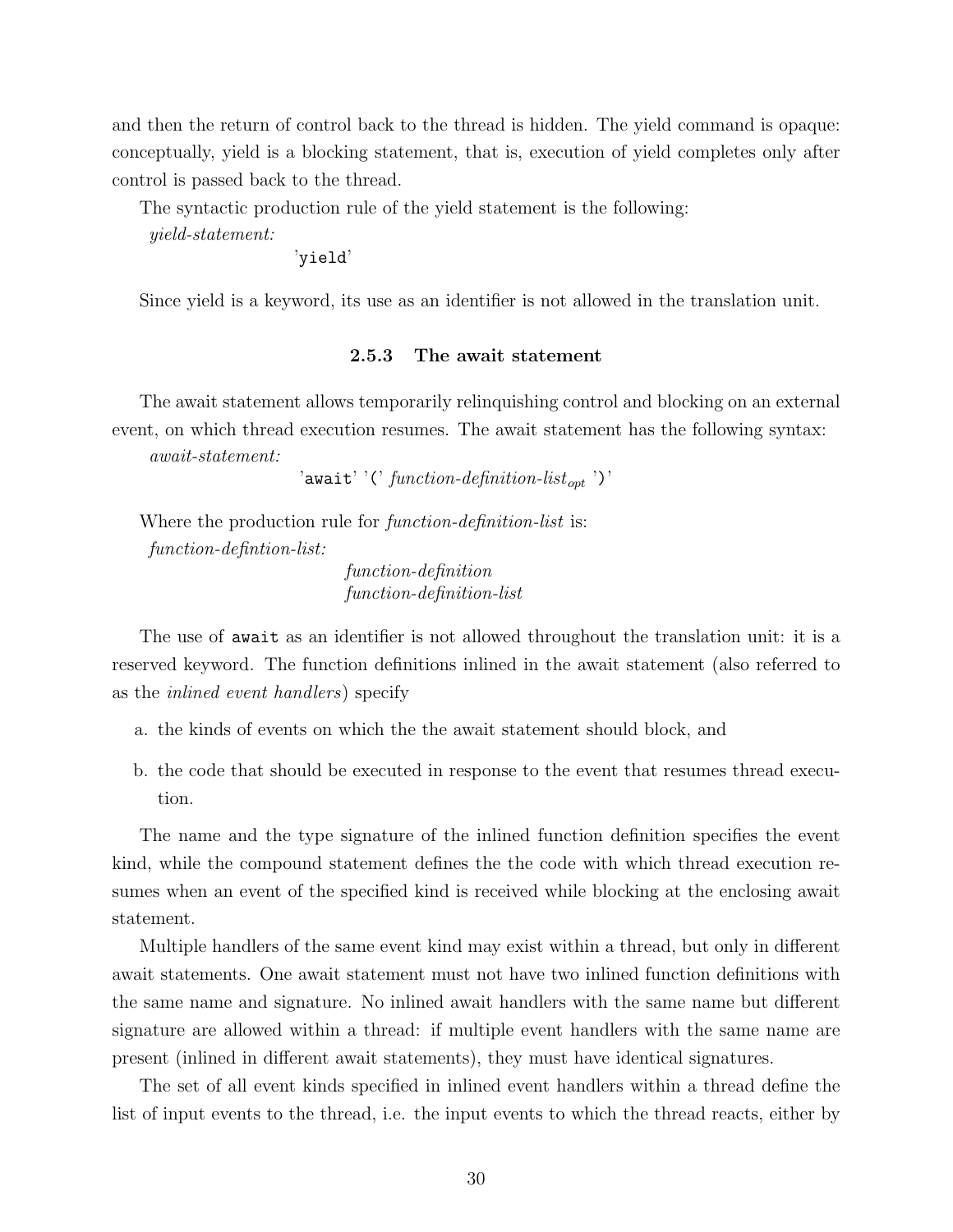resuming execution or with a runtime error. (A runtime error occurs on reentrance violation, or when the event is not handled at the current await statement.)

For every event kind to which the thread reacts, a function definition, with the corresponding name and type signature, is created in the global scope. This has several consequences:

- No two threads, within the same translation unit may react to the the same event kind.
- Function definitions with the same name must not exist in the global scope.
- If a function declaration (forward declaration) with the same name exists in the global scope, the signature of the function definition that corresponds to the event kind must be identical to the signature of the global function declaration.

From within the thread, invoking an event handler defined by the thread will always result in runtime error (reentrance violation). However, the thread may take the address of the event handler and use it, i.e. passing it as a function argument.

It is possible that the await statement contains no inlined event handlers. If no inlined event handlers are given, the thread's execution blocks permanently at the await statement, that is, the thread will never resume and the execution of the await statement will never complete.

The C return statement cannot be used within inlined event handlers, only the TinyVT specific dreturn and ireturn statements are allowed. The use of one or the other is mandatory: every exit point of the function's body must be explicitly designated with ireturn or dreturn.

TinyVT does not allow for non-local jumps and targets of non-local jumps within inlined await handlers, since this would violate the requirement that every exit points within the inlined event handler must be explicitly marked with dreturn or ireturn. That is, goto statements with target labels outside the event handler, continue and break statements that correspond to iteration statements outside the await statement are not permitted. Also, a goto or a switch statement that is outside the await statement cannot reference a label inside an inlined event handler.

# 2.5.4 Immediate and deferred return

Conceptually, a TinyVT thread never returns. For this reason, the return statement is not allowed within the thread's implementation. However, the external events that drive the thread's execution, do return – although such a transfer of control flow outside the thread is always encapsulated in a TinyVT statement (await or yield), which also contain entry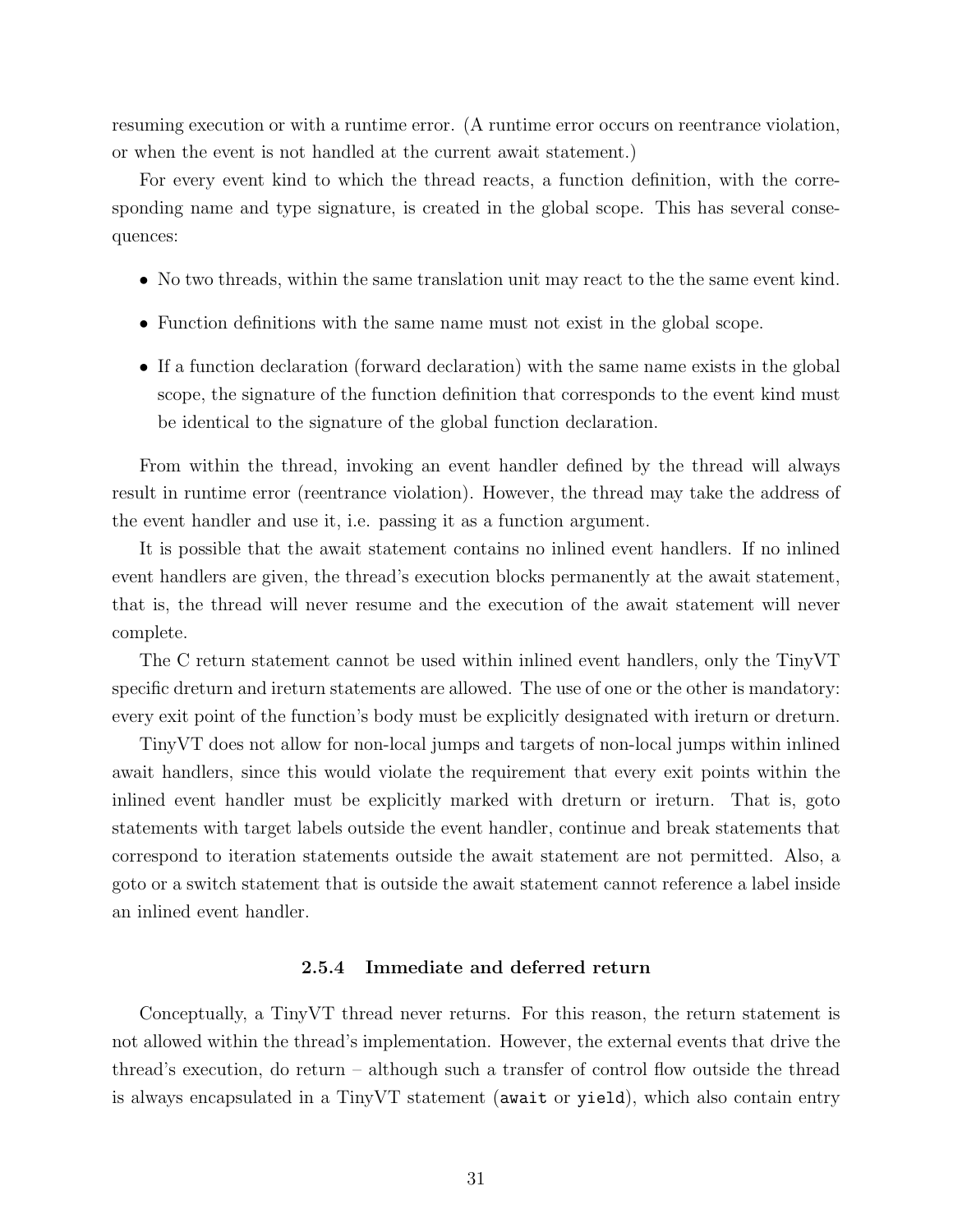points through which control comes back to the thread. Event handlers inlined in await statements must use either dreturn or ireturn to specify the handler's return value. All exit points of an inlined event handler must be marked with either dreturn or ireturn, even if the function returns void. Their syntax is the following:

dreturn-statement:

'dreturn' expression 'dreturn' ireturn-statement: 'ireturn' expression 'ireturn'

Both ireturn and dreturn are keywords; using them as identifiers is not allowed. They can only be used within inlined event handlers within an await statement. An ireturn or dreturn may only have an expression if the return type of the enclosing event handler is non-void.

When a dreturn statement (which stands for deferred return) is executed, the enclosing event handler's return value is set to the value of the expression (if given), however, control is not returned to the caller of the event immediately. Execution of the thread continues with the statements following the enclosing await statement until the next yield point is reached. Control is then returned to the originator of the event that triggered the execution step.

In contrast, ireturn means immediate return. If an expression is given, it is evaluated and the return value of the event handler is set to the value of the expression, and control is returned to the originator of the event (i.e. the caller of the event handler). The scheduler will resume the execution of the thread starting with the first statement that follows the await statement.

## 2.6 The TinyVT compiler

TinyVT provides language features to express a threading abstraction. Conceptually, a TinyVT thread has its own independent thread of execution, which executes the statements of the thread according to the thread's local control flow, as defined by the order of statements and the semantics of C control structures (if, for, while, etc.).

The execution of a TinyVT thread is driven by interaction with the thread's environment. In response to an external stimulus, execution of a blocked thread resumes at the last yield point. The thread runs until control reaches a yield point, it blocks and returnins control to the originator of the triggering stimulus. Yield points are hidden within statements, shielding the thread from the fact that control leaves from, and later, returns to the thread. The key enabler of the threading abstraction is the await statement, which is, conceptually,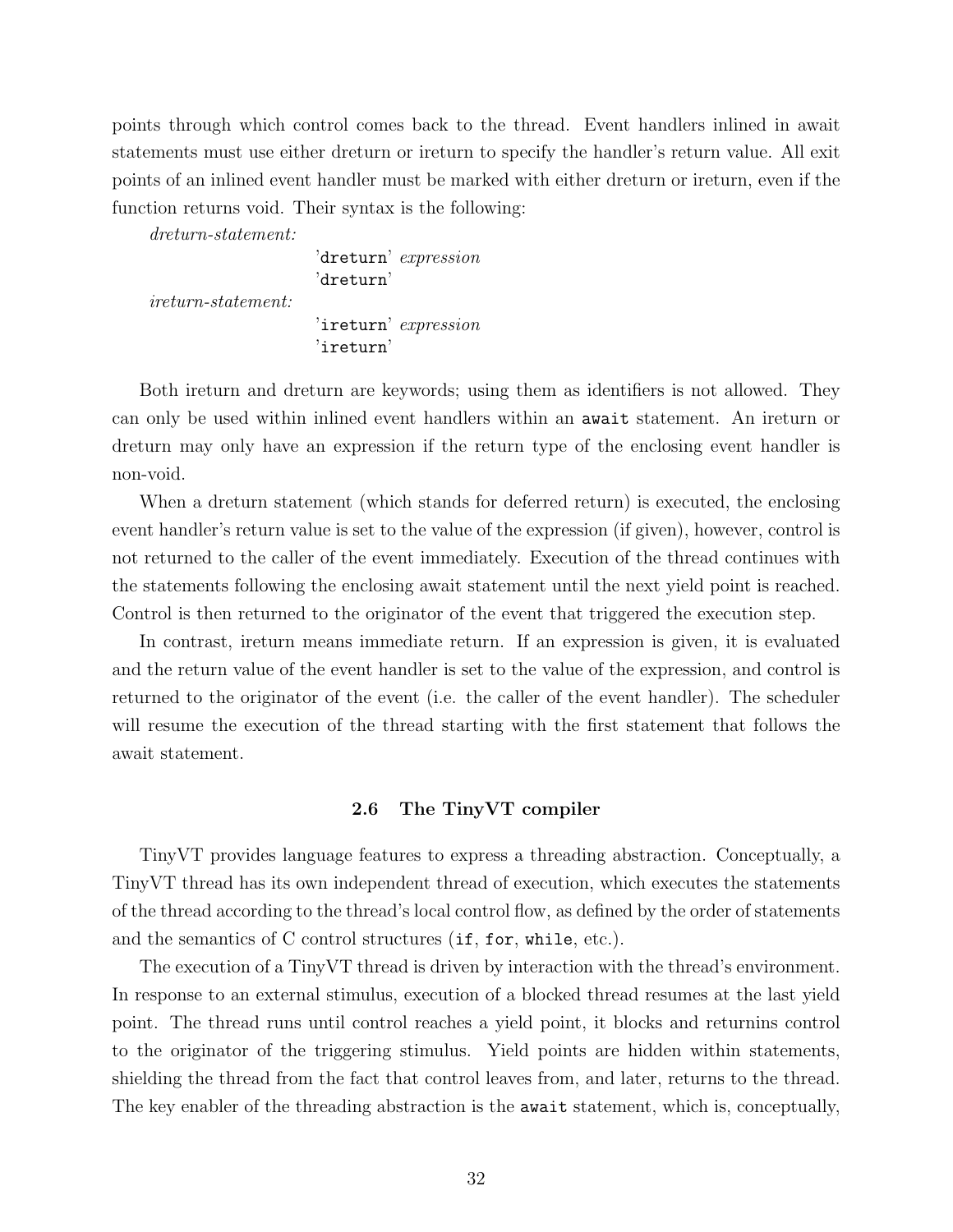a blocking statement, while, from the environment's point of view, it is in fact a yield point and an entry point at the same time.

Thread execution progresses in uninterrupted steps, executing a series of instructions from one yield point to another. Between the execution of two consecutive steps, the thread is blocked. An execution step is always triggered by an external event, which manifests itself as a function call from the environment.

The TinyVT compiler is a source-to-source translator. By analyzing the source code of a TinyVT thread, it generates blocks of C code that corresponds to execution steps, and synthesizes the logic which sequences the execution of such blocks of code, dispatching them based on input event kind and thread state. This way, the transformation decreases the level of abstraction of the program code, by resolving virtual threads written using TinyVT to a set of event handlers given in the C language.

The TinyVT compiler performs the the following tasks:

- Resolving syntactic shorthand notations. TinyVT threads can be rewritten without using the yield, dreturn and ireturn statements, such that the only TinyVT specific language construct the resulting code contains is the await statement. Subsequent compiler tasks will be simpler to implement after this syntactic normalization.
- Allocation of shared variables. TinyVT allows for nested scopes with automatic local variables. Since, however, the stack is unrolled every time the thread yields, automatic variables declared in a compound statement that contains a yield point cannot be allocated on the stack. To emulate the semantics of ANSI C's automatic storage duration, the TinyVT compiler moves the declarations of such variables to the global scope. Based on the observation that variables of non-overlapping scopes are never alive at the same time, they can be allocated to the same memory region. The TinyVT compiler achieves this by generating a type of nested structs and unions that encapsulates all such automatic declarations, and allocates a variable of this type in the global scope. References to the automatic variables are replaced by references to the corresponding members of the generated data structure.
- Construction of local control flow graph. To facilitate program analysis and code generation, a control flow graph is generated which captures local control flow within a thread, but hides the fact that control flow may temporarily leave the thread, by enclosing the points where the control flow leaves the thread and the points where it returns to the thread in await statements. The local control flow graph (LCFG) is built such that every await statement of a thread becomes a node of the graph, allowing for easy querying of yield points and input event kinds. Each non-await node of the graph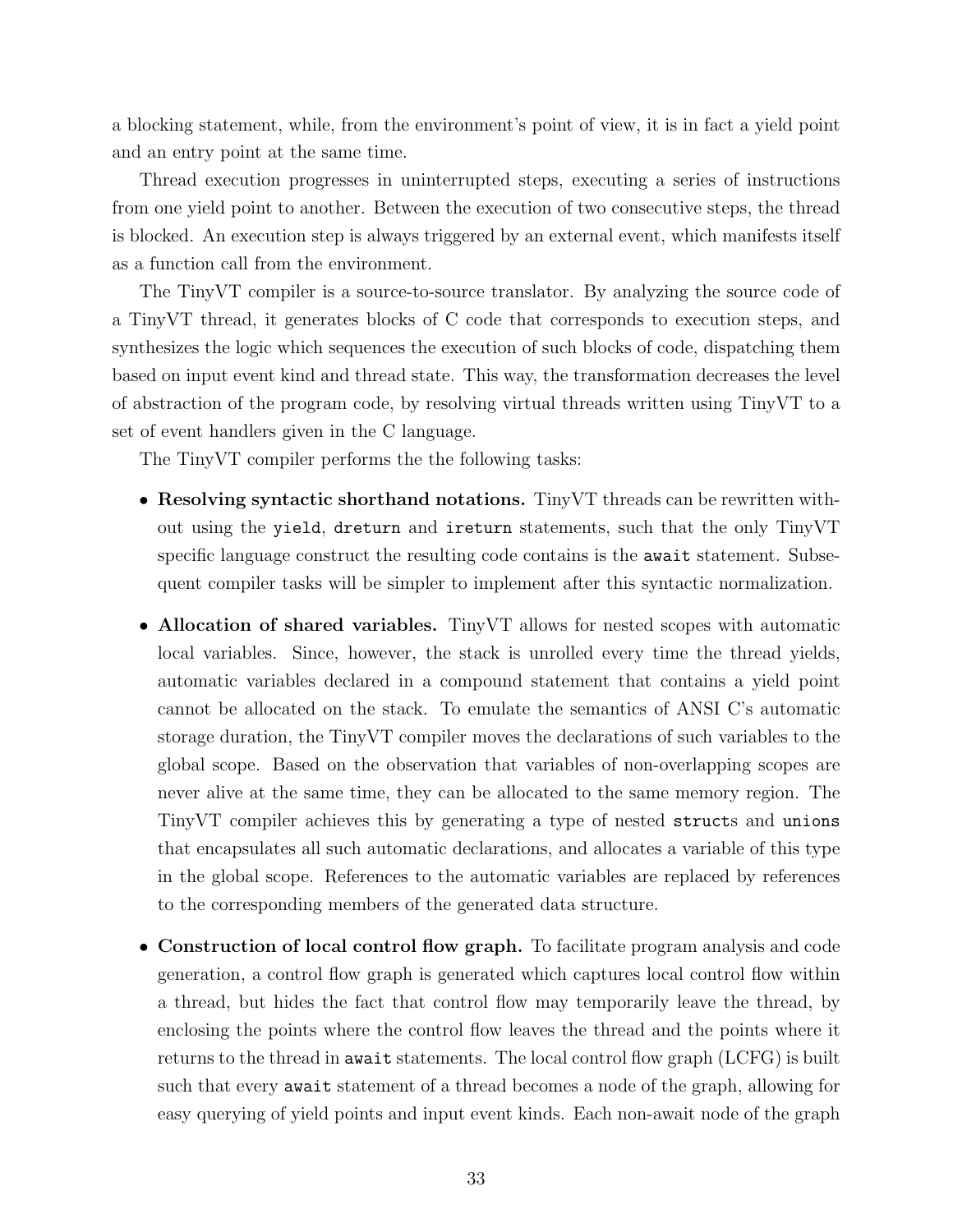contains a sequence of syntactically correct C statements, and an optional conditional expression to support branching. Since yield points may appear nested within C control structures such as loops (for, while, etc.) or selection statements (e.g. if statements), the block of code between yield points (i.e. between await statements) might not be a syntactically correct series of C statements. For example, it may contain do but no the ending while. The compiler, therefore, preforms code transformation on the TinyVT source to generate multiple LCFG nodes from such blocks of code by rewriting the fractured C control structures to syntactically correct C statements. Finally, a pruning pass ensures that no unreachable blocks exist in the LCFG to avoid unnecessary work in further compiler passes.

- Identification of yield points. Tiny VT requires that yield points be explicitly specified in TinyVT threads, and provides language constructs such as await, yield and ireturn to achieve this. The latter two are rewritten using await in the syntactic normalization pass, and every await statement is converted to a node in the local control flow graph. Identifying yield points, thus, falls back to locating await nodes in the LCFG.
- **Enumeration of input events.** When an input event occurs, execution of the thread resumes starting with the first instruction of the corresponding event handler inlined in the await statement at which the is thread blocking. Await statements may contain more than one event handlers. When an event occurs, control will be passed to the handler the name and signature of which matches those of the input event. Therefore, to enumerate all possible input events of a thread, the compiler must inspect all event handlers in all await statements. This is achieved by visiting all await nodes of the LCFG and building the set of function signatures of inlined event handlers encountered within the await statements.
- Generation of C code implementing primitive blocks. When an event occurs, the execution of the thread progresses uninterrupted from one yield point to the next one. The corresponding C code is generated by dumping the C code inside non-await nodes of the call flow graph, which will be dispatched from the generated event handlers (see later).
- Generation of code that maintains thread state. TinyVT threads are not always input enabled. First, TinyVT threads are not reentrant, that is, no inputs are accepted while the thread is executing. Inputs are only allowed after the execution has reached a yield point and the thread is blocked. Second, even when the thread is blocked, it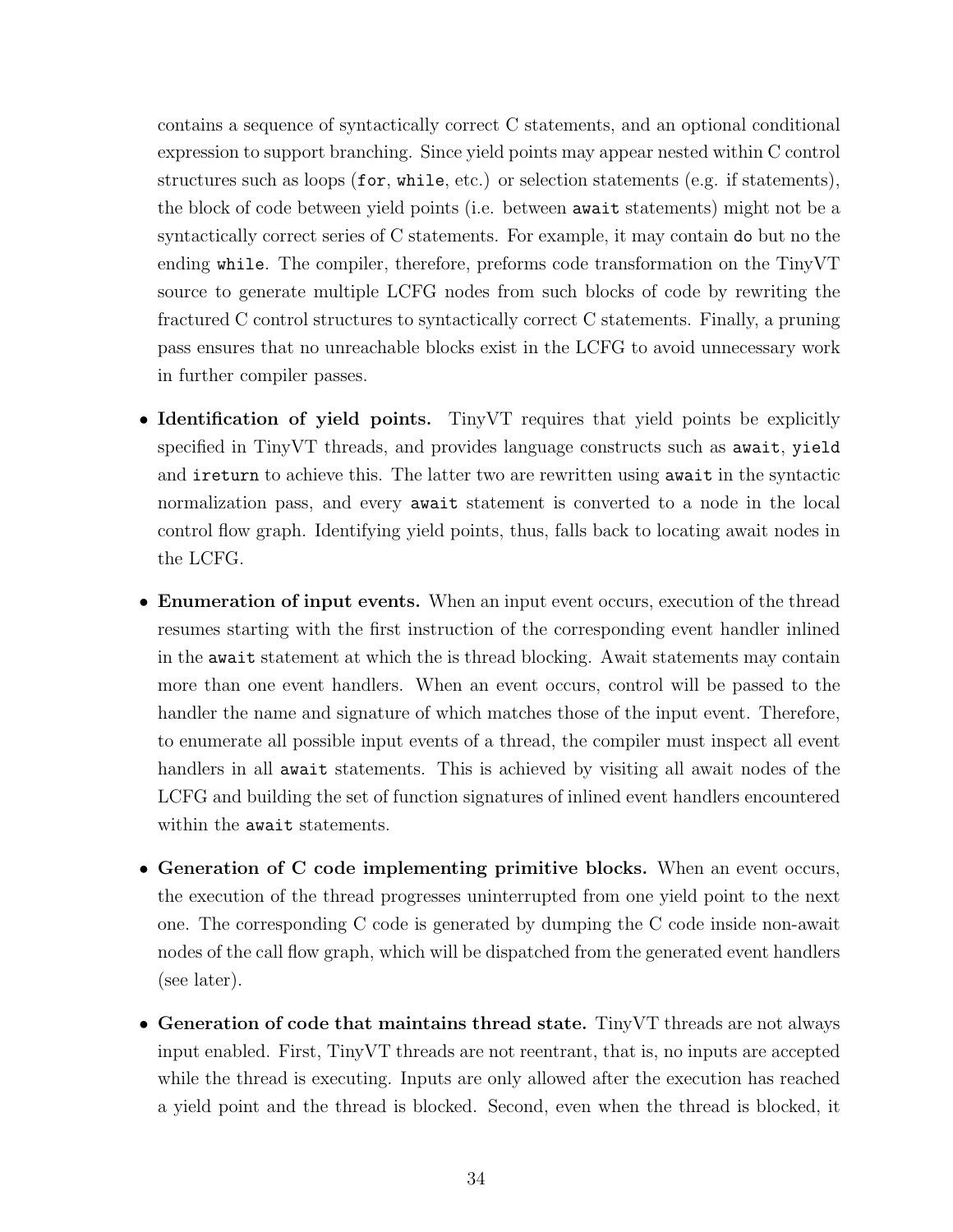accepts only those events that are explicitly specified in the await statement corresponding to the current yield point. The compiler has to keep track of thread state in order to protect against the violation of the above input rules. To protect against reentrance violations, it generates code that sets a flag when the thread resumes and clears the flag when the thread yields. When an event occurs that finds the flag set, a runtime error is raised. Also, the position of the last yield point has to be stored as part of the thread state, such that when the thread resumes, the control can be passed to the inlined event handler that matches the input event. If the event is not accepted at the current yield point, a runtime error occurs.

• Synthesis of local control logic. The compiler synthesizes the logic that, on an external event, inspects the thread state and passes control to the event handler with the same event kind, that is inlined in the await statement at which the thread last yielded. Before the next yielding, the generated code writes the position of the new yield point to the thread state and returns control to the caller of the triggering event.

### 2.6.1 Pattern based code transformation

To simplify further code analysis and translation, the compiler applies a series of pattern based code transformation steps after parsing the TinyVT source.

First of all, the compiler attaches an await statement with an empty body (i.e. with no event handlers inlined) after the last statement in the source code of the thread. This assures that if control reaches the last statement of the thread, the thread blocks permanently. If this implied trailing await statement later turns out to be unreachable, no corresponding code will be emitted by the compiler.

Then, the compiler removes syntactic sugar: statements, such as yield and ireturn, which are shorthand notations for alternative, more verbose, but semantically equivalent constructs. Then, the compiler carries out a pattern-based code transformation partly resolving dreturn statements to C code.

Although, for efficiency, these pattern based transformations are applied to the abstract syntax tree of the TinyVT thread, they are simple enough to be implemented with text processing tools, using, for instance, regular expressions. Therefore, in order to increase the readability of the description of the transformation passes, the illustrative examples will be given in a textual form.

Identifiers in declarators that are generated by the TinyVT compiler and that are used internally within the generated code are prefixed with double underscore, and are mangled to include the name of the thread, as well. This mangling is required to prevent such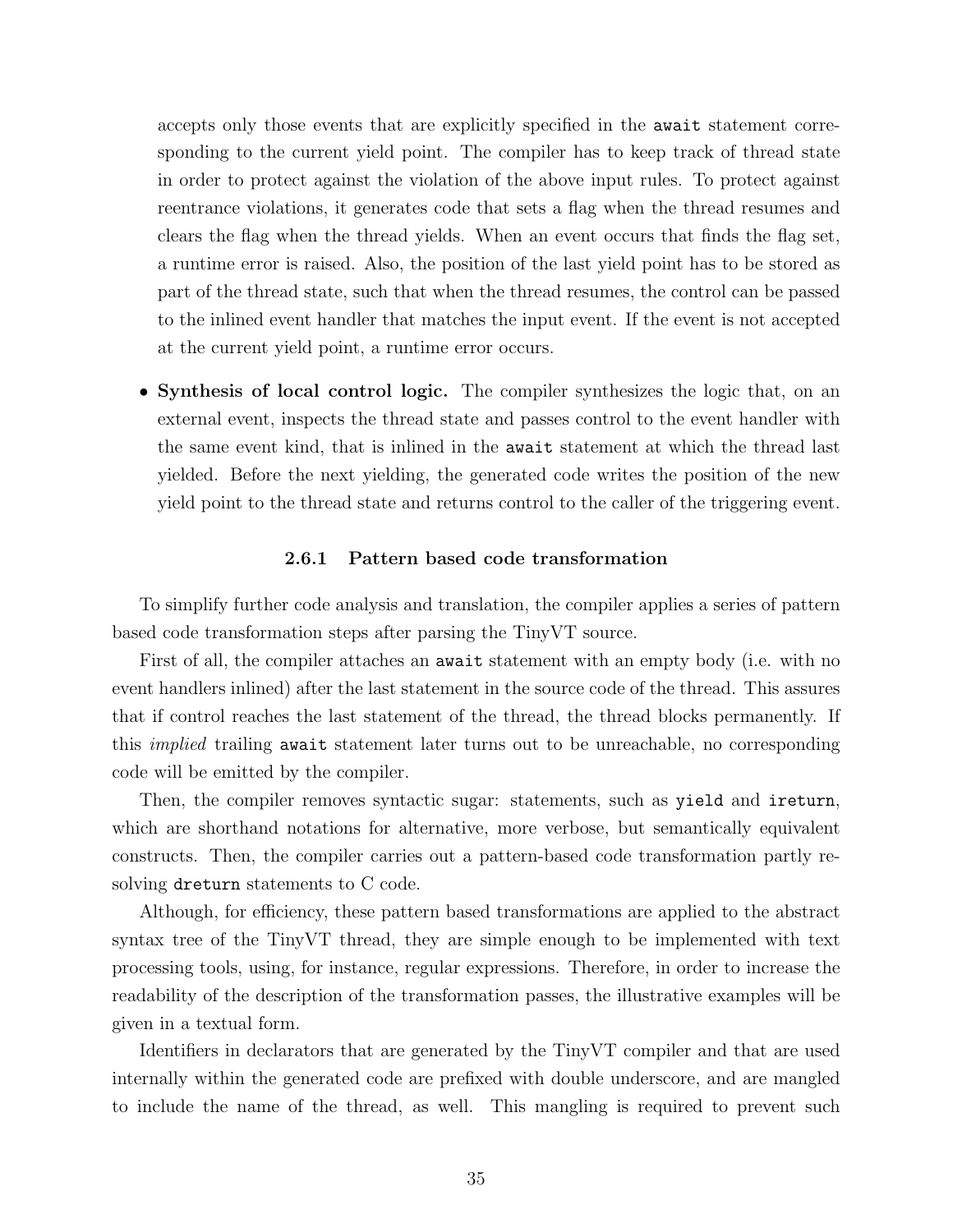declarations, generated from multiple threads within the same translation unit, from colliding with each other in the global namespace. This mangling, however, is omitted from the source code examples throughout this section, in order to help comprehension.

### Resolving yield and ireturn statements

The first pass of the TinyVT compiler resolves syntactic shorthand notations. This pass rewrites all ireturn and yield statements, leaving only two TinyVT specific statements in the thread code: await and dreturn. Resolving yield and ireturn statements requires only pattern based source translation, where the structure of the program remains the same, and the input and output of the transformation are semantically equivalent.

#### Resolving ireturn statements

According to the semantics of the TinyVT language, the ireturn statement returns control to the caller of the enclosing event handler without executing any statements that follow the enclosing await statement. After yielding, the thread will be resumed by a deferred function call from the environment, starting the computation step with the first statement after the await statement that contains the ireturn. Hence, the ireturn statement is semantically equivalent to a dreturn, plus a yield statement immediately following the enclosing await statement. If dreturn and ireturn statements are mixed within an await statement, we must remember the type of return statement through which the inlined event handler was exited. The yield statement only needs to be executed if the event handler exited through an ireturn statement.

To demonstrate the transformation that resolves and ireturn statement replacing it with dreturn, yield and pieces of C code, consider the example in Fig. [2.](#page-45-0) This code is transformed to a semantically equivalent form by changing ireturn to dreturn, and inserting a yield statement after the await block.

```
await ( void myEvent () {
/* block of arbitrary C code 2
  containing no return statement */ 3
 ireturn: 4
\}); 5
```

```
await ( void myEvent () { 1
/* block of arbitrary C code 2containing no return statement */ 3
 dreturn; 4
\}); 5
yield(); 6
```
<span id="page-45-0"></span>Figure 2: The code on the left, containing an ireturn statement, and its semantically equivalent counterpart, shown on the right.

If, however, both ireturn and dreturn statements are used within an await block, the yield inserted after the await block has to be executed conditionally, only if the event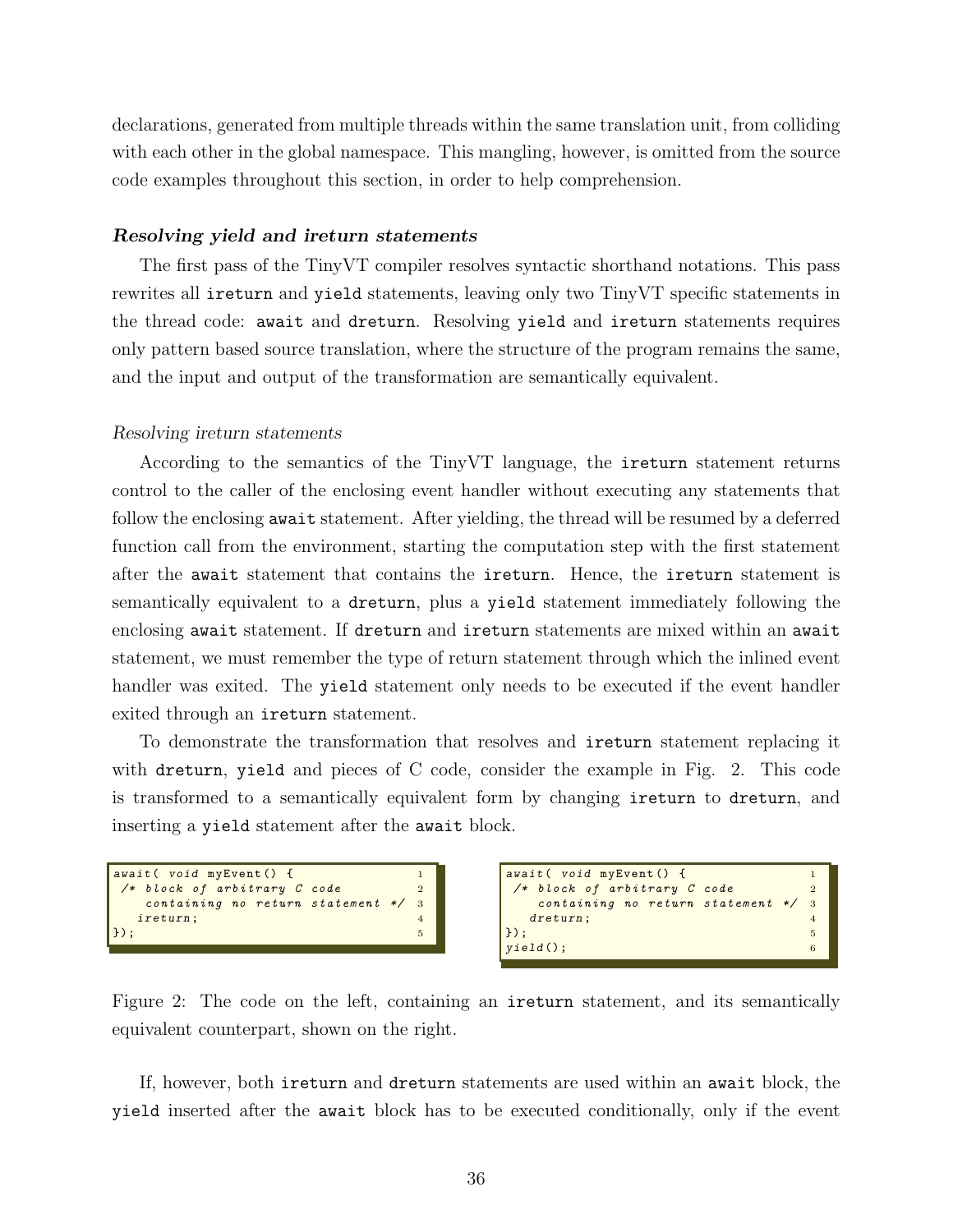handler exited through an ireturn. To remember the kind of return statement used, the translated code uses a flag, which is cleared when the event handler starts executing, and set only if an ireturn statement is used.

In the example in Fig. [3,](#page-46-0) both ireturn and dreturn statements are enclosed within the same await statement. Notice that the flag selected by the \_YIELD\_AFTER\_AWAIT\_MASK mask is cleared in the first statement of the event handler, and it is set in the code corresponding to the ireturn statement. The yield statement is executed only if the flag is set.

```
await ( void myEvent () { 1
/* block 1 of arbitrary C code 2
  containing no return statement */ 3
 ireturn; 4
/* block 2 of arbitrary C code 5containing no return statement */ 6
 dreturn: 7
}); 8
```


<span id="page-46-0"></span>Figure 3: The code on the left shows an await statement containing both ireturn and dreturn statements. The code on the right shows its semantic equivalent without ireturn statements.

The TinyVT compiler generates code such that \_\_YIELD\_AFTER\_AWAIT\_MASK designates one bit of the thread state. However, it can be easily implemented also as a variable on the stack, since its value is only used within one execution step.

The function definitions of  $\text{\textendash} \text{clear}\text{-}\text{flag}, \text{\textendash} \text{select}\text{-}\text{flag}, \text{as well as the}$ value of the \_YIELD\_AFTER\_AWAIT\_MASK constant, are generated by the compiler, and are discussed later in this section.

#### Resolving yield statements

The yield statement is syntactic sugar. It is equivalent to calling an external function requesting a deferred event, followed by an await statement that blocks the thread on that event. Replacing the yield statement with a function call and an await statement will result in semantically equivalent code.

The code generated from yield statements is specific to the deferred procedure call (DPC) service the environment offers. The code, which the yield statement is translated to, is given as part of the configuration of the TinyVT compiler.

Below are two examples of how a yield statement is resolved. The first example assumes that a DPC service provides the dpc\_request function, with a function pointer as a parameter. When thread execution reaches the await statement, the thread yields. The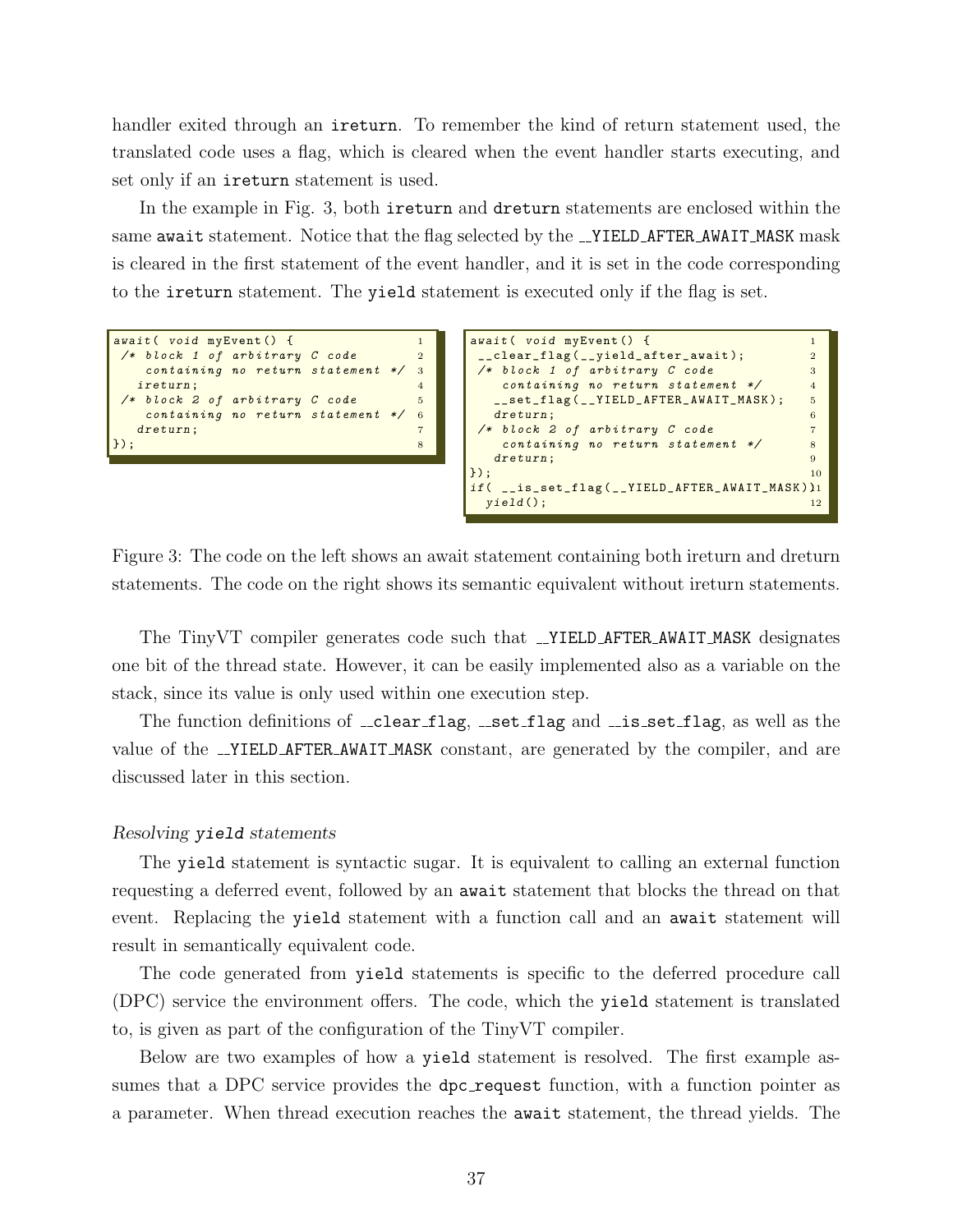DPC service guarantees that it will dispatch the callback function, to which the function pointer points, in a deferred manner, which will resume thread execution.



Figure 4: Resolving the yield statement (C)

The second example uses the TinyOS [\[44\]](#page-140-0) scheduler as the DPC service, and is written in the nesC [\[32\]](#page-139-1) language, which is a superset of C. The post statement requests the deferred execution of the deferred proc() task, the function declaration of which is prefixed with the task specifier.

```
post deferred_proc (); 1
 await ( \overline{\phantom{a}} ) and \overline{\phantom{a}} ) and \overline{\phantom{a}} ( \overline{\phantom{a}} ) and \overline{\phantom{a}} ( \overline{\phantom{a}} ) and \overline{\phantom{a}} ) and \overline{\phantom{a}} ( \overline{\phantom{a}} ) and \overline{\phantom{a}} ( \overline{\phantom{a}} ) and \overline{\phantom{a}} ( \overline{\phantom{a}} ) and
      task void deferred_proc() { dreturn; }
 ); the contract of the contract of the contract of the contract of the contract of the contract of the contract of the contract of the contract of the contract of the contract of the contract of the contract of the contra
```
Figure 5: Resolving the yield statement (nesC/TinyOS)

## Handling return values

Since TinyVT threads never exit (conceptually, at any point in time, a thread is either executing or blocking on an event), the use of the C return statement is not allowed within a thread. However, it is often required that results of a computation be returned to the originator of an event that triggered the current execution step. This can be achieved using the dreturn and ireturn statements. Every event handler must have a TinyVT return statement (dreturn or ireturn), even those returning void, in order to explicitly specify the type of return the programmer intends to use. Neither dreturn, nor ireturn is an implied default.

Since ireturns are reduced to dreturns in the previous compiler pass, it is sufficient to discuss the resolving of dreturns below.

The type of the returned data is specific to the triggering event: the return type is part of the function definition of the event handler which is inlined in the the await statement. To guarantee that the type of the returned data always matches the return type of the event handler, a dreturn (or an ireturn) statement is allowed only within event handlers, embedded in an await statement. TinyVT disallows dreturn (and ireturn) statements outside inlined event handlers, because the execution of such code may be triggered by multiple events, potentially requiring different return types.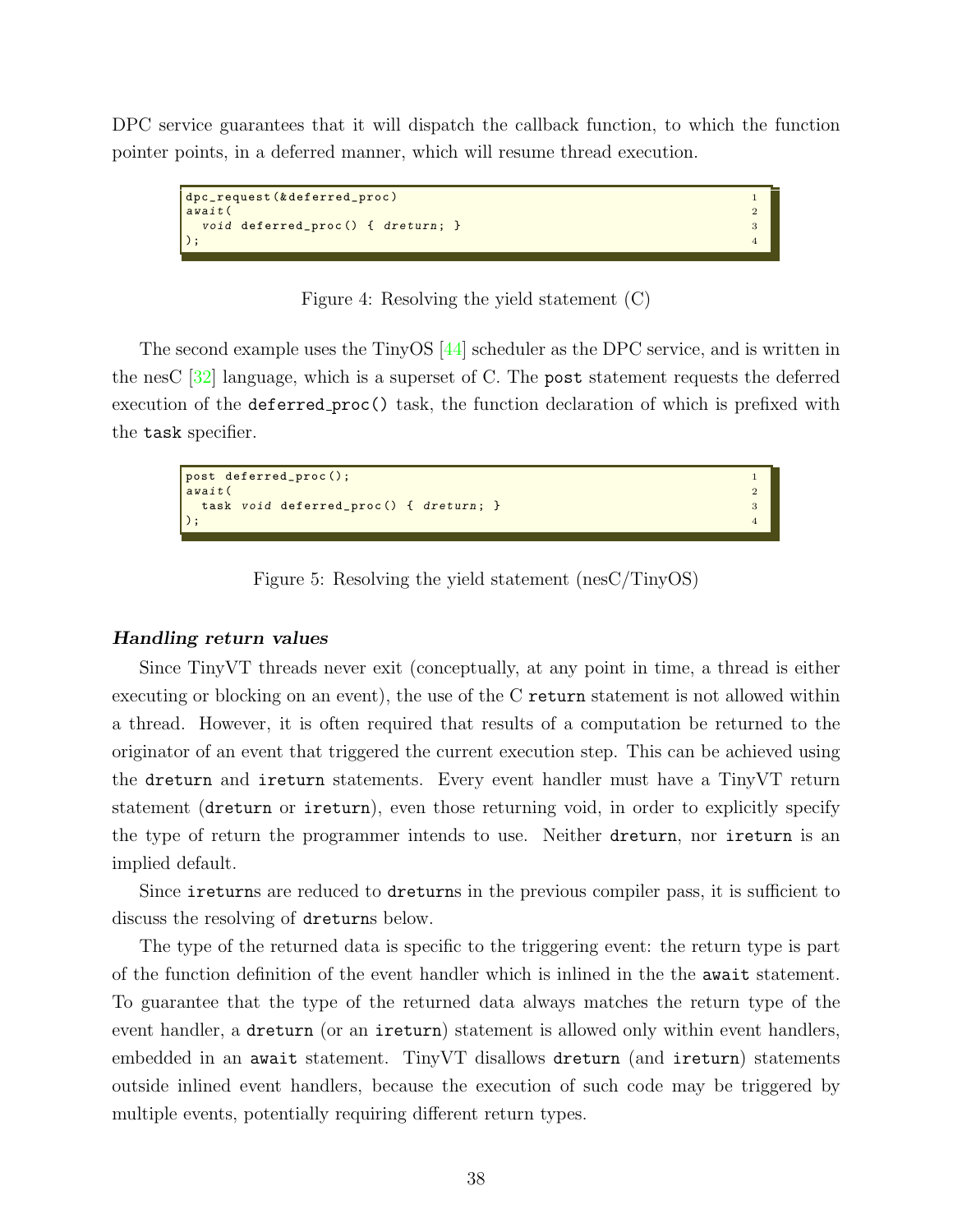It is important to note that the dreturn statement does not constitute a yield point. When control reaches a dreturn statement, control is not returned to the originator of the event that triggered the current execution step. Instead, the return value (if dreturn is followed by an expression) is stored in a temporary variable, and control is passed to the first statement that follows the enclosing await statement. It is the temporary variable that is returned when the execution reaches a yield point.

Generating the code that achieves this functionality is accomplished in two distinct steps. First, the dreturn statement is replaced by saving the return value (for non-void event handlers) to the **rval** temporary variable (the declaration of which is generated by a subsequent code generation step), and by transferring control after the last statement of the event handler with a goto statement. The second step, which generates the code that declares and returns the temporary variable, is discussed later in the discussion of local control flow graph based transformations.

The following example in Fig. [6](#page-48-0) illustrates the pattern based step of resolving dreturn statements.

| a wait(                               |                             |
|---------------------------------------|-----------------------------|
| char myEvent1() {                     | $\mathcal{D}_{\mathcal{L}}$ |
| $/*$ block 1 of arbitrary $C$ code    | 3                           |
| $containing$ no return statement $*/$ | $\overline{4}$              |
| $dreturn$ 'a':                        | $\overline{5}$              |
| $/*$ block 2 of arbitrary $C$ code    | 6                           |
| $containing$ no return statement $*/$ | $\overline{7}$              |
| $dreturn$ toupper('b');               | 8                           |
| ł                                     | 9                           |
| $int$ myEvent2() {                    | 10                          |
| $/*$ block 3 of arbitrary $C$ code    | 11                          |
| $containing$ no return statement $*/$ | 12                          |
| dreturn 42;                           | 13                          |
| <b>}</b>                              | 14                          |
|                                       | 15                          |
|                                       |                             |

| a wait(                                     | $\mathbf{1}$   |  |  |  |
|---------------------------------------------|----------------|--|--|--|
| $char$ myEvent1() {                         | $\overline{2}$ |  |  |  |
| $/*$ block 1 of arbitrary $C$ code          | 3              |  |  |  |
| $containing$ no return statement $*/$       | $\overline{4}$ |  |  |  |
| $\frac{1}{2}$ rval = 'a';                   |                |  |  |  |
| goto __exit_myEvent1;                       |                |  |  |  |
| $/*$ block 2 of arbitrary $C$ code          | $\overline{7}$ |  |  |  |
| $containing$ no return statement $*/$       | 8              |  |  |  |
| $_{-}$ rval = toupper('b');                 |                |  |  |  |
| goto __exit_myEvent1;                       |                |  |  |  |
| __exit_myEvent1:                            |                |  |  |  |
| $\mathcal{F}$                               | 12             |  |  |  |
| $int$ myEvent2() {                          |                |  |  |  |
| $/*$ block 3 of arbitrary $C$ code          | 14             |  |  |  |
| $\epsilon$ ontaining no return statement */ | 15             |  |  |  |
| $_{-}$ rval = 42;                           | 16             |  |  |  |
| goto __exit_myEvent2;                       | 17             |  |  |  |
| __exit_myEvent2:                            | 18             |  |  |  |
| $\rightarrow$                               | 19             |  |  |  |
| $)$ ;                                       | 20             |  |  |  |

<span id="page-48-0"></span>Figure 6: Partial resolution of dreturn statements. The await statement on the left has two event handlers inlined, the first one returning a char, the second one and int. The result of the transformation is shown on the right.

Notice that, in contrast with the translation rules that resolve syntactic sugar, in this translation step the semantic equivalence of input and output source code is not retained, since this step accomplishes only a subtask of resolving dreturn statements. The resolution of dreturns will be completed in a subsequent step.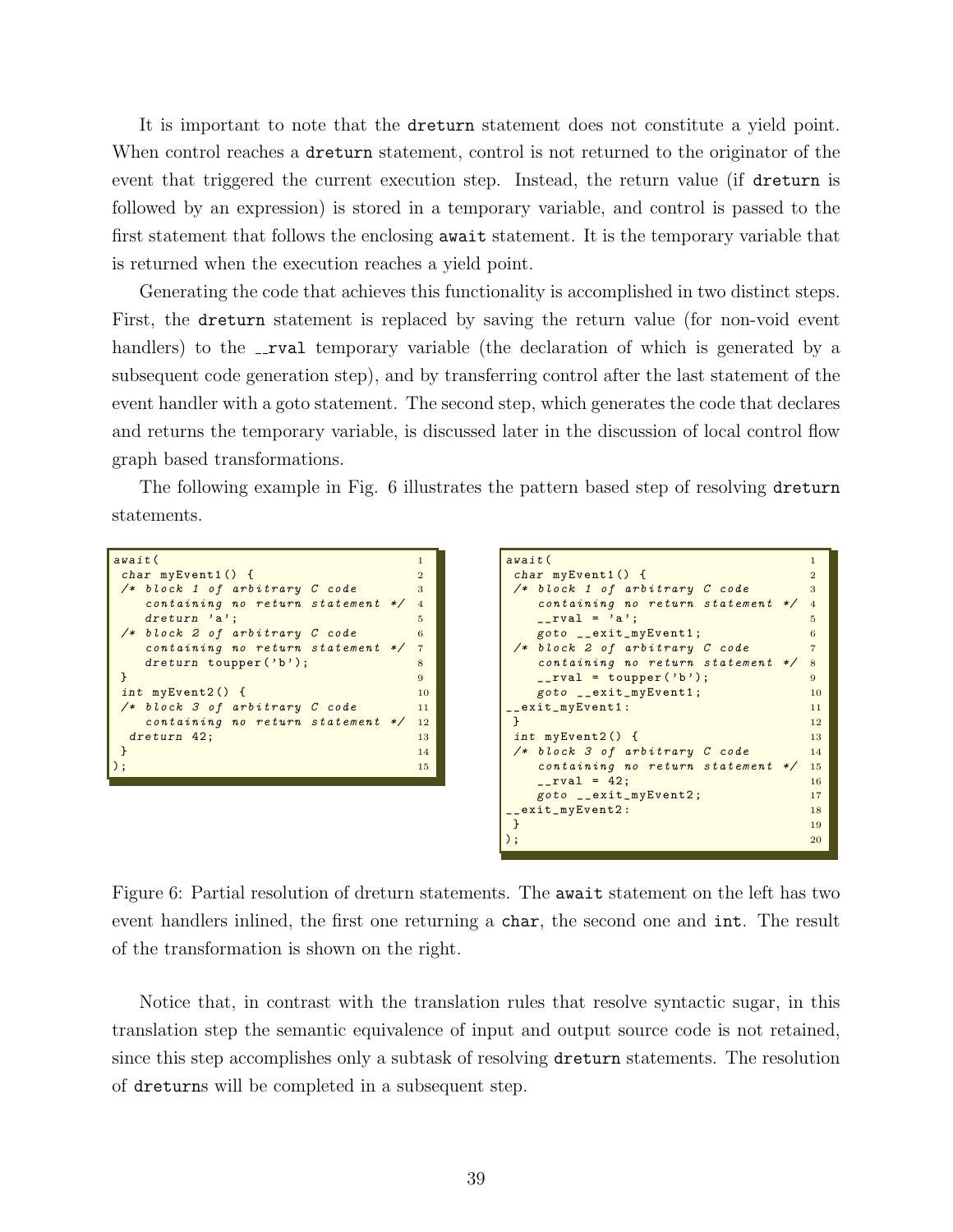#### Deterministic subexpression evaluation order

For many arithmetic expressions, as well as for function invocation expressions, the specification of the semantics of the C language does not prescribe a deterministic ordering of subexpression evaluation. As a consequence of this, the subexpressions of, for instance, the statement  $i = f() + g()$ ; can be evaluated in any order, varying from compiler to compiler, from platform to platform or even from run to run of the same binary. TinyVT, however, requires that the order of function calls made by the thread always be deterministic, therefore, expressions that include function call subexpressions with undefined evaluation order are not allowed in the generated code.

Currently, the compiler issues a warning message if such expressions are encountered, and leaves it to the programmer to modify the sources.

# 2.6.2 Allocation of automatic variables

The allocation of some variables within TinyVT threads, which have automatic storage duration semantics, cannot be handled by the stack-based automatic variable allocation scheme of the C compiler.

As the stack is unrolled every time the thread yields, automatic variables declared in a compound statement that contains a yield point cannot be allocated on the stack, because they would not be accessible in the code following the yield point. To tackle this issue, TinyVT provides a abstraction that allows for automatic local variables in threads with semantics identical to that of ANSI C's automatic storage duration irrespective of potential yield points in the enclosing compound statement.

The TinyVT compiler's automatic variable allocator algorithm consists of three stages. First, a scope tree is built, which reveals which automatic variables, if any, have to be allocated by the TinyVT compiler, and which of those are never active at the same time, and hence can be allocated to the same memory area. Then, the source code of a global hierarchical data structure, consisting of nested structs and unions is generated, which encapsulates the declarations of automatic variables as nested members. Finally, declarations of compiler-managed automatic variables are removed from the AST, and all references to them are rewritten such that they refer to the corresponding members of the global hierarchical data structure, which is allocated in static memory.

#### Building the scope tree

In order to compute which variables may share the same memory region, the compiler computes the scope tree of the thread. Nodes of the scope tree represent either compound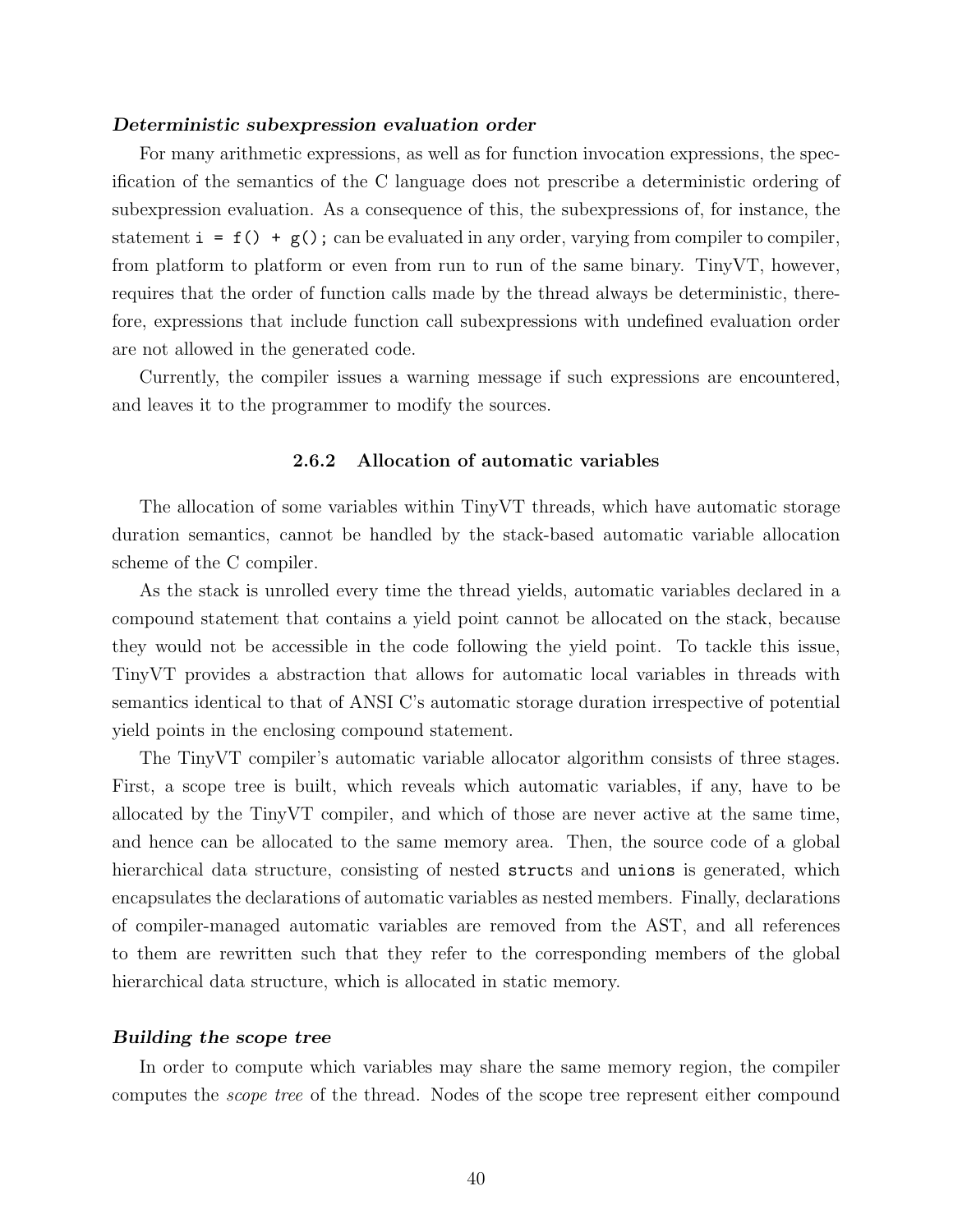statements within the thread that contain at least one await statement, or variable declarations that are directly contained in such a compound statement. It is not necessary that the await statement be a direct child of the compound statement in the AST: any depth of nesting is sufficient. However, for every node in the scope tree that corresponds to a variable declaration, the compound statement that is the (direct) parent of the variable in the AST must be a node in the scope tree.

Nodes of the scope tree that correspond to compound statements are referred to as scope nodes, while those that represent variable declarations are called declaration nodes. Declaration nodes are always leaf nodes in the scope tree. A scope node is typically an internal node, except for the rare case when the corresponding compound statement does not contain any variable declarations.

The TinyVT compiler builds the scope tree from the abstract syntax tree (AST) which is the result of the pattern based transformation steps. Since the C language has constructs with nested statements (e.g. the statements specifying the branches of an if-else construct, or statements that constitute a compound statement between the  $'\}'$  and  $'\}'$  symbols), the AST is an inherently recursive data structure. Therefore, the parser implements the building of the scope tree with a set of recursive functions that visit the nodes of the AST recursively.

The prototype TinyVT compiler, including the scope tree builder, is written in Java. The scope tree building algorithm is explained in this section with excerpts (with simplifications) from the compiler source.

The scope tree is represented as a set of nodes of type Node. Each node object has a unique identifier (a positive integer). Node is an abstract class that has two subclasses: ScopeNode and DeclarationNode. Scope nodes contain a list of references to their direct children: the set of children of type DeclrationNode, or ScopeNode, can be accessed with the getChildDeclarationNodes, or getChildScopeNodes methods, respectively. Declaration nodes contain a reference to the AST of the variable declaration, which will allow for extracting the variable declaration as a string (getDeclarationAsString method), as well as the identifier of the variable declaration (getIdentifier method). The scope tree has a dedicated root node which is used as a handle to the scope tree of a thread.

The input of the scope tree building algorithm is the abstract syntax tree. To avoid lengthy description of abstract production rules that define the structure of the AST, the algorithms below use helper functions to extract information from the AST. The corresponding function names are self explanatory: the AST getFirstDeclaration(AST ast) function, for instance, returns the subtree corresponding to the first declaration of the compound statement the AST of which is given as a parameter. The scope tree building algorithm is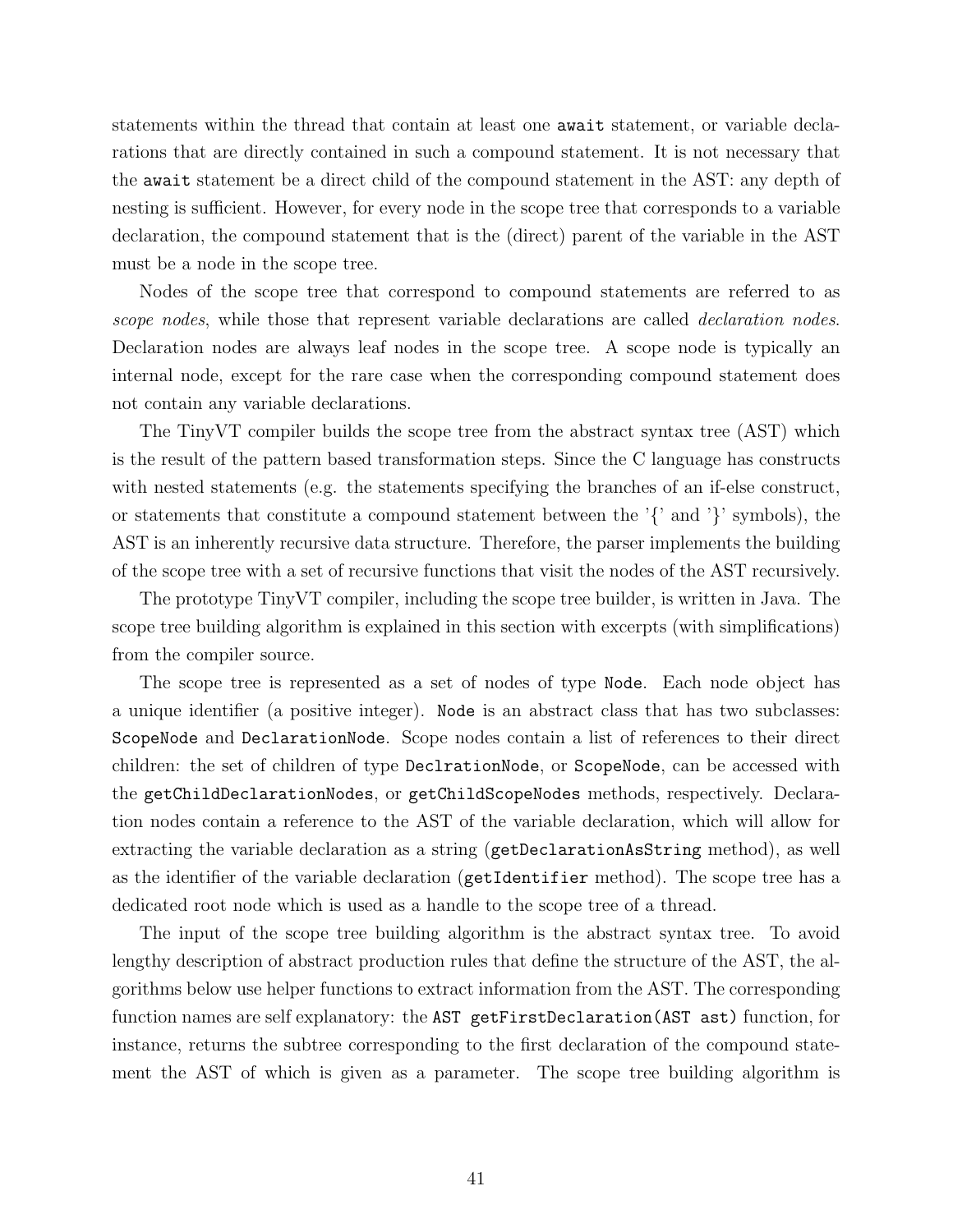bootstrapped by invoking the visitCompoundStatement function with the AST of the body of the thread definition as a parameter. It returns the root of the thread's scope tree.

First, the visitCompoundStatement method creates a new scope tree node for the compound statement. It iterates through all the declarations, generates the corresponding declaration nodes, and adds them to the scope node's list of children.

This is followed by an iteration over all statements that are directly contained within the compound statement. These statements can be compound statements, or other C control structures that contain nested compound statements.

The getEnclosedCompoundStatements helper function, called with an AST node, returns the list of such indirectly contained compound statements, but not the compound statements nested within them. If called with the AST of a compound statement as the parameter, the parameter is returned. Since the local automatic variables *can* be allocated on the stack if the parent compound statement contains no yield points, compound statements without nested awaits do not have to be visited. The hasAwait helper function checks if the compound statement, the AST of which is given as a parameter, contains a nested await statement. For enclosed compound statements containing a nested await statement, visitCompoundStatement is called recursively. The returned node is added to the list of children of the current scope node.

```
Node visitCompoundStatement (AST compoundStatement) { 1
ScopeNode scopeNode = new ScopeNode (); 2
                                          3
AST currentDeclaration = getFirstDeclaration (compoundStatement); 4
do \{scopeNode.addChild (new DeclarationNode (currentDeclaration)); 6
} while (( currentDeclaration = 7
       getNextDeclaration ( currentDeclaration ) \left( = null ); \right) 8
                                          9
AST currentStatement = getFirstStatement (compoundStatement); 10do \{ 11
 for (Iteration it = currentStatement.getEnclosedCompoundstatenents(); 12
       it.hasNext(); ) { 13
  AST enclosedCompoundStatement = (AST) i.next(); 14
  if(hasAwait(enclosedCompoundStatement)) 15
  scopeNode.addChild ( 16
       visitCompoundStatement (enclosedCompoundStatement)); 17\}} while (( currentStatement = 19
       getNextStatement ( currentStatement ) \qquad \qquad 1 ) \qquad \qquad 2021
return scopeNode; 22
\} 23
```
Figure 7: Building the scope tree.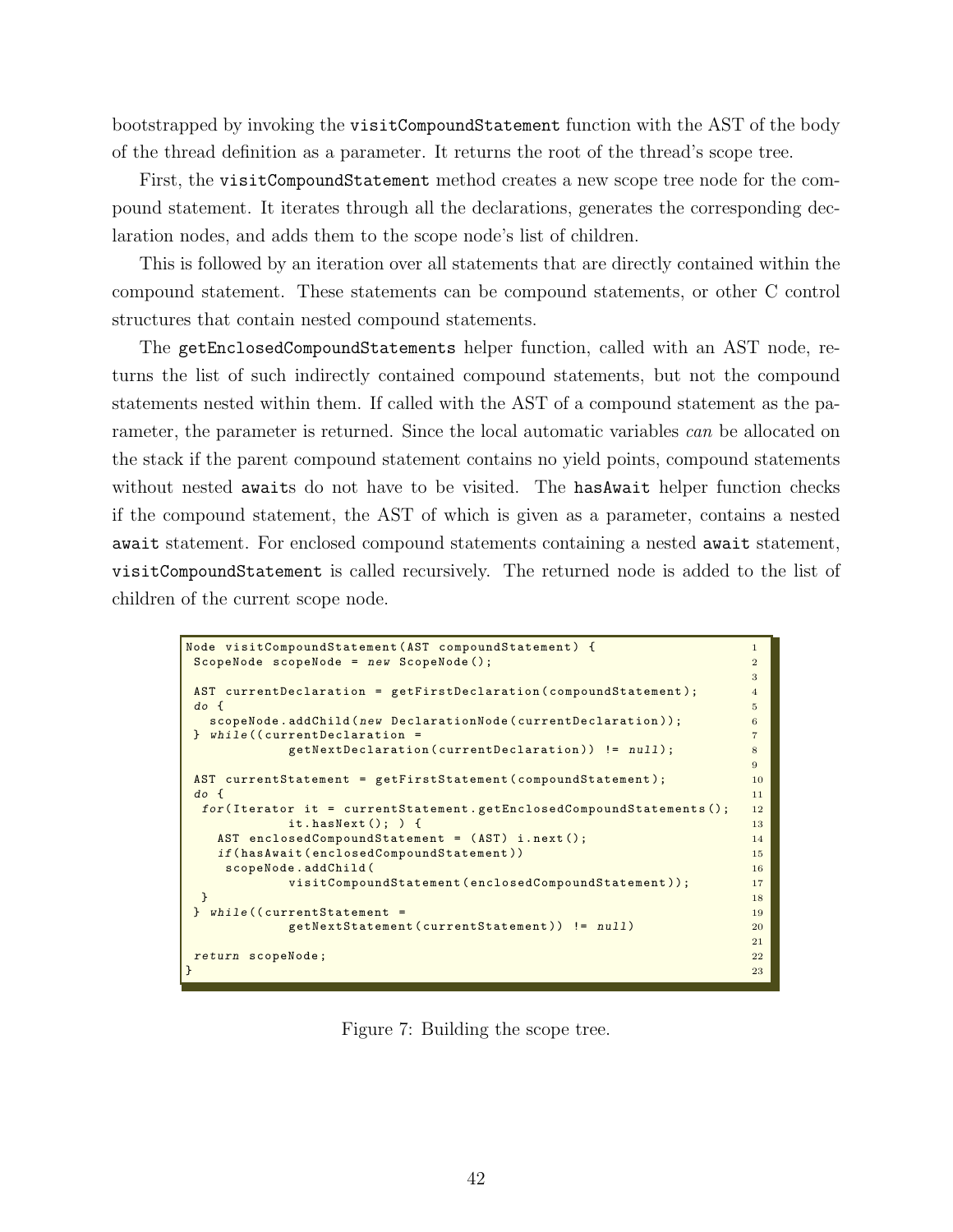## Code generation

Variables in leaf nodes of the scope tree must be allocated to static memory. A straightforward way of doing this would be changing their declarations to static, or moving them to the global scope (with appropriate rewriting of names to avoid name collisions). However, it is easy to recognize that some of these local automatic variables are never active concurrently, because they are declared in non-overlapping scopes within the TinyVT thread. Allocating them to separate memory areas would be suboptimal, which is a critical issue, since potential target platforms are assumed to have only a few kilobytes of RAM.

The TinyVT compiler avoids this by allowing such variables to share static memory, by allocating them in a global allocation structure. This is achieved by wrapping declarations within a scope into a struct, and structs corresponding to non-overlapping child scopes into an union. This, of course, can be done recursively, by allowing the unions representing the subscopes of a scope be members of the struct that corresponds to the parent scope. Please refer to Figure [8](#page-52-0) for an example on how the generated allocation structure relates to the scopes containing compiler-managed automatic variables in the TinyVT source code.

| $\frac{1}{2}$ /* scope1 */ | $\mathbf{1}$   | struct f         |    |
|----------------------------|----------------|------------------|----|
| int a;                     | $\overline{2}$ | int a;           |    |
|                            | 3              | union $\{$       |    |
| $\frac{1}{2}$ /* scope2 */ | $\overline{4}$ | struct f         |    |
| char b;                    | 5              | char b;          |    |
| $void * c;$                | 6              | $void * c;$      |    |
|                            | $\overline{7}$ | union $\{$       |    |
| $\frac{1}{2}$ /* scope3 */ | 8              | struct f         |    |
| $char d[10]$ ;             | 9              | char d[10];      |    |
| $\}$ /* end scope3 */      | 10             | $\}$ __scope3;   | 10 |
| $\frac{1}{2}$ /* scope4 */ | 11             | struct f         | 11 |
| double e;                  | 12             | double e;        | 12 |
| $\}$ /* end scope4 */      | 13             | $\}$ __scope4;   | 13 |
|                            | 14             | } subscopes;     | 14 |
| $}$ /* end scope2 */       | 15             | $\}$ __scope2;   | 15 |
| $\frac{1}{2}$ /* scope5 */ | 16             | struct {         | 16 |
| int $(*f)();$              | 17             | $int$ $(*f)()$ ; | 17 |
| $\}$ /* end scope5 */      | 18             | $\}$ __scope5;   | 18 |
|                            | 19             | } subscope;      | 19 |
| $\}$ /* end scope1 */      | 20             | $\sim$ scope1;   | 20 |

<span id="page-52-0"></span>Figure 8: The code on the left represents the conceptual scope structure of a TinyVT thread with compiler-managed automatic variables. The code on the right is the corresponding compiler-generated allocation structure. Notice the structural resemblance.

The allocation structure is generated by the following recursive function called with the root of a thread's scope tree as a parameter. For every scope node, a struct variable, with the name  $\equiv$  scopeX is generated, where X is to be substituted with the unique identifier of the scope node. Such a struct has a member named subscopes, which is declared as a union. Furthermore, the struct contains all variable declarations that are direct children of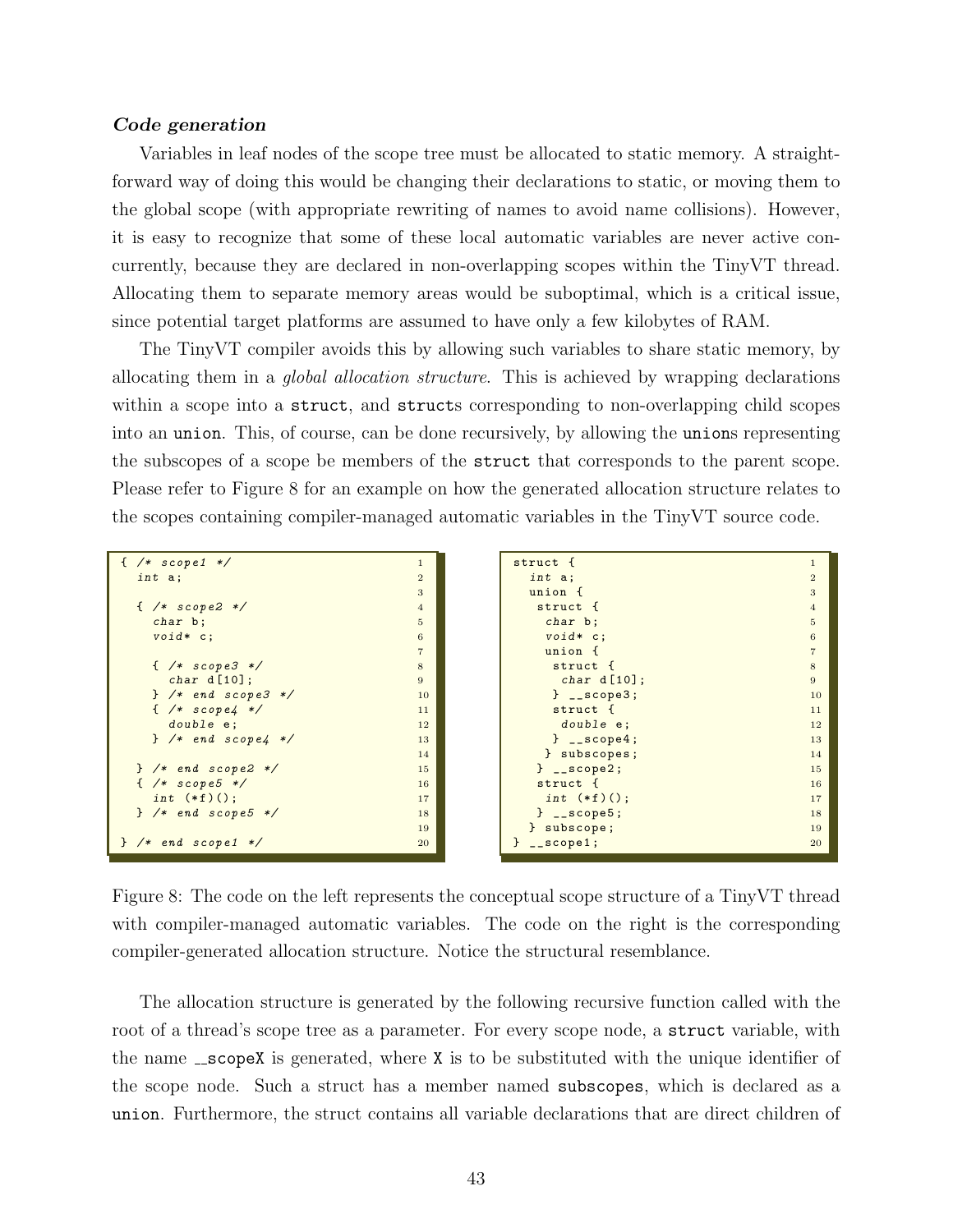the scope node. The subscopes union contains the structs generated from the child scope nodes recursively, by calling the printAllocationStructure method with the child scope nodes as a parameter.

3

9

16

```
void printAllocationStructure (ScopeNode n) { 1
out . println ("struct {"); 2
for (Iterator it = n.getChildDeclarationNodes().iterator(); 4
      it \cdot hasNext (); ) { 5DeclarationNode dn = (DeclarationNode) it.next(); 6out.println(n.getDeclarationAsString()) + ";"); 7
 \}out . println ("union {"); 10
for (Iterator it = n.getChildScopeNodes ().iterator (); 11
      it \cdot \text{hasNext}(); ) { 12printAllocationStructure ( (ScopeNode) it.next () ); 13
 \}out . println ("} subscopes;"); 15
out . println ("} __scope " + n. getUniqueID () + " ;" ); 17
\} 18
```
Figure 9: Generation of the allocation data structure.

## Code transformation

The TinyVT compiler traverses the scope tree once more, and when visiting a declaration node, it removes the corresponding declaration from the AST, and replaces all references to the variable with the reference to the corresponding member of the generated data structure.

Initially, the visitNode method is called with the root of the scope tree and an empty string given as parameters. First, it attaches  $\equiv$  scopeX to the path string, X being the unique identifier of the scope node, which represents the prefix of the path to the declarations of the scope in the generated data structure. The *path* is a series of enclosing struct and union identifiers, from the outside inwards, separated with the '.' literal.

Then, direct subscopes are traversed iteratively, recursively calling visitNode with the node of the subscope and the path concatenated with ". subscopes." as a parameter.<sup>[1](#page-53-0)</sup>

Finally, for every declaration node that is a direct child of the scope node, the corresponding variable declaration is removed from the AST, and references to the variable are changed to reflect the corresponding member of the generated data structure. That is, an identifier that refers to the declared variable, is replaced with the identifier prefixed with the path to the corresponding member within the global allocation structure. For instance, considering the example in Figure [8,](#page-52-0) references to variable e in scope4 will be replaced with e prepended by its path string:

<span id="page-53-0"></span><sup>&</sup>lt;sup>1</sup> subscopes is the identifier of the union that holds the structs that correspond to the subscopes.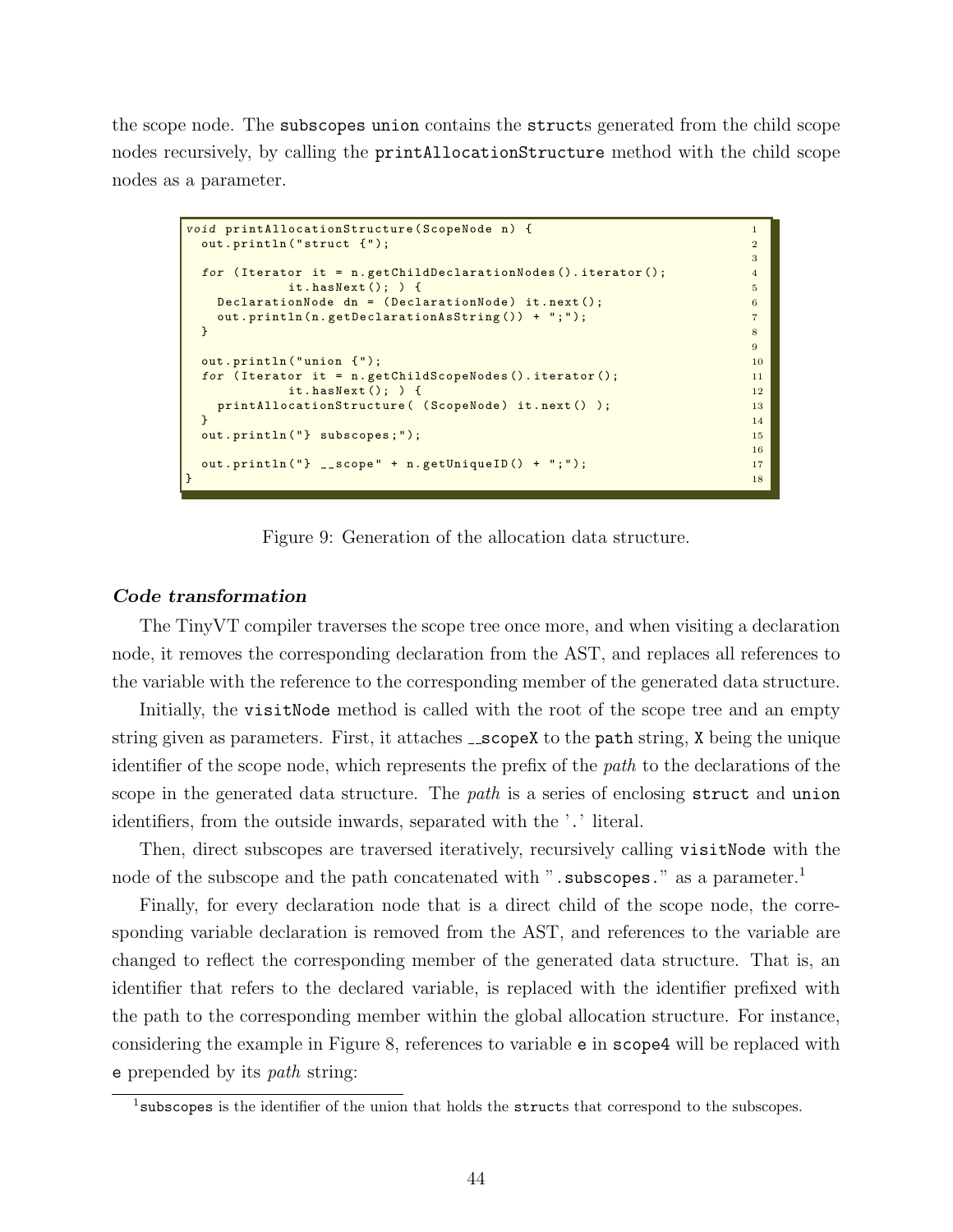\_\_scope1.subscope.\_\_scope2.subscope.\_\_scope4.e

That is, an expression statement, such as  $e = 1.0$ ; in scope 4 would be rewritten as:  $_$ scope1.subscope. $_$ scope2.subscope. $_$ scope4.e = 1.0;

The source code of the visitNode function is the following.

```
void visitNode (ScopeNode n, String path) { 1
 path = path + "__scope" + n.getUniqueID(); 2
 for( Iterator it = n.getChildScopeNodes().iterator(); 4
      it \cdot hasNext(); ) { 5visitNode ( (ScopeNode) it.next (), path + ".subscopes." ); 6
 \bf{)}for (Iterator it = n.getChildDeclarationNodes ().iterator (); 9
      it \texttt{.hasNext'}(); ) { 10DeclarationNode dn = (DeclarationNode) it.next(); 11
  removeFromAST ( dn ); 12
  \texttt{rewriteReferences (dn, path + "." + dn.getIdentifier());} 13
 \}\}
```
3

8

Figure 10: Removing variable declarations and rewriting references to point to the generated allocation structure.

# Limitations

The prototype TinyVT compiler has several limitations related to compiler-managed automatic variable allocation. The most significant ones are the following:

- First, the algorithm explained above assumes that declarations of automatic variables have no initializers. (A static variable, though, may have an initializer.)
- Second, the types used to declare the automatic variables must be available in the global scope. For example, if an automatic variable is declared as a struct, and the struct is defined elsewhere within the thread (preceding the variable declaration), the declaration cannot be moved to the global scope.
- Types used in automatic variable declarations cannot refer to types that are not available in the global scope. For instance, the declarations double a; int b[sizeof(a)]; cannot be refactored by the compiler, since, after moving the declarations to the global scope, references to variables within the declarations are not rewritten.

Nevertheless, the above scenarios can easily be avoided by manual code refactoring in most cases. For example, stripping initializers from declarators, by turning them into assignment statements will solve the first issue, while manually moving definitions of tagged types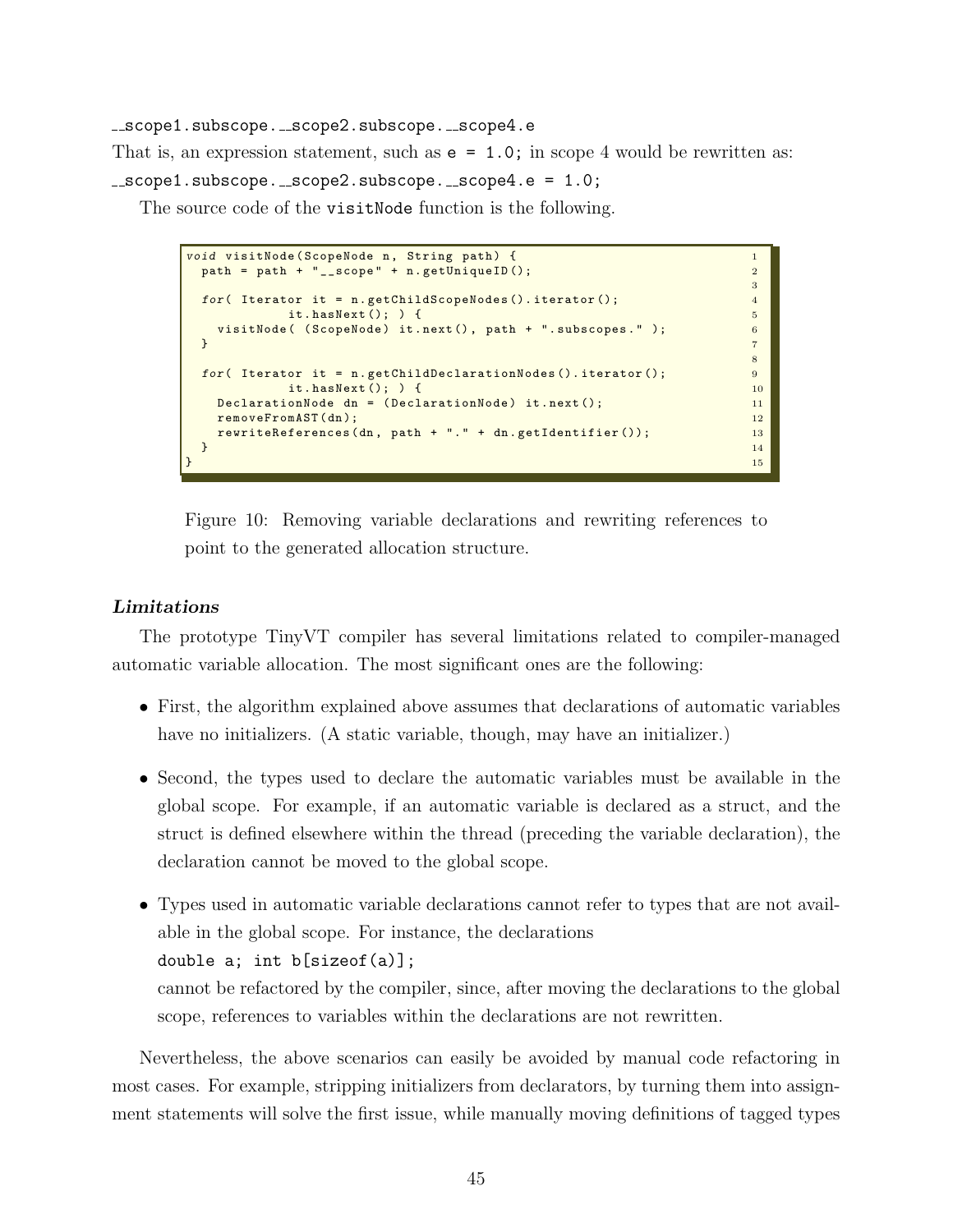(struct, union) to the global scope will solves the second issue. Many, if not all of such refactoring steps can be implemented programmatically. Such transformations, however, are beyond the scope of this work.

#### 2.6.3 The local control flow graph

To enable further code analysis and transformation, the compiler builds the local control flow graph (LCFG) of the thread. Each node in the LCFG represents either a single await statement or a set of consecutive statements without any await statements, jumps to other nodes or target points of jumps from other nodes. A block of code belonging to a node has exactly one entry point and only one exit. The LCFG is a directed graph: a directed edge between nodes represents a jump in the control flow. There is a dedicated entry block representing the piece of code with which the execution of the thread starts.

In contrast with the typical definition of control flow graphs, the LCFG generated by the TinyVT compiler does not forbid local jumps within the code block of a node, which allows for treating C control structures (if, for, while, etc.) as ordinary statements if they contain no nested await statements.

The LCFG only captures *local* control flow: it does not describe the interaction with the thread's environment. Although an await statement defines a yield point at which control leaves the thread, as well as an entry point at which thread execution resumes, the control flow graph treats all statements, including await statements, opaquely, hiding the fact that control flow is not retained by the thread while the **await** statement is executing. The same holds for function invocation expressions. When the thread calls an external function, it temporarily relinquishes control to the implementation of the function, which, on completion, returns to the thread. Function calls are also opaque: they are handled uniformly with other types of expressions.

# Building the LCFG

The TinyVT compiler builds the control flow graph from the abstract syntax tree (AST) which is the output of the variable allocation step. The LCFG is built using a set of recursive functions that visit the nodes of the AST recursively.

The LCFG building algorithm is explained in this section with excerpts (with simplifications) from the compiler source.

The input of the LCFG building algorithm is the abstract syntax tree. Similarly to the scope tree building algorithm, we rely on helper functions to extract information from the AST. The corresponding function names are self explanatory: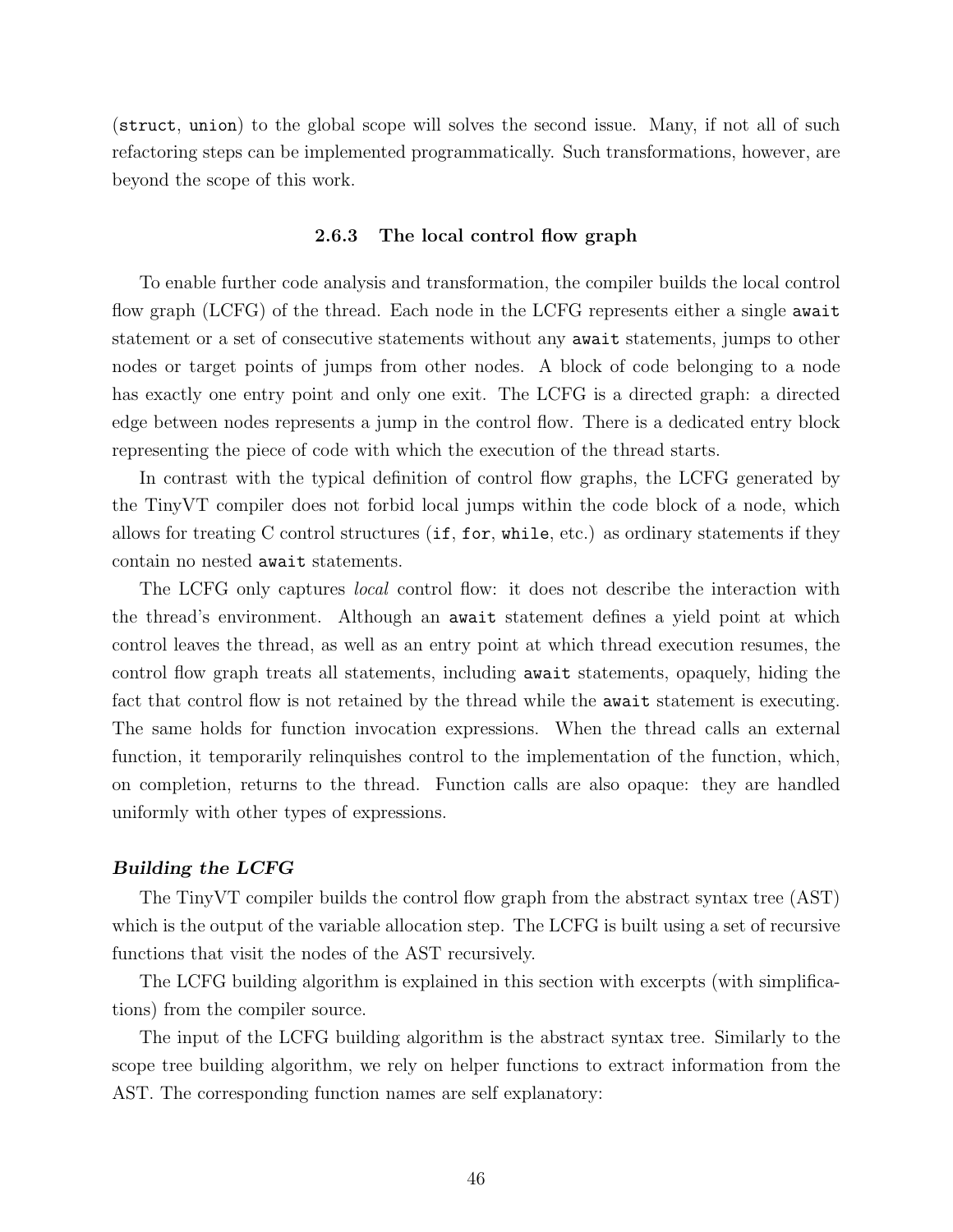- boolean isAwaitStatement(AST ast) returns true only if the subtree given as a parameter corresponds to an await statement, or,
- AST getConditionExpression(AST ast) returns the subtree corresponding to the condition expression of the if, for, while, etc. statement the AST of which is given as a parameter.

The local control flow graph is represented as a set of nodes of type Node. Each node object has a unique identifier (a positive integer), a list of statements, an optional conditional expression, and reference to a node (or two nodes) that correspond to edges in the control flow graph. A node with a conditional expression has two references to next nodes: one that specifies the next node that is executed if the expression evaluates to true, and the other for the false branch. Nodes without conditional expressions have only one next node reference. The call graph has a dedicated entry node which is used as a handle to the graph.

The buildLCFG method, described below, bootstraps the control flow graph building process. Its only parameter is the AST of the thread definition, and it returns the entry node of the thread's LCFG. The buildLCFG method is implemented as follows. First, it creates an empty node which going to be the entry node of the LCFG with its unique identifier explicitly set to 1, which will eventually be returned. Then, it calls the resolve method with the AST of the thread's implementation and the entry node as parameters, which will build the rest of the graph and link it to the entry node.

```
Node buildLCFG (AST thread) {
Node entryNode = new Node (1); 2
resolve (getCompoundStatement (thread), entryNode); 33
return entryNode; 4
\}
```
Figure 11: The main method of the Local Control Flow Graph builder.

The generic resolve method delegates the graph building task to specialized resolve methods (resolveAwait, resolveIf, resolveFor, etc.) based on the kind of statement the AST subtree represents, given as the first parameter. The second parameter specifies the current node of the LCFG to which the code corresponding to the AST subtree will be appended, possibly linking new nodes to it. The resolve method returns the node to which the next siblings of the AST should be linked, i.e. where graph building from the subsequent lines of source code should continue. All specialized resolve methods have identical type signatures, and the semantics of the parameters and return value are the same as with the generic resolve method.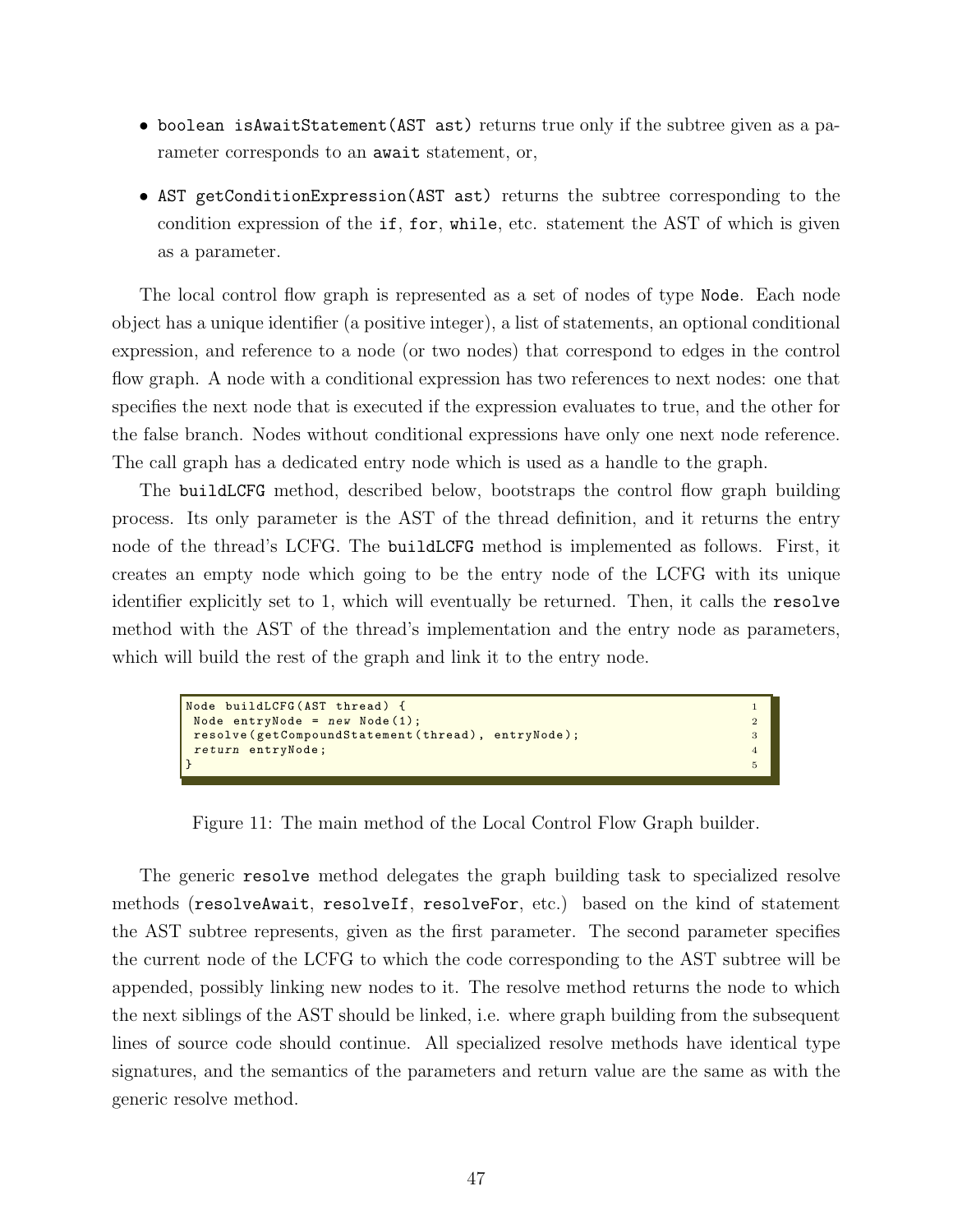```
Node resolve (AST statement, Node entryNode) { 1
if( isAwaitStatement ( statement )) 2
 return resolveAwait ( statement, entryNode); 3
if( isIfStatement ( statement )) 4
 return resolveIf (statement, entryNode); 5
if( isForStatement ( statement )) 6
 return resolveFor (statement, entryNode); 7
  \dots and so on, for other statement types */ 8
                                         9
\sqrt{\ast} finally, default to an expression statement \ast/ 10
return resolveStatement (statement, entryNode); 11
\} 12
```
Figure 12: The generic resolve method of the LCFG builder.

If the type of the AST is such that it does not require special handling (e.g. it represents a C statement with no nested statements), the graph building task is delegated to the resolveStatement method. It simply adds the statement to the node given as a parameter, and returns the same node.

```
Node resolveStatement (AST statement, Node entryNode) {
entryNode.add (statement); 2
return entryNode; 3
\}
```
Figure 13: Resolving statements.

The LCFG is constructed such that for every await statements a new node is created. Therefore, the resolveAwait method creates a new node (awaitNode), adds the await statement to it, and links to it from the entry node. Since awaitNode must not contain any other statements, the method creates a new node (exitNode) which is linked from the await node and then returned. This way, subsequently called resolve methods cannot add C statements to the await node, only to the new node that is returned.



Figure 14: Resolving the await statement.

Below I describe the resolve methods for a representative set of C language constructs: compound statement, if statement, for statement (with break and continue) and goto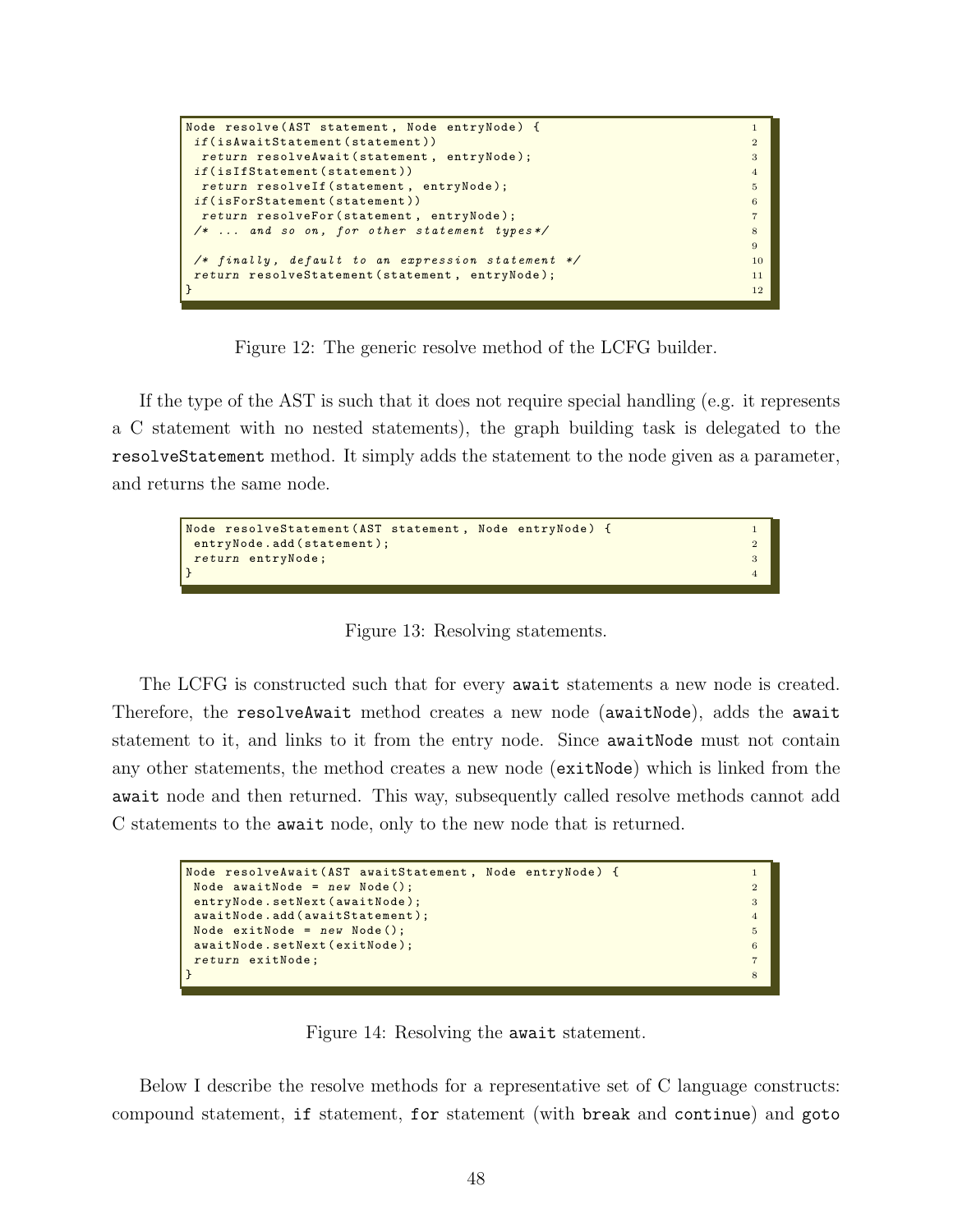statement (with target labeled statements). The methods that resolve other C statement kinds are built using similar techniques, and their description is omitted.

The following method describes how nodes are built from compound statements. If the compound statement contains no await statements, no jumps to the outside and no target points of jumps from the outside, it is handled as a simple statement, delegating the graph building task to the resolveStatement method. Otherwise, the compound statement must be traversed: the resolveCompoundStatement method walks through the direct children of the compound statement's AST, which represent the directly nested statements. The nodes of the LCFG are build recursively by delegating the graph building task of the individual statements to the generic resolve method. Finally, the resolveCompoundStatement will return the node that resulted from resolving the last nested statement of the compound statement.

```
Node resolveCompoundStatement (AST compoundStatement, Node entryNode) { 1
if (!hasAwaitOrNonLocalJump (compoundStatement)) { 2
 return resolveStatement ( compound Statement , entry Node ) ; 3
} else { 4
 Node currentNode = entryNode;<br>
5
 AST currentStatement = getFirstStatement (compoundStatement); \frac{6}{7}do \{ 7 \}currentNode = return resolve (statement, entryNode); 8
 \frac{1}{2} while \frac{9}{2}((currentStatement = getNextStatement (currentStatement)) != null) 10return currentNode; 11
\}\} 13
```
Figure 15: Resolving compound statements.

As we saw it with the compound statement, an if-else statement can be handled as a simple statement if it has no nested awaits, jumps to the outside or target points of jumps from the outside. Otherwise, to resolve an if-else statement, the resolveIf method builds a subgraph with branching, links a common exit node to both branches where they join, and returns the exit node.

First, two new nodes are created for the entry points of the true and false branches. The conditional expression is added to the entry node of the if-else statement, which links to the entry node of the true branch if the condition evaluates to true, and to the node of the false branch otherwise. Both branches are built recursively by calling resolve, which returns exit nodes of the respective branches. The exit nodes of the branches link to a newly created common exit node, with which the resolveIf method eventually returns.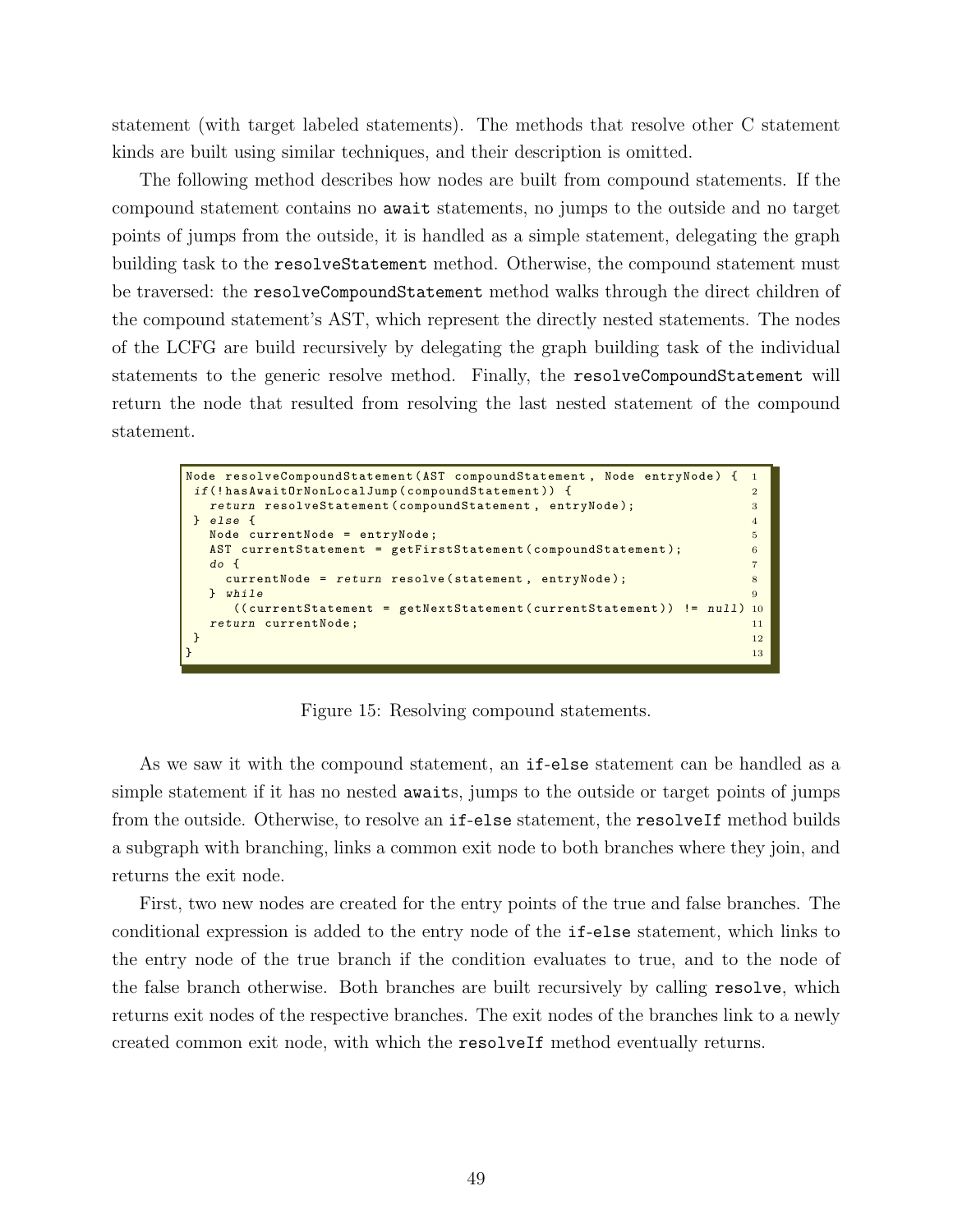```
Node resolveIf (AST ifStatement, Node entryNode) { 1
if (! hasAwaitOrNonLocalJump ( ifStatement )) { 2
 return resolveStatement (ifStatement, entryNode); 3
} else { 4
 Node trueBranchEntryNode = new Node (); 5
 Node falseBranchEntryNode = new Node (); 6
 Node exitNode = new Node (); 7
 entryNode.add (getConditionExpression (ifStatement)); 8
 entryNode.setNext0nTrue(trueBranchEntryNode); 9
 Node trueBranchExitNode = resolve ( 10 and 10 and 10 and 10 and 10 and 10 and 10 and 10 and 10 and 10 and 10 and 10 and 10 and 10 and 10 and 10 and 10 and 10 and 10 and 10 and 10 and 10 and 10 and 10 and 10 and 10 and 10 a
        getTrueBranchStatement (ifStatement), 11
        trueBranchEntryNode); 12
 trueBranchExitNode.setNext(exitNode); 13
 if (getFalse BranchStatement (ifStatement) == null) {entryNode.setNextOnFalse(exitNode); 15
  \} else { \qquad \qquad 16
   entryNode.setNext0nFalse(falseBranchEntryNode); 17
   Node falseBranchExitNode = resolve ( 18
        getFalseBranchStatement (ifStatement), 19
        falseBranchEntryNode); 20
   falseBranchExitNode.setNext(exitNode); 21
  \}return exitNode; 23
\} 24
\} 25
```
Figure 16: Resolving the if-else construct.

It is possible that the else branch of the if statement is missing. In that case, getFalse-BranchStatement will return null, and the the exit node will be linked directly from the entry node if the condition evaluates to false.

Methods building the LCFG subgraph for iteration statements have a structure similar to that of resolveIf. There are two additional statements that may be nested in iterations and need special treatment: continue and break. The LCFG builder must keep track of the target nodes of potential continue and break statements, and link to them if such statements are encountered.

Continue and break statements must be the last statements in graph nodes, since they constitute the single allowed exit point of the code within the node. Therefore, the enclosing statement (compound statement, if-else statement, etc.) of break or continue that is nested in the iteration statement being resolved must be broken up into its constituent statements, even if the enclosing statement does not contain any await statements.

The code in Fig. [18](#page-61-0) illustrates the behavior of the resolveFor method. The logic of the resolve methods for other iteration statements (while, do-while) are very similar, and hence their code is omitted.

Two member variables of the LCFG builder class are declared to hold the target nodes that should be linked to on continue and on break. Initially they are set to null, as there exists no enclosing iteration statement. If an iteration statement is being traversed,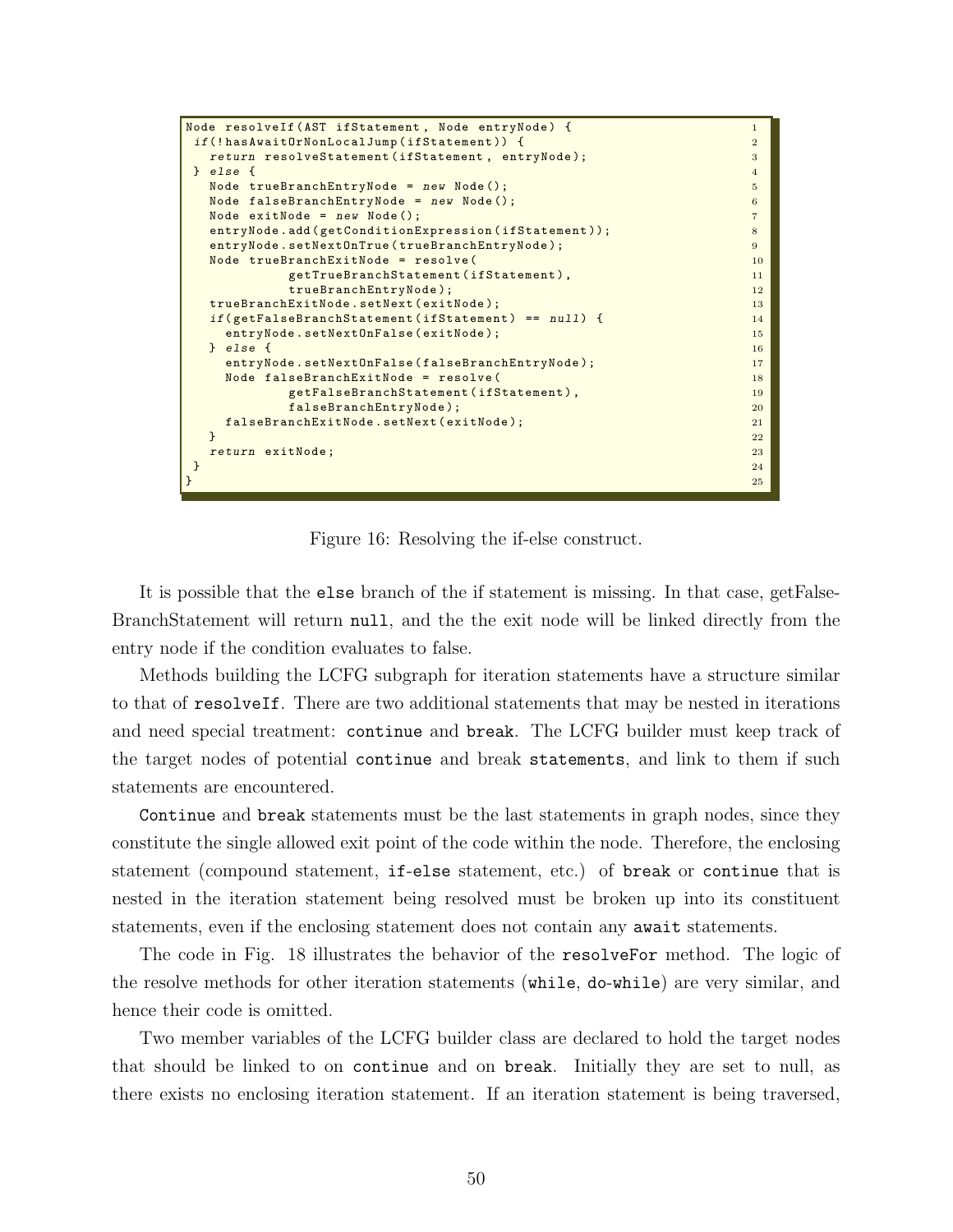continueNode will refer to the condition testing node, while breakNode to the exit node of the iteration.



Figure 17: Tracking targets of break and continue.

As before, first we check if the for statement needs to be broken up or it can be added to the current node as an opaque statement. If it needs to be broken up, the initialization statement of the for loop is added to the current node, and the following new graph nodes are created: a loop header node containing the loop condition, an entry node for the loop body, and an exit node. The loop header node links to the loop body entry node if the loop condition evaluates to true, and it links to the exit node on false. The exit node of the loop body is computed by calling resolve on the statement that constitutes the body of the loop. The exit node of the loop body links back to the loop header node.

While the LCFG builder resolves the body of the loop, it might encounter continue or break statements. Before calling resolve, the continueNode and breakNode variables are set to the loop header node and to the exit node, respectively (saving the current values that may belong to an enclosing iteration statement to temporary variables). Later, when a continue or break is encountered, they will link to the continueNode or breakNode, respectively. (After the resolve method returns, the saved values of continueNode and breakNode are restored.)

Continue statements are resolved as follows. The entry node is linked to the node the continueNode variable contains, which was previously set by the resolve method that processed the enclosing iteration statement. Since statements that follow the continue statement might not be dead code (e.g. labeled statements that are jump targets), the resolveContinue method creates an empty exit node and returns it. The exit node is not linked from the continue node, though.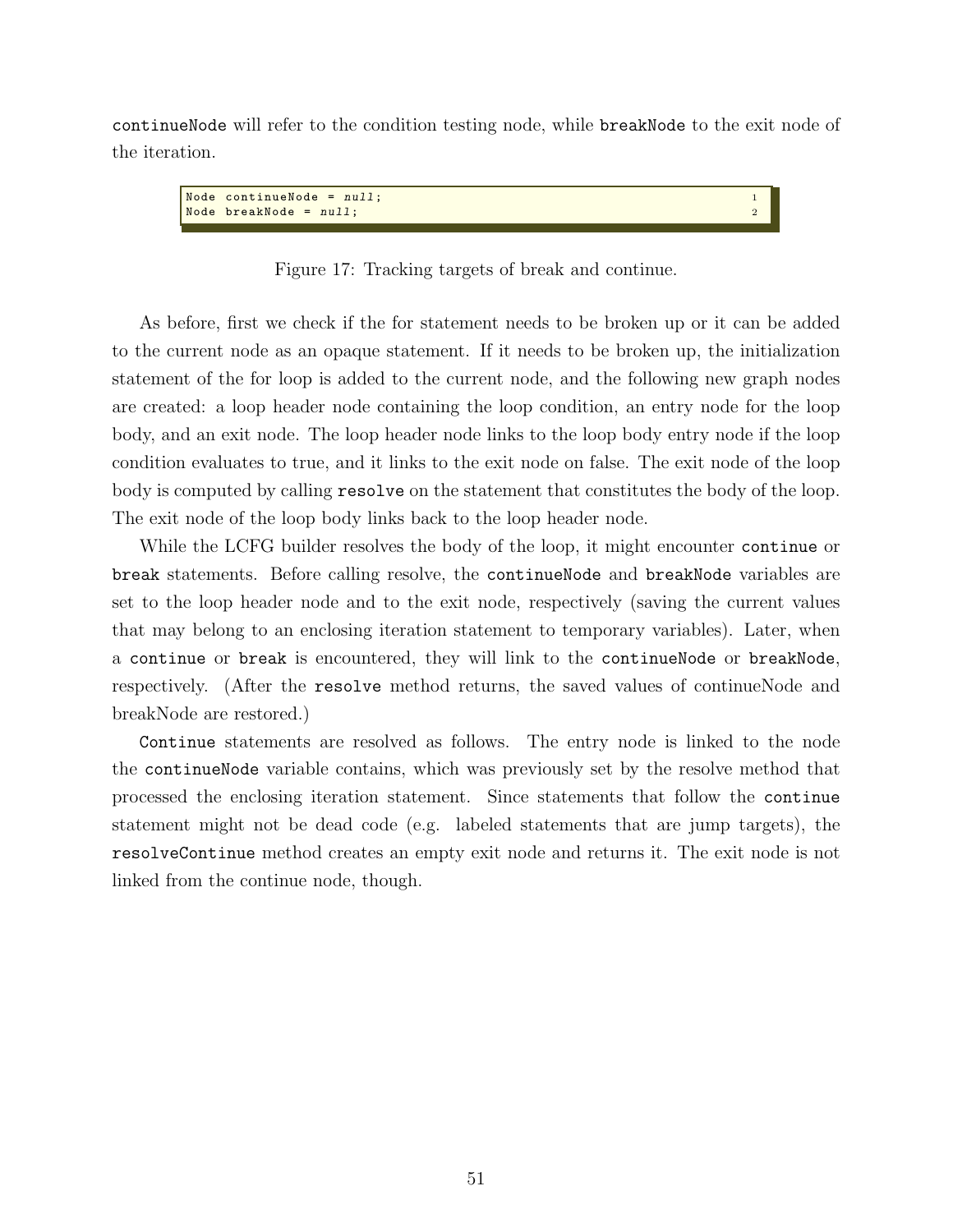```
Node resolveFor (AST forStatement, Node entryNode) { 1if (! hasAwaitOrNonLocalJump ( forStatement )) { 2
  return resolveStatement (forStatement, entryNode); 3
} else { 4
  entryNode.add ( getInitStatement ( forStatement ) ); 5
 Node loopHeaderNode = new Node (); 6 and 6 and 6 and 6 and 6 and 6 and 6 and 6 and 6 and 6 and 6 and 6 and 6 and 6 and 6 and 6 and 6 and 6 and 6 and 6 and 6 and 6 and 6 and 6 and 6 and 6 and 6 and 6 and 6 and 6 and 6 and 6
  entryNode.setNext(loopHeaderNode); 7
  loopHeaderNode . add ( getConditionExpression ( forStatement )); 8
 Node exitNode = new Node (); 9
 loopHeaderNode . setNextOnFalse ( exitNode ); 10
 Node loopBodyEntryNode = new Node (); 11
 loopHeaderNode . setNextOnTrue ( loopBodyEntryNode ); 12
 Node savedContinueNode = continueNode; 13
 Node savedBreakNode = breakNode; 14
 continueNode = loopHeaderNode ; 15
  breakNode = exitNode; 16
 Node loopBodyExitNode = resolve (getLoopBodyStatement (forStatement), 17
        loopBodyEntryNode); 18
  continueNode = savedContinueNode 19
 loopBodyExitNode . add ( getUpdateStatement ( forStatement )); 20
  loopBodyExitNode . setNext ( loopHeaderNode ); 21
  return exitNode; 22
\}\}
```
<span id="page-61-0"></span>Figure 18: Resolving for loops.

```
Node resolveContinue ( AST continueStatement , Node entryNode ) { 1
entryNode . setNext ( continueNode ); 2
Node exitNode = new Node (); 3
return exitNode ; 4
\}
```
Figure 19: Resolving the continue statement.

The method that resolves break statements is very similar to resolveContinue, except that it links the entryNode to the node specified in the continueNode variable.



Figure 20: Resolving the break statement.

The LCFG builder must resolve goto statements the jump targets of which are outside the LCFG node that contains the goto statement, since such a goto statement constitutes the single allowed exit point of the code within an LCFG node. The resolveGoto method unconditionally links from the current entry node a label node, which will link to the actual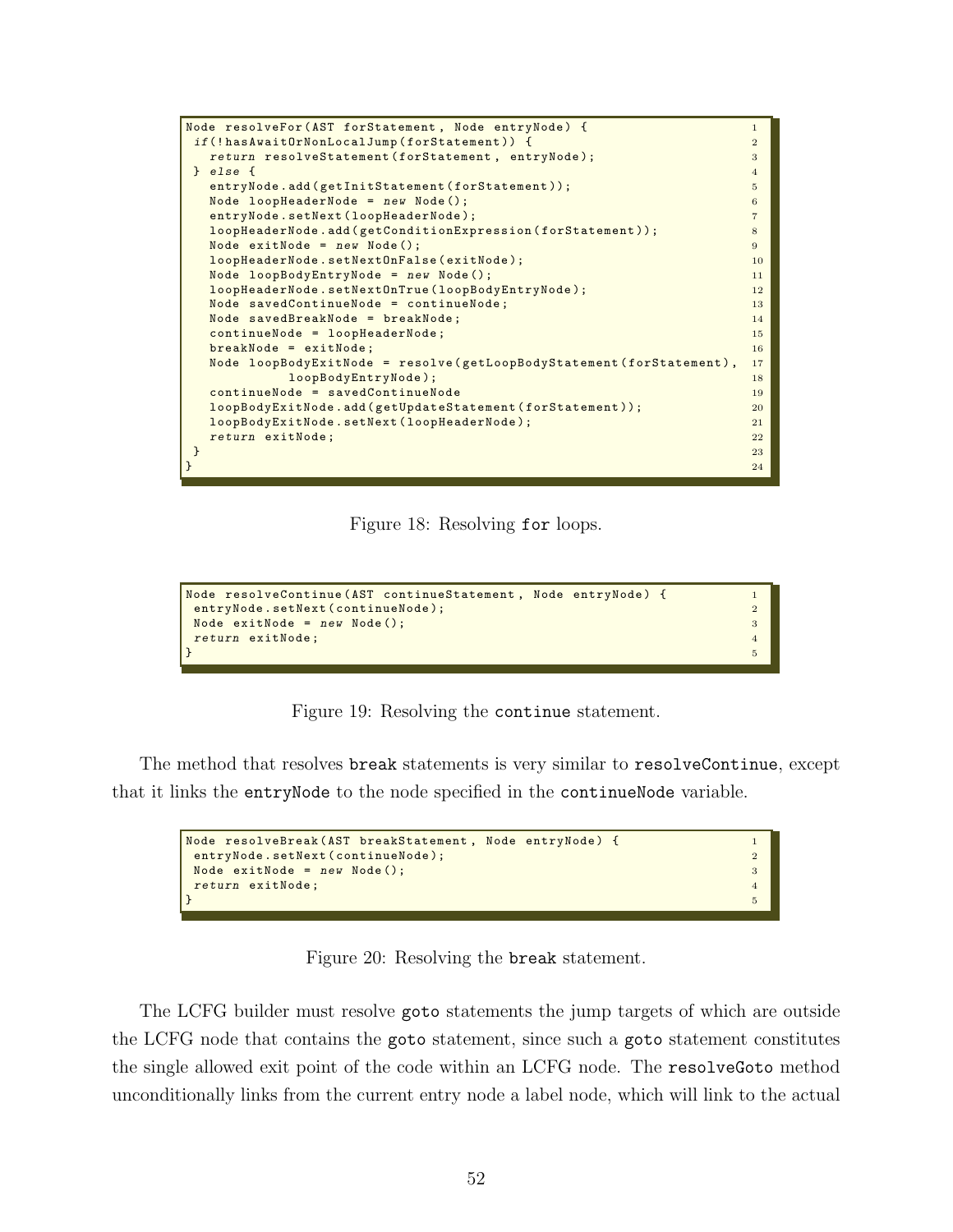target statement when the corresponding labeled statement is resolved. It returns a newly created empty node.

```
Node resolveGoto (AST gotoStatement, Node entryNode) { 1Node labelNode = getLabelNode (getLabel (gotoStatement)); 2
entryNode . setNext (labelNode); 33
Node exitNode = new Node (); 4
return exitNode; 5
\}
```
Figure 21: Resolving the goto statement.

The getLabelNode helper method maintains a map of label nodes associated to labels. If a node exists in the map associated to the label given as a parameter, it is returned. Otherwise, a new node is created, put in the map, and returned.

```
Node getLabelNode (String label) { 1
Node labelNode = (Node) labelNodeMap.get (label); 2
if (labelNode == null) { 3\texttt{labelNode} = \texttt{newNode} ();
labelNodeMap.put (label, labelNode); 5
\}return labelNode: 7
\}
```
Figure 22: Retrieving label nodes.

The resolveLabeledStatement method creates a new node that will contain the statement (statementNode), and links to it from the entry node, and also from the labelNode returned by the getLabelNode helper function. The statement of the labeled statement is resolved recursively with the resolve method (since it may be a statement that must be broken up into its constituent statements because, for instance, it contains an await). Finally, the exit node returned by resolving the statement is returned by resolveLabelStatement.



Figure 23: Resolving labeled statements.

Once the entire thread definition is resolved, the final step of the LCFG builder is simplifying and pruning the graph. Nodes A and B are merged if neither contains an await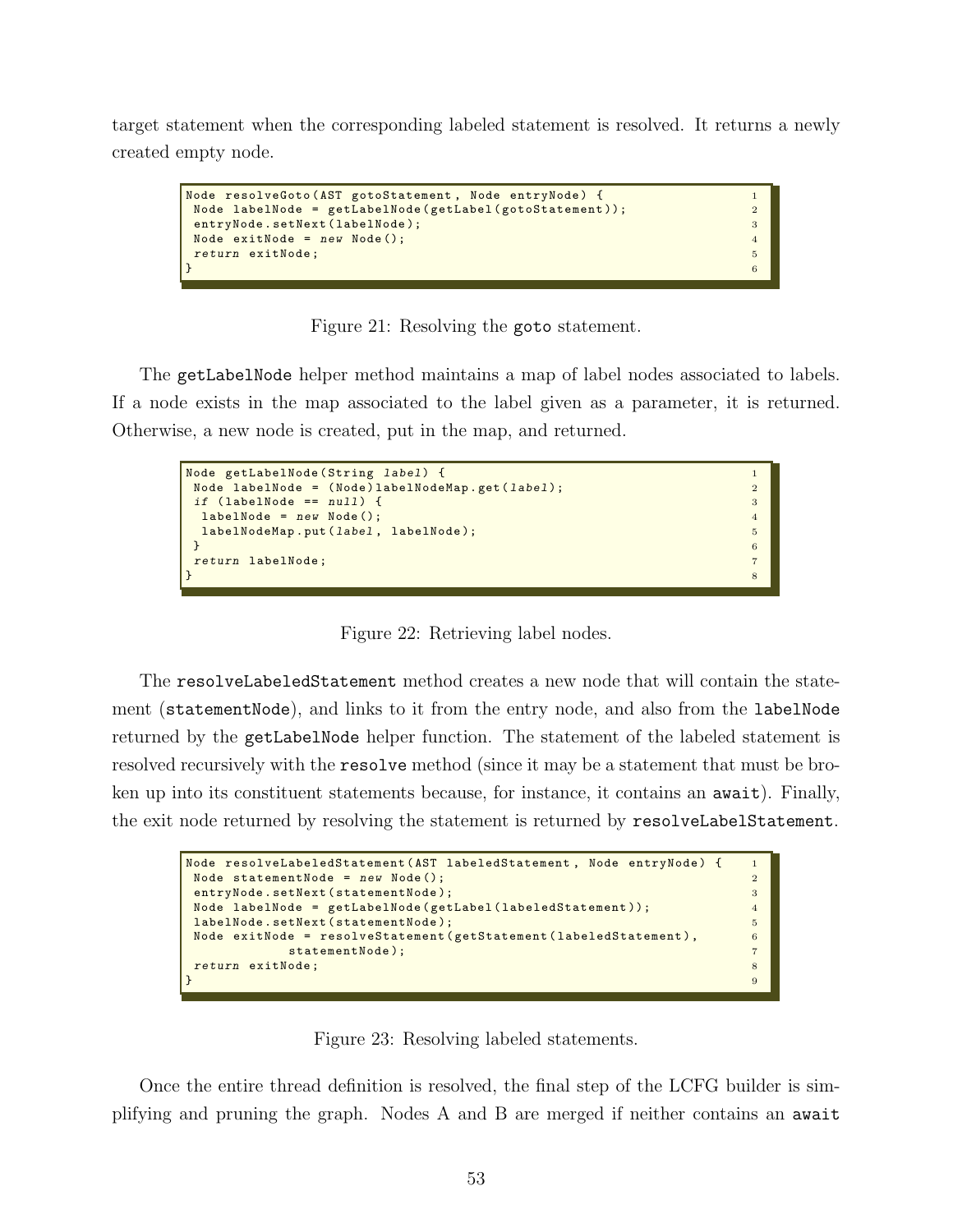statement, there is a directed edge from A to B and no other edge leads to node B. Finally, since the buildLCFG method only returns the entry node of the thread, nodes not reachable from the entry node are automatically removed from the graph.

# Identification of yield points

Execution of a TinyVT thread progresses in discrete uninterrupted steps. On an external event, a thread resumes execution with the statement at which the thread last yielded. The thread, therefore, must keep track of the location of the last yield point, that is, the identifier of the last yield point must be stored as part of the thread's state. For further code generation, it is required that the compiler computes the size of the state space, and that it identifies all possible yield points.

Yield points are explicitly described in the source code of a thread: TinyVT provides language constructs to specify yield points, and, in the same time, it guarantees that the thread does not yield anywhere else. Since the syntactic normalization step translated all yield and ireturn statements to await statements, all of which are wrapped in special await nodes of the local control flow graph, identifying yield points requires enumerating the await nodes of the LCFG. The compiler assigns consecutive positive integers  $1..n$  (unique identifiers of yield points) to await nodes of the LCFG, and remembers the highest number assigned. The number of yield points is stored in the yieldPointCount variable. This information will later be used by the code generator.

Since there is a direct mapping between yield points and await statements, the terms *identifier of a yield point and identifier of an await statement* can be used interchangeably. It is important to note that they are different from the identifiers of graph nodes, however.

## Enumeration of input events

When thread execution resumes in response to an external event, control is passed to an event handler inlined in the await statement that corresponds to the current thread state. Since multiple await statements may contain handlers of the same kind of event, control must pass to the thread through a compiler-generated common event handler stub, which dispatches the inlined event handlers after inspecting the thread state. In order to generate these event handler stubs, the compiler inspects all await nodes to construct the set of all event kinds (i.e. all unique function signatures of inlined event handlers), and builds a data structure that assigns to each event kind the identifier of the await node which contains a corresponding handler.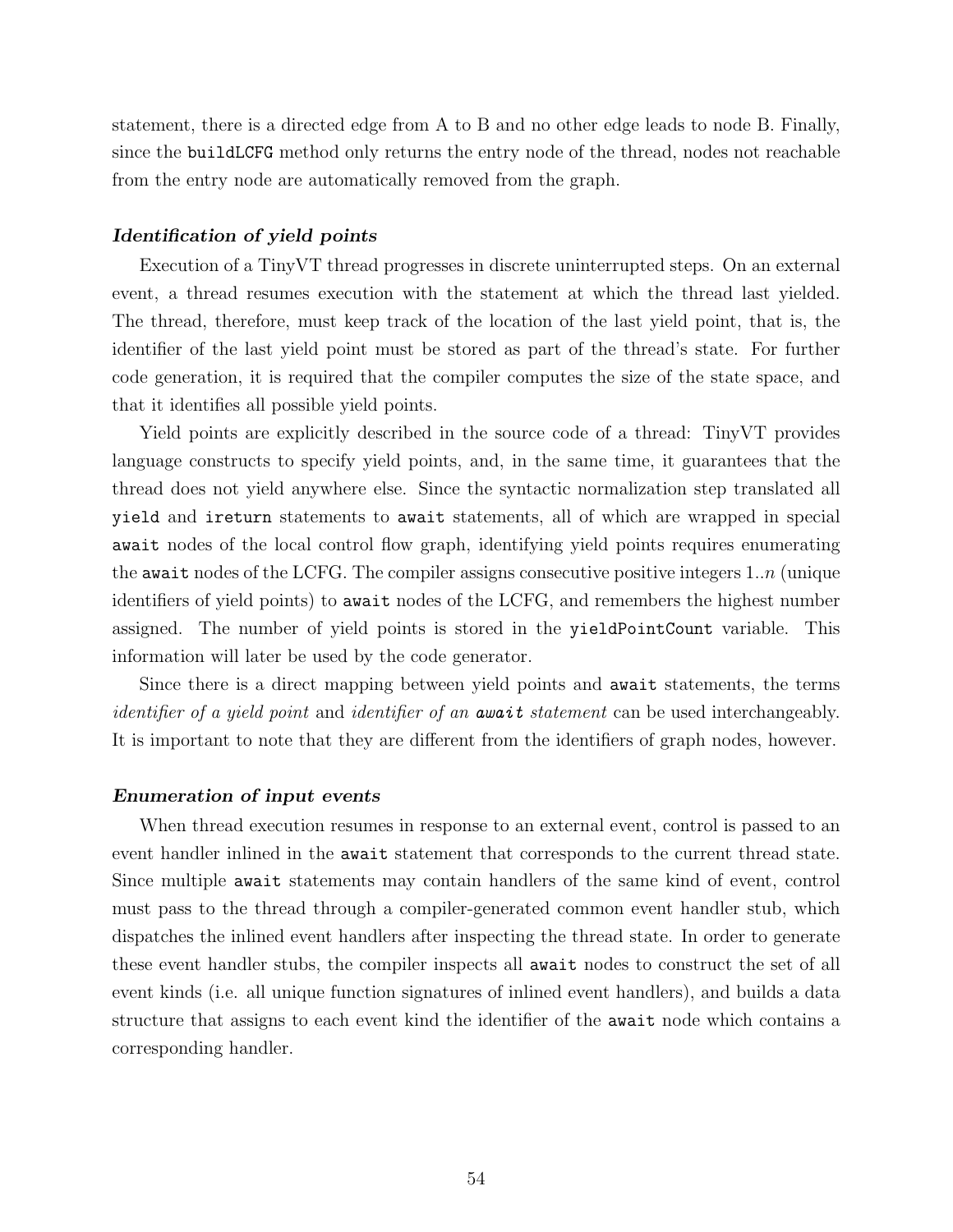### 2.6.4 Code generation

The code generation step of the compiler consists of four parts. First, the code that implements querying and altering the thread state is generated. Then, for every node of the local control flow graph, the compiler outputs a function that contains the code within the node (referred to as a block function). In the third step, every inlined event handler is turned into a function definition. Finally, event handler stubs are generated for every event type the thread may accept, which dispatch the functions generated from the inlined event handlers depending on the current thread state.

### Thread state and common functions

The thread state is stored either in an eight-bit-wide or in a sixteen-bit-wide unsigned integer variable. The compiler computes the number of bits required to store the state with the formula

$$
stateBits = log2(yieldPointCount) + 2.
$$

The two extra bits are used for guarding the yield statement generated from ireturn statements, and for testing for reentrance violations. If stateBits is less than or equal to eight, the state  $t$  type will be defined as uint $8-t$ , otherwise as uint $16-t$ . The types uint8<sub>-t</sub> and uint16<sub>-t</sub> are defined in the C99 standard stdint.h file.

The compiler generates the following state related code. The thread state is stored in the \_state variable, the two least significant bits of which are the two flags, while the rest of the bits store the last yield point.

 $\frac{1}{1}$ \_state\_t  $\frac{1}{1}$ 

Figure 24: Storage of thread state. The **\_state\_t** type is defined either as uint8<sub>-t</sub> or as uint16<sub>-t</sub>, depending on the number of await nodes in the LCFG.

Helper functions are generated to set, clear and check the flags, as well as to get and set the last yield point. The bool type is defined in the C99 standard stdbool.h file.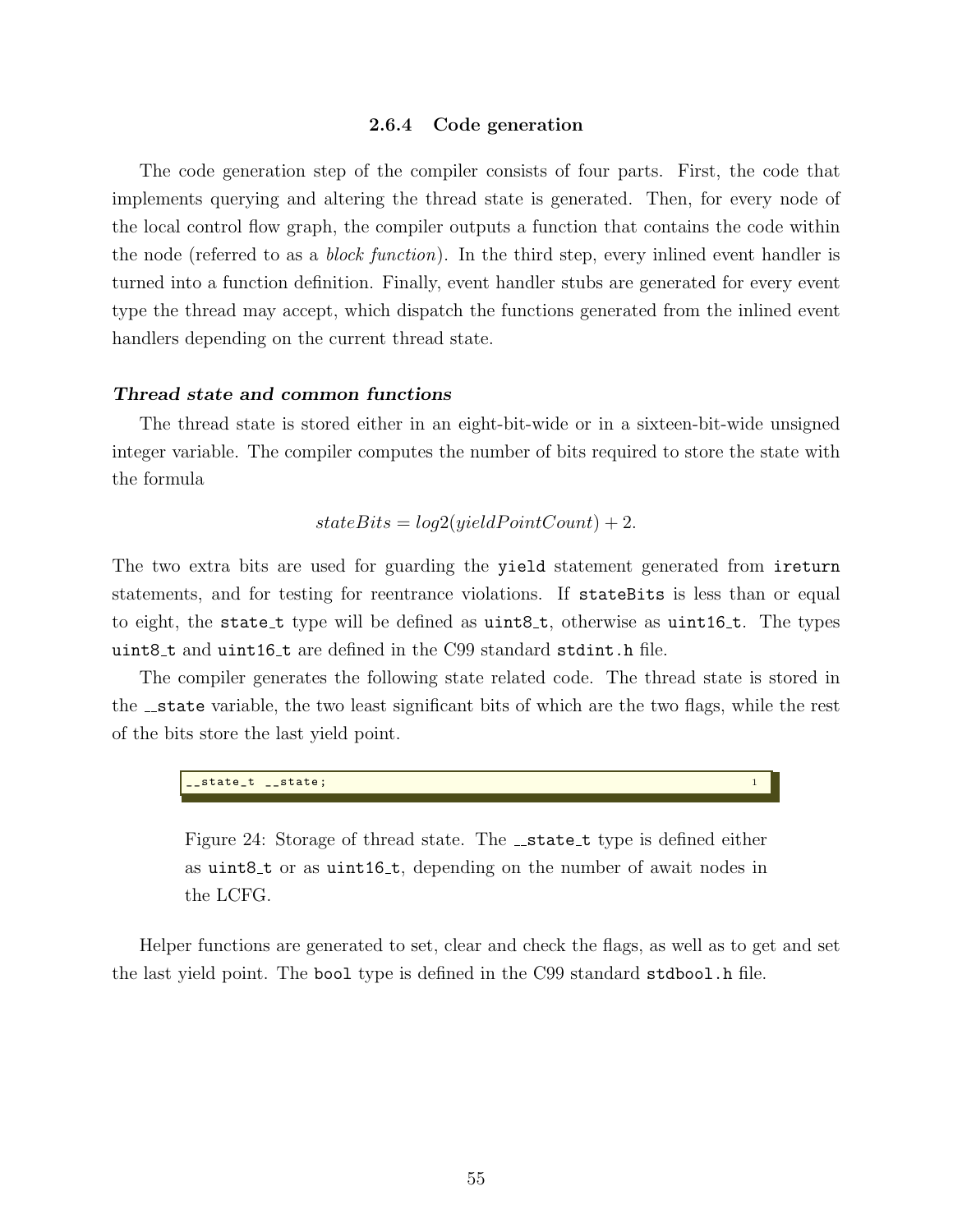```
\text{enum } \left\{ \begin{array}{rcl} \texttt{L} & \texttt{L} \\ \texttt{L} & \texttt{L} \end{array} \right.\texttt{\_YIELD}\texttt{\_}AFTER_AWAIT_MASK = 2 }; 2
                                                                           3
inline bool __is_set_flag(__state_t flag_mask) 4
              { return __state & flag_mask ; } 5
inline void __set_flag(__state_t flag_mask) 6
             { \qquad \qquad \qquad \qquad \qquad \qquad \qquad \qquad \qquad \qquad \qquad \qquad \qquad \qquad \qquad \qquad \qquad \qquad \qquad \qquad \qquad \qquad \qquad \qquad \qquad \qquad \qquad \qquad \qquad \qquad \qquad \qquad \qquad \qquad \qquad \qquad inline void __clear_flag(__state_t flag_mask) 88
               \{ __state &= \tilde{ } flag_mask; } 9
                                                                           10
typedef __state_t __yield_point_t; 11
inline \text{\_}yield_point_t \text{\_}get\_yield\_point() { return \text{\_}state >> 2; } 12
inline void __set_yield_point (__yield_point_t yp) { 13
 __state = ( yp << 2) | ( __state & 3); } 14
```
Figure 25: Helper functions to manage thread state.

# Generating code from LCFG nodes

Nodes of the control flow graph are turned into C functions, where the unique identifier of the node is encoded in the function name (e.g.  $\Box$ block0 or  $\Box$ block5 for nodes with unique id 0 or 5, respectively). The block functions have an empty argument list, and return the identifier of integer type \_next\_block\_t of the block that should be executed next. It will always be the identifier of a node linked from the current node. If a node contains a conditional expression, the id of the next block is chosen runtime, after evaluating the expression. The block functions generated from await blocks always return a reserved constant, \_\_**YIELD\_BLOCK**, causing the thread to yield (no subsequent blocks will be executed).

First, the typedef for the block identifiers, and the definition of the \_YIELD\_BLOCK constant are created.

```
typedef uint16_t __next_block_t ; 1
enum \{_YIELD_BLOCK = 0};
```
Figure 26: Return type of the block functions.

Then, block function definitions are generated. There are three different kinds of graph nodes, resulting in different code:

• Non-await nodes without branching. The generated block function contains the list of statements within the node, and returns the identifier of the node to which there is an out-edge in the LCFG (i.e. the node that should be executed next). The example below is generated from node with identifier 1. It contains one statement (a printf), and returns the identifier of the next node.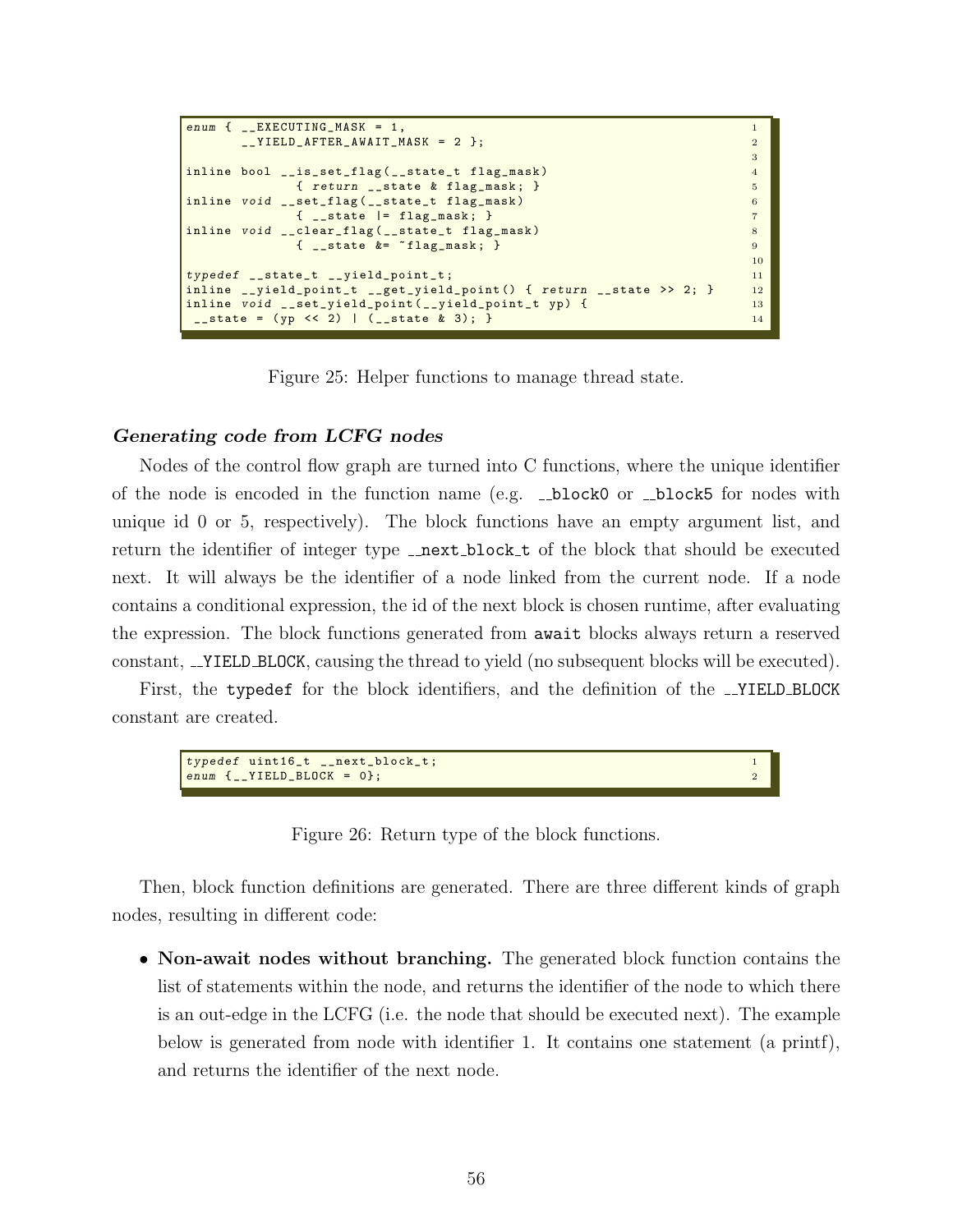```
__next_block_t __block1 () { 1
print('\_block1 \n''); 2
return 2; 3
\}
```
Figure 27: Block function of a simple non-await node.

• Non-await nodes with branching. Such nodes have two out-edges and contain a conditional expression. The generated function consists of the list of statements in the node, followed by returning the identifier of the next node, which is chosen runtime by evaluating the condition expression. The example code below is generated from node 2, which links to node 3 if its conditional expression evaluates to true, and to node 5 otherwise. It contains one statement, followed by evaluating a conditional expression, and returns the appropriate node identifier.

```
__next_block_t __block2 () { 1
 \text{print} ("\text{\_}block2\n"); 2
 if(isReady ) 3
   return 3; 4 and 4 and 4 and 4 and 4 and 4 and 4 and 4 and 4 and 4 and 4 and 4 and 4 and 4 and 4 and 4 and 4 and 4 and 4 and 4 and 4 and 4 and 4 and 4 and 4 and 4 and 4 and 4 and 4 and 4 and 4 and 4 and 4 and 4 and 4 and 4 
 else 55 animation of the set of the set of the set of the set of the set of the set of the set of the set of t
   return 5; 6
\}
```
Figure 28: Block function of a non-await node with branching.

• Await nodes. The block functions that are generated from await nodes contain the code which is executed when the thread yields on encountering the await statement. The generated code will save the identifier of the yield point that corresponds to the await statement in the thread state. The identifier of the yield point had previously been assigned to the await statement when the yield points were enumerated in a previous compiler pass. Since no more statements will be executed within this execution step, the block function returns the \_YIELD\_BLOCK constant, from which the function's caller will know that the thread needs to yield.

```
__next_block_t __block4() {
__set_yield_point (2); 2
return __YIELD_BLOCK ; 3
\}
```
Figure 29: Block function of an await node.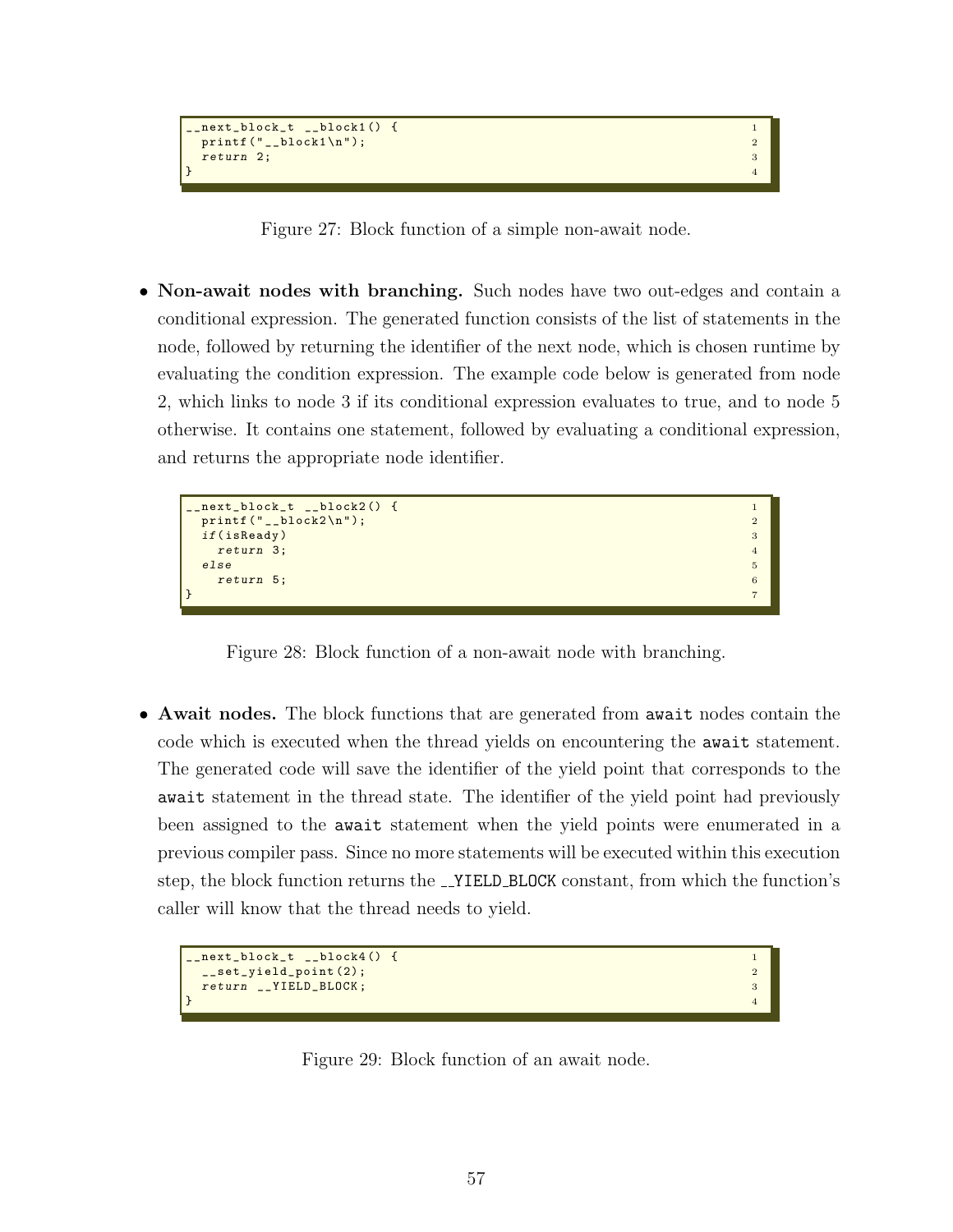## Inlined event handlers

The TinyVT compiler generates a separate function for every inlined event handler. The signature (specifiers, return type, and argument list) of the generated function will be identical to that of the inlined event handler, and the name of the generated function is mangled to include the identifier of the yield point associated with the enclosing await statement. This mangling is required since multiple await statements may block on the same event kind. However, they may have different event handler implementations inlined. The generated event handler, after executing the inlined code, will call the block function of the node that is linked from the await node that holds the enclosing await statement. The block function will return the identifier of the next node, and the next node's block function will be called next. This way, block functions are dispatched iteratively until a YIELD BLOCK is returned, which causes the inlined event handler to return.

Before generating the functions for the inlined event handlers, the compiler generates the helper function  $\text{\_}$ dispatch next block, which dispatches a block function based on the block function identifier, given as a parameter. The helper function returns the id of the block that should be executed next, or the **\_YIELD\_BLOCK** constant, if the thread should yield. Since the name of the block function is mangled such that it ends with the identifier of the block, the lines containing "case X: return \_blockX();" can be generated in an iteration over all LCFG nodes, writing the unique identifier of the node in place of X. The code below was generated from an LCFG with six nodes.

```
_next_block_t __dispatch_next_block(__next_block_t next___block) { 1
switch (next___block) { 2
 case 0: return __block0(); 3
 case 1: return __block1(); 4
 case 2: return __block2(); 5
 case 3: return __block3(); 6
 case 4: return __block4(); 7
 case 5: return __block5();<br>default: return __YIELD_BLOCK; 9
 default: return __YIELD_BLOCK;
\} 10
\}
```
Figure 30: Dispatching logic for block functions.

Below is an example of a function generated from the myEvent event handler inlined in the await statement with unique identifier 1. Notice that the compiler generates the declaration of the  $\lnot$  variable with the appropriate type. Lines 3 to 6 contain the body of the inlined event handler, which is followed by the code that sets the next block and iteratively dispatches the block functions until YIELD BLOCK is returned. In preparation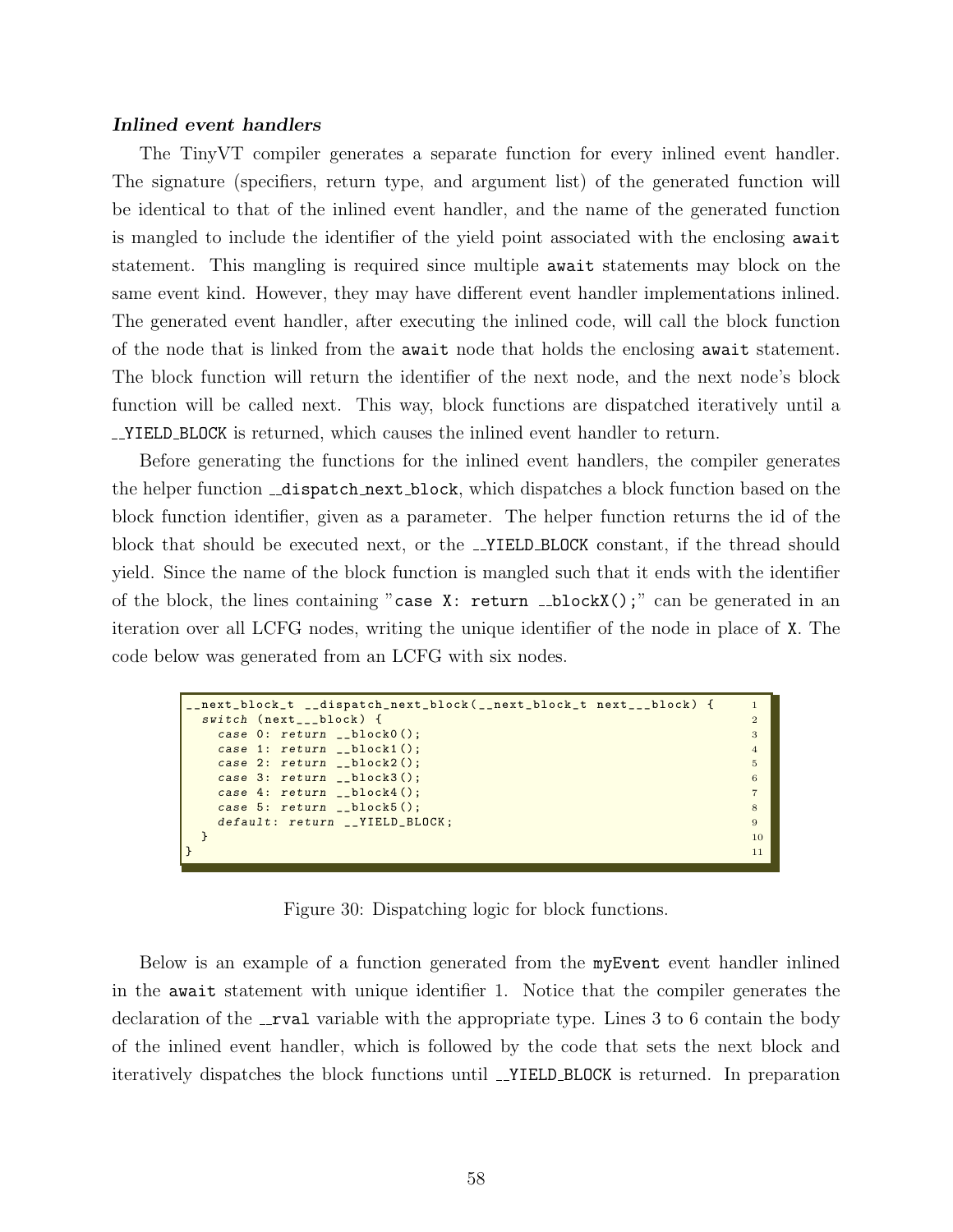for yielding, the flag indicating that the thread is executing is cleared. Finally, the function returns with the value stored in the temporary **rval** variable.

```
char __myEvent_await1 () { 1
char_{-r}val; 2
{ printf ("await1/myEvent\n"); 3
 \frac{1}{2}rval = 'a'; 4
\}\frac{1}{\text{rank\_block\_t}} \frac{1}{\text{rank\_block}} = 1; 6<br>
\frac{1}{\text{rank}(1 - \text{rank\_block})} = dispatch next block ( next block)) 7
 while ((__next_block = __dispatch_next_block (__next_block))
      != __YIELD_BLOCK ); 8
\}_clear_flag(__EXECUTING_MASK); 10
return __rval ; 11
\}
```
Figure 31: Example of a function generated from an inlined event handler.

A dedicated event handler, the name of which is mangled to include " halt" after the event name, is also generated for every event kind the thread reacts to. This handler is called if a runtime error occurs, when the thread cannot handle the received event. The default implementation of these error handlers halts the execution of the program. Although the function does have a return statement if the function's return type is non void, control never reaches it. The implementation of the halt() function is specific to the execution environment (e.g. exit() on POSIX, or while(1) in TinyOS). (In the prototype TinyVT compiler, the return expression is chosen arbitrarily to be a recursive function call, because it is the easiest to generate, since this way the return statement can be generated without inspecting the return type.)

```
char myEvent_halt() {
  halt ( ); 2 \, 2 \, 2 \, 2 \, 2 \, 2 \, 2 \, 2 \, 2 \, 2 \, 2 \, 2 \, 2 \, 2 \, 2 \, 2 \, 2 \, 2 \, 2 \, 2 \, 2 \, 2 \, 2 \, 2 \, 2 \, 2 \, 2 \, 2 \, 2 \, 2 \, 2
  return myEvent_halt();
\}
```
Figure 32: Example of a generated error handler.

# Event handler stubs

For every event kind the thread reacts to, an event handler stub is generated that matches the function signature of the corresponding inlined event handler(s). Such an event handler stub includes a switch control structure, which dispatches the event handler generated from the await node the identifier of which matches that of the the current yield point. A runtime error occurs if either the thread is currently executing a step (reentrance violation), or if the received event is not accepted in the current state.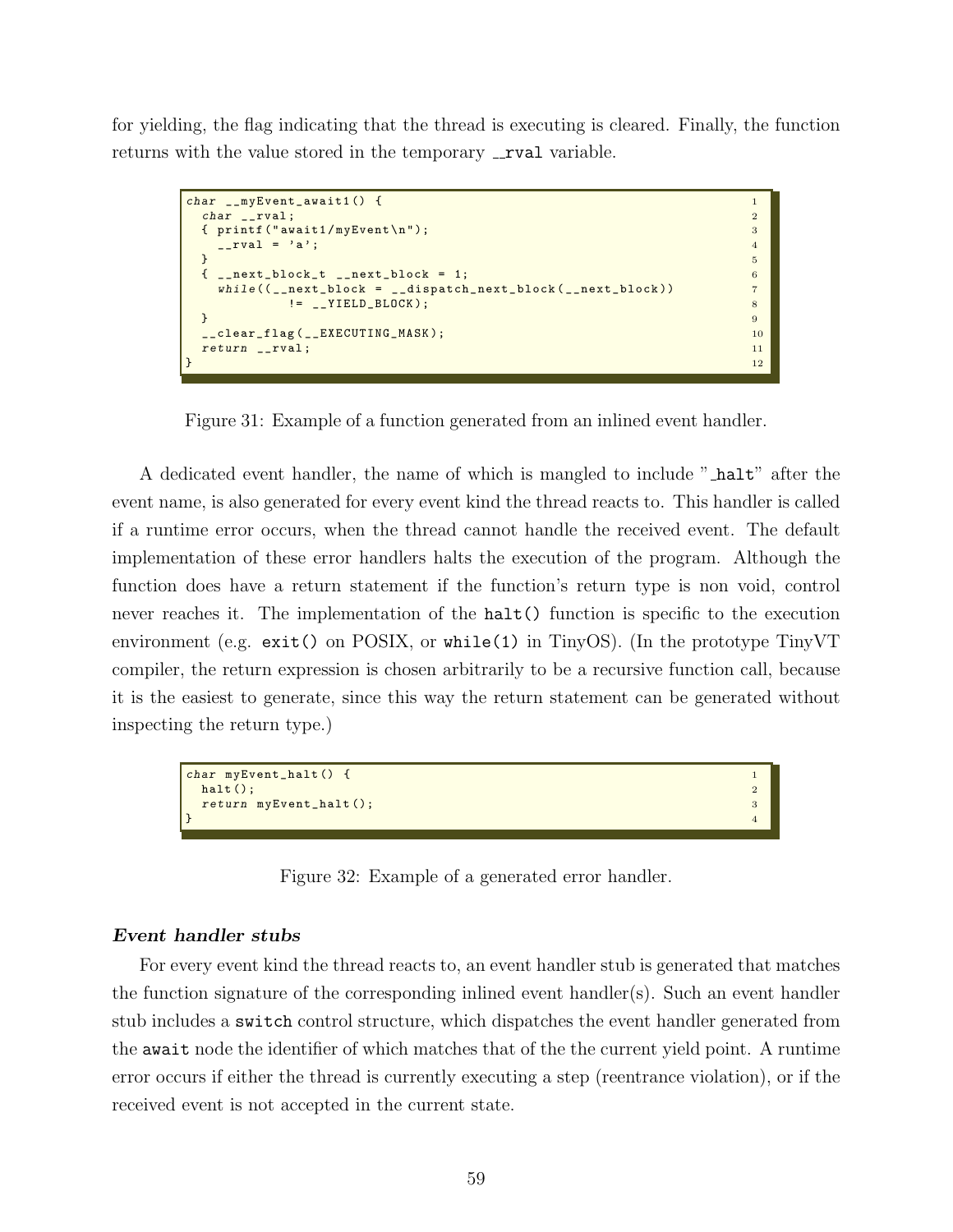To generate the event handler stub, the compiler uses the data structure, built when enumerating the input events, that assigns to each event kind (signature of event handler) the identifiers of await statements that contain a handler of that event kind inlined. For every event kind, an event handler stub, such as the one below, is generated. For every await statement that includes a handler of the event, a line in the form of "case X: return  $LEVENTNAME$  awaitX();" is added to the switch construct, where EVENTNAME and X are replaced with the name of the event and the identifier of the await statement's yield point, respectively.

```
char myEvent () { 1
if(\_\texttt{mis\_set\_flag}(\_\texttt{EXECUTIONASK})) 2
 return myEvent_halt (); 3
 _set_flag(__EXECUTING_MASK); 4
switch ( __get_yield_point ()) { 5case 1: return __myEvent_await1(); 6
 case 2: return __myEvent_await2(); 7
 default: return myEvent_halt(); 8
\}\} 10
```
Figure 33: Example of a generated event handler stub.

For the implicit initialization event, the compiler generates the following code, which bootstraps the thread named myThread, by executing all statements up to the first yield point. Initially, the flag indicating that the thread is executing is set. Then, starting from the block function with identifier 1, which corresponds to the entry node of the thread, block functions are dispatched iteratively until \_YIELD\_BLOCK is returned, indicating that the first yield point is reached. Finally, the flag indicating that the thread is executing is cleared, and the myThread function returns.

```
\mathbf void myThread () { 1\texttt{__next\_block\_t} \texttt{__next\_block} = 1; 2
   __set_flag(__EXECUTING_MASK); 33
   while ((\underline{\hspace{1cm}}\underline{\hspace{1cm}}\underline{\hspace{1cm}}\underline{\hspace{1cm}}\underline{\hspace{1cm}}\underline{\hspace{1cm}}\underline{\hspace{1cm}}\underline{\hspace{1cm}}\underline{\hspace{1cm}}\underline{\hspace{1cm}}\underline{\hspace{1cm}}\underline{\hspace{1cm}}\underline{\hspace{1cm}}\underline{\hspace{1cm}}\underline{\hspace{1cm}}\underline{\hspace{1cm}}\underline{\hspace{1cm}}\underline{\hspace{1cm}}\underline{\hspace{1cm}}\underline{\hspace{1cm}}\underline{\hspace{1cm}}\underline{\hspace{1cm}}\underline{\hspace{1cm}}\underline{\hspace{1cm}}\underline!= __YIELD_BLOCK ); 5
     external clear_flag(__EXECUTING_MASK); 6
\}
```
Figure 34: Generated thread initialization code.

For reference, a simple TinyVT application, along with the corresponding compiler output is given in Appendix [A.](#page-130-0)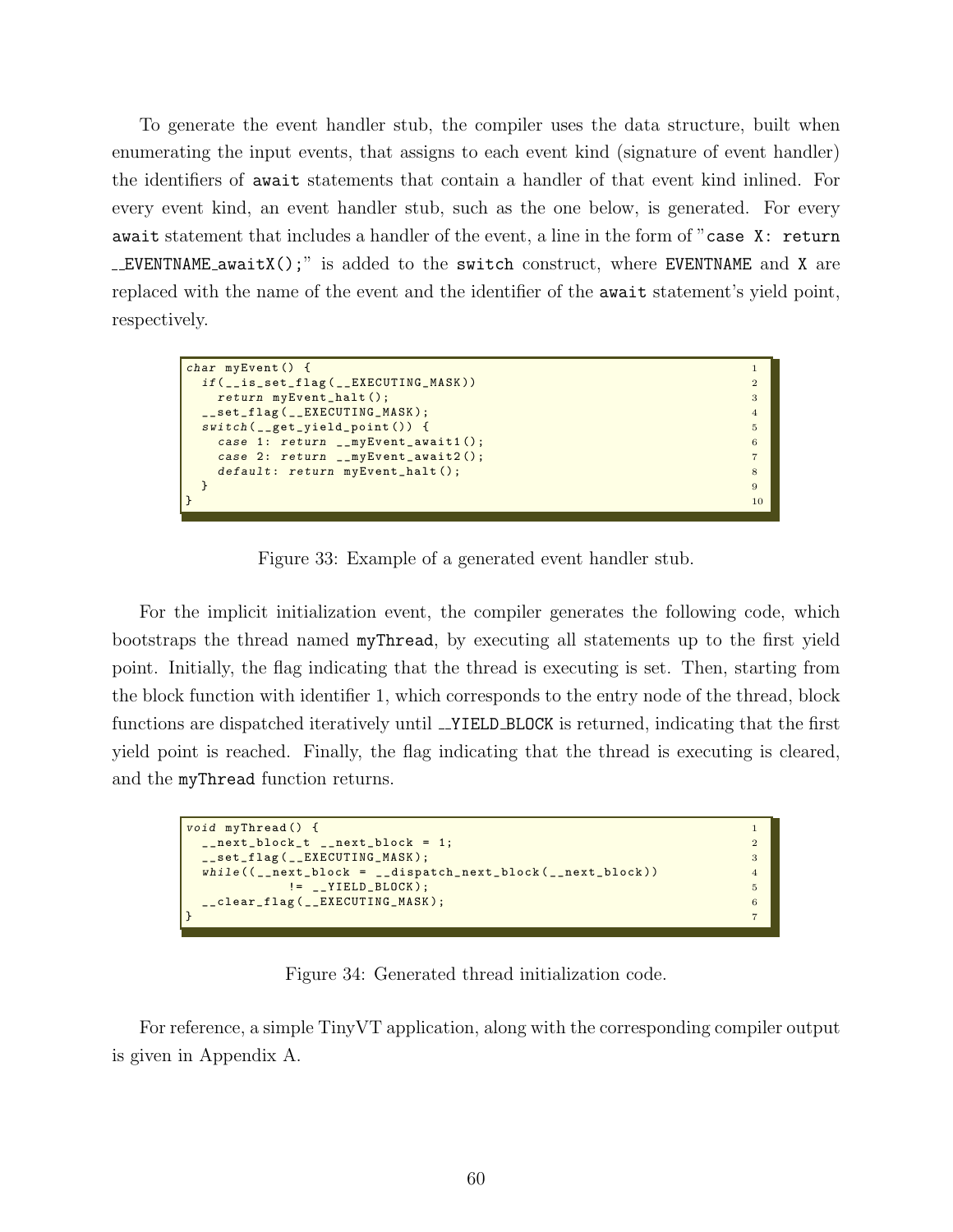#### 2.7 Case study

To illustrate the expressiveness of the TinyVT through three examples. First, I show that the I2C packet-level interface, used as a motivating example in Section [2.2.](#page-30-0) Then, I present the TinyVT implementation of the main component of TinyOS's Surge application. Surge is a simple sensing program that collects sensor readings and forwards them to a sink node using an underlying routing service. Since it captures an important aspect of WSN applications, Surge, or a similar sense-and-forward algorithm is often used as a benchmark application in the literature  $[8, 1, 27, 40, 47, 55, 56, 60, 62]$  $[8, 1, 27, 40, 47, 55, 56, 60, 62]$  $[8, 1, 27, 40, 47, 55, 56, 60, 62]$  $[8, 1, 27, 40, 47, 55, 56, 60, 62]$  $[8, 1, 27, 40, 47, 55, 56, 60, 62]$  $[8, 1, 27, 40, 47, 55, 56, 60, 62]$  $[8, 1, 27, 40, 47, 55, 56, 60, 62]$  $[8, 1, 27, 40, 47, 55, 56, 60, 62]$  $[8, 1, 27, 40, 47, 55, 56, 60, 62]$  $[8, 1, 27, 40, 47, 55, 56, 60, 62]$  $[8, 1, 27, 40, 47, 55, 56, 60, 62]$  $[8, 1, 27, 40, 47, 55, 56, 60, 62]$  $[8, 1, 27, 40, 47, 55, 56, 60, 62]$  $[8, 1, 27, 40, 47, 55, 56, 60, 62]$  $[8, 1, 27, 40, 47, 55, 56, 60, 62]$  $[8, 1, 27, 40, 47, 55, 56, 60, 62]$  $[8, 1, 27, 40, 47, 55, 56, 60, 62]$ . Finally, I present a simple packet forwarding service that accepts messages from the application layer as well as from the radio driver, and sends them to the parent node in a multihop routing topology.

### 2.7.1 I2C packet-level interface

We illustrate the expressiveness of TinyVT by rewriting the I2C packet-level interface example, described previously in Section [2.2,](#page-30-0) using the thread abstraction.

Below I present the source code of the i2c writepacket thread. Notice how this code resembles the pseudocode presented Section [2.2.](#page-30-0)

In the idle state, i.e. when no client request is being processed, the thread blocks on the i2cpacket write command. If a client request comes in, the inlined implementation of the command is executed, requesting access to the I2C bus by calling the i2c\_sendStart command. The thread blocks as the next await statement is reached. Once access to the bus is granted, the underlying byte-level I2C service invokes the i2c sendStartDone callback function. This manifests itself in the thread as an occurrence of the i2c\_sendStartDone event, which resumes the the execution of the thread. Since the corresponding event handler returns with a deferred return statement, the return value will be saved in an automatic temporary variable, and the same event context will continue running the code up to the next blocking statement. That is, the initialization of the index variable, the evaluation of the loop condition, as well as writing the first byte to the I2C bus will take place before the thread blocks again.

The packet is written out byte by byte to the bus, waiting for an i2c\_writeDone callback after each i2c write request. Finally, the thread requests releasing of the bus by issuing the i2c sendEnd call and blocks until the i2c sendEndDone occurs. After the I2C bus is released, completion of packet transmission is reported to the client by invoking the client's i2cpacket writeDone callback function.

This algorithm is running in an infinite service loop, hence, once a packet transmission is complete, the service is reset to the idle state, awaiting new packet transmission requests.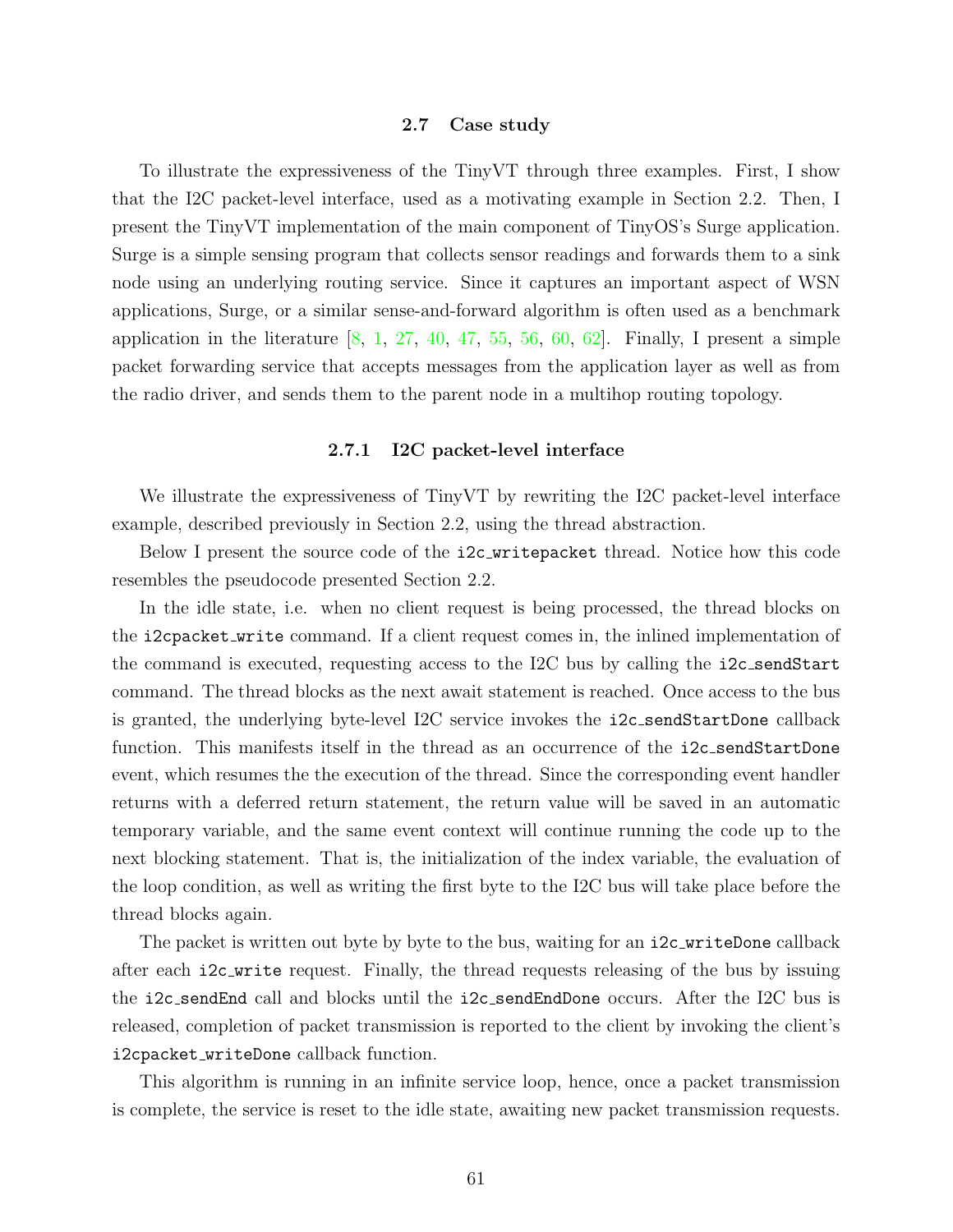```
thread i2c_writepacket { 1
 while (1) { 2uint8_t *packet_data, packet_length; 3
  await ( void i2cpacket_write ( uint 8_t length, uint 8_t* data ) { 5
        packet_data = data; 6
        packet_length = length; 7
        i2c_sendStart (); 8
         dreturn ; 9
       \} 10
  ); the contract of the contract of the contract of the contract of the contract of the contract of \mathbb{I}await ( void i2c_sendStartDone () { dreturn; } 13
  ); the contract of the contract of the contract of the contract of the contract of the contract of the contract of the contract of the contract of the contract of the contract of the contract of the contract of the contra
  \{ 16
    uint8 t index ; 17
    for (index=0; index <packet_length; ++index) { 18
     i2c_write (packet_data [index]); 19
     await ( void i2c_writeDone () { dreturn; } 20
     ); the contract of the contract of the contract of the contract of the contract of the contract of 21} /* end for */ 22
  \}i2c<sub>s</sub> i2c<sub>s</sub> i2c<sub>s</sub> i2c<sub>s</sub> i2c<sub>s</sub> i25await ( void i2c_sendEndDone () { dreturn; } 26
  ) ; the contract of the contract of the contract of the contract of the contract of the contract of 27i2cpacket_writeDone (); 29
 } / * end while * / 30
} /* end thread */ 31
```
4

12

15

24

28

Figure 35: Packet-oriented I2C driver in TinyVT. Notice the resemblance with the pseudocode presented in Fig. [1.](#page-31-0)

# 2.7.2 The Surge application

Surge is a simple sense-and-forward data collection application, a TinyOS based implementation of which is publicly available in the TinyOS source code repository at sourceforge.net. Driven by a periodic timer, Surge samples the ADC to acquire a sensor reading, wraps it in a data packet and hands it over to the routing service which will forward it to a designated sink node in a multihop topology.

The corresponding TinyVT implementation is rather simple. First, the timer is started with period **TIMER RATE**. Then, control enters a loop in which sensor readings are acquired and transmitted. The execution of the code within the loop is triggered by the timer fired event, a callback from the timer service. In response to the fired event, the thread requests a sensor reading from the ADC subsystem and blocks until the sample is acquired. Acquisition is reported by the adc dataReady callback from the ADC module, which provides the read value as a parameter. In the corresponding event handler, the sensor reading is written to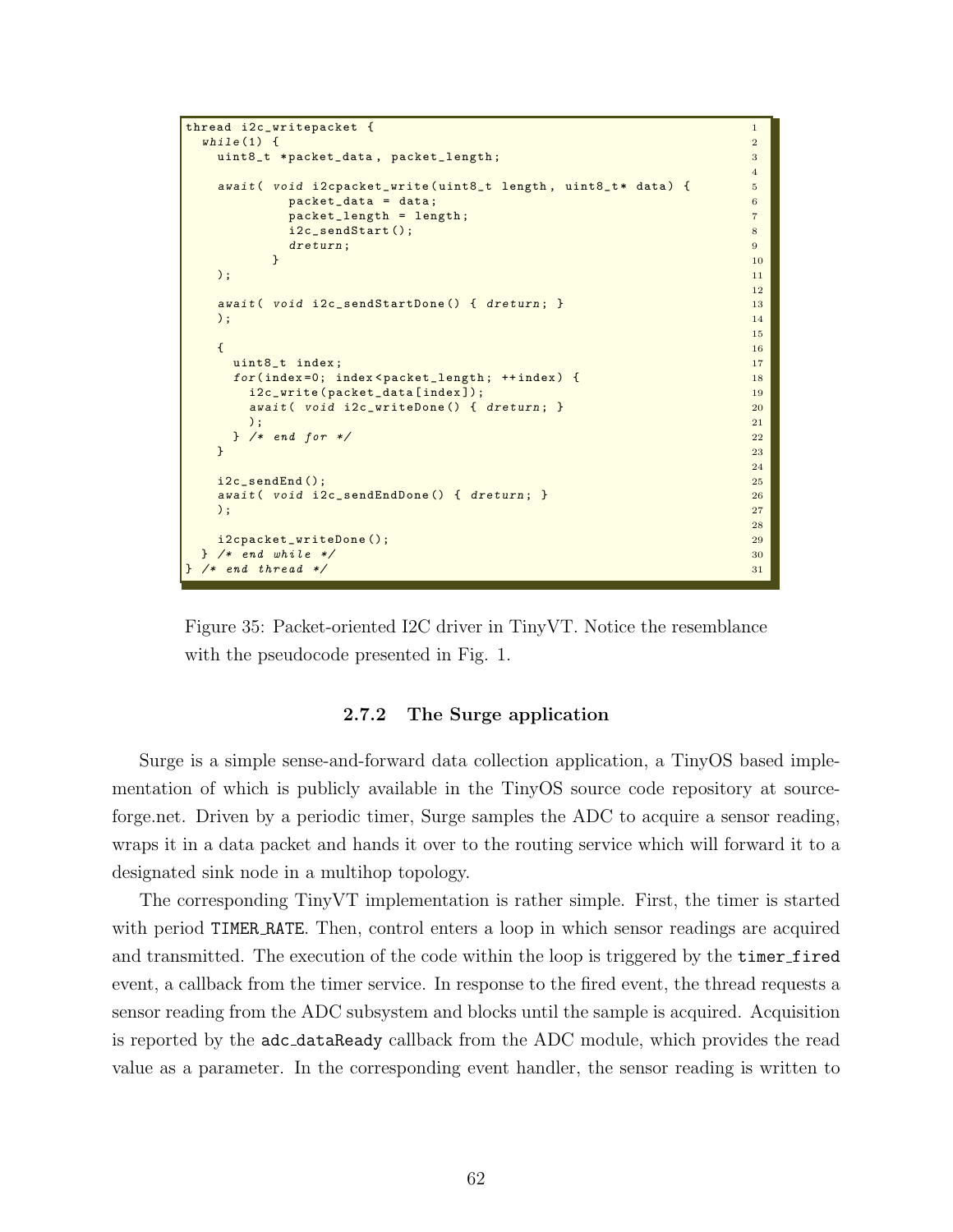the message packet and the length of the packet's payload is set to 2 (the size of the uint16  $\pm$ type).

Then, the packet is handed over to the routing service by calling the multihop\_send function. However, since the routing service might not be able to accept the request (it can be in a busy state), the request might return FAIL. Therefore, the thread keeps retrying sending the packet until it is accepted by the routing layer. Notice that the corresponding while loop contains the yield statement. The yield statement passes the control to the dispatcher in the event-driven runtime, which may schedule other services (e.g. the routing service or the radio stack) before continuing the execution of the current thread.

Once the routing layer accepted the packet, the thread blocks on the multihop sendDone event, a callback signaling that the packet has been transmitted over the radio. After that, control returns to the beginning of the body of the outer loop, blocking on the next fired event from the timer.

3

6

12

19

23

```
thread surge { \qquad \qquad 1
 timer_start (TIMER_REPEAT, TIMER_RATE); 2
 while (1) { 4Msg msg; 5await ( void timer_fired () { 7
           adc_getData(); 8
           dreturn ; 900 percent systems in the set of the set of the set of the set of the set of the set of the set of the set of the set of the set of the set of the set of the set of the set of the set of the set of the set of th
         \} 10
   ); the contract of the contract of the contract of the contract of the contract of the contract of \simawait ( void adc_dataReady ( uint16_t reading ) { 13
           (uint16_t *) msg.data [0] = reading; 14
           msg.length = 2; 15
           dreturn ; 16 and 16 and 16 and 16 and 16 and 16 and 16 and 16 and 16 and 16 and 16 and 16 and 16 and 16 and 16 and 16 and 16 and 16 and 16 and 16 and 16 and 16 and 16 and 16 and 16 and 16 and 16 and 16 and 16 and 16 and 16
         \} 17
   ); the contract of the contract of the contract of the contract of the contract of the contract of the contract of the contract of the contract of the contract of the contract of the contract of the contract of the contra
   while ( multihop\_send (& msg) != SUCESS) { (20
     yield; 21
    \frac{1}{2} and while 22
   await ( void multihop_sendDone () { 24
          dreturn ; 25\} 26
   ) ; the contract of the contract of the contract of the contract of the contract of the contract of 27} // end while 28
 \frac{1}{2} and thread 29
```
Figure 36: The surge application in TinyVT.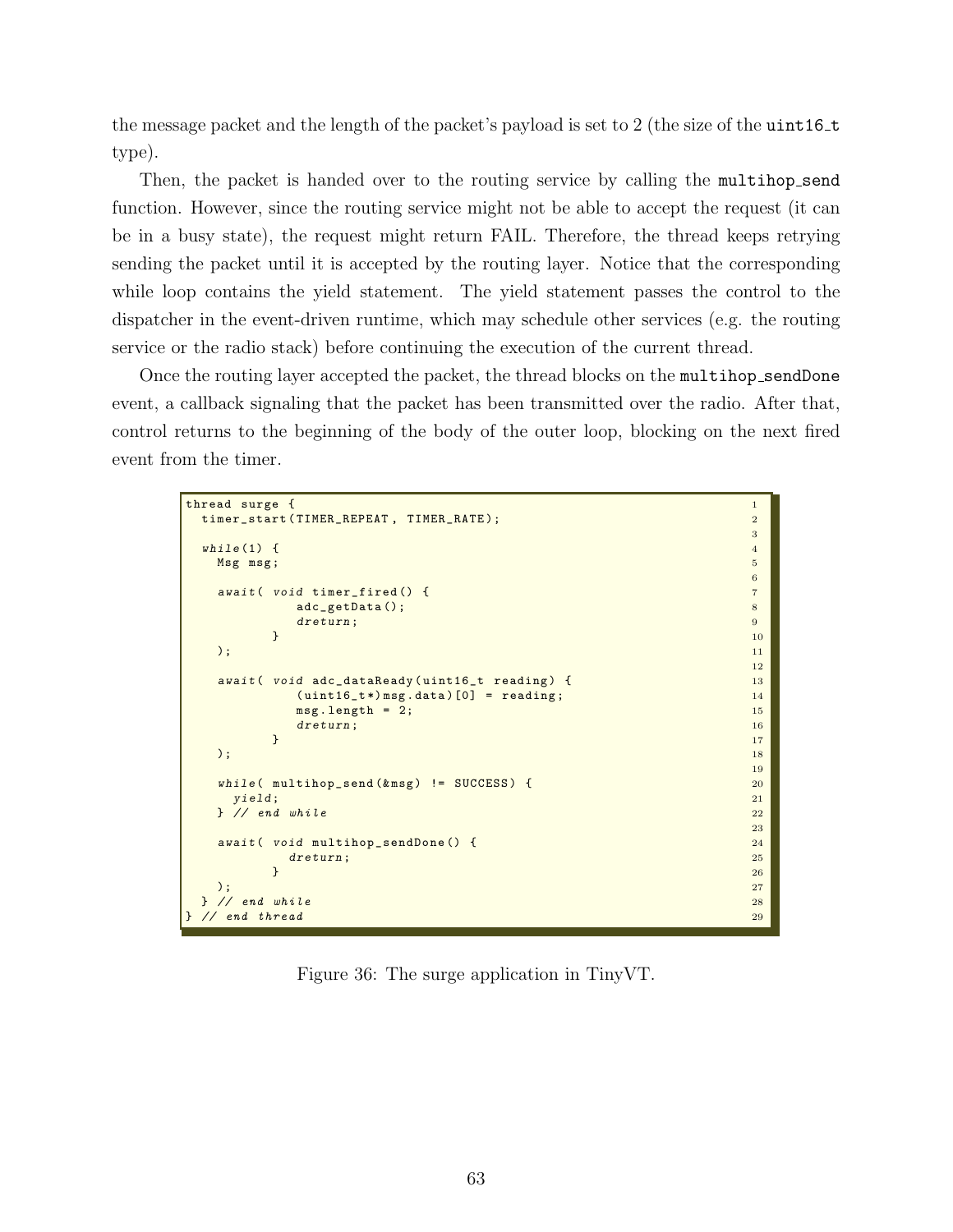# 2.7.3 A simple multihop packet forwarding engine

The third example presented in this section illustrates how TinyVT can be used to implement a simple multihop packet forwarding service. It provides a multihop send service function to the clients, and reports the completion of the packet transmission via the multihop sendDone callback. The actual transmission of the packet is delegated to the underlying radio stack, which provides a radio\_send service function and signals completion via the radio sendDone callback. The multihop service is also forwarding packets it received over the radio. The radio stack indicates packet reception bye invoking the radio receive handler.

4

8

20

31

```
thread multihop { 1Msg msg, *msgPtr1; 2
 msgPtr1 = \&msg; 3
 while (1) { 5Msg *msgPtr2; 6
  msgPtr2 = NULL; 7
  await ( Msg * radio_receive (Msg * m) { 9
       Msg* tmpMsgPtr = msgPtr; 10
       msgPtr1 = m; 11
       dreturn tmpMsgPtr; 12
      \} 13
      result_t multihop_send (Msg * m) { 14
       msgPtr2 = msgPtr1; 15
       msgPtr1 = m; 16
       dreturn SUCCESS; 17
      \} 18
  ); the contract of the contract of the contract of the contract of the contract of the contract of the contract of the contract of the contract of the contract of the contract of the contract of the contract of the contra
  while (radio-send (parameters), msgPtr1) != SUCCESS) { 21\frac{1}{22} yield; 22
   dpc_request (& deferred_proc); 23
   await ( void deferred_proc () { dreturn; } 24
        Msg* radio_receive (Msg* m) { 25
         dpc_cancel (& deferred_proc); 26
         dreturn m; 27
        \} 28
     ); the contract of the contract of the contract of the contract of the contract of the contract of the contract of the contract of the contract of the contract of the contract of the contract of the contract of the contra
  \frac{1}{2} // end while 30
  await( void radio_sendDone (Msg* m) { 32if(msgPtr2 != NULL) {multihop_sendDone (); 34
        msgPtr1 = msgPtr2; 35
       \}dreturn ; 37
      \} 38
      Msg* radio_receive (Msg* m) { dreturn m; } 39
  ); the contract of the contract of the contract of the contract of the contract of the contract of the contract of the contract of the contract of the contract of the contract of the contract of the contract of the contra
 } // end while 41
\frac{1}{2} end thread \frac{42}{2}
```
<span id="page-73-0"></span>

The corresponding TinyVT implementation (Fig. [37\)](#page-73-0) runs a service loop, in which, the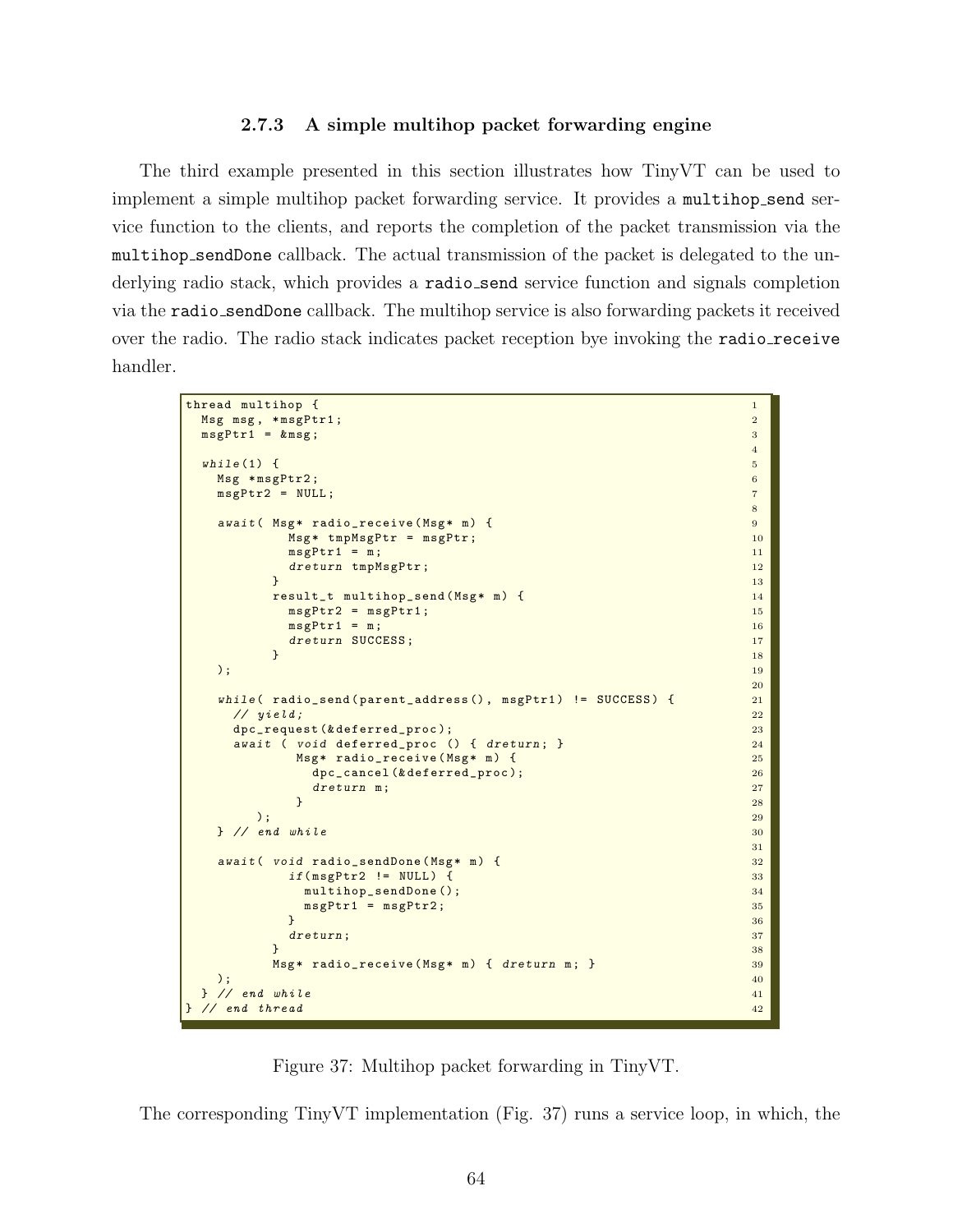thread first initializes the msgPtr2 variable to NULL and then it waits for a radio receive or a multihop send event. Notice that the corresponding await statement on line 9 has two inlined event handlers. The occurence of either of these events resumes the execution of the thread. On a radio receive event, the pointer to the received packet is stored in the msgPtr1 local variable, and the pointer to an unused message structure is passed back to the radio stack. If a multihop send event occurs, the pointer to the unused packet is saved to msgPtr2, and the pointer to the client's packet is saved in msgPtr2. After the await statement, msgPtr1 points to the packet to be sent.

The while loop on line 21 requests the transmission of the packet from the radio stack. Similarly to the previous example, the service returns FAIL when busy, therefore the thread keeps repeating the radio send call until the packet is accepted by the radio stack. The thread must yield in the loop body to allow other events to be dispatched between consecutive retries. However, TinyVT's yield statement is not safe to use in this situation, because a new radio packet might be received in the meantime, and such event must be handled. Therefore, the loop body contains a deferred procedure call (DPC) request, and blocks on either the the DPC callback or a message reception event. In the case when a radio receive event occurs before the DPC is serviced, the received packet is dropped and the DPC request is canceled.

Once the packet is accepted by the radio stack, the thread blocks on the completion event of the transmission (and also on message reception, in which case the received packet is discarded). When transmission is complete, the thread decides if the transmitted packet came from the client or from the radio, by checking the value of msgPtr2 (radio\_receive leaves it NULL, while multihop-send uses it as temporary storage). In the former case, the multihop sendDone callback of the client is invoked. Finally, control returns to the beginning of the service loop and the thread is ready to accept the next packet.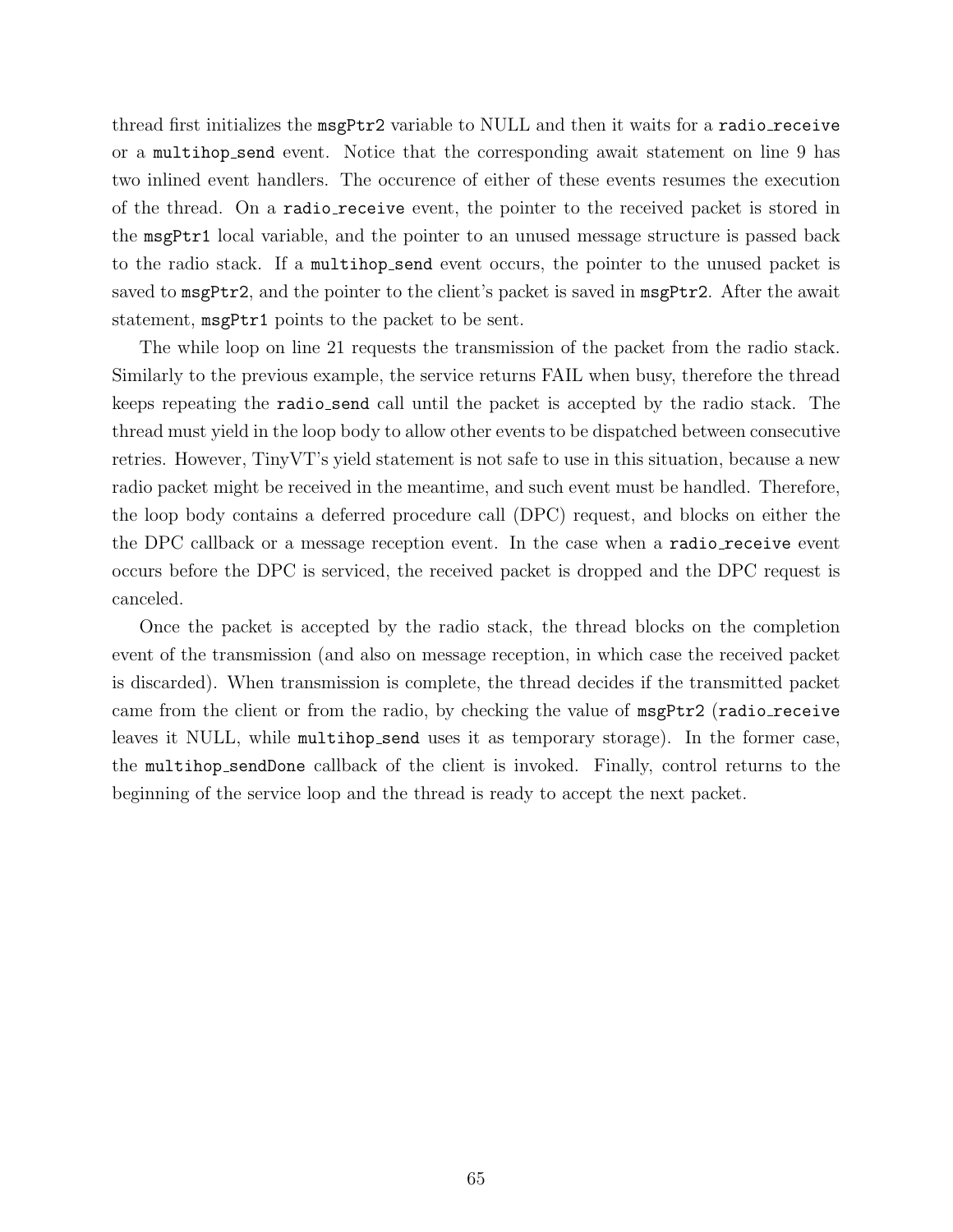#### 2.8 Discussion

TinyVT's thread abstraction is a tool that allows for intuitively expressing computation in event-driven systems. The abstraction provided by the language enables the programmer to describe the control flow of a service as if the service had its own, dedicated thread of execution. The source code of TinyVT programs, which may contain multiple threads and arbitrary C code, is translated by the TinyVT compiler to C code, which runs on top of a simple event-driven runtime. The compiler's task is to bridge the large semantic gap between the TinyVT code that relies on a thread abstraction and the resulting C code, where threads are resolved to a set of related event handlers and declarations representing local thread state.

However, all abstractions come at a cost. Below, I investigate the advantages and disadvantages of TinyVT over the traditional multithreading model, as well as event-oriented programming, with respect to functionality, computational overhead and memory usage.

## 2.8.1 TinyVT versus multithreading

Although TinyVT offers a thread-like programming abstraction capable of expressing linear control flow, it is important to note that TinyVT threads are very much unlike threads in the traditional sense: there is no explicit execution context associated with a TinyVT thread. It is compiled to a set of event handlers, each of which run in the context of its caller, and use the caller's stack to store local variables and function invocation related data such as parameters, return address, registers, etc.

While in traditional threading, context management and continuation support comes from the operating system or from the hardware essentially for free, TinyVT has to address these issues at compile time.

The event-driven code generated by the TinyVT compiler requires no multi-threading OS support, nor does it introduce dependence upon a threading library. TinyVT threads are virtual in the sense that they only exist as an abstraction to express event-driven computation in a sequential fashion, and are transformed into (non-sequential) event-driven code by the TinyVT compiler.

TinyVT threads are driven by interaction with their environment. Although a TinyVT thread is programmed assuming an independent thread of execution, it requires a series of external stimuli – either from the underlying event-driven runtime, or from other threads – to trigger thread execution. Since TinyVT threads are compiled to a set of event handlers, implemented as C function definitions, these stimuli are simple function invocations.

Since TinyVT source code is translated to C, the threading abstraction is hardware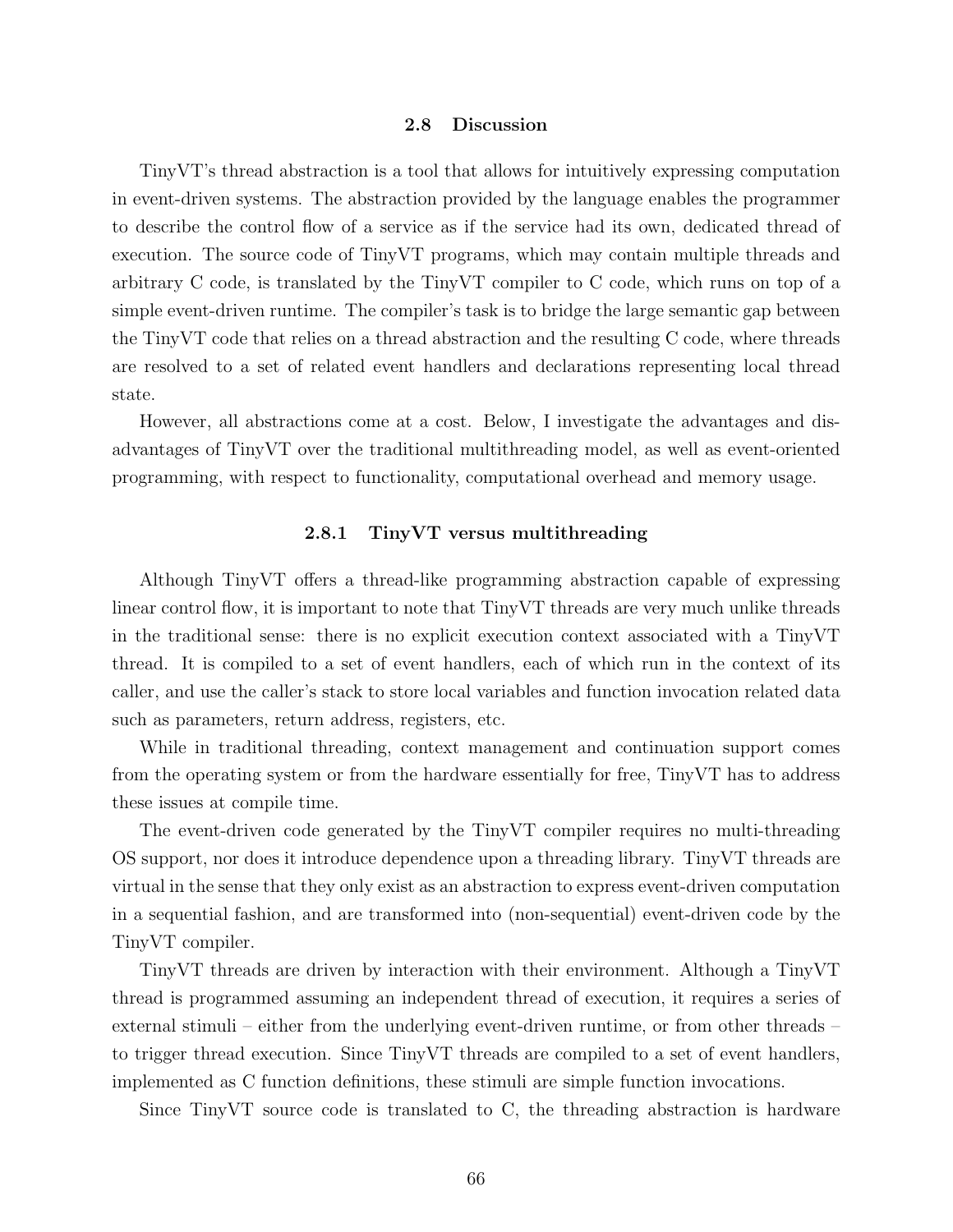independent. Unlike operating system kernels or user-space threading libraries, which must be implemented in a platform-specific way (often programmed in assembly), TinyVT does not have to be ported. TinyVT threads are portable as long as there exists a C compiler for the target platform, and an event-driven runtime is available with the assumptions described in Section [2.4.2.](#page-35-0)

# Functionality

Unlike preemptive multithreading, TinyVT threads are not preemptible. Functionally, TinyVT's thread abstraction is closer to that of cooperative multithreading, but more limited in the following respects:

- Tiny VT threads are static. Unlike in traditional multithreading, where threads must be programmatically spawned and can be explicitly cancelled, TinyVT threads are static. This means that a thread is automatically instantiated after the program is loaded, and ready to accept events from the environment. A TinyVT thread never exits. It either runs in an infinite loop, or is permanently blocking after the end of the control flow is reached (at the implicit empty "await();" statement).
- No built-in IPC mechanisms. In a cooperative multithreaded programming environment, threads synchronize and communicate using inter-process communication (IPC) mechanisms, such as signals or mutexes. IPC mechanisms are implemented by the runtime (kernel or threading library): for example, when a thread sends a signal to another, the runtime may choose to block the sender thread and schedule a third thread of higher priority than the recipient of the signal, deferring signal delivery.

TinyVT provides no language support for POSIX-like IPC mechanisms. This has two important implications. First, TinyVT threads can communicate directly with each other via function calls, without going through the runtime. Second, as the runtime (i.e. the dispatcher) does not intercept thread-to-thread calls, the caller thread explicitly defines which thread will be executing next, therefore, the runtime does not have control over this.

• No thread priorities. In traditional multithreading, the scheduler chooses which threads to run of those that are ready by inspecting the thread priorities. TinyVT offers no such functionality, since the event-driven runtime is not aware of the tread abstraction. The event dispatcher invokes the event handlers that are generated by the TinyVT compiler from the TinyVT source code.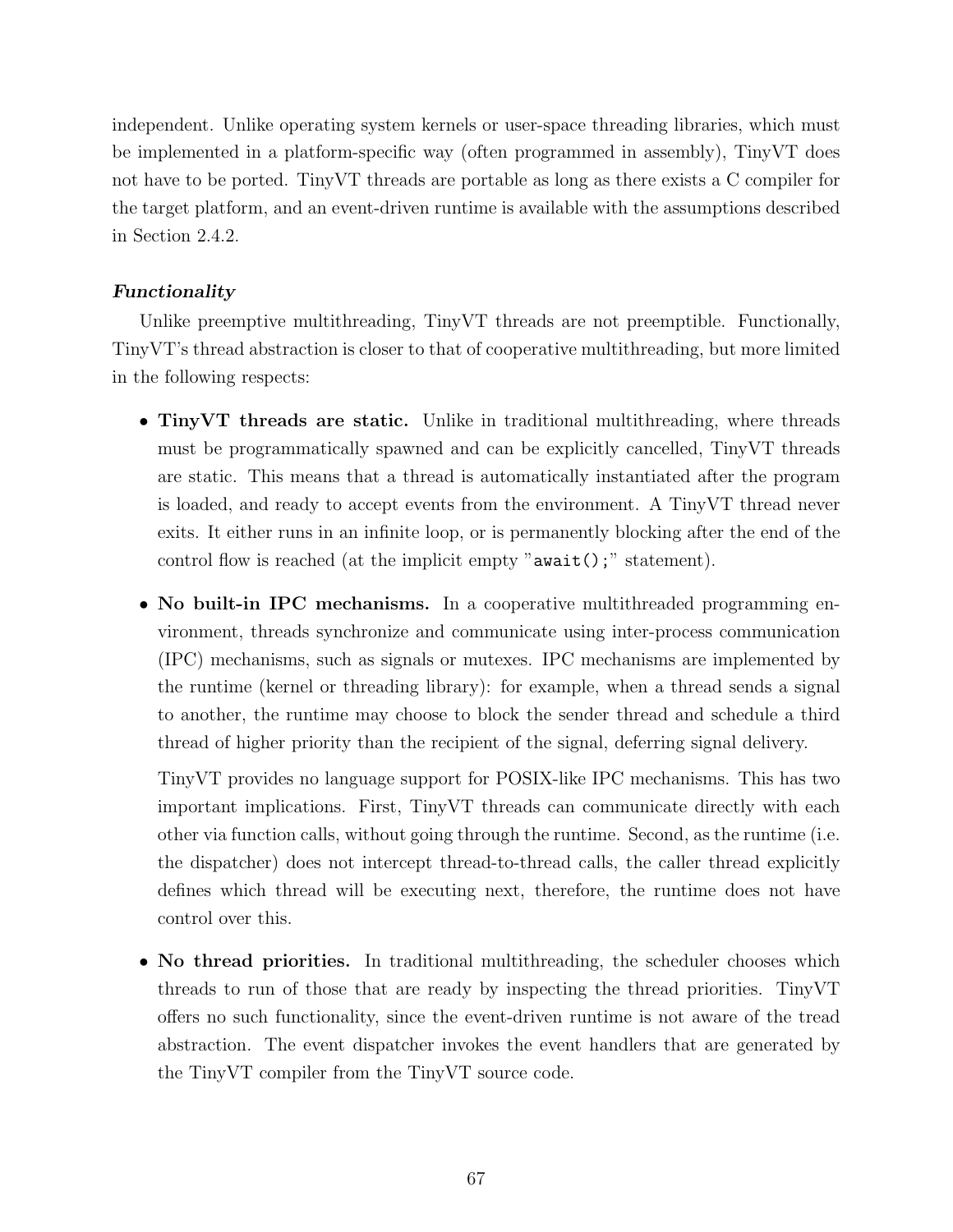However, priority aware event dispatching can be used to mimic priority based scheduling schemes of multithreading systems. While TinyVT does not provide language support for assigning priorities to TinyVT threads, nothing prevents the programmer to assign priorities to events that a thread accepts. Instead of setting the priority of a thread to  $N$ , the scheduler – implemented, for example, using a priority queue – should be configured such that it assigns priority  $N$  to all events designated to the thread. A discussion of such a scheduler implementation is beyond the scope of this work, though.

### Performance

The overhead associated with the thread abstraction in traditional multithreading systems originates from context switching. Context switching between threads is usually computationally expensive: it involves the saving of registers, stack and instruction pointers, and other thread specific control structures of one thread, and restoring those of the newly scheduled thread afterwards. In case of preemptive multithreading, context switching is carried out by the operating system kernel, while in cooperative multithreading, this task can optionally be outsourced to a threading library.

TinyVT effectively avoids the need for context switching in the traditional sense. When a TinyVT thread resumes, it is executing using the context (i.e. the stack) of the triggering event. Since all events – directly or indirectly – originate from the event dispatcher, the whole system can use a single stack. A context switch in the TinyVT sense is just a function call, where some registers that are used by the caller need to be saved temporarily for the time of the function invocation, and restored thereafter. This is very inexpensive computationally, commonly resulting in no more than a few dozens of machine instructions. Since the C compiler is aware of the whole static call flow graph within the same translation unit, the compiler can optimize register allocation or automatically inline functions, which results in drastically decreasing (or even eliminating) the cost of TinyVT context switches.

# RAM usage

On wireless sensor nodes, RAM is a precious resource. Sensor nodes are typically equipped with only a few kilobytes of RAM, which holds both the stack and statically allocated variables. Typically, there is no heap, since dynamic memory management is not used. This is primarily because the overhead associated with dynamic memory allocation, which is mostly due to fragmentation, is prohibitive on platforms with such small amount of memory.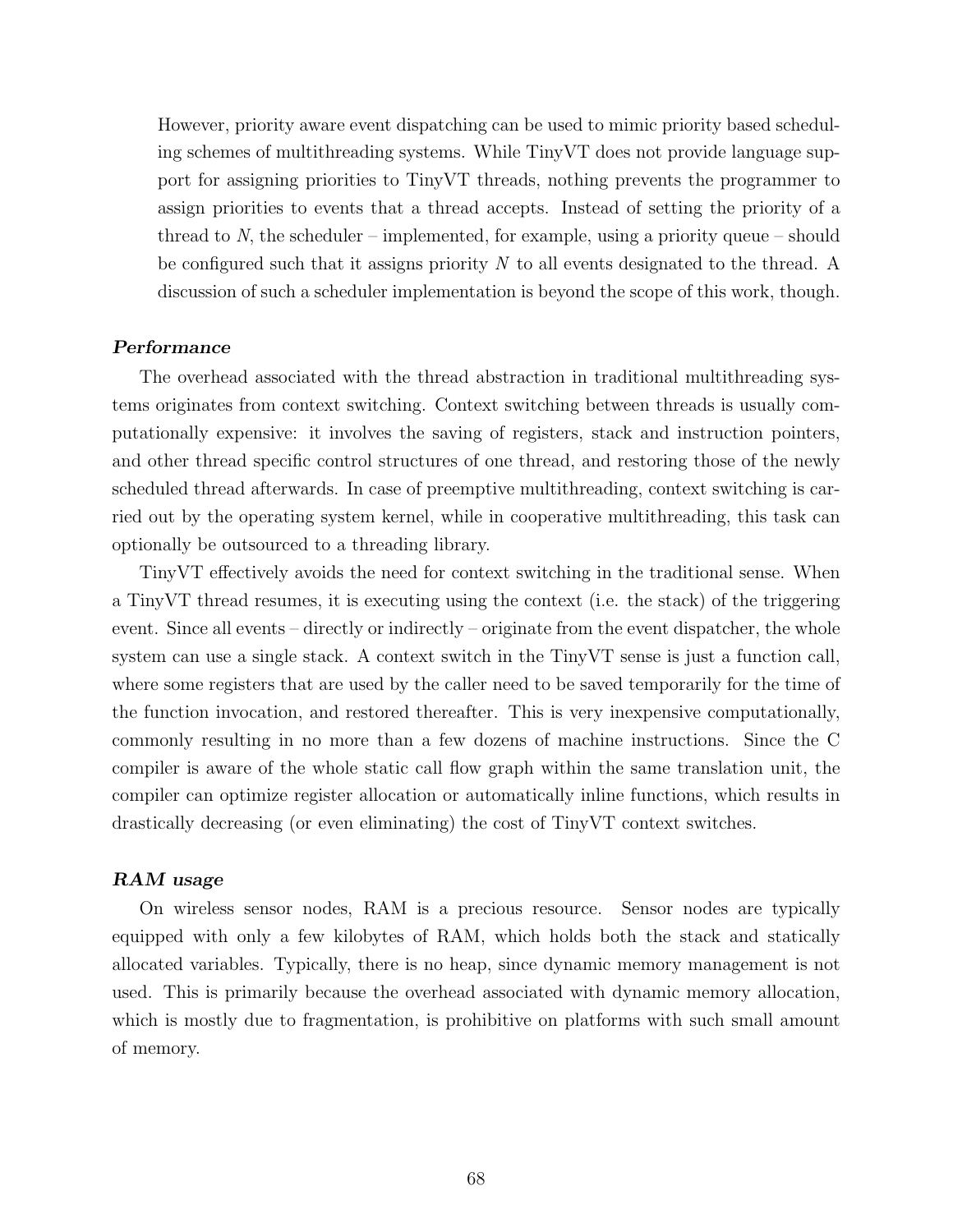#### Stack

One of the often touted disadvantages of multithreading operating systems for sensor nodes is their excessive memory requirements. Each thread requires a dedicated stack, where, when the thread is suspended, the machine state corresponding to the thread is saved. Also, the thread's stack is used for storing automatic local variables, as well as for passing function parameters and return values. As a result, the number of concurrent threads is drastically limited in such systems. For instance, the MANTIS operating system running on the Berkeley MICA2 mote cannot have more than six threads active at a time [\[8\]](#page-137-0).

TinyVT avoids this problem by assuming an event-driven runtime with a single stack, which is unrolled every time an event handler, dispatched by the runtime, completes. Since event handlers cannot be preempted before they complete, the maximum stack usage of the whole system is the maximum of the stack usage of the individual event handlers.

#### Statically allocated memory

TinyVT stores the thread state (the identifier of the last yield point and two Boolean flags) in static memory. Depending on the number of yield points within a thread, thread state occupies as little as one or two bytes.

In multithreading, static memory contains global variables and variables designated with the "static" storage class specifier. TinyVT, in addition, allocates compiler-managed automatic variables in static memory. The amount of static memory required for their storage equals to the sum of the sizes of compiler-managed variables which may be active concurrently (i.e. those with overlapping scopes). Notice that, in multithreading systems, such variables are stored on the stack. That is, TinyVT, in fact, trades stack space for static memory.

Depending on their placement within the code, TinyVT's yield statements may be very expensive in terms of memory usage. The allocation of local non-static variables within a compound statement that contains a blocking wait (yield or await) is managed by the compiler, therefore, it is suggested that yielding be avoided if possible where large local data structures are declared. One important feature of TinyVT is that yield points are explicit, and thus, the programmer has complete control over which variables will be subject to compiler-managed or C's native stack based automatic variable allocation.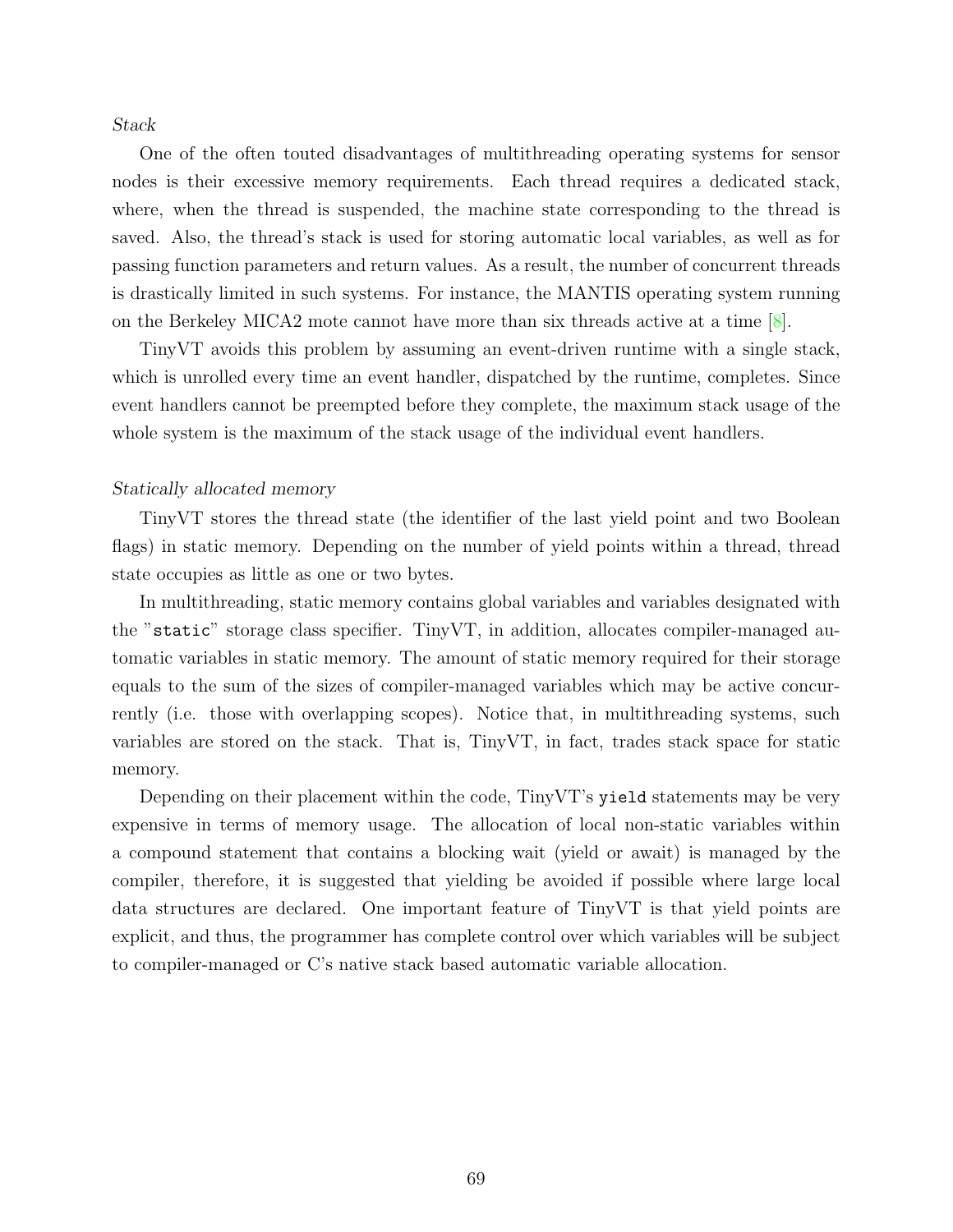# 2.8.2 TinyVT versus event-oriented programming

### Functionality

Pure event-driven programs – where the term *pure* refers to the constraint that all event invocations, directly or indirectly, must originate from the single-threaded event dispatcher – can always be implemented as TinyVT threads if they are free from recursive event handlers.[2](#page-79-0) The simplest way to achieve this would be wrapping each handler of the event-driven program in a separate await statement, placed in an infinite loop within a TinyVT thread.

The TinyVT language allows for combining standard C code and TinyVT threads within the same translation unit. Therefore, if the module is such that using TinyVT does not offer any benefits, programming event handlers as C functions is preferred. TinyVT is not a silver bullet. It is widely known that not all patterns of control flow can be conveniently expressed in a thread-like fashion. Nevertheless, the programmer can always fall back to using plain event-driven C code in such cases, and write TinyVT threads only when it is convenient.

# Performance

Since TinyVT threads are translated to a set of event handlers by the TinyVT compiler, the generated code will never be better than the best hand-written code with the same functionality. Every time an event is dispatched to a thread, the generated code checks for non-reentrance violation and reads the current thread state to check which handler implementation should be executed. Before the event handler returns, the generated code updates the thread state. The corresponding instructions, typically not more than ten, constitute a performance overhead if the event should always be accepted irrespective of the thread state, or, in the latter case, if the thread state does not change in response to the event.

In a typical use case for TinyVT, events trigger in different actions depending on the thread's local state. In such a case, the state and flag checks and updates described above, must also be done in the corresponding hand-written code. As the complexity of the program increases, however, manual control flow management becomes harder. This is where the use of TinyVT pays off, since the thread abstraction can relieve the programmer of the burden of implementing the module as an explicit state machine.

The generated code involves a number of C functions, a series of which is executed in response to a single triggering event. However, an optimizing C compiler, that carries out constant propagation and automatic inlining, can inline most of these functions, thereby eliminating (or drastically reducing) the corresponding performance overhead.

<span id="page-79-0"></span><sup>2</sup>Recursive event handlers are rarely used in event-driven systems on memory-constrained platforms, as recursion, in general, is considered "harmful" because of potentially extensive stack growth.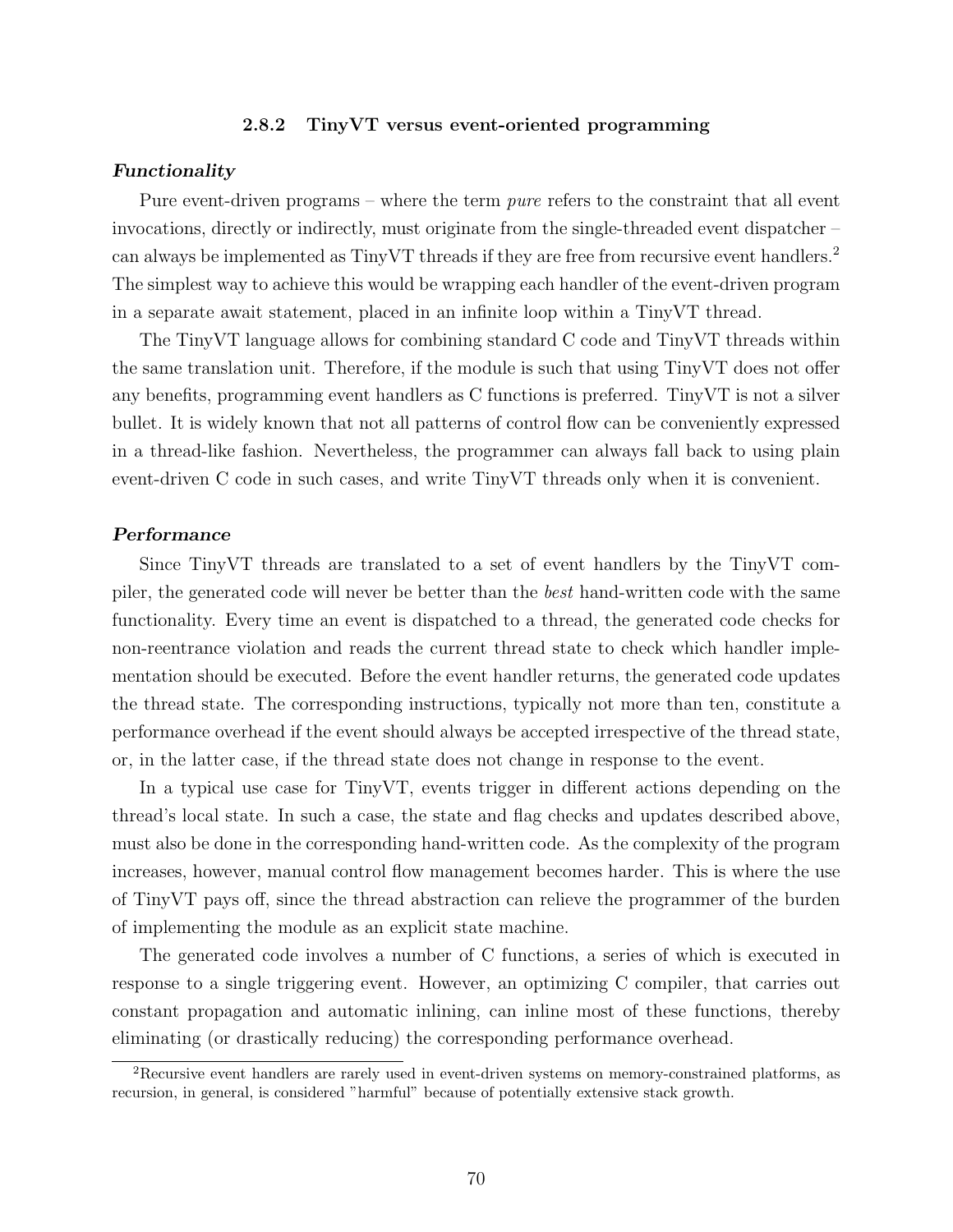#### RAM usage

TinyVT can be thought of as an extension of the event-driven paradigm where the action in response to an event depends not only on the event kind, but also on the local state of the module. In order to dispatch event handlers based on event kind and local state, the C code generated from the thread maintains the threads local state.

The TinyVT compiler typically allocates one byte per thread in static RAM to hold the thread state (two bytes if the number of yield points is more than 63.) Hand written modules, in which manual control flow management is required, also use at least one byte for this purpose, therefore, TinyVT's thread state variable typically does not contribute to the memory usage overhead.

TinyVT's most important asset with respect to memory usage is the compiler-managed allocation of local variables with C's automatic storage duration semantics. The allocator algorithm uses the nesting of scopes in TinyVT threads to find out which variables are never active at the same time, since it is always safe to allocate such variables to the same memory area. Manually creating such an allocation in hand written code is a very tedious and time consuming task. Manual allocation, however, may result in better memory allocation because the programmer has better knowledge on variable lifetime that what the compiler can extract from the nesting of scopes. However, as programs evolve (e.g. new features are added or old ones are removed), even small changes to the program logic may require a complete overhaul of the allocation, which drastically increases the maintenance effort. The most important advantage of TinyVT's compiler-managed memory allocation feature is that it relieves the programmer from this complex and tedious task.

# 2.8.3 Applicability

Overall, TinyVT is best suited to replace the traditional (pure) event-oriented approach if the program's control flow is reasonably complex but it is natural to describe using C control structures. In such use cases, TinyVT can take over the management of local automatic variables from the programmer, which results in better static memory usage than declaring them as global or static, which is the common programming practice in event-driven systems.

#### 2.8.4 Limitations

### Asynchronous events

TinyVT threads are assumed to execute on top of a pure event-driven runtime, in which only the event dispatcher may call into the event handlers. The dispatcher is assumed to be single threaded, meaning that at most one event handler may be executing in the system at a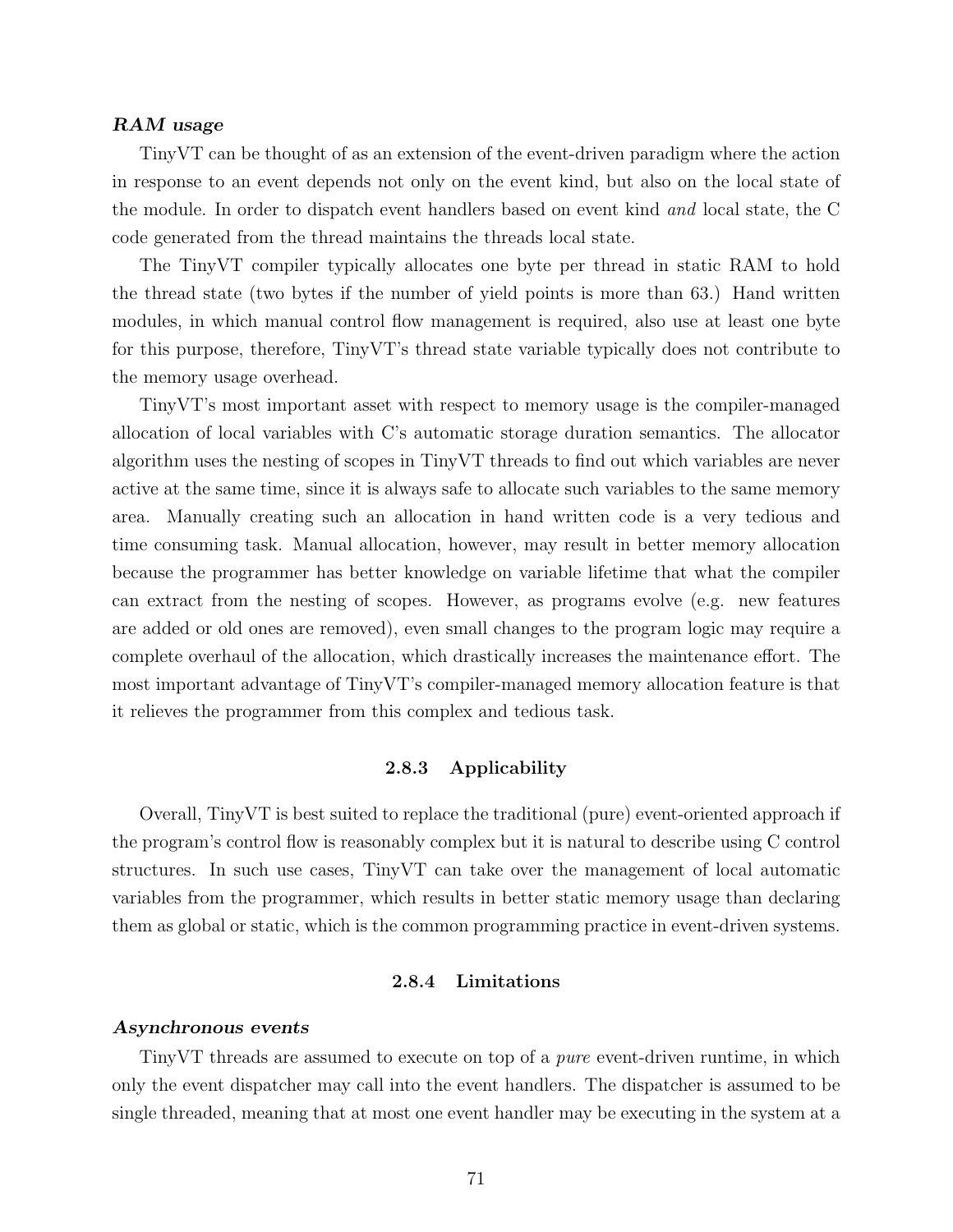time. Specifically, interrupt handlers, or other external threads of execution may not invoke the event handlers directly: such calls must go through, and be serialized by, the event dispatcher. This assumption is essential, since the atomicity of event handler executions cannot be guaranteed otherwise, and race conditions could occur.

Some event driven operating systems (e.g. Contiki [\[22\]](#page-138-0) or TinyOS [\[44\]](#page-140-0)), however, do not forbid asynchronous invocation contexts to propagate into event handler code. The rationale for this is that the operating system does not need to have a well-defined kernel this way: device driver code and application code can be handled uniformly. Also, this approach allows timely response to interrupts, even in high-level components well above the hardware-software boundary.

TinyVT is not particularly well suited for such non-pure event-driven systems. Since threads are guarded against reentrance, an event is only accepted if the thread is blocked. Even if an asynchronous event and a dispatcher-invoked event which it interrupts never access the same set of variables, TinyVT disallows the asynchronous event, since there are potential race conditions in the compiler-generated code. In particular, the dispatcherinvoked event would set the next state of the thread to some value on completion, however, the asynchronous event might set the next thread state to a different value. Typically, the former would win, however, it is possible that the next thread state, which is represented on two bytes, is set to an inconsistent value if the dispatcher-invoked handler is interrupted after the first, but before the second byte is written.

Nevertheless, TinyVT threads *can* be used in such systems. The programmer, however, must make sure that no events arrive while the thread is executing, only when the thread is blocked.

#### Access to the context of the triggering event

Currently, TinyVT does not support accessing local variables declared within inlined event handlers from the code that follows the enclosing await statement. This seems natural, since such access would violate C's scoping rules. However, the code following the await statement is always executed within the context of the triggering event, and variables declared in the event handler are still alive on the stack until the next yield point is reached.

Therefore, a possible enhancement of the TinyVT language could include a feature to support sharing data between the inlined event handlers and the code following the enclosing await using the stack. This would reduce the static RAM requirements of TinyVT programs, because now, variable sharing is only possible through global, static or compiler-managed local variables. One possible solution for this would be providing a new TinyVT keyword to access the data associated with the current invocation context, containing kind of the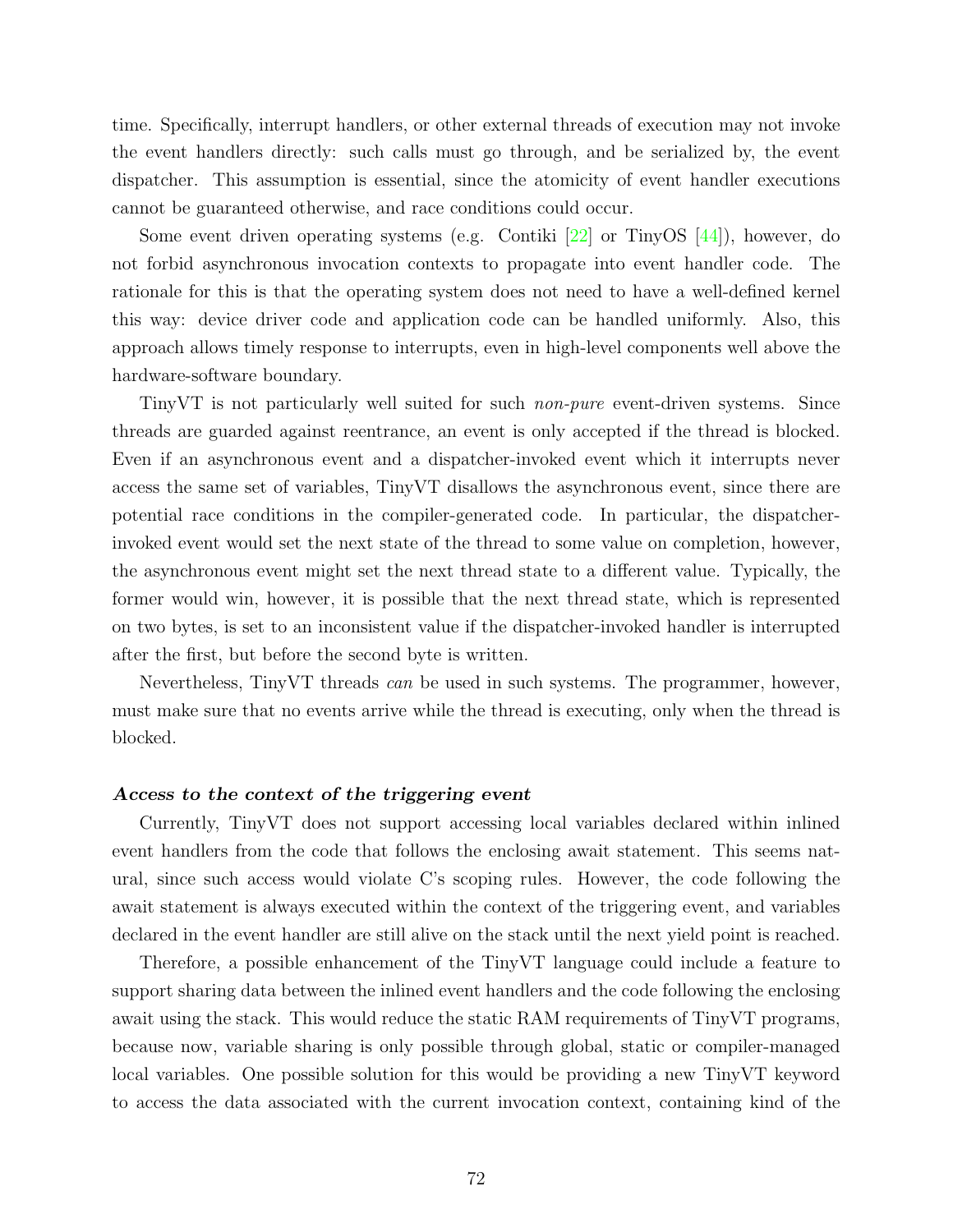triggering event, its parameters, return value (the **r**val variable) and variables declared locally in the inlined event handler.

#### Whole-program analysis

The prototype implementation of the TinyVT compiler processes each thread separately. In many cases, however, better memory usage would be achievable through whole-program analysis. For example, if the state of a thread can be represented using only four bits, another four bits are wasted in the byte that is allocated for the thread state. To prevent this, thread state handling could be factored out to a common component, which allocates a variable to hold the global system state, and provides thread-specific state accessor and mutator functions.

Also, whole-program analysis could improve compiler-assisted memory management by identifying scopes in different threads with non-overlapping lifetimes. This would result in better static memory usage, however, computing such allocation is a nontrivial task, and requires that the compiler build and analyze the global control flow graph.

#### Compiler-assisted memory management

Currently, the TinyVT compiler computes the allocation of compiler-managed variables using the information on the nesting of their scopes. However, in many cases, a variable does not need to stay active until the control exits the compound statement in which the variable is declared: it only needs to be active until it is last accessed. Fine-grained knowledge if variable usage patterns would enable more aggressive compiler-assisted variable allocation strategies, since the compiler could have a more fine-grained picture of the usage patterns of the variables.

One way of achieving this is through compile-time functions, such as  $\text{alloc}()$  and  $\text{free}()$ , where alloc() must be called before the first use of the variable, and free() would inform the compiler that the variable is not needed any more. These functions would be completely resolved by the compiler and would not appear in the generated C code. In fact, compiletime functions are just a form of annotations that are used to control the behavior of the compiler.

Such a feature would improve on the static memory usage of TinyVT programs. Nevertheless, code that is as good as or better than the memory allocation code generated by the prototype TinyVT compiler is already very hard to produce manually.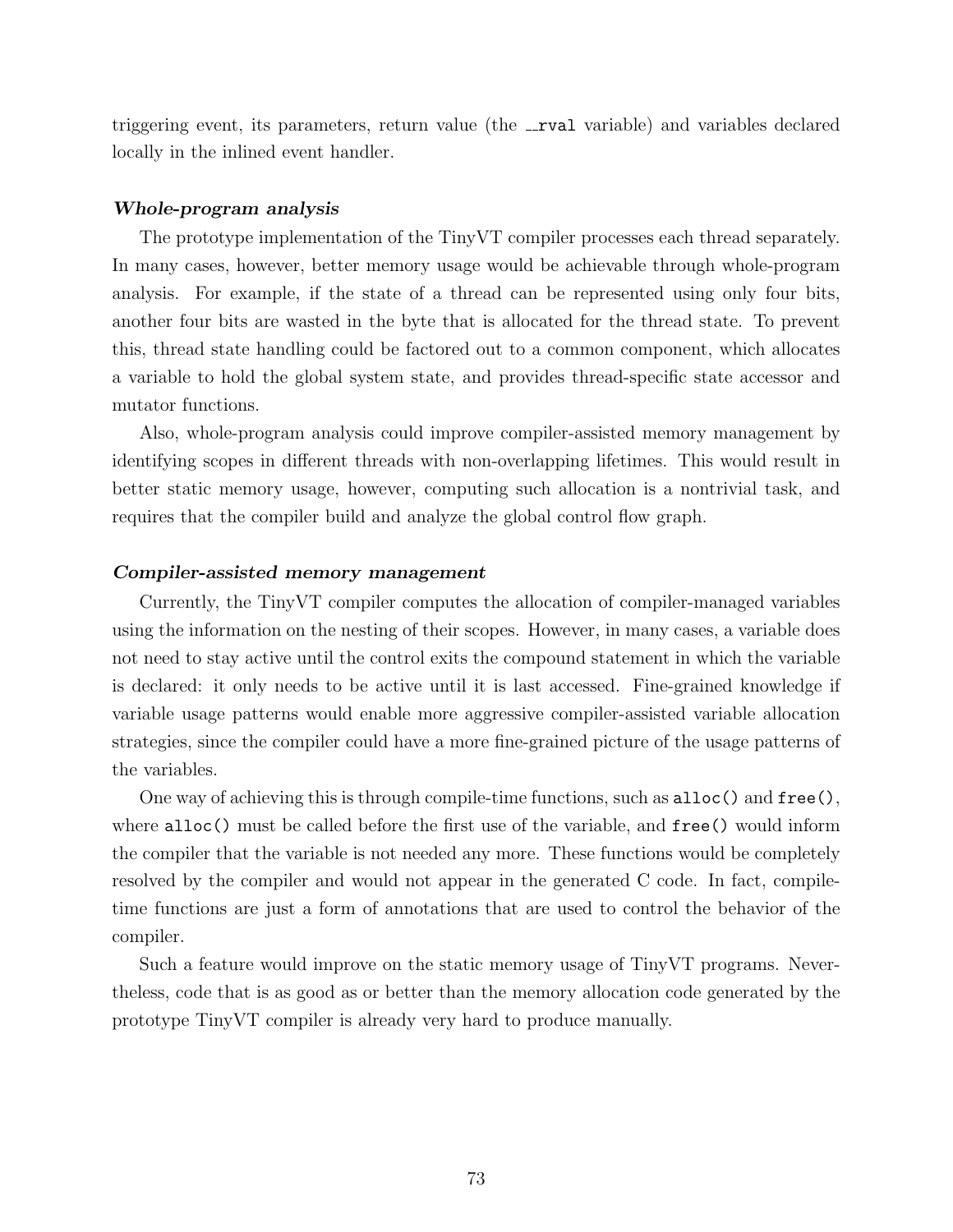# CHAPTER III

# **SEMANTICS**

# 3.1 Background and related work

Writing and comprehending computer programs requires understanding the precise meaning of the constructs of the programming language used. For many languages, while the syntax is properly specified, semantics is described informally, typically in a natural language (e.g. in English), with examples of code and the description of the expected behavior of a computer that executes it. Unfortunately, such textual specification of semantics can be unintentionally ambiguous, if not misleading. A good example of this is the word "or" in a natural language, which, without additional disambiguation, can mean disjunction, but exclusive disjunction as well. Semantic ambiguities can lead to incorrect software, as programmers and development tools may have different, conflicting assumptions about the vaguely defined semantics. Clearly, formal specification of semantics for a programming language is of key importance.

Before immensing into the review of various approaches to formal specification of semantics, some terms and concepts that are essential to understand these approaches need to be described.

#### 3.1.1 Syntax

The syntax of a programming language defines the well-formed sentences that can be described in the language. Syntax is only concerned with form and structure, not with the underlying meaning of programs. For textual languages, syntax defines how input symbols (characters) are used to form valid sentences (programs). For graphical languages, syntax defines the elements of the language (graphical artifacts such as shapes, connections, textual annotations, etc.) and the set of rules specifying what configurations of those are valid.

#### Concrete syntax

The concrete syntax of a programming language is concerned with representation, that is, how programs are expressed as linear streams of characters or, for graphical languages, as sets of two-dimensional graphical objects. The concrete syntax of a textual language can be specified in terms of production rules, for example using the Backus-Naur (BNF) notation . The set of production rules that unambiguously describe which sentences are syntactically well-formed elements of the language is called the grammar of the language.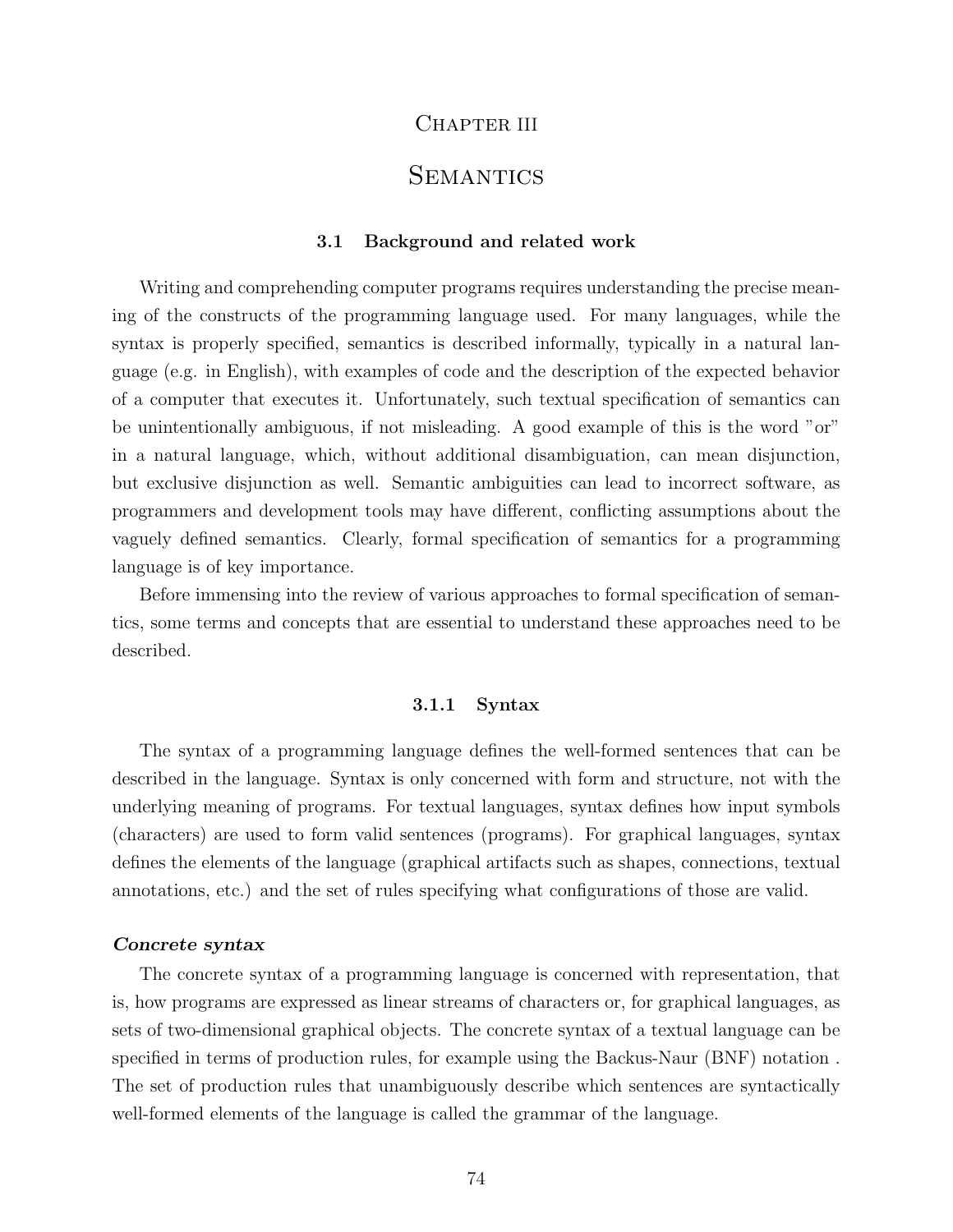#### Abstract syntax

The abstract syntax, on the other hand, is concerned exclusively with the structure of the language, focused around relations between language elements, such as, for example, hierarchy and sequentiality. The conversion from concrete syntax to abstract syntax is called parsing. Parsing includes reading a linear stream of input symbols and transforming it into a tree, called the abstract syntax tree (AST). A common practice is that nonterminals representing operations will become roots of subtrees in an AST, and their children will be the subphrases corresponding to the operands. The AST is an unambiguous, abstract representation of a well-formed program, which reveals the program's structure and is independent from the concrete physical (textual or graphical) representation. Language elements that are used for disambiguation in the concrete syntax are omitted from the AST. As a result, the production rules that describe the structure of an AST, referred to as abstract production rules, are typically simpler than the production rules for the concrete syntax of a given language.

It is typically the AST, not the linear program code, which is the subject of program analysis and transformation, and which is used for code generation by the compiler. Often, formal semantics of a language is defined against the elements of the abstract syntax tree, as it excludes elements of the input language which have no effect on the semantics (parentheses, identation, etc. that are defined in the concrete syntax).

# 3.1.2 Formal semantics

Formal semantics of a language aims to formally specify the rigorous mathematical meaning of syntactically well-formed sentences in the given programming language. Formal semantics is specified in terms of well understood mathematical concepts, often (but not necessarily) by describing the behavior of a concrete or abstract machine while executing a program in the language. The following section describes several approaches to specifying the formal semantics of programming languages, including translational, operational, denotational, axiomatic, algebraic and action semantics.

The most widely applied approaches to specifying the formal semantics of a programming language are operational, denotational and axiomatic semantics. These approaches and their variants are described in the following paragraphs, based on [\[73\]](#page-142-0). For further details and discussion of approaches not described here, please refer to [\[73\]](#page-142-0).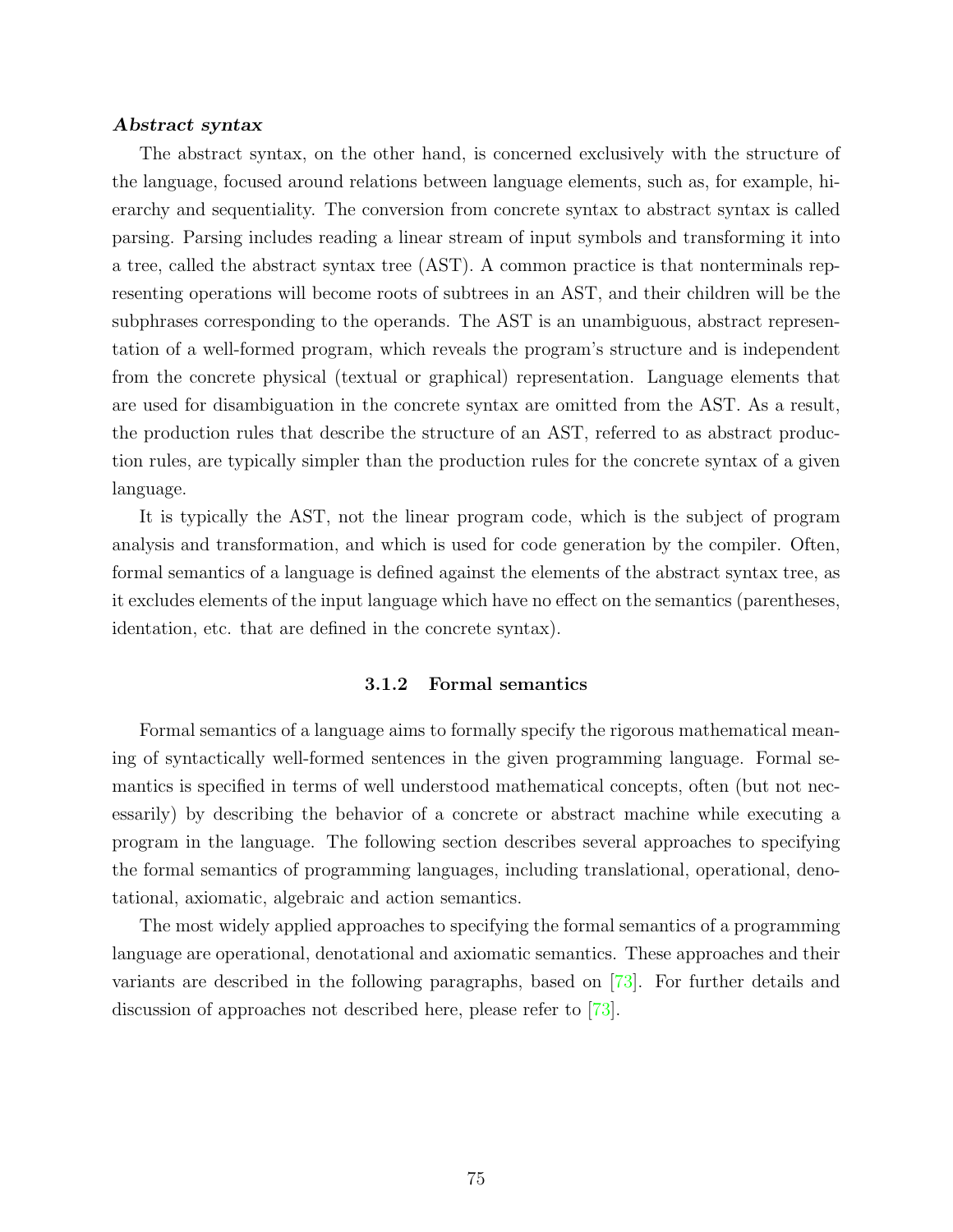# 3.1.3 Operational semantics

### Translational semantics

Compilers that convert source code in a given programming language to machine code implicitly specify the semantics of the language. This is, in fact, a translation from a high-level language to a low-level, machine-oriented one, which is closely related to a specific machine architecture. This machine does not need to be an actual, physical machine; an abstract machine with a small number of well-defined primitive constructs will suffice, assuming that they are capable of unambiguously describing the machine's behavior.

One apparent disadvantage of the translational approach is that the semantics of the source language is defined only as well as the target language of the translator. If certain aspects of the semantics of the target language are not clearly understood, semantics of source language constructs that map to these aspects cannot be specified, either. Furthermore, lowlevel machine code may provide little insight into the essential nature of the source language, as it might not be the proper level of abstraction at which certain properties of a high-level language can be conveniently examined.

# Traditional operational semantics

While translational semantics specify what a program does in terms of low-level machine instructions, operational semantics concentrates on how a computation is performed. Operational semantics describe computation using a precisely defined abstract machine, which is specified in terms of mathematical or logical concepts. This abstract machine eliminates the shortcomings of a concrete computer such as limitations on the available memory and storage space, word size, precision of arithmetics, etc., while focuses exclusively how the abstract state of the machine is altered as the program executes.

The basic components of a operational semantics specification are the following:

- an abstract machine,
- the state (also called the **configuration**) of the machine,
- a dedicated configuration called the **initial state**,
- a function that maps one configuration to another,
- and a final configuration.

The program the meaning of which is being investigated is represented as a function that iteratively alters the machine state. The final state carries the output of the program.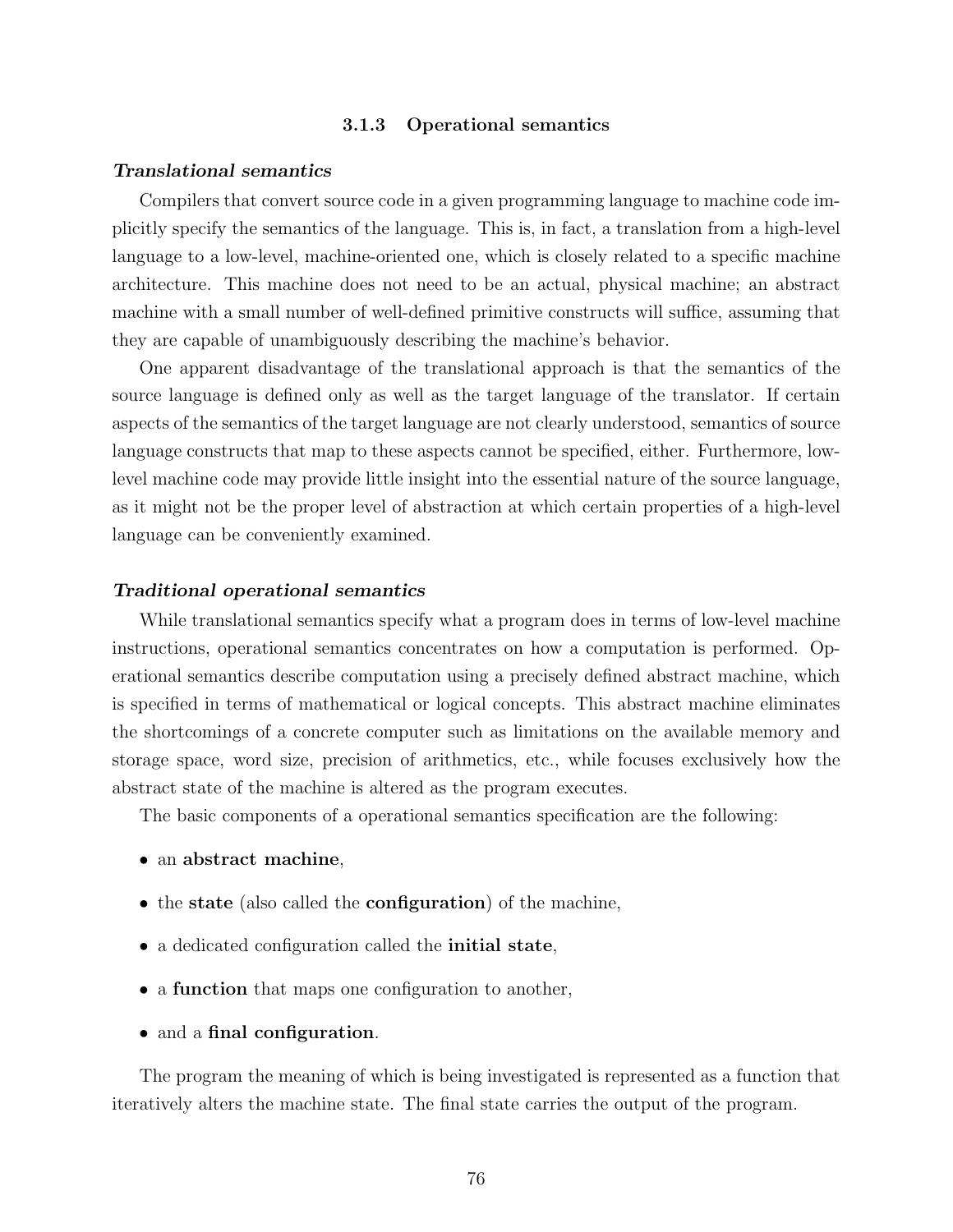#### Structural operational semantics

While traditional operational semantics describes computation in terms of steps of a hypothetical abstract machine, structural operational semantics [\[65\]](#page-142-1) describes computation by a set of logical deduction rules that turn programs into a set of logical inferences. This allows for proving properties of the language directly from the logical definition of language constructs using logical deduction.

In the structural operational semantics approach, language constructs are described as inference rules: a set of premises, an optional condition and a conclusion. An inference rule with an empty set of premises is called an axiom. Inference rules are used to describe the structure of language constructs similarly to production rules of the grammar that define the syntax of the language. To describe the evaluation of expressions, an abstraction of the memory of a computer, called the *store*, is used. The store is represented as a finite list of numerals. Since the evaluation of an expression does not change the state of the machine, inference rules about the evaluation of expressions do not include the state of the store in the conclusion (the store is read, but not written). Commands that represent a steps of the machine, however, do alter the machine's configuration. Therefore, inference rules describing commands include the current input list, the current output list and the store.

Structural operational semantics allows for reasoning about the semantic equivalence of two language constructs. Semantic equivalence of two constructs holds whenever, for the same initial state, both constructs will drive the abstract machine to the same final state or both will cause the machine to halt. Proving semantic equivalence relies on natural deduction, building up the proof from axioms and inference rules that describe even the smallest details of the changes in the machine's configuration.

# 3.1.4 Denotational semantics

Based on the observation that both programs and the objects they manipulate are abstract mathematical objects, denotational semantics [\[74\]](#page-142-2) takes the approach of associating a phrase of the programming language with the mathematical object to which it corresponds (a number, a tuple, a function, etc.). The mathematical object is called the denotation of the phrase.

As defined in the abstract production rules of the language, the abstract syntax tree of a phrase corresponding to a language construct consists of subphrases. This hierarchical structure of the language is essential to the specification of denotational semantics: The denotation of a language construct is defined in terms of the denotation of its subphrases.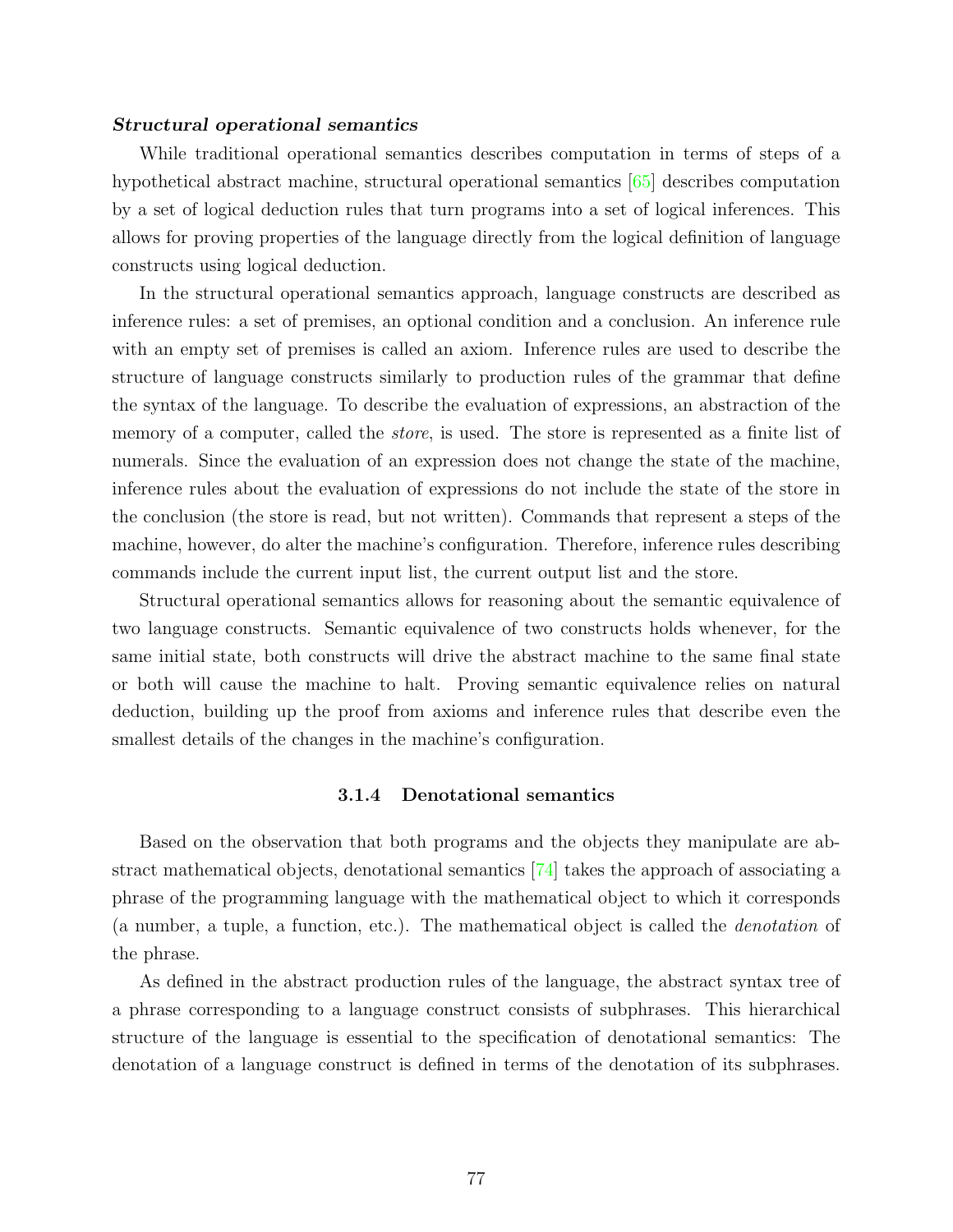The specification of the denotation of a phrase can be thought of as a recursive, higherorder function. Prior research on lambda calculus studied higher-order functions extensively, and thus the notations used in denotational semantics borrow much from those in lambda calculus.

Formally, denotational semantics of a language is defined as a mapping between syntactic elements and a semantic domain. For simplicity, syntactic elements are given in terms of concepts in the abstract syntax, not the concrete syntax: The abstract production rules that describe the structure of the AST are simpler and easier to handle than the BNF specification of the grammar. The syntactic categories typically used are, for example, numerals, expressions, commands and identifiers. Each element in the syntactic domain is associated with one of these categories. Abstract production rules describe the possible structure of the elements of the syntactic domain. The semantic domain is defined as sets of mathematical objects, such as boolean or integer values, and functions with precisely defined domains and codomains.

The connection between the syntactic and semantic domains is defined in terms of semantic functions and semantic equations. Semantic functions map objects of the syntactic domain to objects in the semantic domain, while semantic equations describe, using mathematical operations, how the semantic functions behave on different patterns of syntactic objects. For every abstract production rule, a semantic equation defines the meaning of the phrase that corresponds to the production rule. The meaning of a phrase is defined in terms of the meaning of its immediate subphrases. As a result, the denotational semantic specification of a programming language will have a similar structure to that of the abstract production rules of the syntactic elements.

Denotational semantics is a powerful and expressive approach that allows for proving properties of programming languages and the correctness of programs. For example, to prove semantic equivalence of language constructs, it is sufficient to show that they have identical denotations in the semantic domain.

# Action semantics

Denotational semantics, as well as many of the previously described approaches, produce notationally dense and sometimes cryptic specifications. Programmers who want to learn or implement a programming language rarely consult its formal semantic specification, since there is a disconnect between the concepts these formal approaches employ and the way programmers view programming languages. In fact, sometimes the most fundamental elements of a language are the hardest to formally describe, such as control flow, continuations, parameter passing or scoping. Formal description of these concepts may become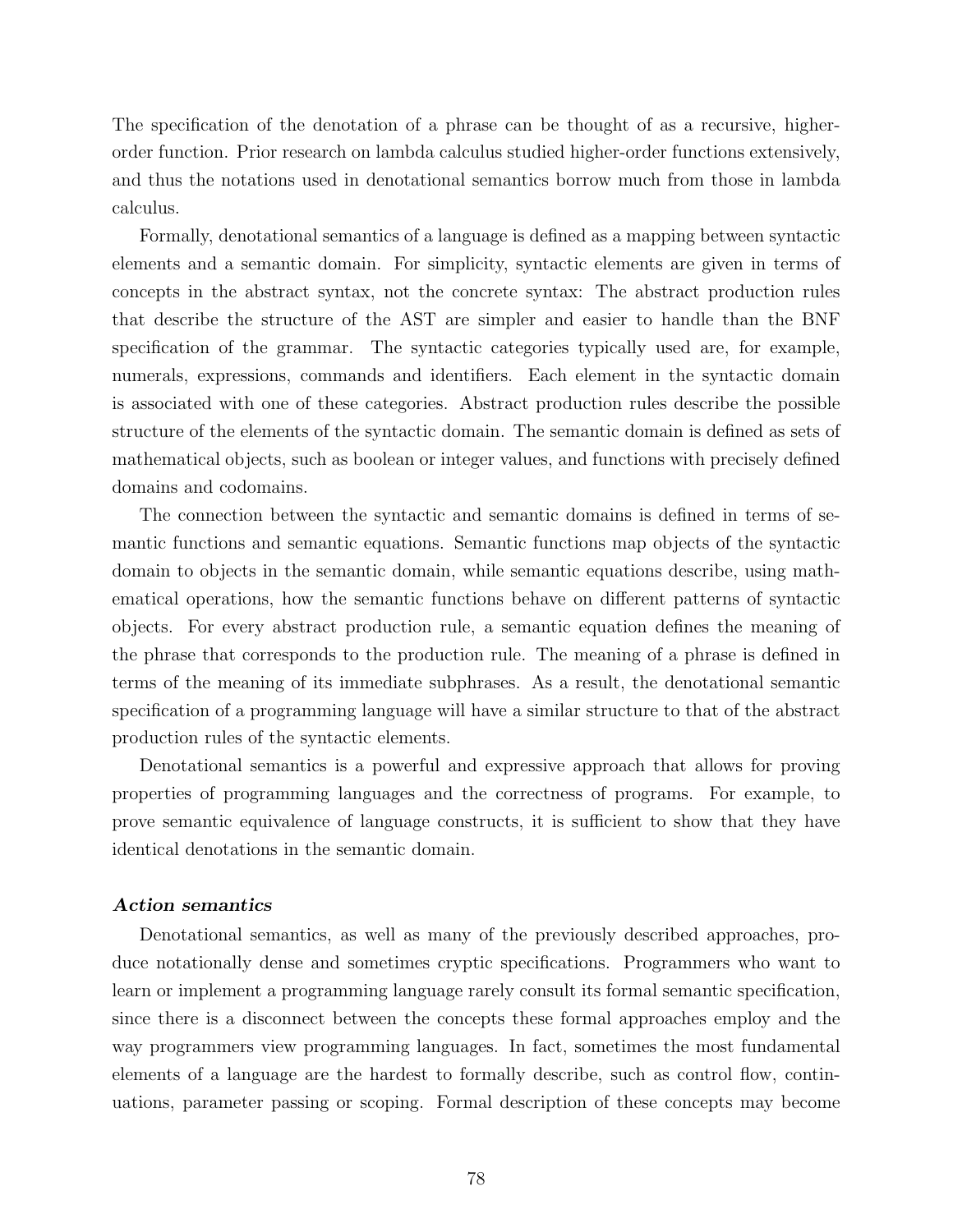so obscured such that it requires considerable effort to identify them in the specification of semantics. Action semantics  $[61]$  was created to tackle this issue. Action semantics is, in fact, a denotational approach, where the constituents of semantic domain directly reflect familiar computational concepts, specifically actions, data and yielders (not yet evaluated pieces of data).

## 3.1.5 Axiomatic and algebraic semantics

Unlike the previously described approaches, where semantics of a program is described in terms of a real or abstract machine, axiomatic and algebraic approaches to formal specification of semantics aim to specify the meaning of a phrase with predicate logic, without relying on the concept machine state.

# Axiomatic semantics

In axiomatic semantics  $\langle 45 \rangle$ , the semantics of a phrase (or a program) is described with logical assertions on values and variables, omitting details on how the computation is carried out. The phrase the semantic meaning of which is being described is tagged with an initial assertion and a final assertion: logical formulas that must evaluate to true before and after the phrase, respectively. The relation between the initial and the final assertions capture the semantics of the phrase.

In axiomatic semantics, semantic equivalence of two phrases does not necessarily require that assuming an identical initial state, the execution of both phrases result in identical final states (or non-termination). Instead, two phrases are equivalent, if the two phrases produce the same final assertions given the initial assertions are the same. The assumptions might not include all variables in the code, and might not require the variables to hold a certain value, as it is merely the invariant relationship between the initial and final assertions that specifies the semantics of a piece of code.

In contrast with operational and denotational semantics, proofs in the axiomatic approach are static. That is, while the previous approaches check the program by concentrating on how the state of the machine evolves as the program is being executed, proofs in axiomatic semantics can be elaborated by static analysis of the source code of the program.

Beside semantic equivalence and correctness proofs, the axiomatic semantics approach provides a means to formal specification of programs. Instead of describing the semantic meaning of programs that already exists, this technique can be used in the reverse situation: given the initial and final assertions, derive a program for which these assertions hold.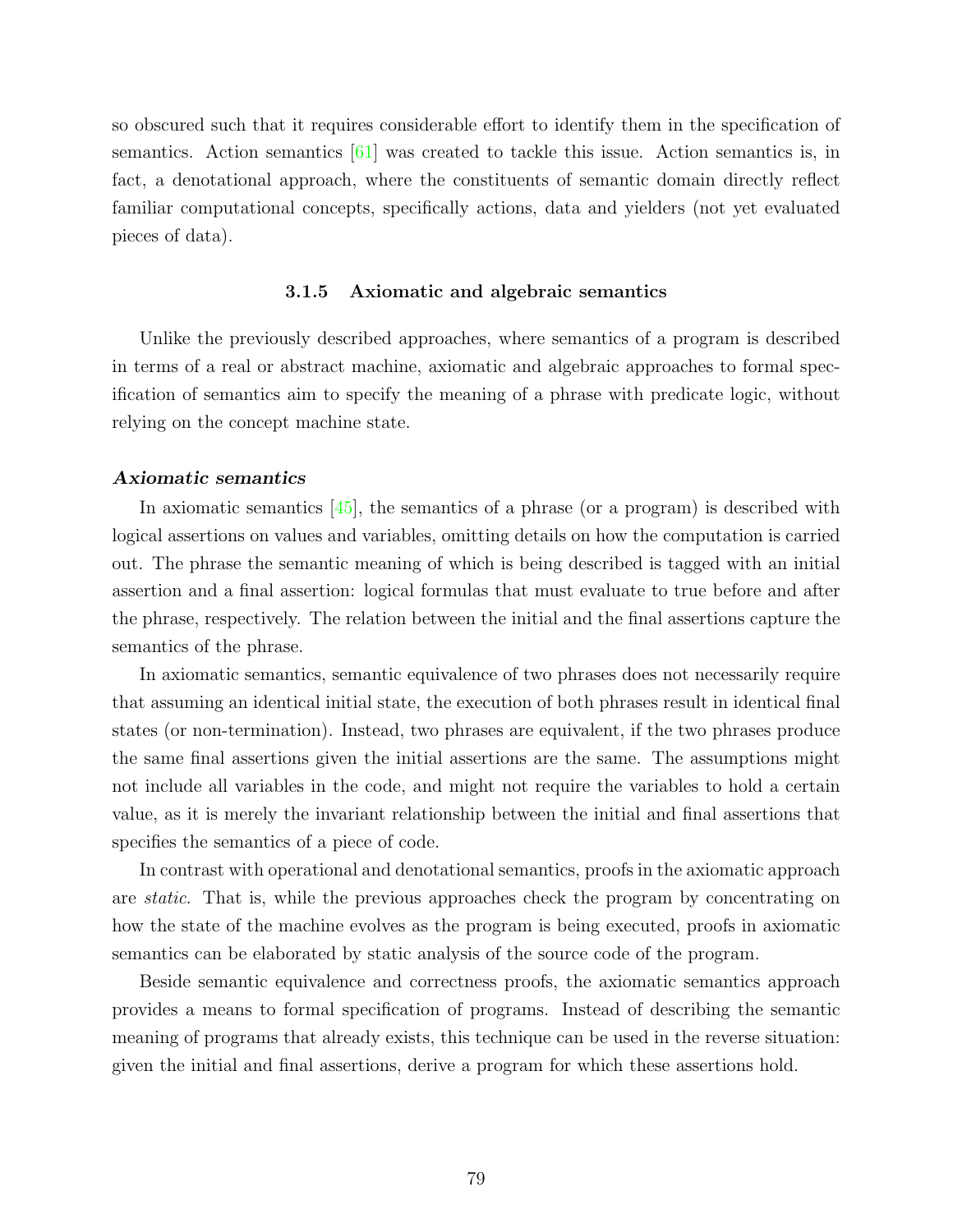#### Algebraic semantics

Algebraic semantics [\[38\]](#page-139-0) takes a similar approach to that of axiomatic semantics in the sense that the specification of programs is expressed without relying on the concept of a machine. However, while axiomatic semantics builds on predicate logic, the theoretical foundations of algebraic semantics lie in abstract algebra. Instead of using only logical assertions over values and variables, algebraic semantics rely on describing the properties of operations over abstract objects.

The algebraic approach is naturally applicable to simple, low-level objects such as Boolean values with operations on them such as conjunction, disjunction, implication, etc., but lends itself to easily describing more complex operations on abstract data types (ADT) , as well. In fact, algebraic semantics is an ideal vehicle for the specification of ADTs, because the specification omits specifics of the actual representation of data and the implementation of the operations, while focuses on the properties of operations that manipulate data. This aligns well with the objectives of the object-oriented programming paradigm, promoting information hiding through encapsulation and polymorphism.

# 3.2 Problem statement

The previous chapter described the main ideas behind the design of TinyVT, along with source code examples and the description of the behavior of the machine executing these pieces of code. However, the fact that this description is given informally in a natural language, renders it inadequate as a formal semantics specification. While this informal description is a good starting point to learn and understand TinyVT, and is even helpful when implementing a TinyVT compiler, by no means is it guaranteed to be free from ambiguities or from the overspecification of language features.

Since TinyVT is an extension of the C language, the semantics of which has already been specified, TinyVT's formal semantics can be given by building on an existing formal semantics specification for C.

The notion of a thread, defined as an independent unit of computation with conceptually linear control flow, is missing from C, since the C language is a legacy of an era in which multithreading had not yet existed. Today, thread support in C is provided in the form of external libraries. Specification of semantics of such systems, however, proved to be problematic. In fact, Boehm argues that, for languages that were originally designed without thread support and to which a library of threading primitives was later added, a pure, librarybased threading approach, in general, cannot guarantee correctness of the resulting code [\[9\]](#page-137-1).

TinyVT, however, takes a nontraditional approach to providing the thread abstraction.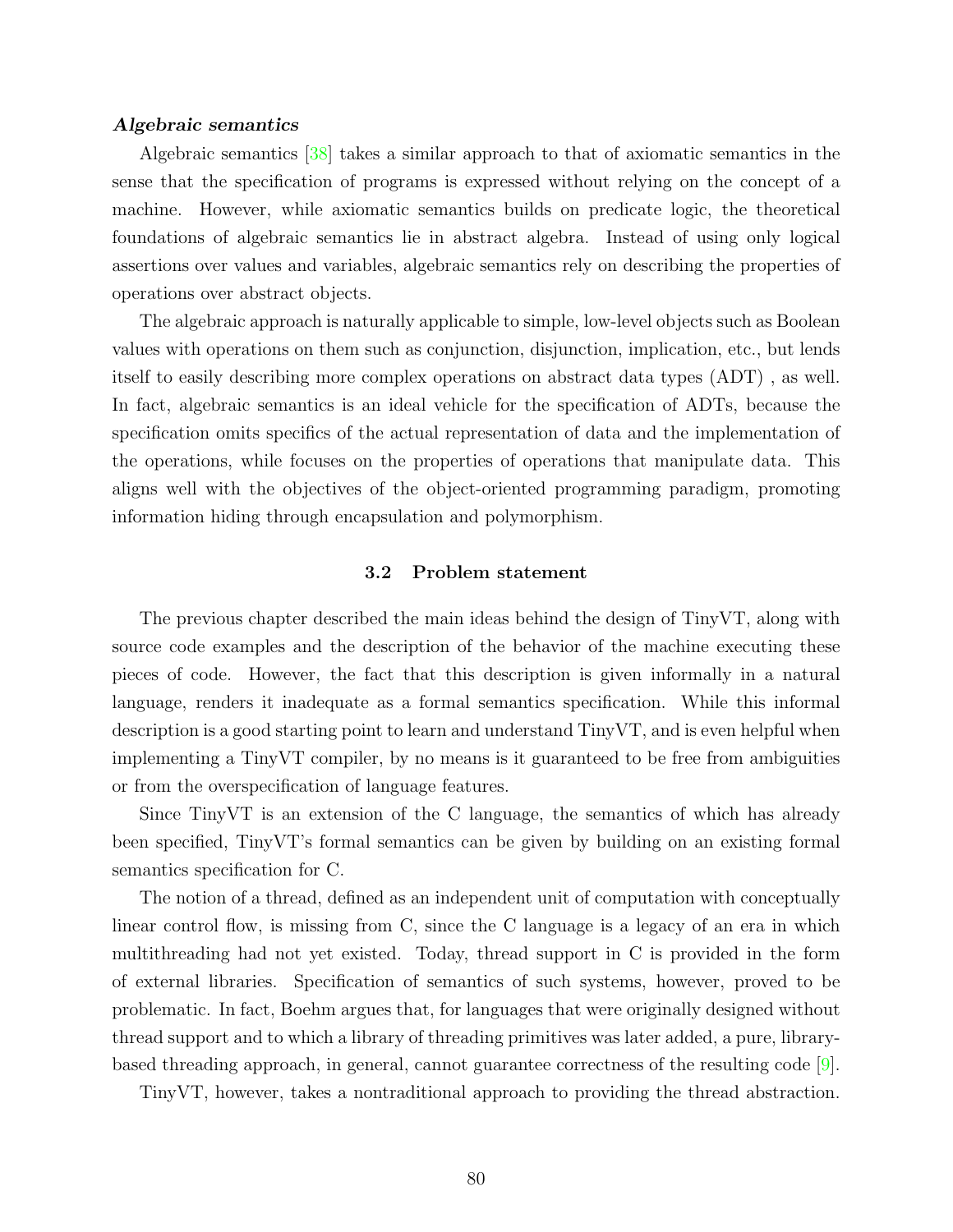TinyVT provides language constructs that allow for describing computation by defining the control flow using C control structures, assuming that the computation has an independent execution thread. Unlike traditional multithreading, where the abstraction of a virtual processor is provided by the operating system or a user-space threading library, the abstraction of the local execution thread that TinyVT offers is provided by the language and the compiler. The TinyVT compiler is a source-to-source translator, which translates the source code relying on the thread abstraction to plain C code, by rewriting TinyVT thread definitions as a set of event handlers. Since threads are resolved to C code that is assumed to be run in a single-threaded manner, Boehm's observation does not apply to TinyVT. TinyVT's semantics specification can, therefore, allow for investigating threading-related properties of systems, such as interleaving of thread execution and interaction between threads.

The specification of TinyVT's formal semantics includes the following four areas.

- Semantics of Tiny VT-specific constructs. Tiny VT extends the C language with a number of new language constructs that are used to define threads, to communicate between a thread and its environment (which may include other threads, software entities external to a thread, or hardware), and to manage control flow. It is crucial that the semantics of these language constructs be precisely specified.
- Semantics of ANSI C constructs. Most but not all C language constructs are allowed within TinyVT threads. A subset of those that are allowed, however, have different semantics when used within a TinyVT thread than the original C semantics. Although TinyVT's specification of semantics can reuse elements from a formal semantics specification for C, it is essential that all such differences be unambiguously described.
- Interaction semantics of Tiny VT threads. Tiny VT extends the C language with threading support, however, the concept of threads is not present in the C language. Semantics of interaction between a thread and its environment needs to be formally described, with particular interest in control flow and communication semantics.
- Compositional semantics of Tiny VT threads. Tiny VT threads can be composed to form a composite software module. We are interested in the semantics of composition, particularly in identifying properties that are preserved through composition of TinyVT threads. Furthermore, the compositional semantics should allow for investigating the factors that influence whether a composition of a set of threads or a complete system (which also includes the event-driven runtime) is deterministic or not (with a suitable definition of determinism).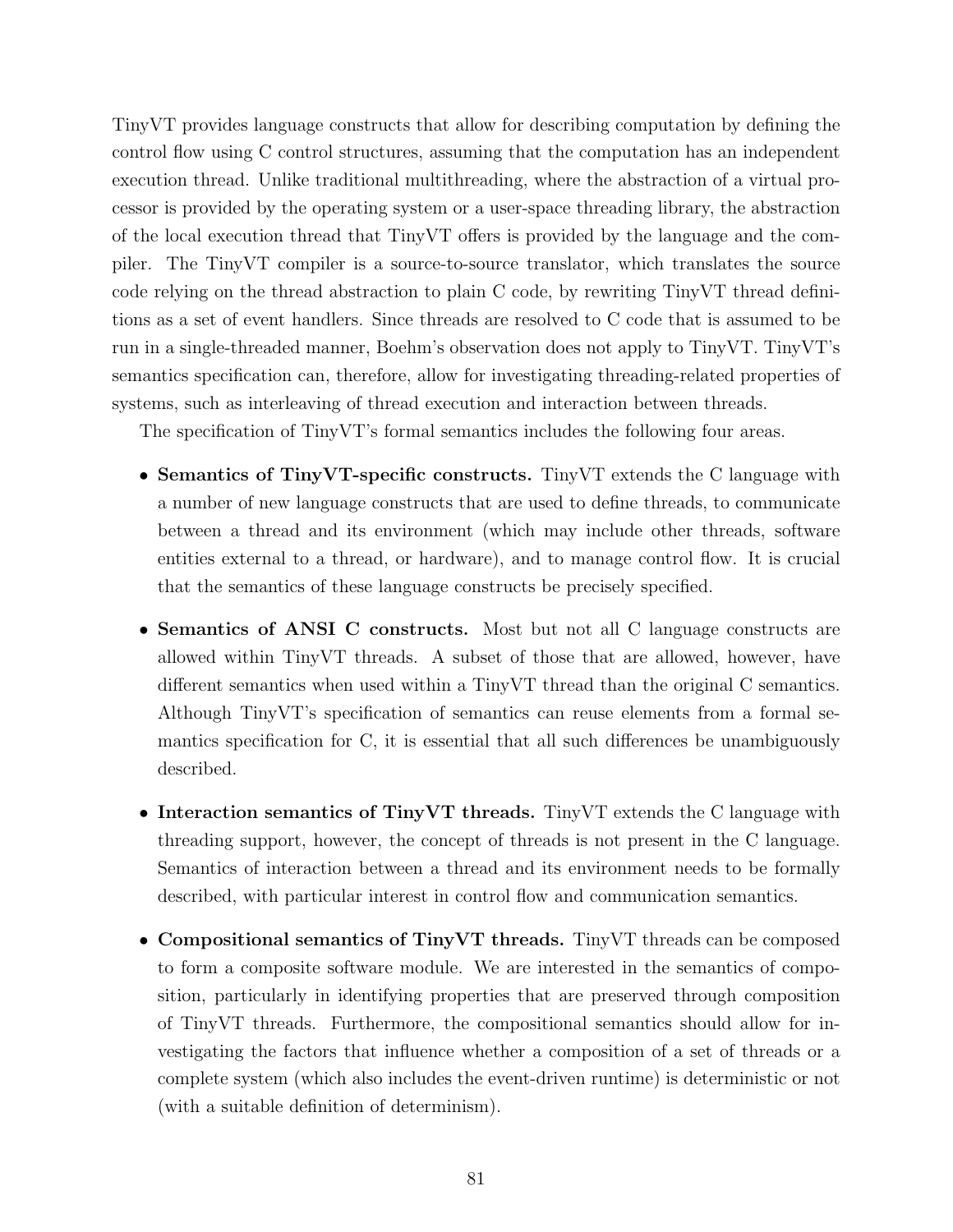#### 3.3 Organization

This section is organized as follows. First, the approach to specifying the formal semantics of TintVT is outlined. I argue that the operational approach with a specification that is based on abstract state machines (ASM) can meet the requirements described in the problem statement. Following a brief introduction to abstract state machines and the AsmL language, a formal specification of the C language, given by Gurevich and Huggins, is described. I give the formal semantics of TinyVT by extending this specification to include the semantics of the language extensions introduced by TinyVT.

Compositionality of TinyVT threads is explored at a higher level of abstraction than the abstraction levels used in the specification of semantics of C by Gurevich and Huggins. Therefore, following the work of Chen et al. on semantic anchoring  $[14]$ , I describe a mapping from TinyVT threads to a finite automata based model, the behavioral and compositional semantics of which I define formally in the AsmL language. This approach allows for examining the properties of composition of threads as parallel composition of finite automata.

Finally, I will show that the finite automaton to which a TinyVT thread is mapped is always deterministic (i.e. for the same initial configuration, whenever two traces agree on the inputs they will agree on the outputs and the final state as well), and that composition preserves determinism.

#### 3.4 Approach

#### 3.4.1 Alternatives

One of the most obvious means of specifying the formal semantics of a programming language is the translational approach. This can be achieved by choosing a target language for which a formal specification of semantics already exists. Then, one needs to formally describe a set of translation rules that map TinyVT program code to the target language. This approach would certainly be suitable to specify TinyVT's semantics: C lends itself to being the target language of the translation; and the formal description of the TinyVT compiler could serve as a set of transformation rules. While such a formal semantics specification adequately describes a particular compiler, it tends to be too inflexible as a language specification. This approach implies that all compilers must implement certain language features in one particular way, resulting in unnecessarily overspecifying the language. Another disadvantage of the translational approach is that the resulting specification is very cumbersome to reason about: it would not be the right level of abstraction to examine the interaction semantics and compositional semantics of TinyVT threads.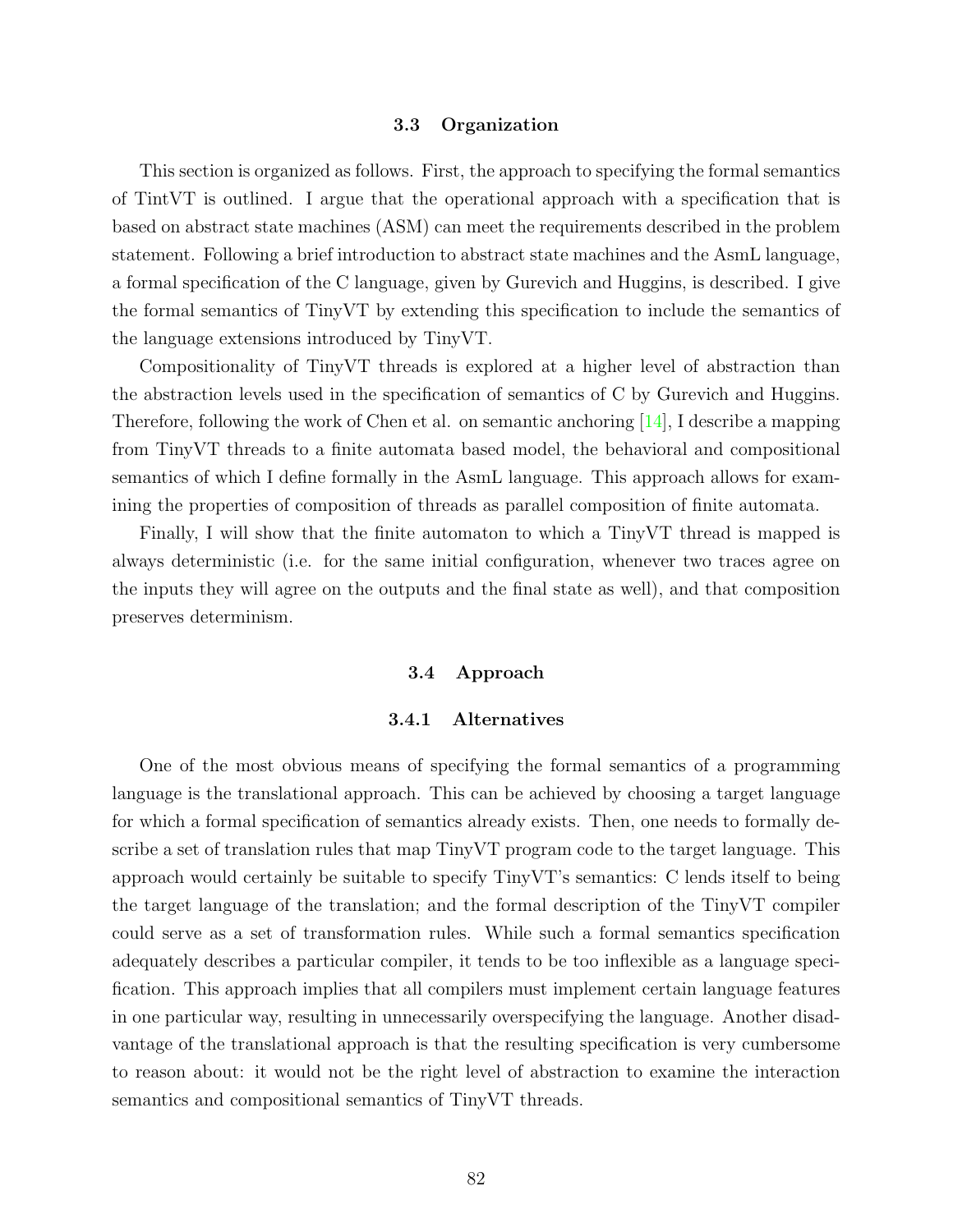The operational and denotational approaches eliminate these shortcomings of the translational approach, since they are used to specify the semantics of a language formally, in terms of logical or mathematical concepts. Significant research has been conducted on formally specifying the semantics of the C language, using the operational and the denotational approaches: Gurevich and Huggins gave the formal (operational) semantics of C using the abstract state machines approach (formerly called evolving algebras) [\[35\]](#page-139-1). Norrish formalized the operational semantics of C in Isabelle/HOL [\[63\]](#page-141-1). Sethi used the denotational approach to describe the semantics of C control structures and declarations [\[70\]](#page-142-3). Cook and Subramanian formalized the semantics of a subset of C in the Boyer-Moore theorem prover [\[18\]](#page-138-2). Cook et al. used the denotational approach to derive a denotational semantic specification for C in temporal logic [\[17\]](#page-138-3). Similarly, Papaspyrou, in his Ph.D. thesis [\[64\]](#page-141-2), provides a complete denotational semantics specification or C.

### 3.4.2 Operational semantics with abstract state machines

To specify the formal semantics of TinyVT, I chose to extend the work of Gurevich and Huggins, which follows the operational approach. This work specifies the semantics of C using abstract state machines (evolving algebras). One compelling property of an abstract state machines based specification is that the semantics can be described on multiple abstraction levels, where a lower abstraction level is a refinement of a higher one. In their work, Gurevich and Huggins used four abstraction layers, which specify the semantics of control flow, evaluation of expression, memory allocation and initialization, and function invocations, respectively. Although these four layers are sufficient to describe the formal semantics of TinyVT, exploring the interaction and compositional semantics of threads requires a higher level of abstraction, where threads are handled as first class objects while omitting unnecessary details.

In this work, I specify the semantics of TinyVT using five abstraction layers. Within the the same framework that Gurevich and Huggins used, I describe the semantics of control flow, evaluation of expression, memory allocation and initialization, and function invocations in TinyVT. To investigate the interaction semantics and compositional semantics of TinyVT threads, I introduce a fifth layer of abstraction.

# 3.4.3 Modeling threads as automata

TinyVT threads are software artifacts with a reactive behavior: The execution of a thread is triggered (or resumed) by an event from the thread's environment. As a reaction to this event, the thread carries out a computation, alters the local state, and returns control to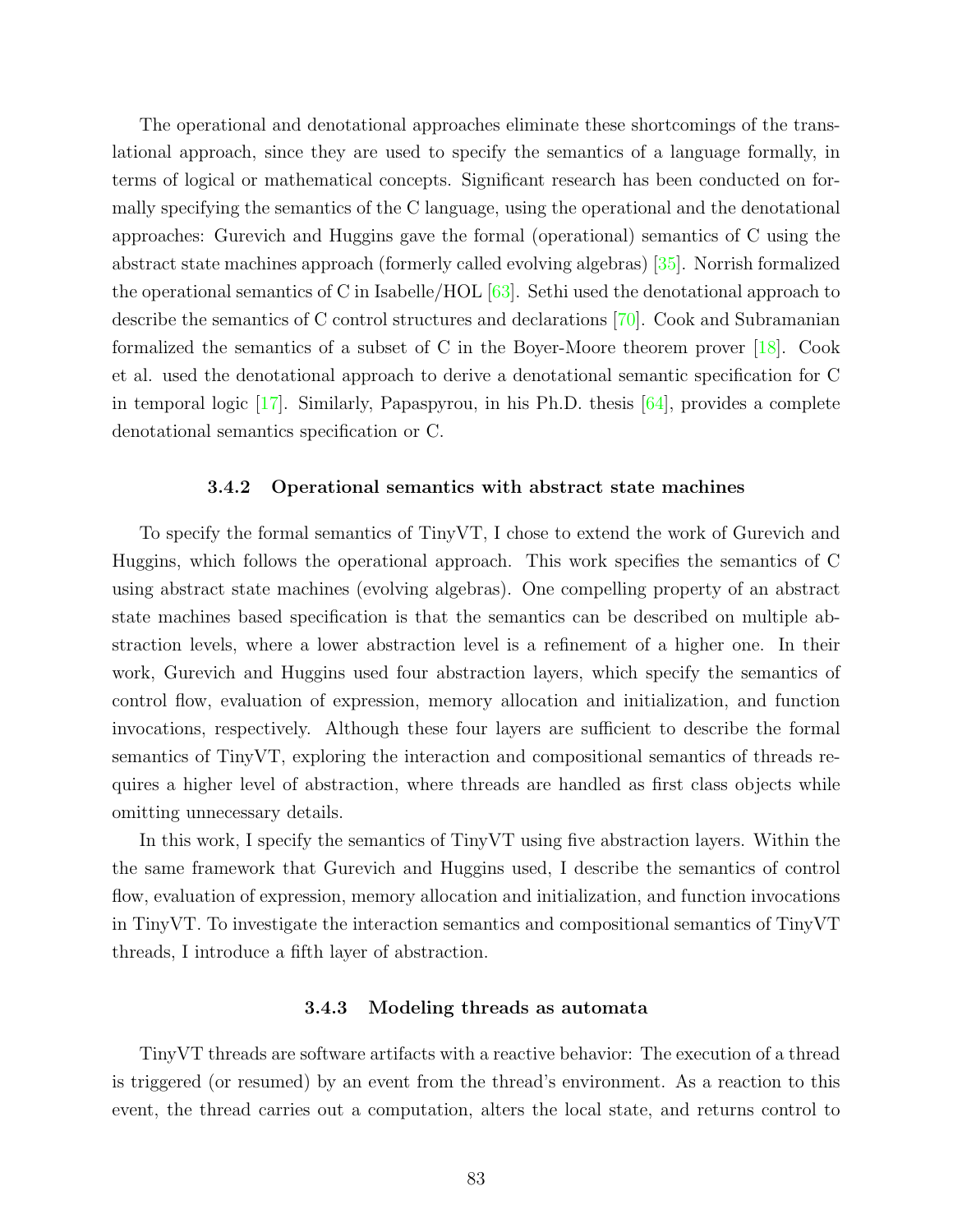the originator of the event. While carrying out a computation, a thread may send events to its environment (which may include other threads, other software or hardware entities). The thread's reaction to an external event depends on the local state. The state of a thread is not exposed to its environment: local state can only be altered by the thread's local computation.

The above characteristics of TinyVT threads make them an ideal subject of being modeled as finite automata (FA): Events to which the thread reacts are modeled as input actions, while events that the thread generates are modeled as output actions. I model returns from threads (after completing a computation in reaction to an external event) as output actions, while returns from the environment (in response to an event from the thread) are modeled as input actions. The automaton has a local state which can only be altered in response to an input, and only in ways defined by the automaton's transition relation. I model compositions of TinyVT threads as parallel composition of finite automata. When two threads are composed, outputs of one may be inputs to the other. One important property of the definition of automata composition I define is that, in such a case, the corresponding input and output actions are instantaneous.

Structurally, I define the FA that I use on the fifth layer of TinyVT's specification of semantics as a 6-tuple of state set, initial state, input, output and internal actions, transition relation. I specify this static structure (also called static semantics or structural semantics), as well as the corresponding behavior (dynamic semantics or behavioral semantics) in the AsmL language.

Given an automaton as a (concrete) set of states, initial state, actions and transitions, the behavioral semantics unambiguously specifies how it operates. Due to the separation of structural and behavioral semantic specifications, however, the behavioral semantics specification does not use the concrete data model of the automaton, since it is specified only in terms of concepts specified in the structural semantics. As a result of this, to assign formal behavioral semantics to TinyVT threads, it is sufficient to describe a mapping from a thread (or more precisely, from the abstract syntax tree of a thread) to the structural model of the finite automata.

# 3.4.4 Compositionality

Similarly, I define the structural and behavioral semantics of automata composition separately. The static structure of the composition of two finite automata is defined uniquely by the static structure of its parts, where actions are matched by name. When specifying the structural semantics of the composite in AsmL, I do not compute the state set and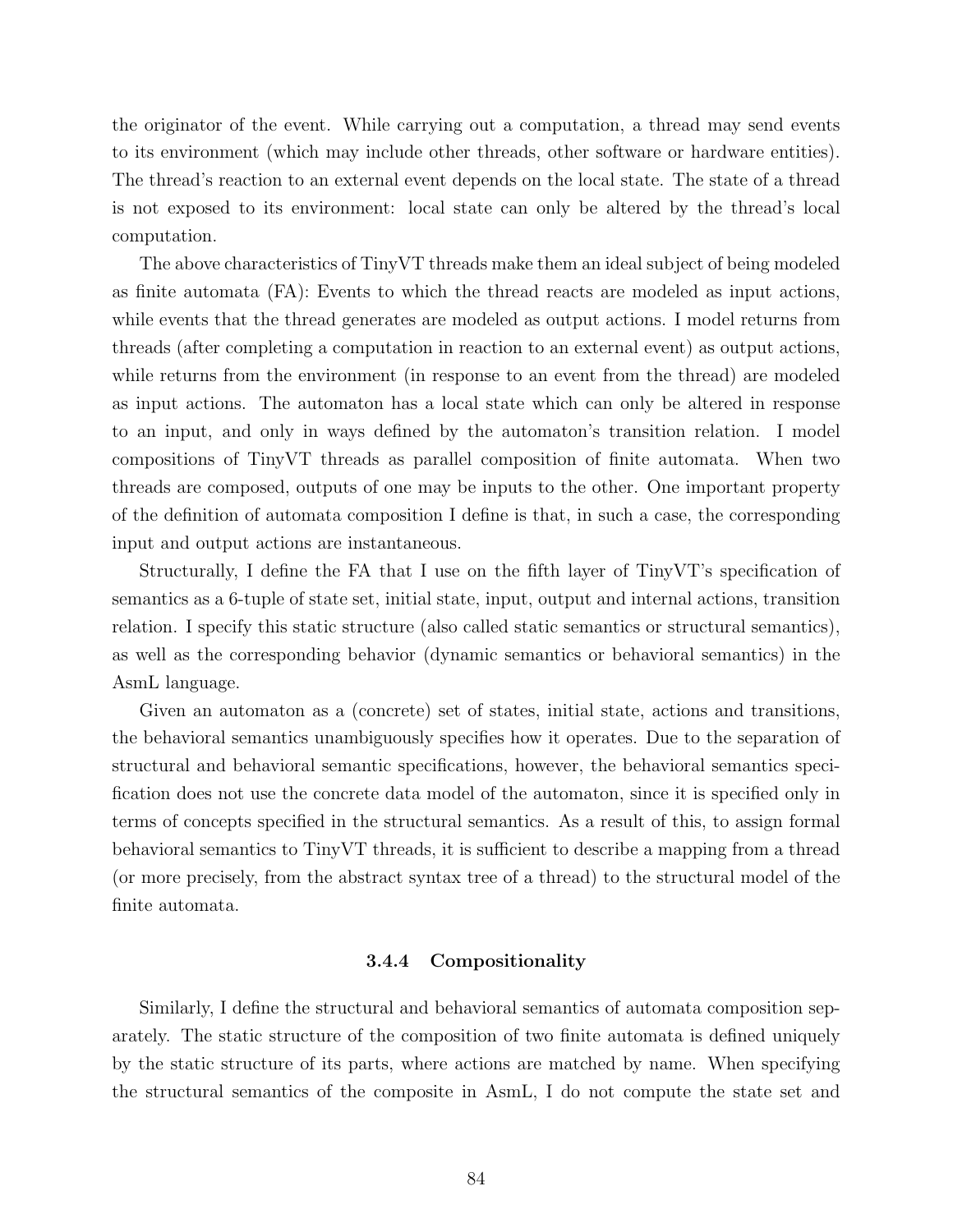transition relation of the composite explicitly. This computation can be omitted because the result is never used in the specification of behavioral semantics of composition. The behavioral specification defines how a composite reacts to external events, specifically, how external events are dispatched to the parts and how events that are shared between parts are handled. The state set and transitions of the composite are implicitly defined by the behavioral semantics. Assigning behavioral semantics to a composition of TinyVT threads, it is sufficient to provide a mapping from a set of interacting threads to the data models of a set of corresponding finite automata.

I show that the composition of finite automata is also a finite automaton. This allows for hierarchically modeling composition of TinyVT threads, that is, not only automata, but also compositions of automata can be parts of a composition. I will also show that the mapping from TinyVT thread to automaton always results in a deterministic finite automaton, and that determinism is preserved through composition. As a result, a system that consists exclusively of TinyVT threads is always deterministic.

# 3.5 Abstract State Machines

Abstract State Machines (formerly known as evolving algebras) [\[34,](#page-139-2) [10\]](#page-137-2) is a mathematical formalism which allows for describing arbitrary states of arbitrary algorithms on their natural abstraction level. Abstract state machines (ASM) allow for separating concerns that are at different abstraction levels, e.g. specification-level concerns from design-level concerns, without introducing a gap between the different levels. Data and operations can be represented in terms of the concepts of the particular problem domain in an abstract manner, that is, there is no prescribed means of representing objects and actions.

### 3.5.1 Mathematical background

# State

The notion of state in ASM terminology is not an indivisible entity, but rather an arbitrarily complex (or simple) first-order structure. ASM state is significantly more general than a state of a finite state machine (FSM), or than being just a set or a function. A state is a collection of domains (sets, called universes in ASM terminology, each of which represents a particular kind of object) along with relations and functions defined on them. The number of the universes together with their integrity constraints, and the functions with their arity, domain, and range, are considered as part of the signature of the state. A universe can be completely abstract, meaning that there is no knowledge available about the elements and about their representation in a certain language or system. Alternatively,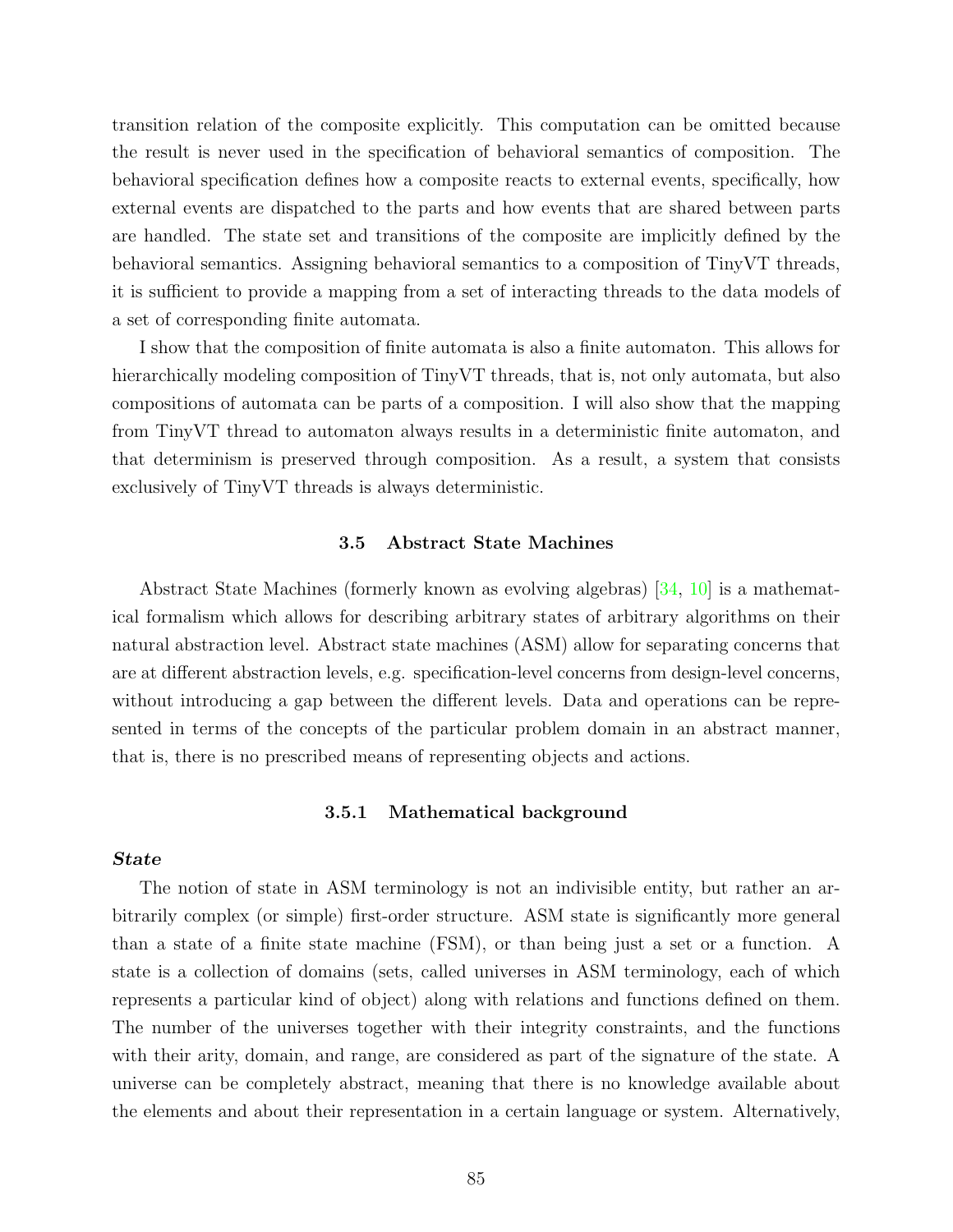if the domain elements have certain properties, or are in relation with other objects, or are subject to manipulation, then the corresponding constraints, predicates or functions need to be formalized. The ASM approach, however, does not designate any particular notation for this formalization. Functions are either static, which means that the value of the function can not change as the state evolves, or dynamic, meaning that function values can be altered. Functions with Boolean values are called predicates, which can be used to represent various constraints. Boolean operations, the equality sign, and static names true, false and undef are always part of the vocabulary. The universes and the static functions provide the basic structure of the modeled system, while dynamic functions, which change as the system evolves, reflect the system's dynamic aspect.

# Updates

An abstract machine operates by changing the abstract state, that is, by changing the structures. Through these changes, the signature of the state, as well as the predicates (which can be treated as characteristic functions) must remain fixed. It is the functions that can be altered, namely the value of certain functions for certain arguments can be changed. Notice that changing the value of a variable is just a specialization of this concept: The variable can be represented as a nullary function, changing the value of which alters the value of the variable.

State transformation is achieved by the simultaneous execution of finitely many rules. According to Gurevich's definition, ASM M is a finite set of rules that define guarded function updates. Applying one step to state  $A$  produces the next state  $A'$  of the same signature, as follows. First, all guards of the rules of  $M$  are evaluated in  $A$ , according to the standard interpretation of classical logic. Then, for all rules for which the guard evaluated true, all arguments and update values are computed in  $A$ . Finally, the function values in A are replaced simultaneously by the newly computed update values for the arguments in question (assuming no contradicting updates), yielding  $A'$ . As a result of a step,  $A'$  will differ from  $\mathcal A$  in the values of the functions updated by a rule in  $M$  that could fire in  $\mathcal A$ .

# Simultaneous execution of rules

The fact that updates within a step are executed simultaneously proved to be particularly useful in many application areas of ASMs. It allows for modeling updates as macrosteps: At a particular level of abstraction, one intends to hide the low-level implementation details (microsteps), which results in simpler high-level models omitting unnecessary details and premature sequentialization. Also, it provides a natural way to model synchronous systems, where a global clock tick can be modeled as a single machine step.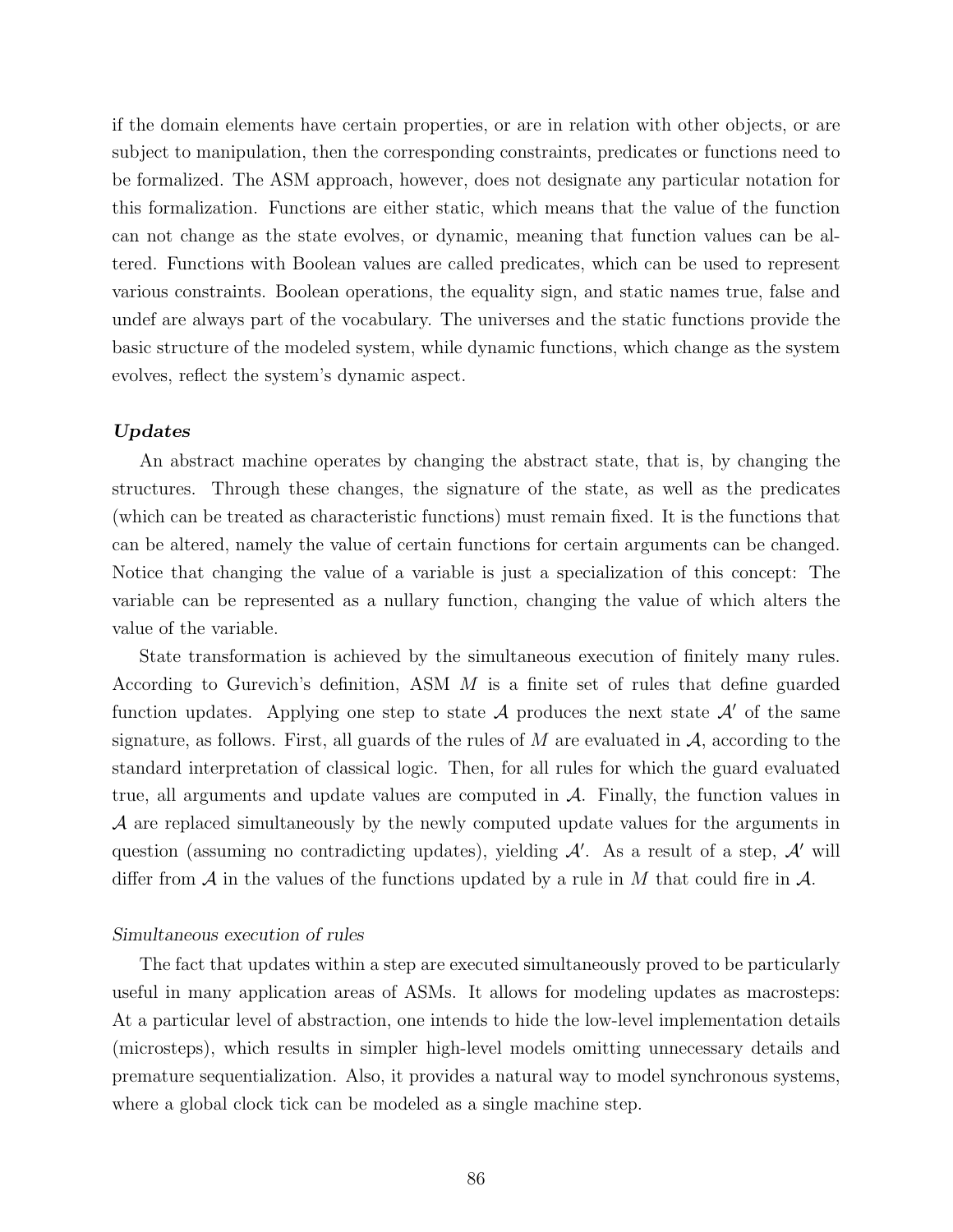### Locality of updates

As a consequence of ASM state not being an indivisible mathematical entity, executing an update step only changes a part of the state, i.e. only a few functions for selected arguments, that appear in the rules the guard predicates of which evaluated true in the given step. Everything not affected by the rules remains unchanged. This, with careful design of models, can prevent combinatorial explosion of state space, which is a common problem with many formal modeling languages that rely on a global, holistic interpretation of systems. This feature of the ASM approach promote modularizing ASM models, such that most updates local to a module will change variables that are only used locally.

#### Nondeterminism

Nondeterminism is a notion that is essential to modeling reactive systems, or, in general, systems at a high-level of abstraction without prematurely committing to certain design decisions. To support nondeterminism, ASM provides the choose rule, with multiple subrules, exactly one of which will be chosen nondeterministically to be executed.

# 3.5.2 The Abstract State Machine Language

Although the ASM approach does not specify what formalism should be used to describe ASM models, it is convenient to use one of the ASM-based tools (ASM WorkBench [\[12\]](#page-137-3), XASM [\[4\]](#page-137-4), ASMGofer [\[69\]](#page-142-4), AsmL [\[37\]](#page-139-3)). The Abstract State Machine language (AsmL), developed at Microsoft Research, is an executable specification language based on the theory of Abstract State Machines. Below a brief overview of AsmL is presented, only to the extent required for understanding AsmL code later in this chapter. Detailed description of the language is beyond the scope of this work. For in-depth details please refer to [\[36\]](#page-139-4).

The syntax of AsmL resembles that of imperative, object-oriented programming languages. It borrows many features from modern object-oriented languages, such as interfaces, classes, inheritance, overloaded functions and operators, etc. AsmL also supports properties (as in  $C#$ ), exception handling and assertions.

AsmL defines basic types - such as Boolean, Integer or String - and allows for the definition of user defined types. Operations on built-in types are available either natively in the AsmL language, or through the AsmL library.

# Types

Universes in ASM models are represented as types in AsmL. The language has built-in types, such as Null, Integer, String, etc. By default, a variable of type T cannot have an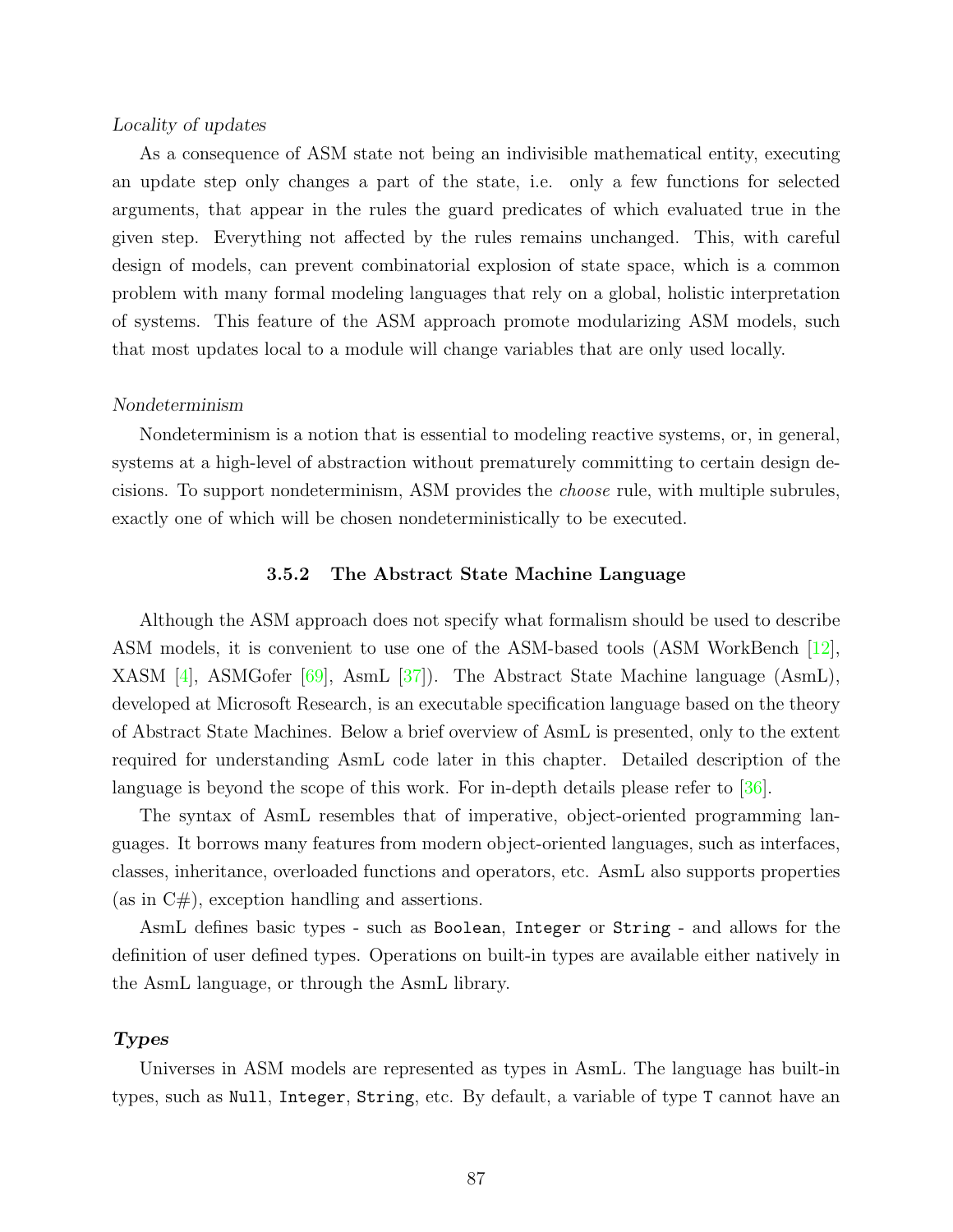undefined value (null). To allow a variable to hold null value, the type should be specified with the "?" type modifier, as "T?". In addition, it provides three type families for collections of values: Sets, sequences and maps can be defined as follows.

- Set of T Unordered, finite collections of distinct elements of type T
- Seq of T Ordered, finite sequences of elements of type T
- Map of T to S Tables that map distinct keys of type T to values of type S

There are several ways to create user-defined types. Tuples can be defined in the form of (T1,T2) where both T1 and T2 are types. Alternatively, arbitrary user-defined compound types can be defined using the structure keyword:

| structure Person      |  |  |
|-----------------------|--|--|
| name as String        |  |  |
| age <i>as Integer</i> |  |  |

The third alternative to create user-defined types is the notion of class. Classes in AsmL can be defined similarly to classes in other object-oriented languages. A class definition contains both data (fields) and operations on the date (methods).

```
class Vector2D
var X as Integer
var Y as Integer
```
AsmL supports inheritance (but not multiple inheritance):

```
class Vector3D extends Vector2D
var Z as Integer
```
For all types except for classes, the semantics of equality is based on value. Two variables are equal if they have the same structure and the values of the elements are equal. In contrast, two instances of a class are never equal. Classes have reference semantics. There are no pointers in AsmL, hence, classes provide the only means to share memory, and it is the only form of aliasing available.

One particularly helpful language feature is that classes can be defined incrementally. For example, the two code segments below are equivalent.

```
class Circle
var O as Integer
var R as Integer
class Circle
var isFilled as Boolean
```

```
class Circle
var O as Integer
var R as Integer
var isFilled as Boolean
```
In addition to incremental additions to a class definition, incremental modifications (e.g. adding modifiers or adding an interface the class implements) are also allowed.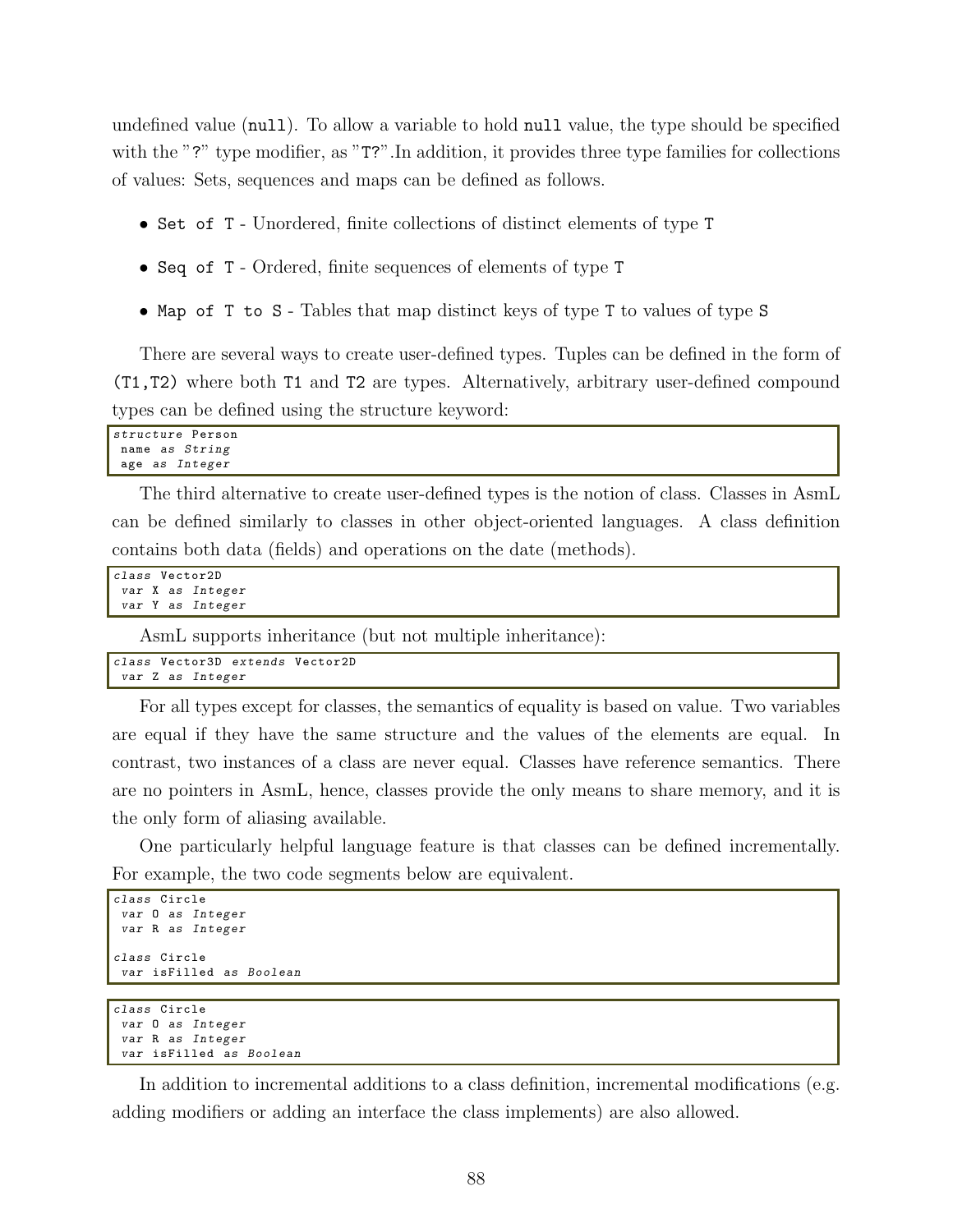# Variables

Variables in AsmL are equivalent to dynamic nullary functions in the underlying ASM model. To declare a variable of a simple type, one would write, for example:

var i as Integer

Depending on the scope, variables can be global, local or instance-based. Global variables are accessible from all code, while local variables are only accessible from within the block where they are defined. Instance-based variables are accessible through their encapsulating object using the '.' operator.

## Updates

Execution of AsmL programs progresses in discrete steps. Updates do not occur until the step in which they are executed is completed, therefore, the updated value of a variable can only be observed in the next step. The following piece of AsmL code demonstrates this.

```
var a as Integer = 0
var b as Integer = 0Main ()
 step
  a := 1b := 2<br>WriteLine(a)
  WriteLine (a) // a is still 0 here<br>WriteLine (b) // b is still 0 here
                 // b is still 0 herestep
  // updates of previous step visible here
  WriteLine ( a) // a is 1 here
  WriteLine ( b) // b is 2 here
 step
  // swap values of a and b
  a := b
  b := astep
  // updates of previous step visible here
  WriteLine (a) // a is 2 here
  WriteLine(b) // b is 1 here
```
This synchronous deferred update semantics allows for swapping the values of two variables without using a temporary variable. Consider the fourth step in the above example: Since updates only occur at the end of the step, the values of a and b on the left-hand-side of the update operation will evaluate to 1 and 2. The update of the variables will be deferred until the end of the step.

Reflecting ASM's approach to function updates, all variable updates that are executed within a single step are simultaneous in AsmL. Updates in AsmL can be either complete or partial. Multiple partial updates are allowed within an execution step as long as they are consistent.

The following example demonstrates a complete update of a variable of a structured type.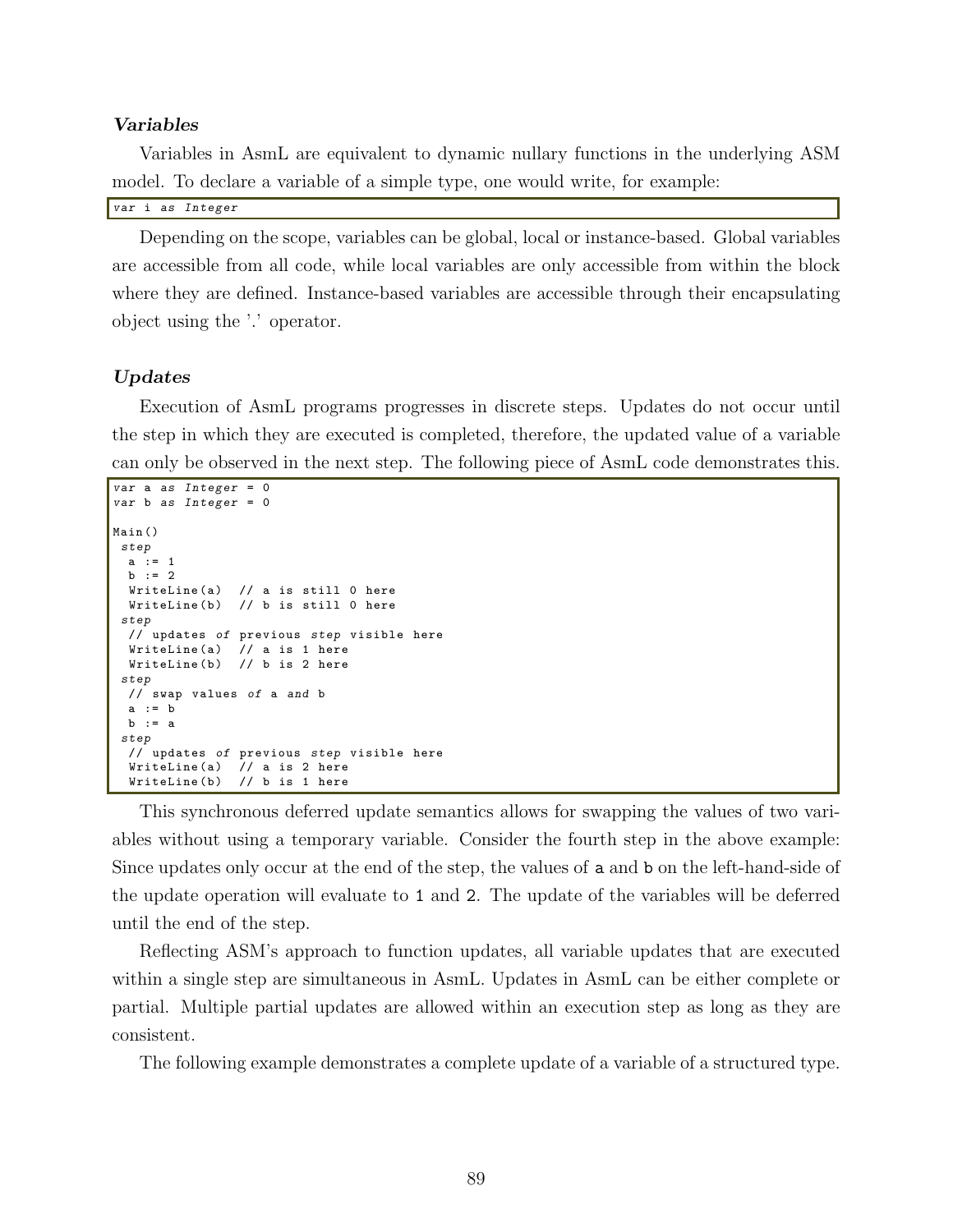```
var p as Person = Person ("Jane Doe", 33)
Main ()
 step
 p := Person (" Jane Smith ", 34)
```
Alternatively, the code below, containing two consistent partial updates has the same effect.

```
var p as Person = Person ("Jane Doe", 33)
Main ()
step
  p. name := " Jane Smith "
 p. age := 34
```
# Methods

Methods are named operations that can be invoked in various contexts. A method definition includes the name of the method, and may optionally specify a finite number of arguments and a return value. AsmL distinguishes two kinds of operations: functions and update procedures. Although syntactically equivalent, functions have no effect on the state variables, while execution of update procedures alters the values of state variables after the update step is completed. An update procedure that increments the value of global variable i with a delta value given as a parameter is programmed as follows.

| Increment (delta as Integer) |  |
|------------------------------|--|
| i := i + delta               |  |

A dedicated function, Main() serves as a global entry point to an AsmL program.

### 3.6 Operational semantics of C

In [\[35\]](#page-139-1) Gurevich and Huggins specify the formal operational semantics of C using the Abstract State Machine approach<sup>[1](#page-99-0)</sup>. An ASM based formal specification may include several layers of abstraction, each layer being the refinement of a higher-level one. This way, language features can be examined at the desired level of abstraction at which irrelevant details are omitted. This layering, at the same time, gives better structure to the formal specification, and makes it easier to comprehend.

The specification of C semantics by Gurevich and Huggins is only concerned with behavioral aspects of a C program, and assumes that all syntactic information is resolved by the syntactic analyser, and is available to the ASMs that define the program behavior. Instead of operating on an abstract syntax tree (AST) of the C code, the ASMs assume that the

<span id="page-99-0"></span><sup>&</sup>lt;sup>1</sup>[\[35\]](#page-139-1) uses the term Evolving Algebras, since it was written before the approach was renamed to Abstract State Machines. For the sake of clarity, I use the term Abstract State Machine is used in this dissertation.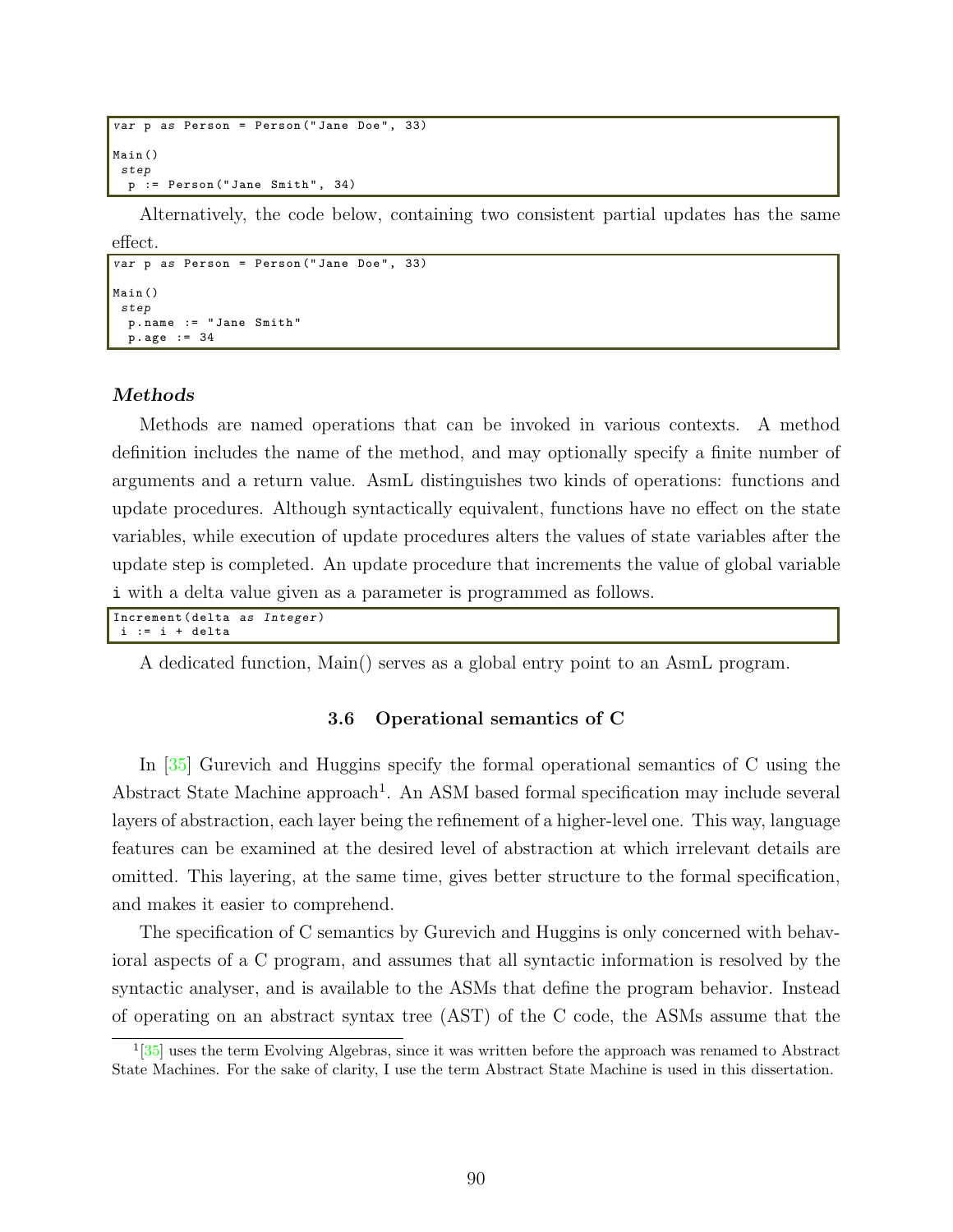syntactic analyser outputs the static data structures (a set of static functions) on which the ASMs operate.

The C semantics specified by Gurevich and Huggins is comprised of four layers:

- Statements
- Expressions
- Memory allocation and initialization
- Functions

The rest of this section gives a brief overview of each of these layers, highlighting the techniques the authors used, and focusing on the details which are required to understand TinyVT's specification of semantics, which will be presented later in this chapter.

#### 3.6.1 Layer 1: Statements

The first layer models C statements, including those that define C control structures (do, while, for, if, etc.). Two universes are defined at this layer of abstraction: tasks and tags. Tasks represent units of computation by the C program interpreter, such as execution of a C statement, evaluation of an expression or initialization of a variable. The set of tasks contains all tasks that may occur during the execution of the program, and it depends on a particular program being executed. A distinguished dynamic nullary function,  $CurTask : task$ indicates the current task. The static function  $NextTask : task \rightarrow task$  ensures that tasks are executed in the given order. (The abstract syntax of a given C program unambiguously defines the NextTask function.) Initially, at this layer of abstraction,  $CurTask$  is set to the first statement in the program. After the last statement of the program,  $CurTask$  is set to undef.

Transferring control to a specific task by modifying the value of  $CurTask$  is a recurrent theme in this specification. Gurevich and Huggins define the MoveTo macro that transfers control to the task given as parameter:

| MoveTo (Task)                     |  |
|-----------------------------------|--|
| Task<br>$C_1$ r Tack<br>$\cdot =$ |  |
|                                   |  |

The universe tags contains labels that are assigned to tasks with the static  $TaskType$ :  $task \rightarrow tag$  function, indicating the nature of the task (e.g. wether the task is an execution of a statement or an initialization of a variable, etc.).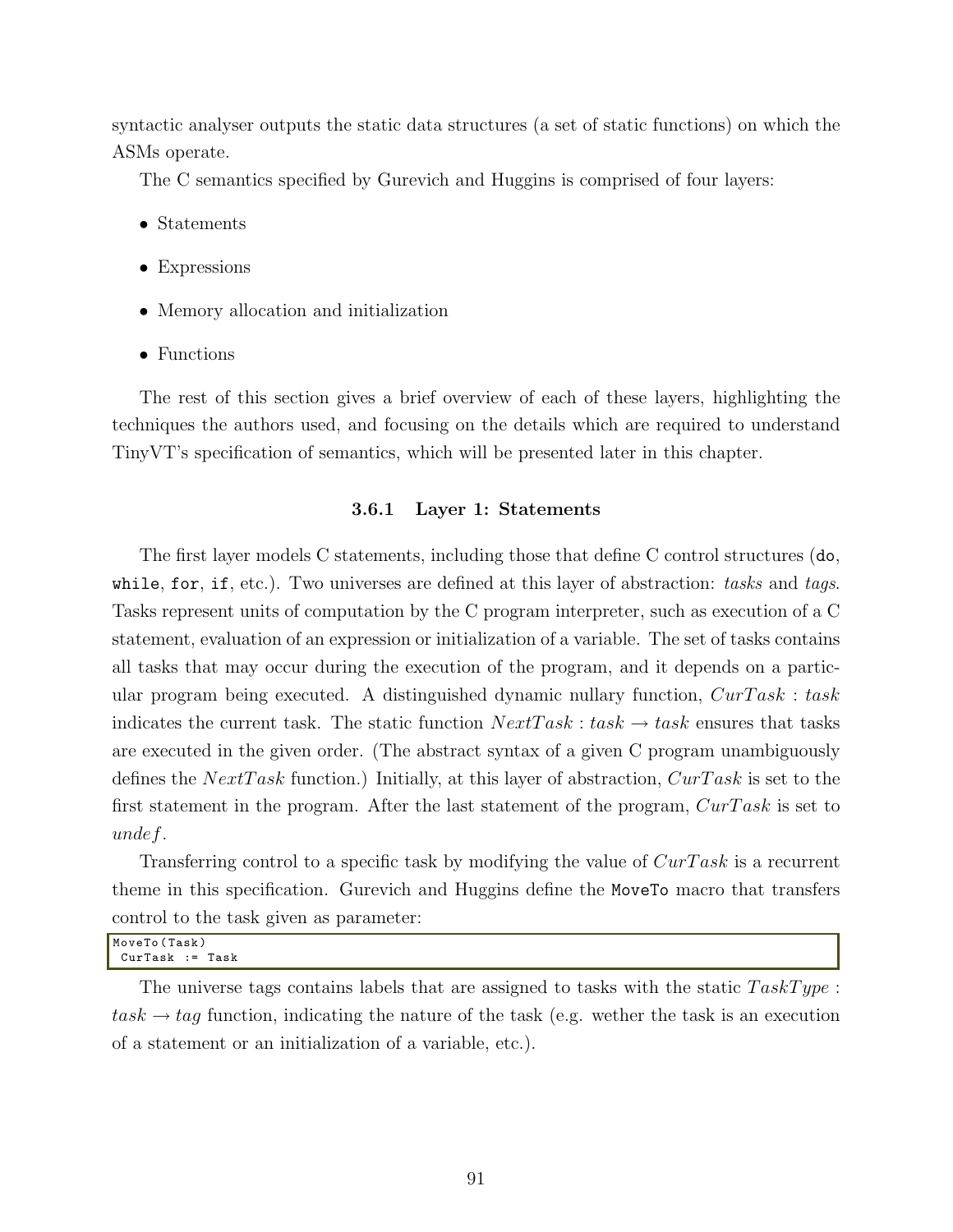This layer of abstraction specifies the semantics of all types of C statements: expression, selection, iteration, jump, labeled and compound statements. The following paragraphs explain, through a representative subset of the above statement kinds, how the ASM approach is used to specify the semantics of C. For further details, the reader should refer to [\[35\]](#page-139-1).

# Expression statements

In C, an expression statement means evaluating an expression. At this level of abstraction, it is assumed that the evaluation of the expression is handled by an external function TestValue : task  $\rightarrow$  result, where result is an universe of results. The expression is evaluated even if the resulting value is never used, since the evaluation may have side-effects. As this layer of abstraction of the semantics specification is only concerned with control flow, the ASM rule for an expression statement is as simple as proceeding to the next task.

| <i>if</i> TaskType(CurTask) = expression then |  |
|-----------------------------------------------|--|
| MoveTo(NextTask(CurTask))                     |  |

# Selection statements

C specifies two kinds of selection statements: if and switch. The if statement has two forms: "if(expression) statement" and "if(expression) statement else statement". To give and idea how the semantics of selection statements is defined, without being complete, I only present the semantics of the latter here.

The semantics of the if-else statement relies on the external function  $TestValue$  to evaluate the guard expression. If the result TestValue returns is non-zero, the task in the true branch is executed. Otherwise, if the result is zero, execution continues with the false branch. The static functions  $TrueTask : task \rightarrow task$  and  $FalseTask : task \rightarrow task$  are used to query for the true and false branches in an if statement.

```
if TaskType (CurTask) = branch then
if TestValue (CurTask) != 0 then
  MoveTo ( TrueTask ( CurTask ))
 elseif TestValue (CurTask) = 0 then
  MoveTo ( FalseTask ( CurTask ))
```
The statements in both branches link to the task following the if statement with the static *NextTask* function.

Statements in the true or false branches can potentially be compound statements. Gurevich and Huggins do not give special rules for compound statements: A compound statement is a list of statements linked together with the static  $NextTask$  function. The first task within the compound statement is linked from the last task preceding it, and the last task of the compound statement is linked to the first task following it.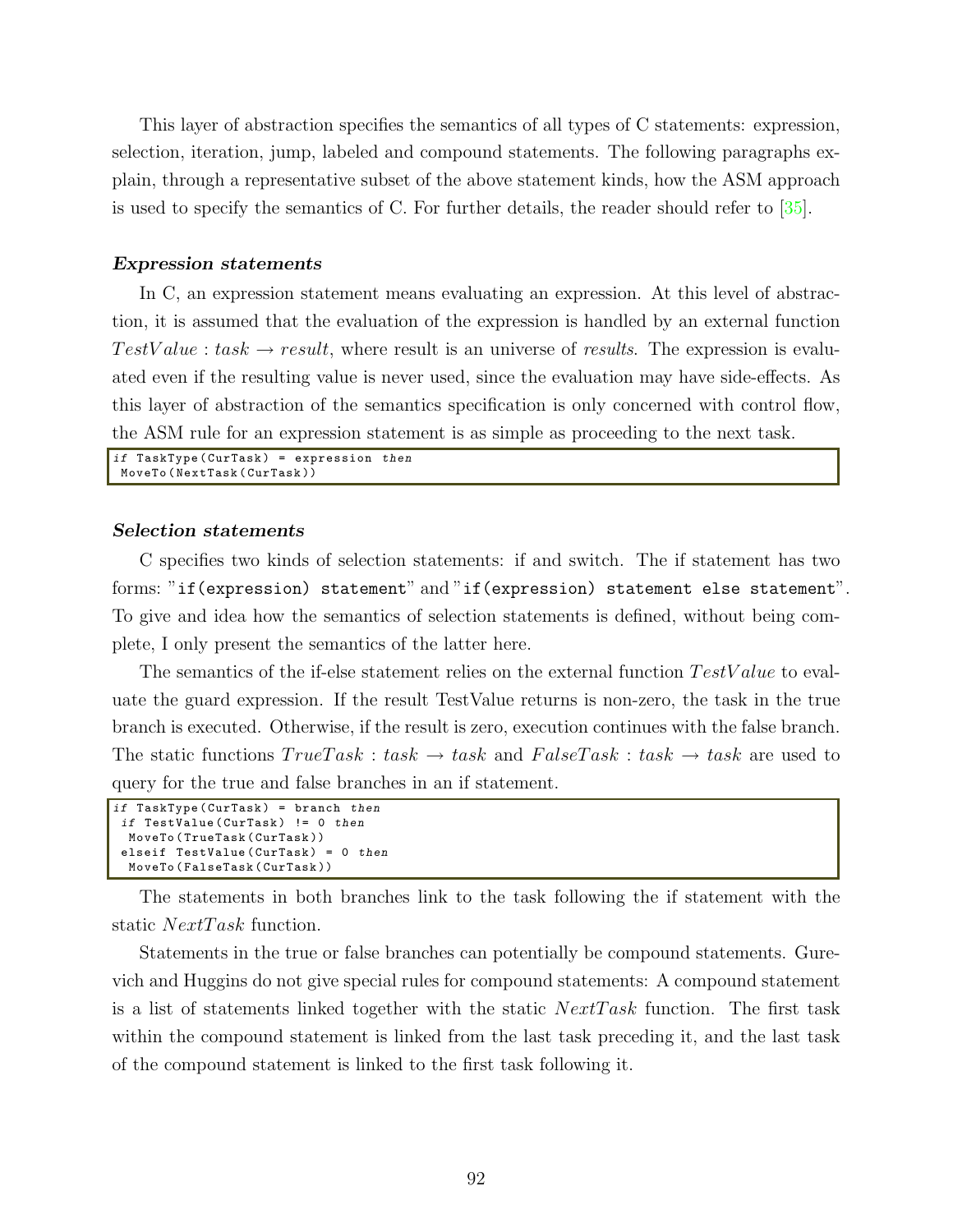# Iteration statements

Similar to the if statement, the semantics of iteration statements are also specified using the  $TestValue$ ,  $TrueTask$  and  $FalseTask$  functions.

## Jump statements

The break statement within a switch statement or a goto statement indicate that control should be unconditionally transferred to the task specified by the default label, or by the corresponding label, respectively. The break and continue statements unconditionally transfer control to the first task of the enclosing iteration statement or the first task following the enclosing iteration statement, respectively. All this information is available statically, and is encoded in the static *NextTask* function.

The return statement, at this layer of abstraction, is modeled by setting  $CurTask$  to undef and halting program execution.

### 3.6.2 Layer 2: Expressions

The second layer of abstraction in the operational semantics specification of C deals with expressions. Refining the first layer, the  $TestValue$  function is concretized: At the second layer, it is an internal dynamic function. Furthermore, tasks with expression tags (which model expression statements in the first layer) are now expanded, representing the internal structure of expressions. This level of abstraction incorporates the notion of a store abstraction, and uses several functions to represent memory read/write operations. Also, C built-in types are handled at this level, with static functions to return the size of a type and to convert memory locations to results of a given type. Identifiers (identifier expressions) are mapped to memory locations, using a static function, as well.

All kinds of expressions are modeled at the second layer, except for function invocations. For now, a function invocation is modeled with an external  $FunctionValue: task \rightarrow result$ function, which returns the result, i.e. the return value of the function.

#### Evaluation order of subexpressions

#### Undefined evaluation order

According to the C standard, for many binary expressions in C (binary arithmetic operations, assignment operation, etc.) the order of evaluation of subexpressions is undefined. This means that C compilers are free to generate code with arbitrary fixed evaluation order, or, can take advantage of this ambiguity to implement compiler optimizations. As a result,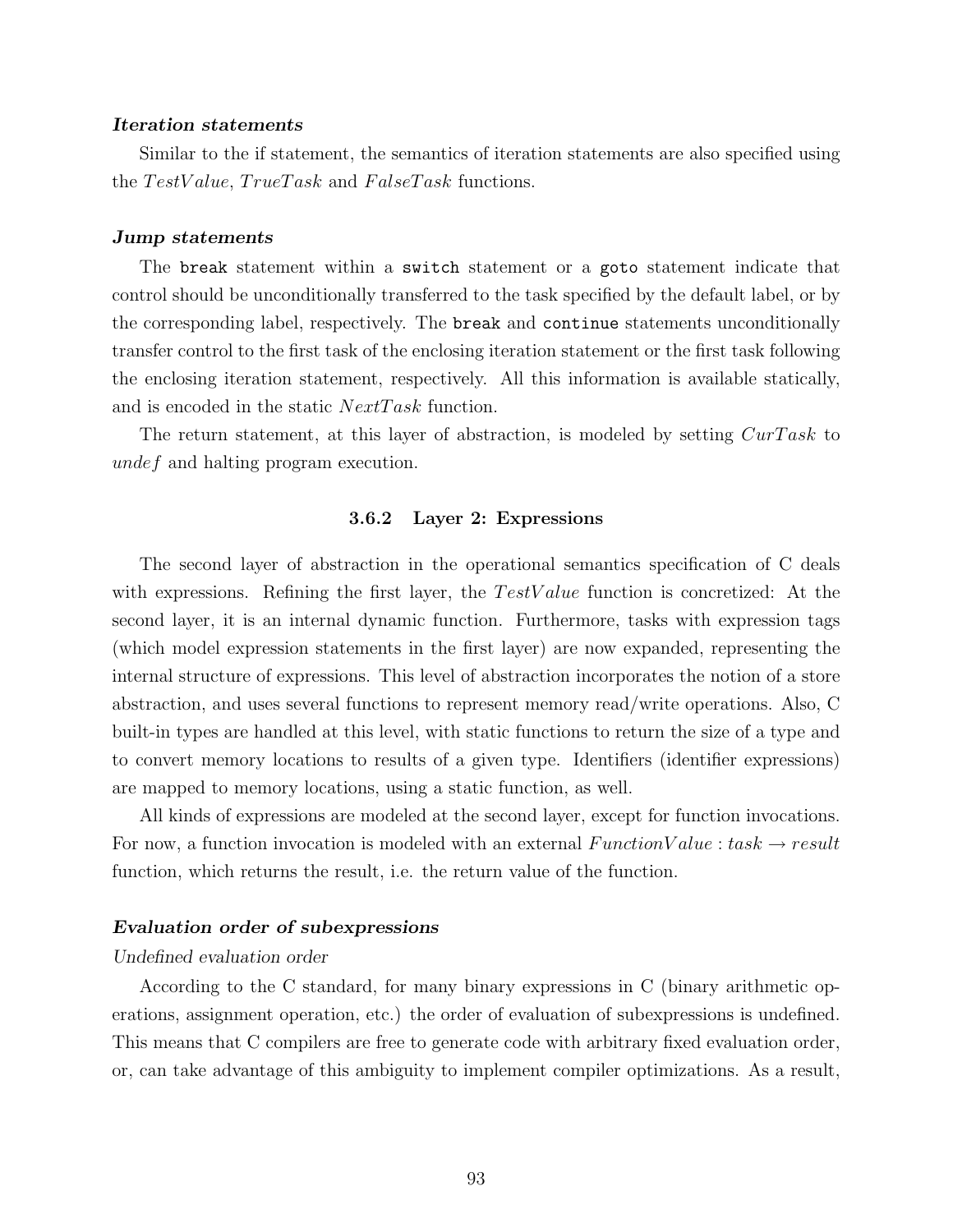for the same source code, the evaluation order of subexpressions may be different from platform to platform (hardware and operating system), moreover, it may even vary between subsequent executions of the same binary on the same platform.

The ASM based semantics specification uses the choose construct to model this nondeterminism. For all binary operations with undefined execution order, a dynamic function Visited : task  $\rightarrow$  {neither, left, right, both} is used to mark which subexpressions have already been evaluated. Initially, *Visited* is set to *neither*, and a nondeterministic choice is made to decide if the left or the right subexpression is to evaluate first. After evaluating the chosen subexpression, the value of the Visited function is updated for the parent statement accordingly. Then, the other subexpression is evaluated, setting the value of V isited to both. To allow for jumping between subexpressions depending on the nondeterministic choice, the MoveTo macro is redefined, such that it inspect the value of Visited to set  $CurTask$  to the subexpression which has not been evaluated yet.

### Omitted subexpressions

For some expressions, subexpressions may or may not be evaluated, depending on certain conditions. For example, if the first (left) operand of a logical OR expression evaluates to a non-zero value (TRUE), the result of the expression is known, hence the second (right) operand will not be evaluated. Similarly, for the logical AND operation, the evaluation of the second operand is omitted if the first operand evaluates to zero (FALSE). Gurevich and Huggins model this by linking the subexpressions with  $TrueTask$  and  $FalseTask$  instead of  $NextTask$ , hence, skipping the evaluation of the left operand based on the result from the evaluation of the right operand.

#### 3.6.3 Layer 3: Memory allocation and initialization

The third layer extends the previous layer with the semantics of memory allocation and initialization. The *tags* universe is extended with the *declaration* element, representing variable declaration tasks. Declaration tasks are linked in the proper order with statement tasks with the static  $NextTask$  function.

C distinguishes between static and non-static variables. Static variables are initialized at most once, only the first time the declaration task is executed. Every time the declaration task of a static variable is executed, it assigns the same memory area to the declared variable. For non-static variables, the declaration task executes the initializer unconditionally, and assigns a new memory area to the variable.

Special care is needed when treating local automatic variables that are declared (with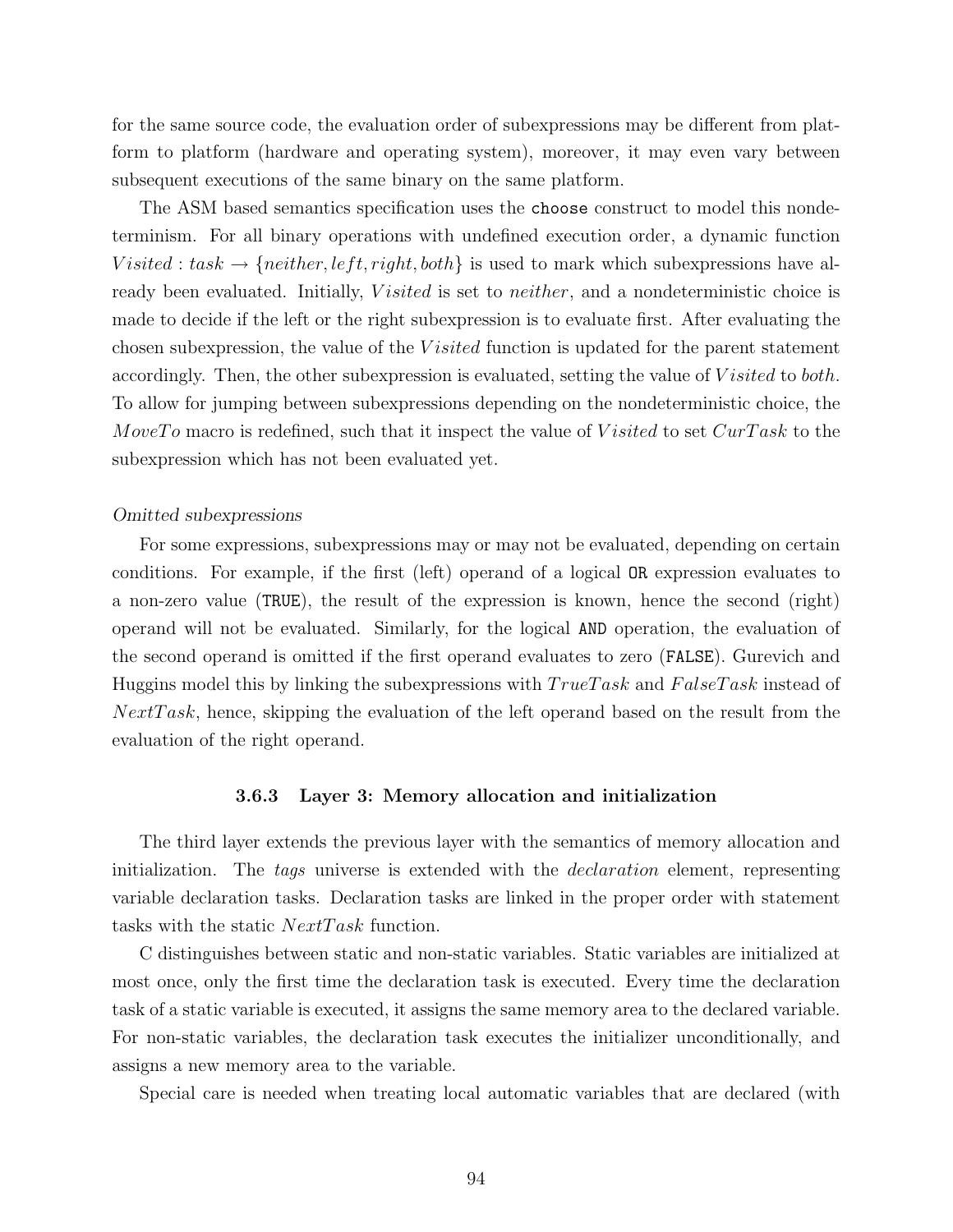optional initializers) in a scope that can be entered with a non-local jump. In such case, memory must be allocated to the variable, but the initialization, if present, is skipped. Gurevich and Huggins solve this by redefining the semantics of the non-local goto statement: Instead of an unconditional jump, the goto statement now transfers control to a series of indirect initialization task that allocate the memory for the local automatic variables within the scope being entered.

#### 3.6.4 Layer 4: Functions

The fourth layer of abstraction specifies the semantics of function definitions and function invocations. Since a C function may have multiple active incarnations at a given moment (e.g. as a result of recursion), a task alone is insufficient to capture to which incarnation of the function it belongs. Overcoming this issue requires modeling the stack as a universe. The universe stack consists of positive integers, each representing a different stack frame, whith a distinguished element  $StackRoot = 1$ . The functions  $StackNext : stack \rightarrow stack$  and  $Stack Prov: stack \rightarrow stack$  are used to navigate the stack. The unary function  $StackTop$ represents the top of the stack. Store-related functions are now changed to reflect state stored on the stack. The FunctionV alue function, introduced in the second layer of abstraction is now eliminated.

Function invocation, from the caller's point of view, is modeled as follows. Similarly to most binary operation expressions, the evaluation order of function arguments is undefined in C. This nondeterministic evaluation is modeled analogously to binary operation expressions in the second layer. Once the arguments are computed, a new frame is pushed to the stack by incrementing  $Stack Top$ . The values of the arguments, as well as the return task, are associated with the new top of the stack, and control is transferred to the first task of the function. The ReturnTask : stack  $\rightarrow$  task function is updated to return the task following the function invocation expression for the current top of the stack. When the function finishes, control is returned to this task. After the function returns, the result is available at the top of the stack.

From the callee's aspect, execution of a function consists of three steps. First, memory is allocated for the arguments, as described in layer three. Then, the function's body (a compound statement) is executed. Finally, the return statement is redefined to associate the optional return value with the top of the stack, and pass control back to the return task associated with the top of the stack.

Since previous abstraction layers did not handle functions, there was no distinction between local and global variables. This layer of abstraction defines a static  $GlobalVar$ :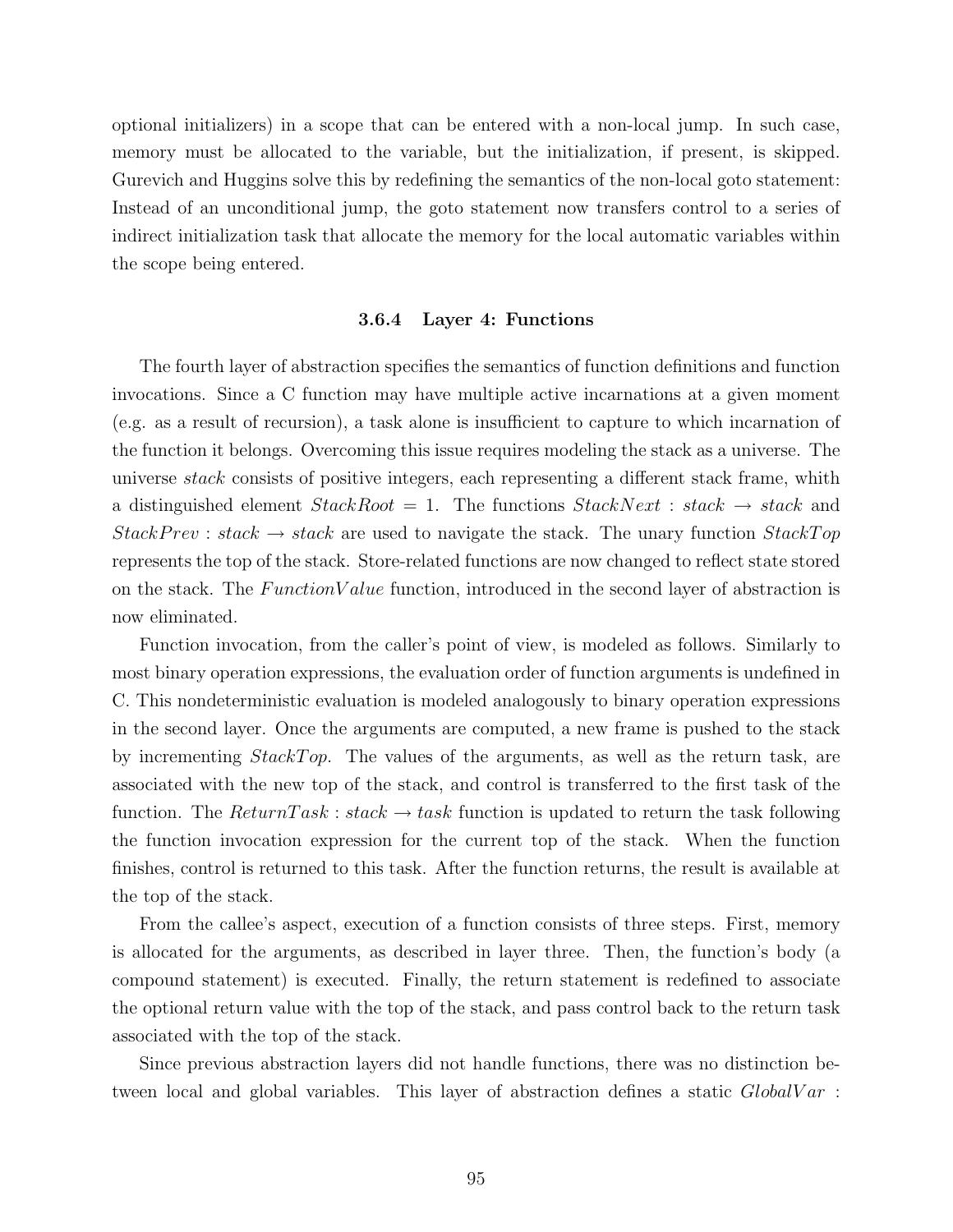$task \rightarrow bool$  function to check if a variable is global or not. The specification of semantics assigns all global variables to StackRoot. This way, when global variables need to be accessed, *StackRoot* is used instead of the actual top of the stack in the corresponding functions. To bootstrap a C program, this abstraction layer of the semantics specification sets the initial value of  $CurTask$  to the first global variable declaration, or, if none present, to the first task of the main() function.

# 3.7 Semantics of TinyVT

This section defines the semantics of TinyVT as an extension to the C semantics of Gurevich and Huggins. The four levels of abstraction allow for exploring distinct aspects of the semantics of TinyVT separately.

# 3.7.1 Layer 1: Statements

The first layer of abstraction models C control structures. TinyVT extends the C language with four statements: await, yield, dreturn and ireturn.

#### The await statement

We will model the await statement as a selection statement: Since an await statement may include multiple event handlers, the type of the received event will specify which one of the inlined function bodies will be executed. Because the semantics of function invocations are not specified until the fourth layer, for now, we define an external  $ResumeTask : task \rightarrow$ task function which, for an await task, returns the first task of the inlined event handler the thread execution should continue with.

| $if$ TaskType (CurTask) = await then |  |
|--------------------------------------|--|
| Moveto (ResumeTask (CurTask))        |  |

ResumeTask may return undef in the case when an unexpected event is received by the thread. In such situation, the execution of the program halts.

#### The yield statement

The yield statement is syntactic sugar. It is equivalent to requesting the deferred execution of the  $deferedEvent$  event handler, followed by an await statement with a single deferredEvent handler inlined. The deferred execution request is a function call to the event dispatcher (a service external to a thread), which is handled as an expression statement at this abstraction level. This expression statement is linked to the await statement with an empty-bodied event handler of  $deferredEvent$  with  $NextTask$ .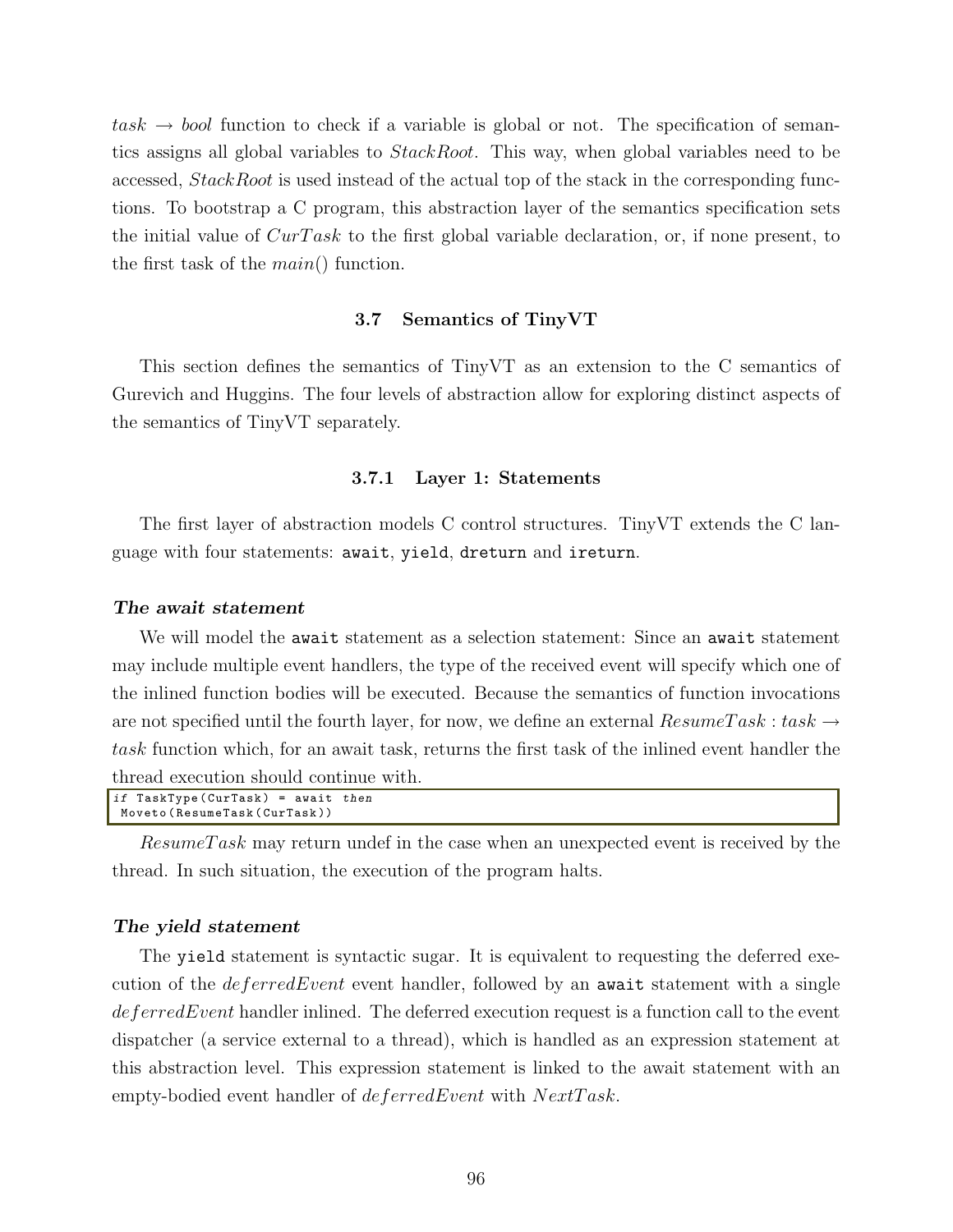#### The ireturn statement

TinyVT's syntax does not allow the return statement within threads. Instead, two returnlike constructs are specified: ireturn and dreturn.

The dreturn statement may appear in the body of inlined event handlers within await statements. It may or may not be followed by an expression defining the return value. The ireturn statement is a shorthand notation to specify that a yield statement should be executed immediately after the enclosing await statement. A more complete discussion of the ireturn (and dreturn) will be presented in the fourth layer of abstraction. For now, ireturn is specified as an unconditional jump to a yield operation, which is then linked with  $Next Task$  to the task following the enclosing await block.

### The dreturn statement

Similarly to the syntax of ireturn, the dreturn statement may appear in the body of inlined event handlers within await statements, and may or may not be followed by an expression defining the return value. It is modeled as an unconditional jump to the task following the enclosing await block.

#### Limitations on jump statements

TinyVT syntax does not allow for jumps into or out of the body of inlined event handlers of await statements. This restriction applies to goto, break and continue statements, and forbids switch statements the body of which incudes an await statement with a case label in the inlined event handler.

For other uses of jump statements, the semantics defined by Gurevich and Huggins apply.

### 3.7.2 Layer 2: Expressions

For many binary operations, the C standard does not define an evaluation order for the subexpressions representing the operands.

TinyVT, however, requires that the order of function calls made by the thread should always be deterministic, therefore, expressions that include function call subexpressions with undefined evaluation order are not allowed in the generated code.

## 3.7.3 Layer 3: Memory allocation and initialization

Memory allocation and initialization within TinyVT threads is identical to that in standard C.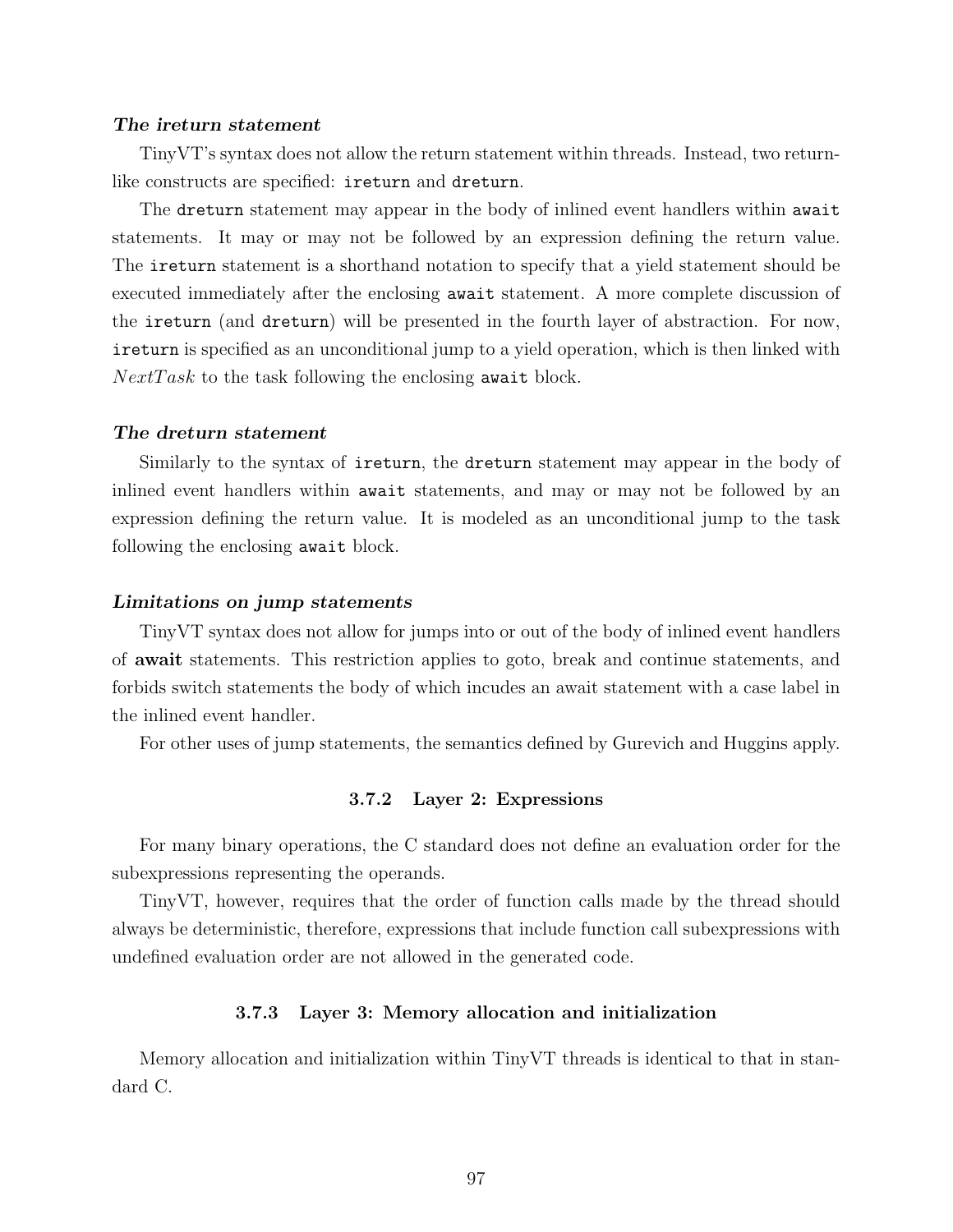# 3.7.4 Layer 4: Functions

### The caller's story

Similarly to binary mathematical operations, for function invocations, the C standard does not define a fixed evaluation order of arguments. TinyVT, however, forbids this nondeterminism by requiring that the order of function calls made by the thread be deterministic. Apart from the evaluation order of function arguments, the caller's story is identical that in the specification given by Gurevich and Huggins.

### The callee's story

Event handlers in TinyVT are similar to C function definitions in many respect. However, there can be multiple different event handlers for the same event type inlined in different await statement. It depends on the actual thread state which of these is going to be executed in response to a function call from the environment.

In response to a function call from the environment, control is passed to an event handler stub within the thread that is common to all events of the same kind. First, memory is allocated for the parameters, identically to C function definitions. Then, memory is allocated to the return value if the return type is non-void.

We define a dynamic function  $ThreadState : task$  which defines where the execution of the thread should be resumed at the next call to the thread. Initially, *ThreadState* is set to the task corresponding to the first await statement of the thread.

A static function  $ResumeTask : (task, task) \rightarrow task$  is called to find out which handler body of which await block to jump to. The first argument of  $ResumeTask$  is the current task that identifies the event handler stub, the second argument is the current thread state, and it returns the first task of a particular event handler within the await block at which the thread is currently blocked.

The semantics of dreturn and ireturn statements are expanded at this level of abstraction. If the return statement is followed by an expression, it is evaluated, and the result is placed in the memory allocated for the return value. After this, the control leaves the inlined function body as it is specified in the first layer.

The execution of the function ends when an await statement is reached. At this point, ThreadState is set to the identifier of the await task reached, the return value is associated with the top of the stack and control is passed to  $ReturnTask$ .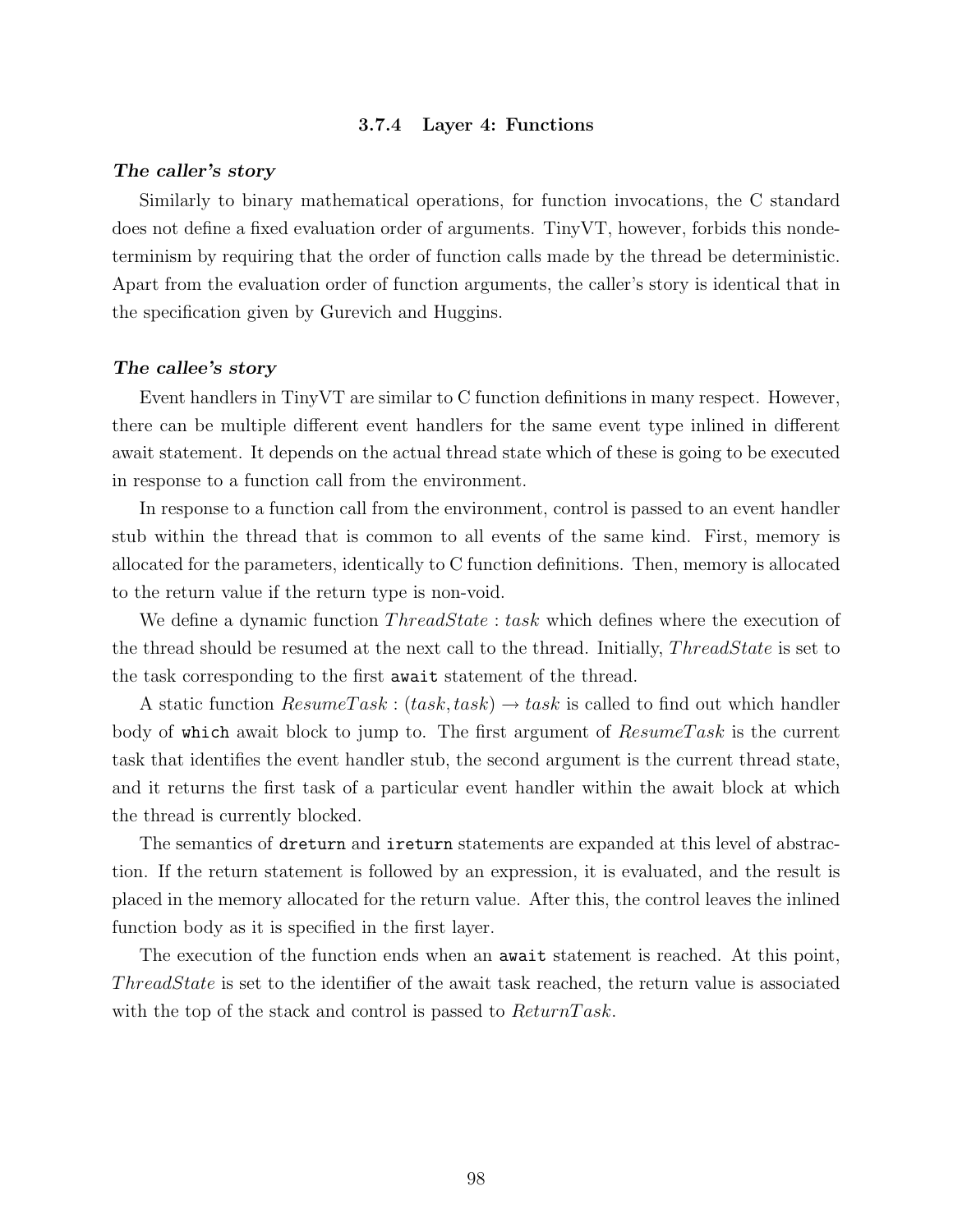### 3.8 Compositionality

Compositionality is an important notion in designing and analyzing complex systems. For a reasonably complex system that is built of a large number of components, proving that certain properties hold for the system as a whole can be very complicated. Compositionality provides a constructive approach to proving system properties. Instead of the entire system being the subject of analysis, it is sufficient to ensure that the properties in question hold for its constituents, commonly called components, if it can be shown that properties are preserved through composition. The essence of compositionality is that properties of the composite are a function of properties of its components.

In this section, the compositionality of TinyVT threads is investigated. Since ensuring predictable operation is one of the fundamental design goals in embedded systems, the property I will closely look at is determinism. I define determinism as follows. A system is deterministic if, whenever two program traces agree on the inputs, they always agree on the outputs and the final state, as well. While such a definition of determinism is meaningless in embedded systems in general, since not only the ordering but the timing of the inputs affect the outputs, it is suitable for TinyVT threads that are shielded from the environment with an event-driven runtime that serializes external events. I will show that show that TinyVT threads are deterministic in this sense, and that the (parallel) composition operation that I define preserves this property.

While the previously presented four abstraction layers of the semantic specification sufficiently describe the semantics of TinyVT, the level of detail is too fine-grained to examine the compositional behavior of TinyVT threads. The ASM approach, however, provides a means to describe the semantics of the language at the level of abstraction that is most suited to investigate the property in question. This section describes TinyVT automata (TA), an abstract model that hides irrelevant details and allows for examining interaction between different threads and between threads and the environment, focusing on control flow and communication. The abstract model retains details that are related to externally observable communication and control, such as tasks related to passing control (i.e. calling functions external to a thread or awaiting external events) and local thread state that affects control flow. Irrelevant details, such as tasks corresponding to individual C statements that are not related to passing control across thread boundaries, or local state not affecting control flow are not modeled.

The model described below allows for hierarchical composition, that is, a composition of threads may also be subject to composition. This way, a complex system can be modeled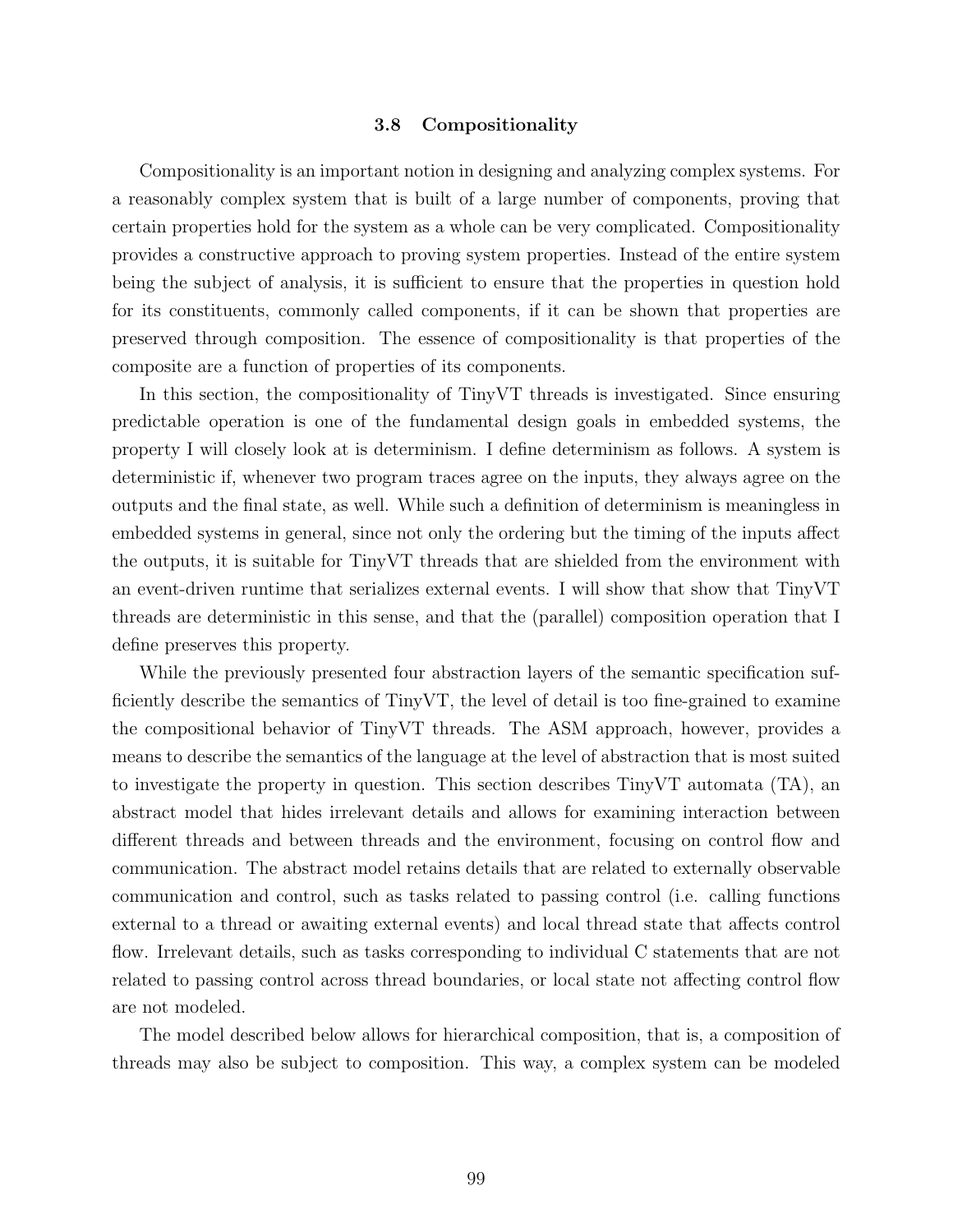as a hierarchical composition where the leaves of the composition tree are TinyVT threads and the non-leaf nodes nodes are composites.

### 3.8.1 Modeling TinyVT threads as finite automata

<span id="page-109-0"></span>Formally, a TinyVT thread is modeled as a TinyVT Automaton (TA), a kind of finite automaton similar to I/O Automaton  $[57]$  and Interface Automaton  $[19]$ , but with different behavioral semantics. The TA is defined as a 6-tuple  $\langle S, s_0, A_{in}, A_{out}, A_h, T \rangle$ , where

- S is a finite set of states,
- $s_0 \in S$  is the initial state,
- $A_{in}$  is a finite set of input actions,  $A_{out}$  is a finite set of output actions, and  $A_h$  is a finite set of internal (hidden) actions. The set of input, output and internal actions are pairwise disjoint, that is,  $A_{in} \cap A_{out} = \emptyset$ ,  $A_{in} \cap A_h = \emptyset$  and  $A_{out} \cap A_h = \emptyset$ .  $A = A_{in} \cup A_{out} \cup A_h$  denotes the set of all actions.
- $T : S \times A \times S$  is a transition relation.

If  $a \in A_{in}$ , then  $(s_i, a, s_j) \in T$  is called an *input transition*. Similarly, if  $a \in A_{out}$  or  $a \in A_h$ , then  $(s_i, a, s_j) \in T$  is called an *output* or *internal transition*, respectively. An action a is enabled in state s if there exists a transition  $(s_i, a, s_j)$  for some state  $s_j$ .

We denote the set of enabled input, output and internal actions in state s with  $A_{in}(s)$ ,  $A_{out}(s)$  and  $A_h(s)$ , respectively. The set of enabled actions at state s is denoted with  $A(s)$ .

Similarly to Interface Automata and unlike IO Automata, the TinyVT automaton is not required to be input-enabled, that is,  $A_{in}(s) = A_{in}$  need not necessarily hold for any state  $s \in S$ . For a state  $s \in S$ ,  $A_{in} \setminus A_{in}(s)$  denotes the set of illegal inputs, that is, input actions that are not enabled when the current state is s. Furthermore,  $A(s) = \emptyset$ is allowed, to allow for modeling a final state from which no transitions originate. Unlike Interface Automata, TinyVT automaton assigns lower priorities to input transitions than to non-input (i.e. output or internal) ones. As a result, a TA is input enabled only if there is at least one enabled input transition and there are no enabled output or internal transitions at the given state.

Notice that the above definition of TinyVT automata allows for modeling nondeterminism, since T is a relation, not a function. For instance,  $(s_i, a, s_j) \in T$  and  $(s_i, a, s_k) \in T$  are allowed to hold at the same time, meaning that, from state  $s_i$ , for action  $a$ , the next state is randomly chosen to be either  $s_j$  or  $s_k$ .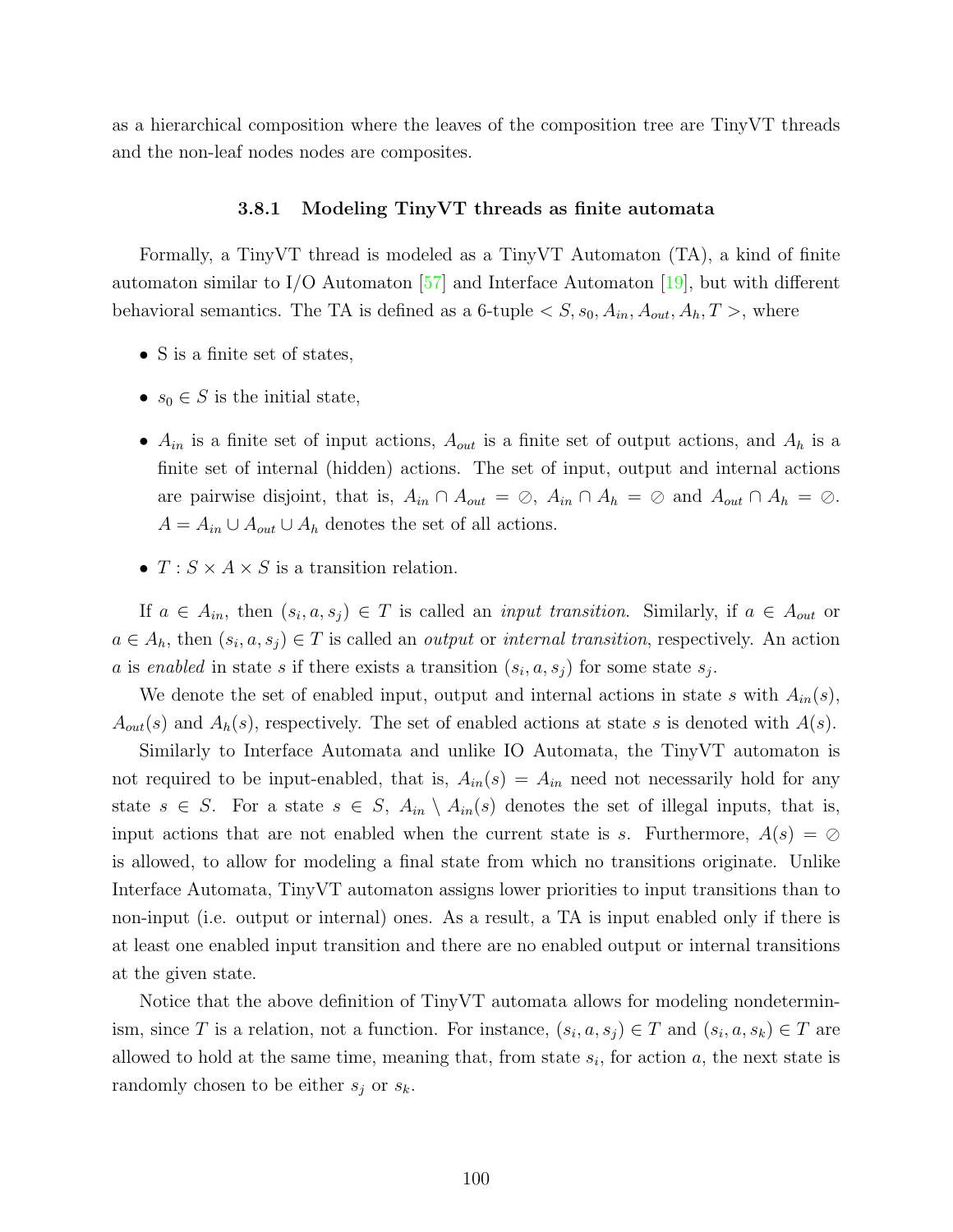### 3.8.2 Compositionality of automata

Two TinyVT automata  $M_1$  and  $M_2$  are composable if for every  $a \in A_1 \cap A_2$  either  $a \in A_{1_{in}} \cap A_{2_{out}}$  or  $a \in A_{1_{out}} \cap A_{2_{in}}$ . This means, that every action that is shared between the two automata, denoted as  $Shared(M_1, M_2) = A_1 \cap A_2$ , is an input of one and and output of the other.

The composition of automata  $M_1$  and  $M_2$  is denoted as  $M_1||M_2$ , where  $\parallel$  is the (parallel) composition operator. If  $M_1$  and  $M_2$  are composable, their composition  $M_1||M_2$  is defined as

- $S_{M_1||M_2} = S_1 \times S_2$ ,
- $s_{0_{M_1\|M_2}} = (s_{0_1}, s_{0_2}),$
- $A_{in_{M_1||M_2}} = A_{in_1} \cup A_{in_2} \setminus Shared(M_1, M_2),$
- $A_{out_{M_1||M_2}} = A_{out_1} \cup A_{out_2} \setminus Shared(M_1, M_2),$
- $A_{h_{M_1|M_2}} = A_{h_1} \cup A_{h_2} \cup Shared(M_1, M_2),$
- $T_{M_1|M_2} = \{((s_{i_1}, s_{i_2}), a, (s_{j_1}, s_{i_2})) | (s_{i_1}, a, s_{j_1}) \in T_1 \land a \in A_1 \setminus A_2\}$  $\cup \{((s_{i_1}, s_{i_2}), a, (s_{i_1}, s_{j_2})) \mid (s_{i_2}, a, s_{j_2}) \in T_2 \land a \in A_2 \setminus A_1\}$  $\cup \{((s_{i_1}, s_{i_2}), a, (s_{j_1}, s_{j_2})) \mid (s_{i_1}, a, s_{j_1}) \in T_1 \land (s_{i_2}, a, s_{j_2}) \in T_2 \land a \in Shared(M_1, M_2)\}.$

The rule describing how the transition relation of the composition is computed consists of three parts. The fist and second rules describe that if an action is accepted by one of the components but not the other, a transition is generated for the composite that advances the state of the component that accepts the action but leaves the state of the other component unaltered. The third rule describes that if an action is accepted by both components (which can happen only if it is an input action to one and an output action to the other) the state of both components are advanced.

At a given state, it is possible that a shared action is output by one of the components but not accepted by the other. Such states are called *illegal states*. We do not explicitly exclude illegal states from the composition, for two reasons. First, it is convenient to define the transition relation structure of the composite without constraints, leaving it to the behavioral semantics to specify how the automaton behaves. Second, depending on the environment, illegal states may or may not be reachable. For example, a composition which contains illegal states will work reliably in an environment that never drives the composition into an illegal state.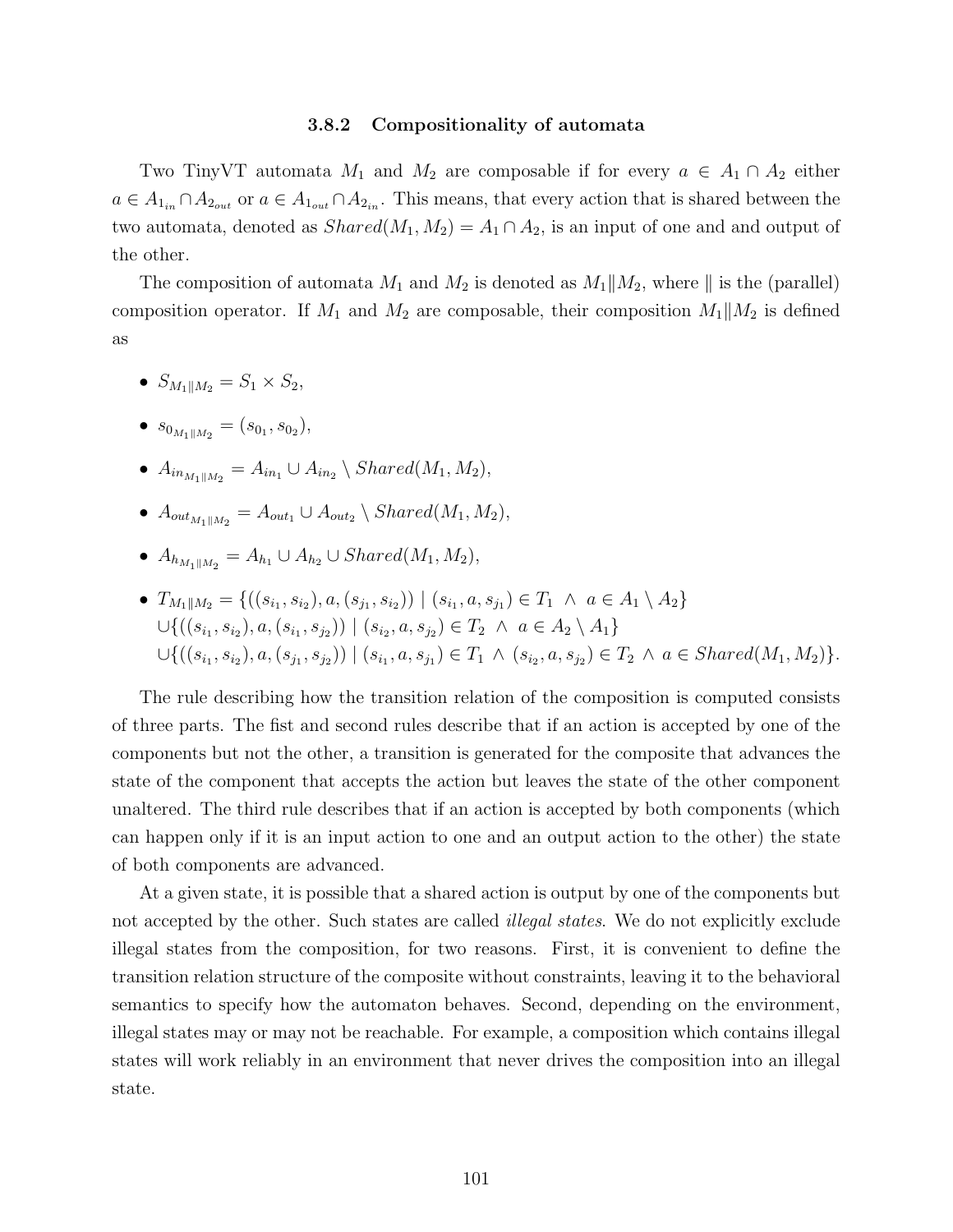# 3.8.3 AsmL model

# TinyVT automaton

The specification of semantics of the TinyVT automaton is split into two parts. First, the static data structures are specified, then the dynamic (behavioral) semantics is defined. The specification of semantics is given in the AsmL language, which, beside serving as a formal specification of semantics, allows for simulating a TinyVT automaton or a network of TinyVT automata using the AsmL tools.

# Static data model

States are modeled as an AsmL class with two members, an optional unique name of the state and a Boolean value indicating wether the state is the initial state.



Figure 38: TA state.

Action is modeled as a String, which holds the name of the action.

Transition is modeled as an AsmL structure, with the source and destination states, as well as the action associated with the transition as members.

structure Transition 1 const src as State 2 const dst as State 3 const action as String 4

Figure 39: TA transition.

A TinyVT automaton is modeled as an abstract class. The automaton's set of states, set of input, output and internal actions, as well as the transition relation are modeled as abstract properties. The concrete data sources for these properties can be provided by subclassing.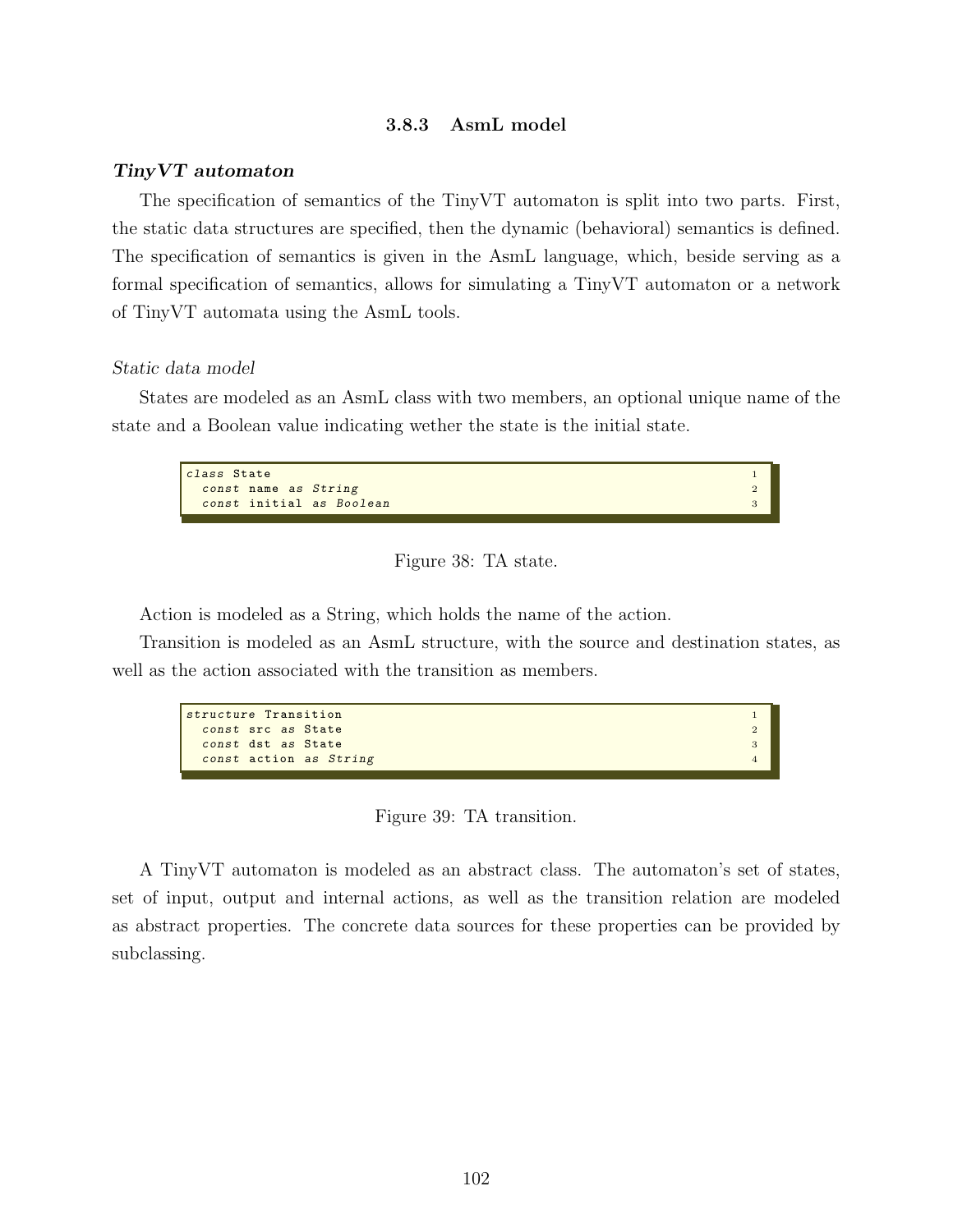```
abstract class AbstractTA 1
   abstract property inputActions as Set of String 2008
      \mathsf{get} . The set of the set of the set of the set of the set of the set of the set of the set of the set of the set of the set of the set of the set of the set of the set of the set of the set of the set of the set of t
   abstract property outputActions as Set of String 44
      \mathsf{get} . The set of the set of the set of the set of the set of the set of the set of the set of the set of the set of the set of the set of the set of the set of the set of the set of the set of the set of the set of t
   abstract property internalActions as Set of String 66
      \mathsf{get} . The contract of the contract of the contract of the contract of the contract of the contract of the contract of the contract of the contract of the contract of the contract of the contract of the contract of th
   abstract property states as Set of State 8 and 1999 and 1999 and 1999 and 1999 and 1999 and 1999 and 1999 and 1
      \mathsf{get} . The set of the set of the set of the set of the set of the set of the set of the set of the set of the set of the set of the set of the set of the set of the set of the set of the set of the set of the set of t
   abstract property transitions as Set of Transition 10get 11
```
Figure 40: The Abstract Data Model of TinyVT Automata.

Notice that the properties only have accessors (get), not mutators (set), hence they cannot be modified as the state of the machine evolves.

### Behavioral model

The behavioral model is described by continuing the implementation of the above classes and abstract classes by specifying variables that are dynamic, i.e. the values of which are changing while the state of the automaton evolves, and by specifying methods that manipulate the data structures.

The Boolean variable active is included as a field in the State class, to indicate wether the given state is the current state of the automaton, the state set of which it belongs. Furthermore, a constructor is provided, which sets the active flag if the state is the initial state.



Figure 41: Behavioral aspect of TA state.

The dynamic behavior of the automaton is specified by the Step method. The Step method has an argument of type String?, which, when the argument value is not null (empty input), defines an input to the automaton and directs the automaton to execute a corresponding input transition. The value of the argument can be null, in which case the automaton can take an internal or an output transition. After the transition is executed, the corresponding action is available as the return value of the Step method.

The assertion require Accepts(a) is used to verify that the automaton accepts the action at the current state. The EnabledTransitions method computes the set of input transitions that are enabled at the current state for the input action given as parameter,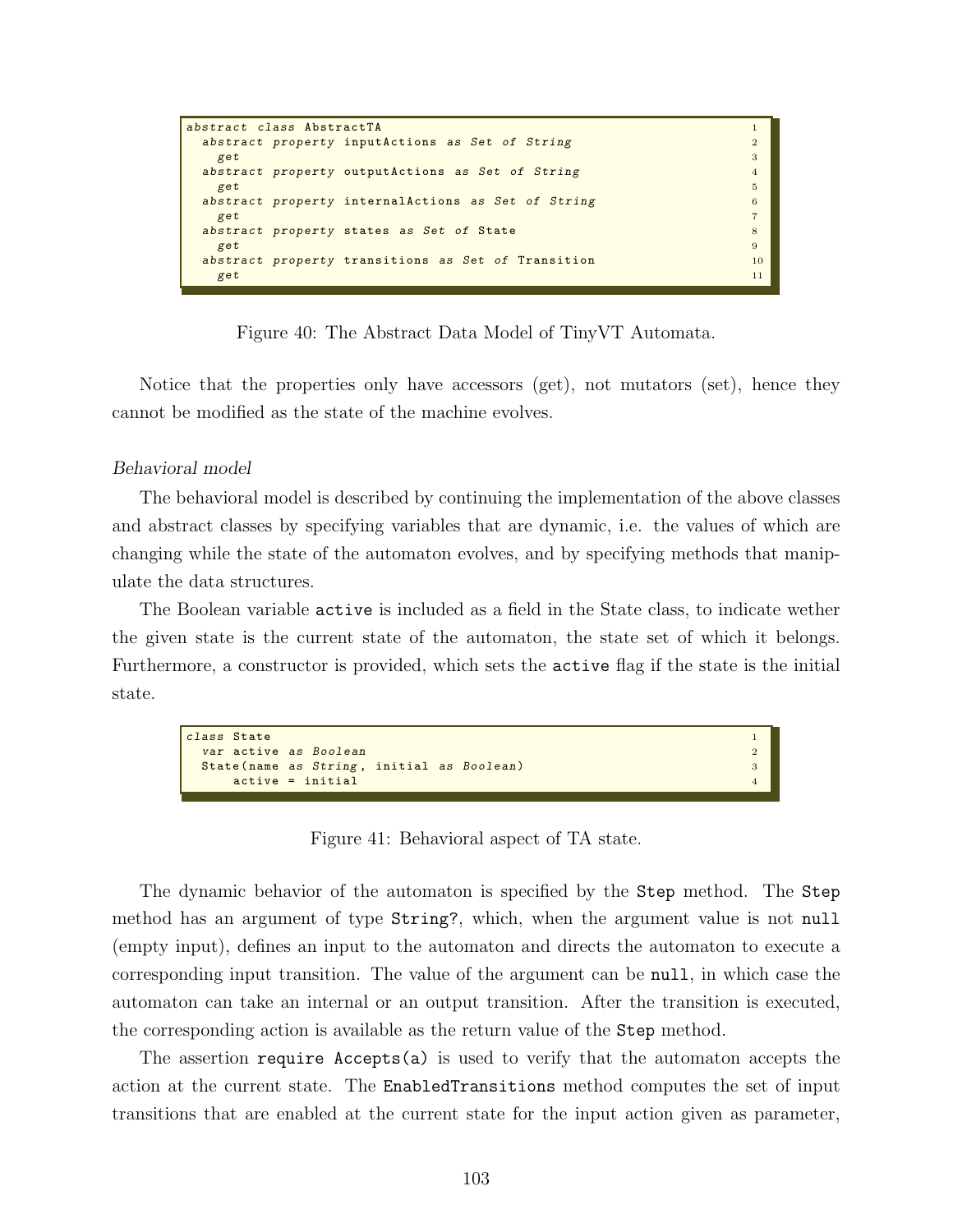or the set of enabled output or internal transitions, if the parameter is null. If multiple transitions are enabled, a nondeterministic choice is made to randomly select one. The selected transition is executed by clearing the active flag of the source state and setting the active flag of the destination state simultaneously in one AsmL step.

```
abstract class AbstractTA 1<br>
Step(a as String?) as String? 1
 Step (a as String?) as String?
  require Accepts (a) 3
  let transition = any t | t in EnabledTransitions (a) 4\texttt{step} , and the step 5transition . src . active := false 6
   transition . dst . active := true 7
   return transition. action
```
Figure 42: Behavior of a TA step.

The helper methods of the AbstractTA class are implemented as follows. The Accepts method returns true if the set of enabled transitions for the action given as a parameter is nonempty, otherwise it returns false.



Figure 43: Deciding acceptance of an input.

The EnabledTransitions methods constructs the the set of enabled input transitions at the current state for the input action given as a parameter, or the set of enabled output or internal transitions if the parameter is null. Notice that an input transition is enabled only if there are no output or internal transitions originating from the current state.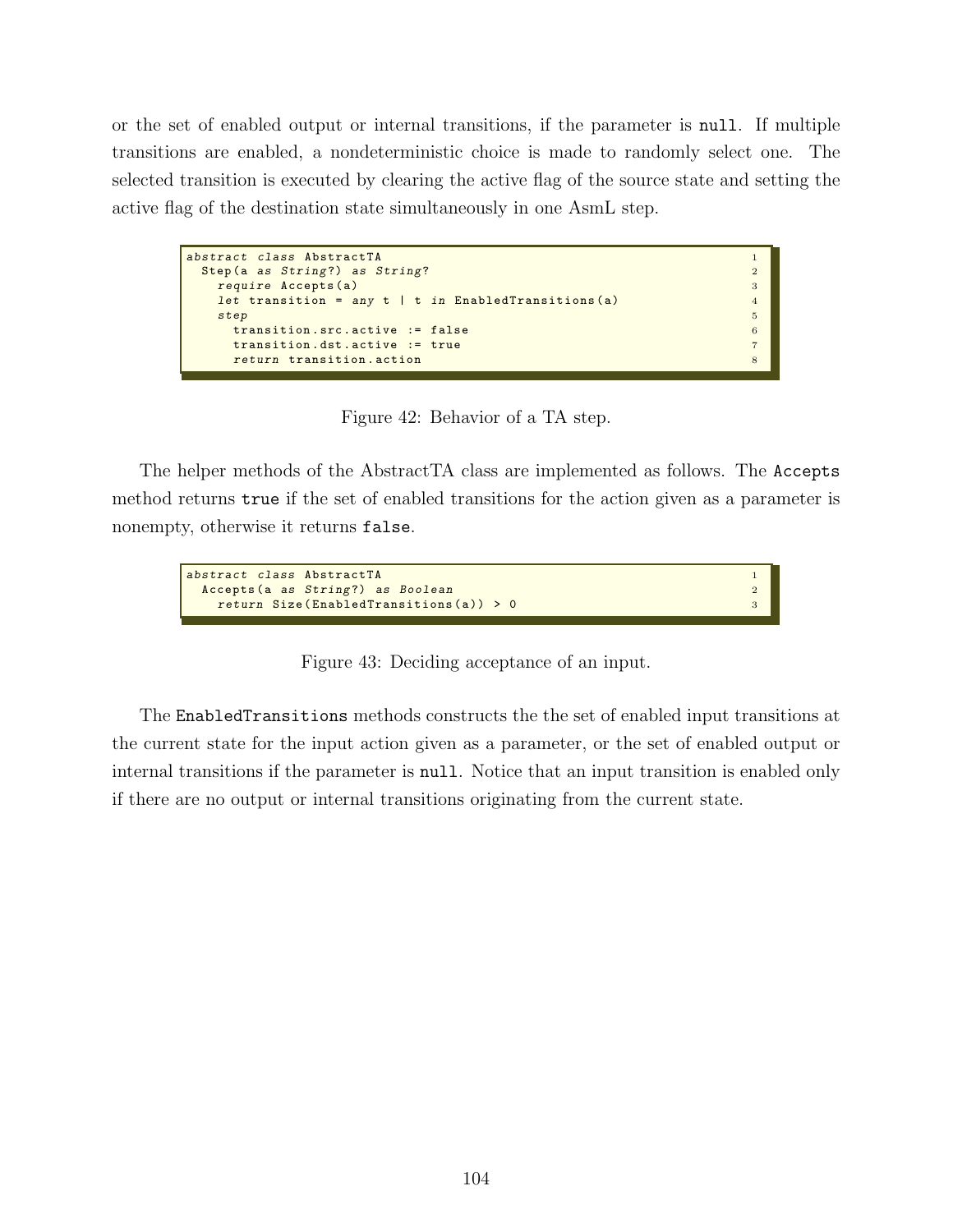```
abstract class AbstractTA 1
 EnabledTransitions (a as String?) as Set of Transition 2
  if \t a = null 3
    return EnabledOutputTransitions () 4
         union EnabledInternalTransitions () 5
   else 6 and 6 and 6 and 6 and 6 and 6 and 6 and 6 and 6 and 6 and 6 and 6 and 6 and 6 and 6 and 6 and 6 and 6
    return EnabledInputTransitions (a) 7
                                                      8
 EnabledOutputTransitions () as Set of Transition 9
  return \{ t | t \text{ in transitions where t.src = CurrentState() and } 10t. action in outputActions } 11
                                                      12
 EnabledInternalTransitions () as Set of Transition 13
  return \{ t | t in transitions where t.src = CurrentState () and 14
         t. action in internalActions } 15
                                                      16
 EnabledInputTransitions (a as String) as Set of Transition 17
  if Size (EnabledOutputTransitions ()) = 0 and 18
         Size (EnabledInternalTransitions ()) = 0 19
                                                      20
    return \{ t | t in transitions where t.src = CurrentState () and 21
         a in inputActions and t. action = a } 22
   else 23 aastal eesti koose 23 aastal eesti koose 23 aastal eesti koose 23 aastal eesti koose 23 aastal eesti k
    return \{ \} 24
```
Figure 44: Querying enabled transitions.

The CurrentState method returns the current state by selecting the one from the state set with the active flag set. The assertion require Size(activeStates) = 1 asserts that no more than one state is active at a time.

```
abstract class AbstractTA 1 and 1 and 1 and 1 and 1 and 1 and 1 and 1 and 1 and 1 and 1 and 1 and 1 and 1 and 1 and 1 and 1 and 1 and 1 and 1 and 1 and 1 and 1 and 1 and 1 and 1 and 1 and 1 and 1 and 1 and 1 and 1 and 1 an
 CurrentState () as State 2
    let activeStates as Set of State = 3
              { s | s in states where s. active = true } 4
                                                                                    5
    require Size (activeStates) = 1return any s | s in activeStates
```
Figure 45: Querying the current state.

# Composition of automata

<span id="page-114-0"></span>Composition of automata is modeled as an abstract class, which contains references to its components. To allow for modeling hierarchical composition of automata, a common practice in software design, the AsmL model uses the Composite pattern[\[30\]](#page-139-0). Properties and operations of the components that are used when specifying the data model or the behavioral semantics of the composite are factored out to an interface. Since a composite can also be a component of a composite which is higher in the composition hierarchy, both the automaton class and the composite class needs to implement this common interface.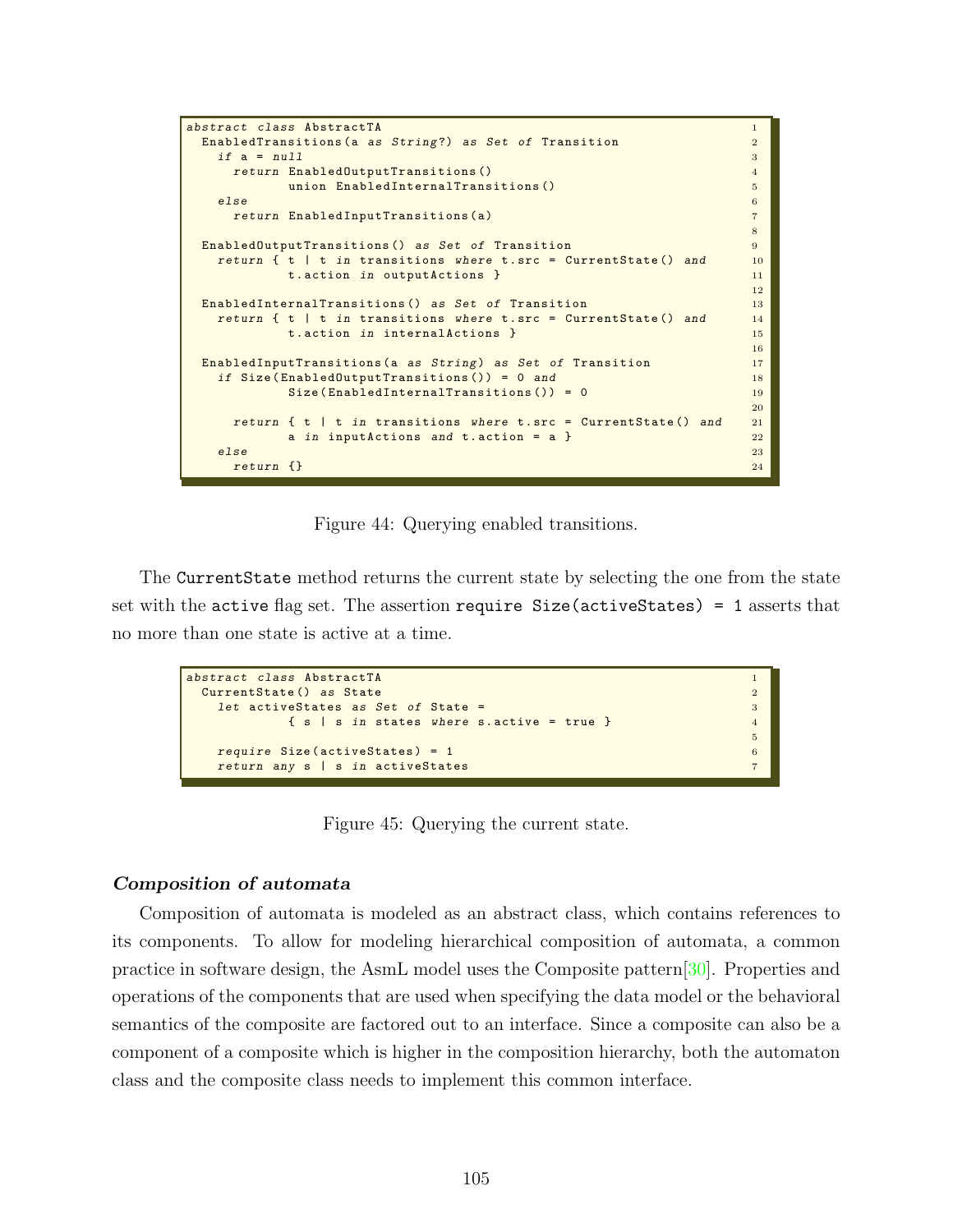# Static data model

The data aspect of the IAbstractTA interface contains the properties necessary for specifying of behavioral semantics of composition. Notice that neither the set of states, nor the transition relation is exposed through this interface.

```
interface IAbstractTA 1
   property inputActions as Set of String<br>get 3
      \mathsf{get} . The set of the set of the set of the set of the set of the set of the set of the set of the set of the set of the set of the set of the set of the set of the set of the set of the set of the set of the set of t
   property outputActions as Set of String 44
      \mathsf{get} . The set of the set of the set of the set of the set of the set of the set of the set of the set of the set of the set of the set of the set of the set of the set of the set of the set of the set of the set of t
   property internalActions as Set of String 6
      \mathsf{get} . The contract of the contract of the contract of the contract of the contract of the contract of the contract of the contract of the contract of the contract of the contract of the contract of the contract of th
```
Figure 46: The IAbstractTA interface specifies the Abstract Data Model of parts in a composition.

The AbstractTA class is modified incrementally to implement the IAbstractTA interface as follows.



Figure 47: TA implementing the IAbstractTA interface.

The data model of the composition is modeled as an abstract class. It implements the IAbstractTA interface. The parts of the composite are given as an abstract property of type Set of IAbstractTA, this way, components of a composite may be both automata and composites.

The sets of shared, internal, input and output actions are computed from the internal, input and output actions of the components, according to the definition of composition rules.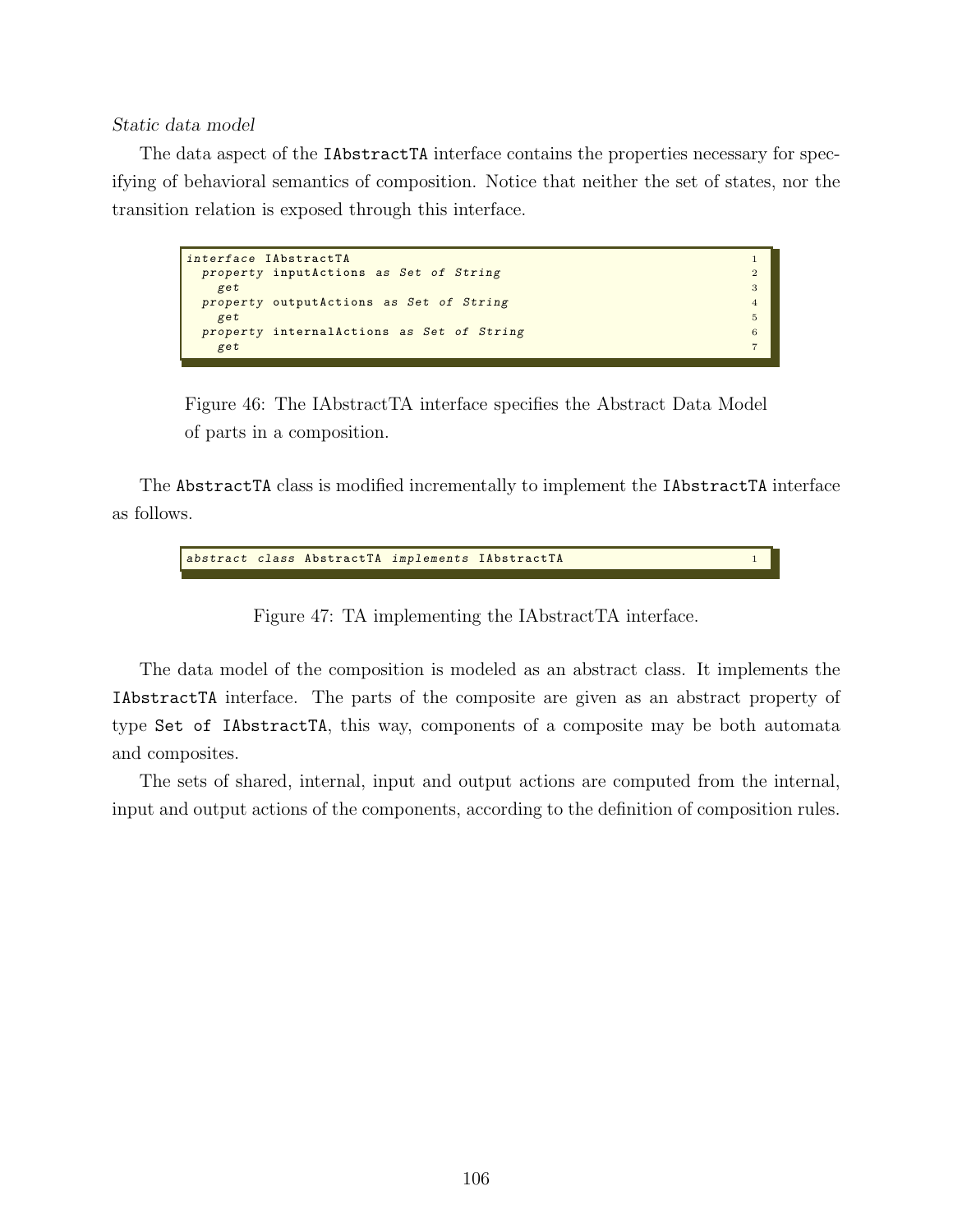```
abstract class AbstractComposite implements IAbstractTA 1
  abstract property components as Set of IAbstractTA 2
     \mathsf{get} . The set of the set of the set of the set of the set of the set of the set of the set of the set of the set of the set of the set of the set of the set of the set of the set of the set of the set of the set of t
  property sharedActions as Set of String 44
     \mathsf{get} . The set of the set of the set of the set of the set of the set of the set of the set of the set of the set of the set of the set of the set of the set of the set of the set of the set of the set of the set of t
       return { a | c in components, a in c.inputActions } 66
                 intersect { a | c in components, a in c. outputActions } 7
  property internalActions as Set of String<br>get 9
     \mathsf{get} . The set of the set of the set of the set of the set of the set of the set of the set of the set of the set of the set of the set of the set of the set of the set of the set of the set of the set of the set of t
       return \{ a \mid c \text{ in components, a in c.internalActions } \} 10
                 union sharedActions 11
  property inputActions as Set of String 12<br>get 13
     \mathsf{get} . The set of the set of the set of the set of the set of the set of the set of the set of the set of the set of the set of the set of the set of the set of the set of the set of the set of the set of the set of t
        return { a | c in components, a in c. inputActions } 14
                 - internal Actions 15
  property outputActions as Set of String 16<br>get 17
     \mathsf{get} . The contract of the contract of the contract of the contract of the contract of the contract of the contract of the contract of the contract of the contract of the contract of the contract of the contract of th
        return { a | c in components, a in c. outputActions } 18
                  - internalActions 19
```
Figure 48: Abstract Data Model of TA composition.

# Behavioral model

In the behavioral model, two methods are added incrementally to the IAbstractTA interface: Accepts and Step.



Figure 49: Behavioral aspect of the IAbstractTA interface.

The above two methods are implemented by the AbstractComposite class as follows. Accepts returns true if any of the components accept the input, internal or empty action in the current state. Building the state structure of the composite, which is the power set of the state sets of the parts, and computing the composite's transition relation would be a complex task in AsmL, because the type of the composite state can be an arbitrary n-tuple, where n is the number of leaf AbstractTA instances in the composition hierarchy. Instead, the return value of Accepts is computed on the fly by delegating the call to the Accepts methods of the components. This way, the state set and transition relation of the composite do not have to be explicitly computed.

If Accept is called with null as parameter, true is returned if any of the components have output or internal transitions enabled. If the parameter not **null**, but an input action, Accepts return true if no components have output or internal actions enabled and there is a component that accepts the input action, given as parameter, at the current state. In any other cases, Accepts returns false.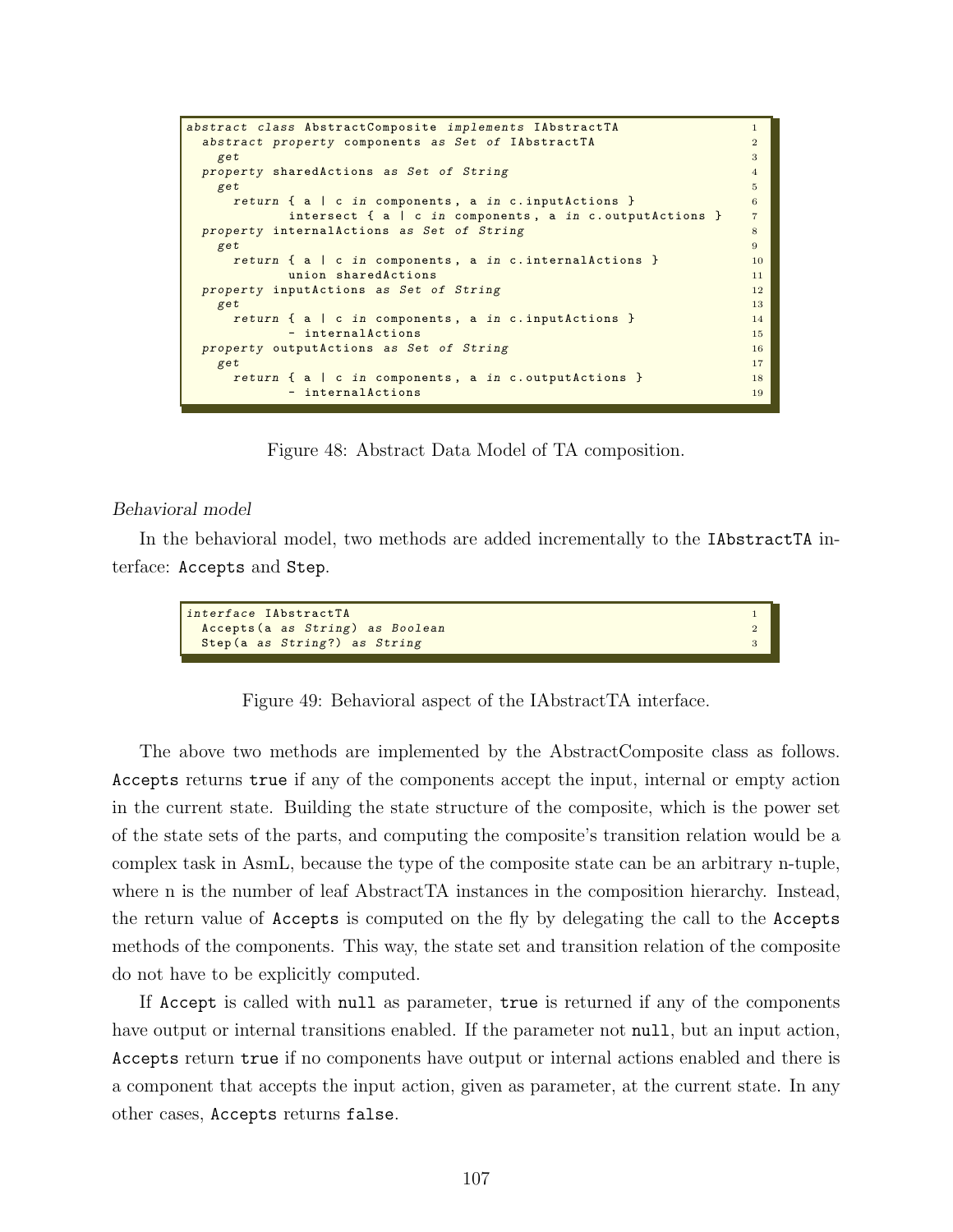```
abstract class AbstractComposite implements IAbstractTA 1
  Accepts (a as String?) as Boolean 2
     if (a = null) 3
        return (exists c in components where c. Accepts (a)) 4
     else 55 answers to be a state of the second contract of the second contract of the second contract of the second contract of the second contract of the second contract of the second contract of the second contract of the s
        if Accepts (null) 6
        return false 17 de janvier 1888 († 1818)<br>1895 - Johann Stein, Amerikaansk politikus († 1888)<br>1895 - Paul Barnett, Amerikaansk politikus († 1808)
        else 88 aastal eesti aastal eesti aastal eesti aastal eesti aastal eesti aastal eesti aastal eesti aastal eest
           return (exists c in components where c. Accepts (a) 9
                  and a in inputActions ) and a set of the set of the set of the set of the set of the set of the set of the set of the set of the set of the set of the set of the set of the set of the set of the set of the set of the set o
```
Figure 50: Deciding acceptance of an input in composition.

The Step method is broken into two parts, depending on wether the action, given as an argument indicates that an input transition or an output/internal transition is to be taken. If the argument is null, that is, an empty input, an output transition is taken, otherwise, an input transition is executed. The assertion require Accepts(a) guarantees that there exists a part that accepts the input action or empty input.

```
abstract class AbstractComposite implements IAbstractTA 1
 Step (a as String?) as String 2
  require Accepts (a) 3
  if \t a = null 4
    \texttt{step} = 5return OutputOrInternalStep () 6
  else 1996 – 1996 – 1996 – 1996 – 1996 – 1996 – 1996 – 1996 – 1996 – 1996 – 1996 – 1996 – 1997 – 1998 – 1998 –
    \texttt{step} . The step \texttt{step} and \texttt{step} are step \texttt{step} and \texttt{step} are step \texttt{step}return InputStep(a) 9
```
Figure 51: Behavior of the TA composition step.

As a reaction to an input action, the composite forwards the input action to the contained component the set of input actions of which contains the given action. The component takes the corresponding transition, and, as a result, the state of the composite also changes.

As a reaction to an empty input, an internal or an output transition is taken. First, a component is selected that accepts the empty input, i.e. has an output or internal transition enabled at the current state. Then, the Step method of the selected component is invoked, which causes the selected component to take either an internal or an output transition. If an internal transition of the component was taken, the Step method of the composite returns null. If the selected component took an output transition, where the output action is an output action of the composite, the output action is returned by the Step method of the composite. However, if the selected component took an output transition, but the resulting output action is a shared action, that is, it is an input to another component within the composite, the corresponding input action of the latter is taken within the same step of the Abstract State Machine. The output transition of the former and the input transition of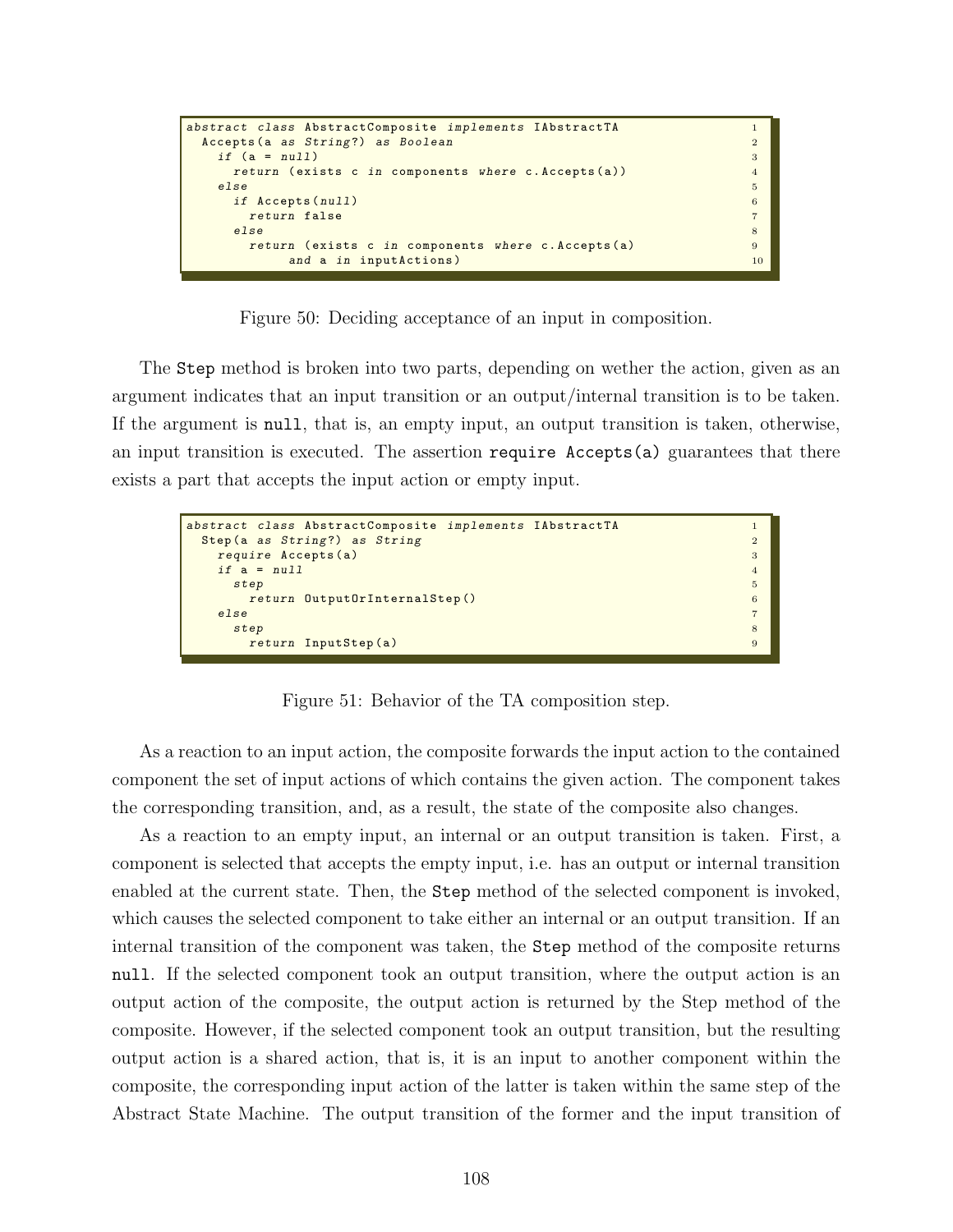the latter is executed simultaneously by the composite, taking the form of a single internal action.

```
abstract class AbstractComposite implements IAbstractTA 1
InputStep ( a as String ) as String 2
  let \text{cs as Set of } IAbstractTA = \{ c \mid c \text{ in components } 3where a in c. inputActions } 4
  require Size (cs) = 1 5
  choose c in cs 6return c. Step(a) 7
OutputOrInternalStep () as String 9
   let cs as Set of IAbstractTA = \{ c \mid c \text{ in components} 10
       where c. Accepts (null) } 11
   choose c in cs 12let \ outputAction = c. Step(null) 13
    if outputAction in sharedActions 14
     return InputStep (outputAction) 15
    else 16 and 16 and 16 and 16 and 16 and 16 and 16 and 16 and 16 and 16 and 16 and 16 and 16 and 16 and 16 and
     return outputAction 17
```
8

Figure 52: TA composition step helper methods.

For reference, the compete AsmL sources, along with a simple example on how to instantiate the abstract classes to simulate a composition of TAs is given in Appendix [B.](#page-133-0)

According to the behavioral semantics of the composite described above, composition of two deterministic TAs is always deterministic.

When an input event is sent to the composite, it forwards the event to its component the input event set of which contains this event. This component can be uniquely identified, since an event can only be accepted by one component.

As a reaction to the event, the component takes a (potentially empty) series of internal transitions followed by an output transition. Since the component is assumed to be deterministic, the input uniquely determines the component's output and new state.

If the output of the component is an input to the other component, it is sent as an input to the other component, which in turn, will take a deterministic series of transitions, resulting in a new state and returning an output. This process continues until the output of one part is not an input to the other, in which case, it is output by the composite.

Since the composite does not interact with the environment while computing the output in response to an input, the component's state (which is a tuple consisting of the states of the components) is evolving according to the deterministic rules described above. Since the state uniquely specify the output, the output is deterministic, as well.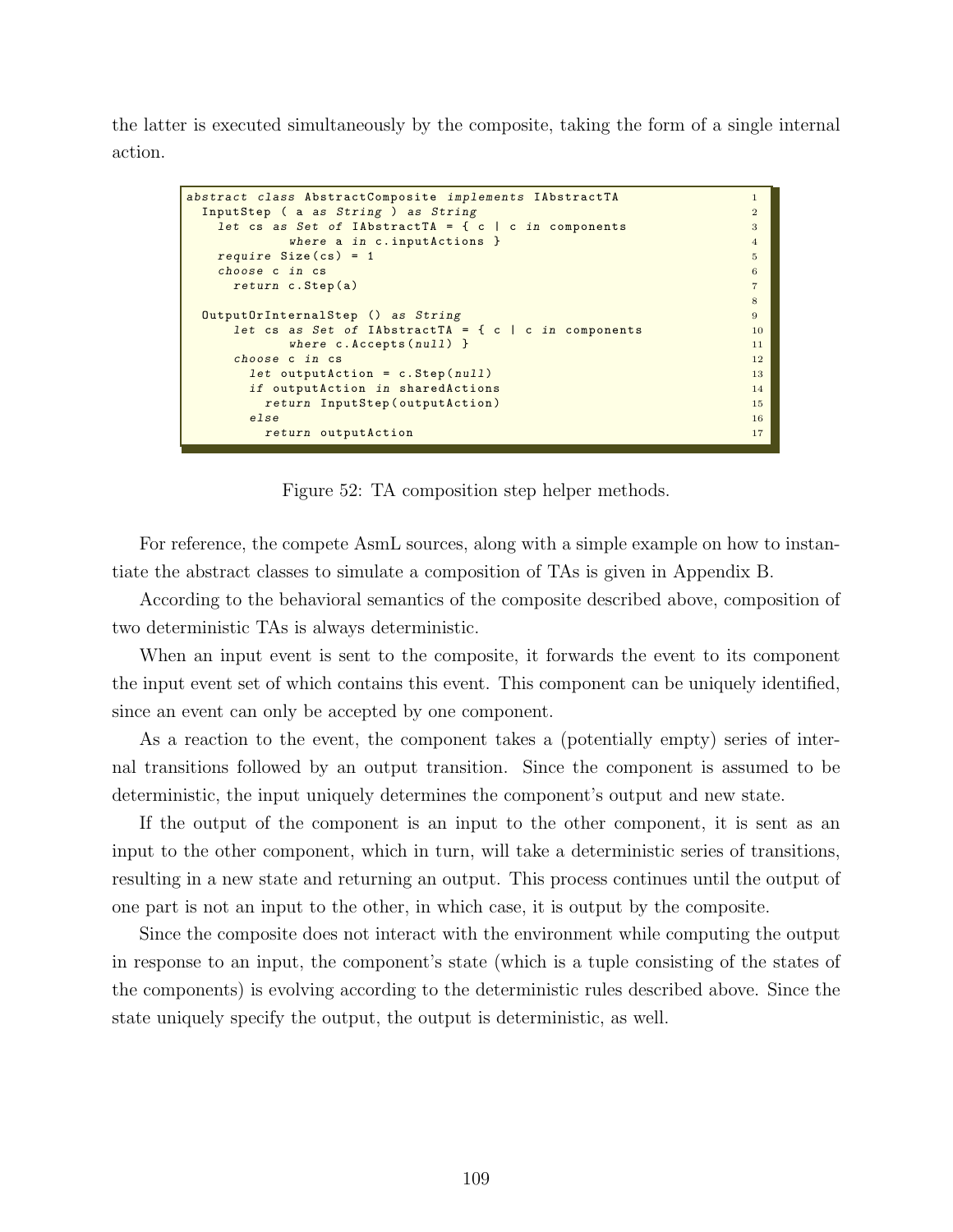# 3.8.4 Mapping TinyVT threads to TinyVT automata

This section explains how TinyVT threads can be mapped to TinyVT automata. The mapping requires only static information, which is statically extractable from the source code of TinyVT threads and available as an abstract syntax tree and a static control flow graph. The target of the mapping is the static data model of the TinyVT automaton.

Function invocations and await statements are the only points where a thread may interact with its environment. A thread interacts with its environment by receiving and passing control (optionally along with some data) from and to its environment, respectively. There are four types of such interactions:

- When a thread is *blocked*, it can receive control and resume executing after receiving an event (a function call) from the environment. This is expressed in TinyVT as an await statement with an inlined event handler.
- When a thread *yields*, control is passed back to the source of the awaited event that triggered the actual execution context when the control reaches the next await statement.
- Threads may call out to external functions. While the external function is executing, the thread temporarily relinquishes control to the implementation of the called function.
- When an external function is executing as a result of a call by the thread, the thread waits until a return from the external function passes control back to the thread.

There are four kinds of thread state associated with these interactions:

- Blocking state: The thread is blocked and is waiting for an external event which will cause the thread to resume computation.
- Yielding state: The thread has reached the end of the current execution context which was triggered by the most recently accepted event and is ready to return control to the originator of that event.
- *Calling state:* Thread execution has reached an invocation of an external function and the thread is ready to pass control to the external function.
- *Waiting state:* The thread is waiting for the external function it has previously invoked to finish and return the control back to the thread.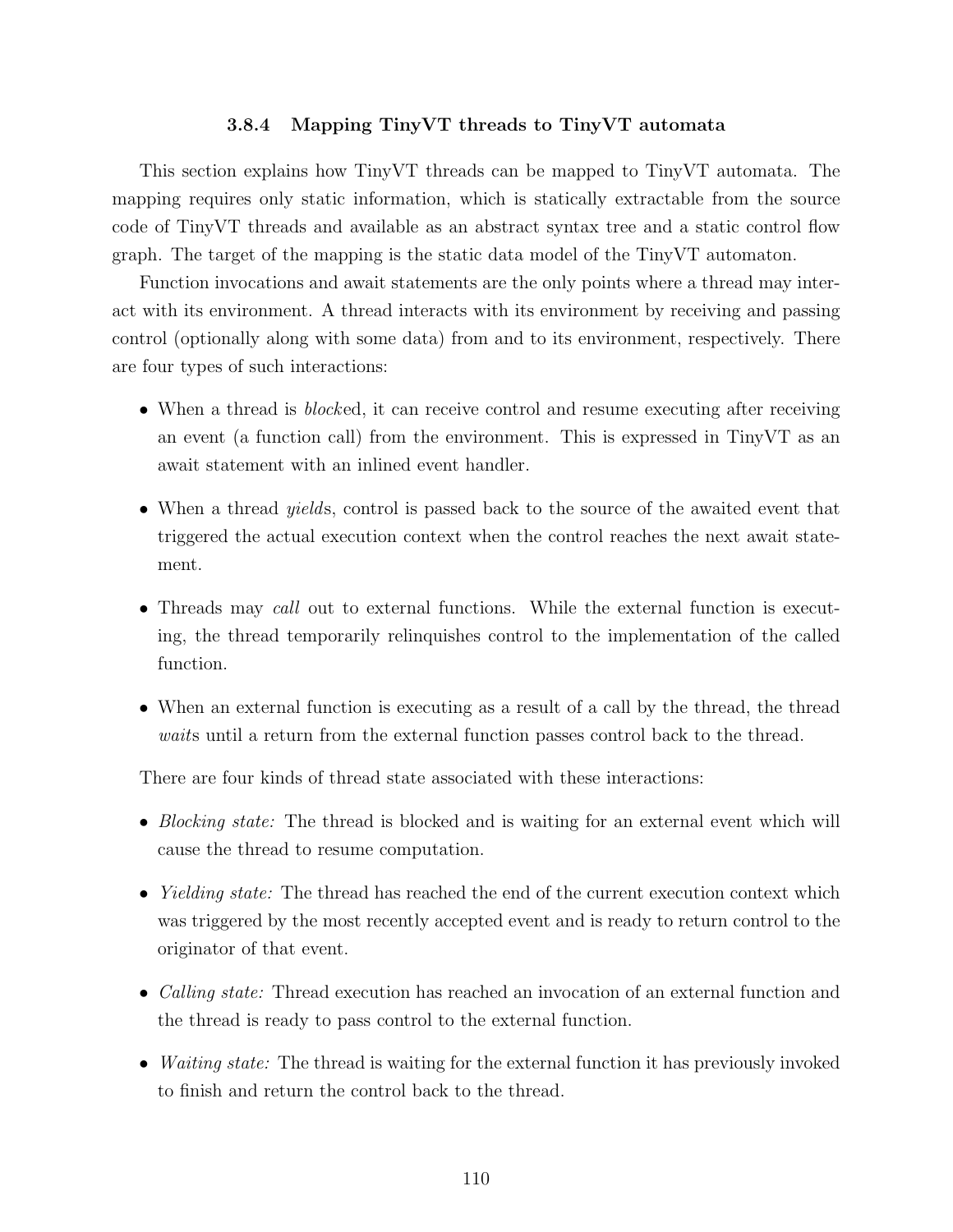# Assumptions

For the sake of simplicity, let us assume that every await statement has exactly one inlined event handler. Furthermore, we will assume that control flow within a thread does not depend on the values of function parameters or return values or global, static or shared variables. This simplifying assumption allows us to model only the control flow aspect of the interactions between threads such that the the resulting TinyVT automata will always be deterministic. Later I will explain that the above simplifying assumptions can be relaxed, at the cost of increased complexity of mapping rules and increased model size.

### States

The first await statement in the thread maps to a blocking state which is the initial state of the TA. All other await statements map to two states: a yielding state, an output transition from which returns control to the event that triggered the thread's current execution context, and a blocking state, an input transition from which will resume thread execution. The destination of transition from the yielding state is corresponding blocking state.

For every function invocation, two states are generated in the data model of the TA: a calling state, a transition from which will generate an output action and pass control to an external function, and a waiting state, an input transition from which represents the return from the function call. The destination of transition from the calling state is the corresponding waiting state.

## Actions

Each awaited event maps to an input action and an output action. The input action, enabled at some blocking state, represents passing the control from the originator of the event to the thread, while the output action, enabled in some yielding state, represents the return to the caller.

For every external function that is invoked by the tread, an output action and an input action is generated. The output action, enabled at some calling state, corresponds to the function invocation, and the input action, enabled at some waiting state, to the return from the external function.

# **Transitions**

For every blocking state, an input transition is generated, where the input action corresponds to the event that is specified in the await statement that maps to the blocking state. The destination state of the transition will be the next call or yield state in the control flow graph (whichever appears first).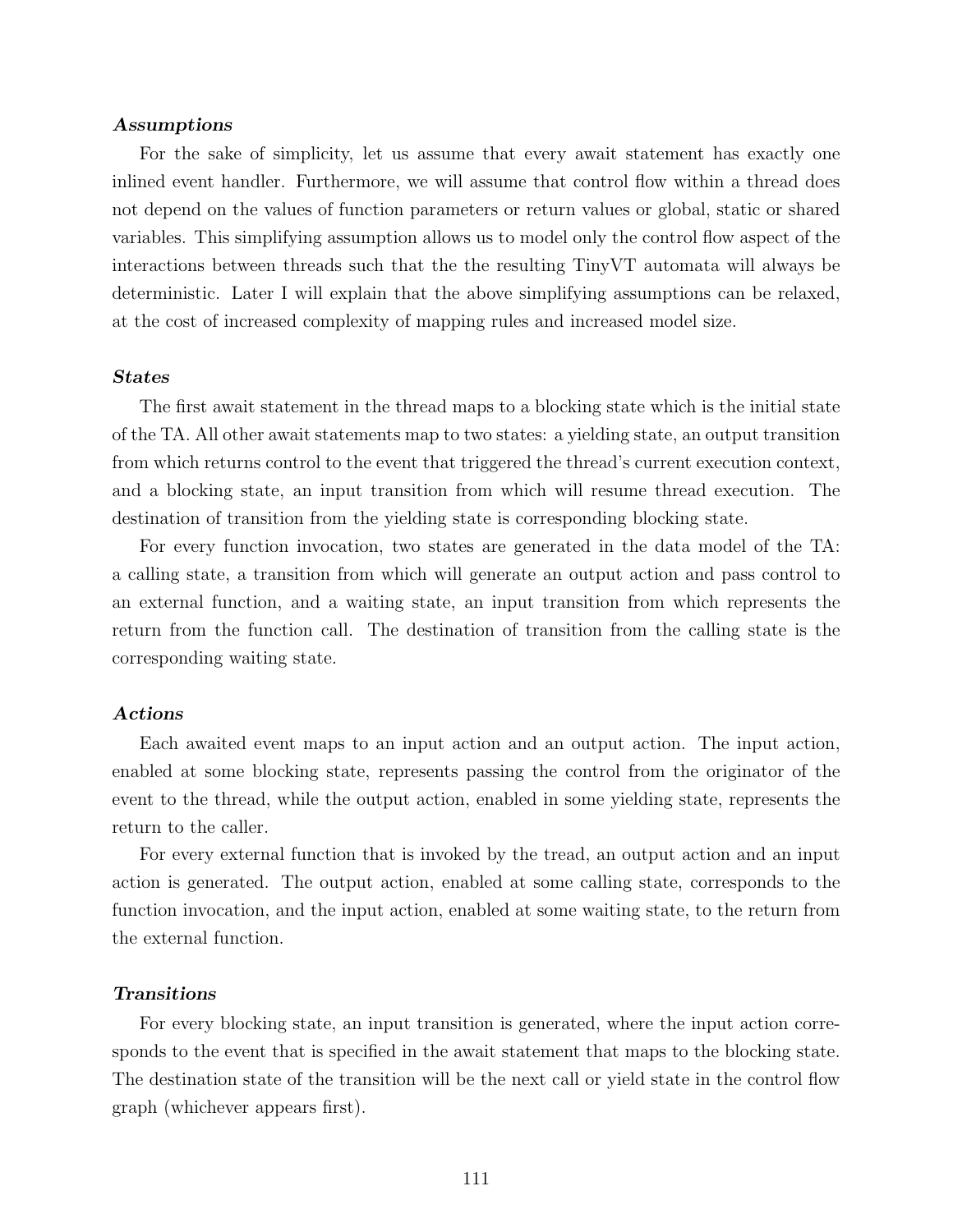For every yielding state, an output transition is generated. The output action corresponds to the event that that triggered the current execution context. The destination state of the transition is a blocking state that is the mapping of the same await statement as the yielding state.

We generate an output transition from every calling state. The output action corresponds to the external function being called, the destination state is the waiting state that is the mapping of the same function invocation as the calling state.

Finally, an input transition is generated for every waiting state. The input action corresponds to the return from the external function for which the thread is waiting, the destination state is the next call state or yield state in the control flow graph (whichever appears first).

The resulting TinyVT automaton is deterministic, since there is at most one out-transition from every state.

### Relaxing the assumptions

The following paragraphs explain that threads can be mapped to TinyVT automata even if the initial simplifying assumptions are relaxed. Without these assumptions, the mapping will be more complex and the resulting automata will increase in size (number of states, as well as number of transitions), but determinacy is still guaranteed. It is important to note, however, that this increase in size and complexity of mapping is irrelevant when the specification of behavioral semantics is in focus: Once there is a mapping defined from thread to automaton, the behavioral semantics of the automaton will apply to the thread that is mapped to an automaton. Therefore, in the following paragraphs, I will argue that we can always give a mapping from thread to automaton, but the details on *how* we can efficiently give a mapping is irrelevant.

### Await statements with multiple events

As a consequence of the initial assumptions, namely that every await statement has exactly one inlined event handler and that the threads are free from data dependencies, the output event on the transitions originating from a yielding state can be unambiguously computed. When the control reaches an await statement and the thread yields, it needs to yield (return control) to the originator of the triggering event of the actual execution context. However, if the first assumption is relaxed, and we allow for multiple inlined event handlers within an await statement, it is not possible to unambiguously tell what is the triggering event of the actual execution context, if the await statement that is the entry point of the current execution context has more than one triggering events.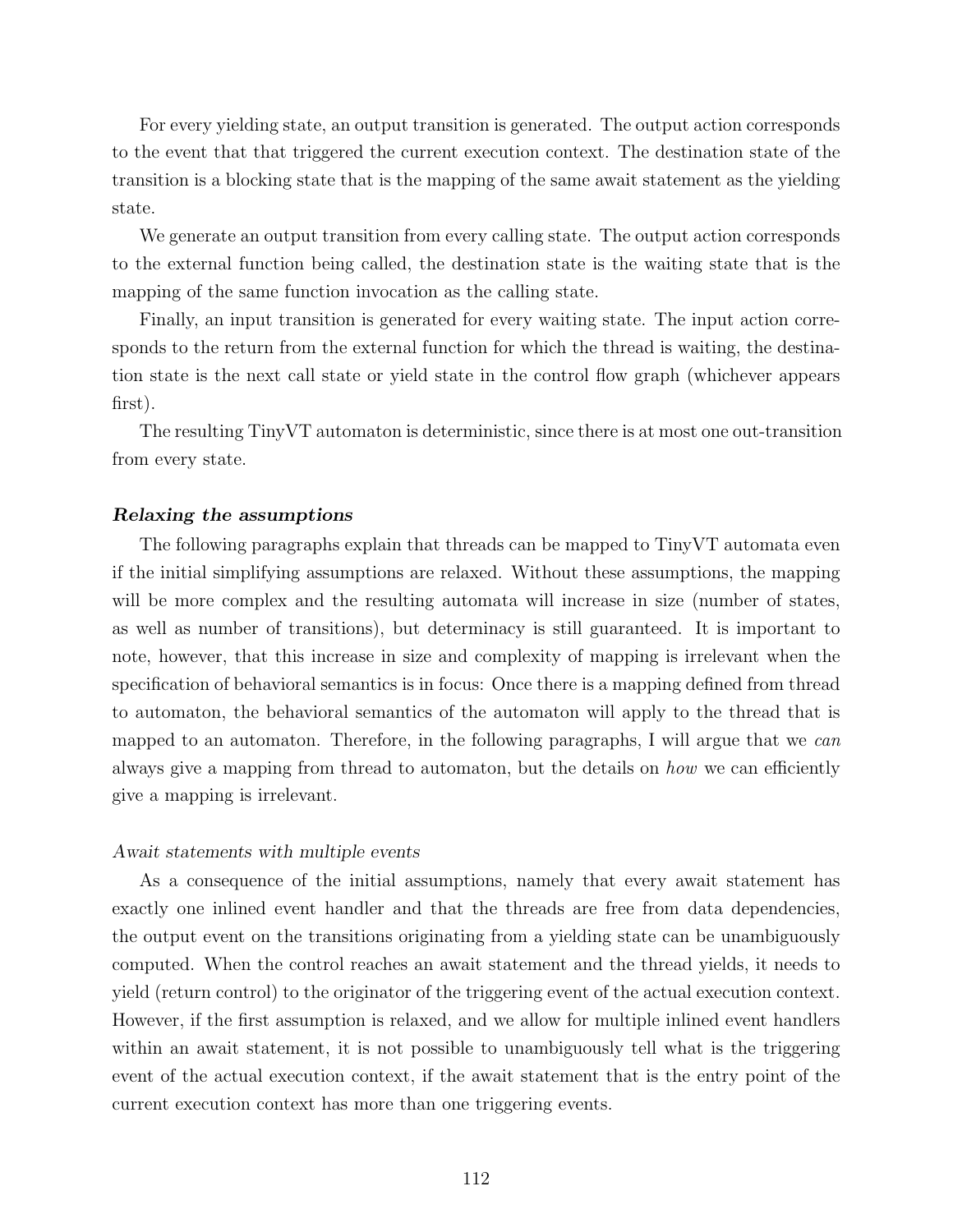To overcome this problem, the triggering event has to be encoded into the automaton's state. Instead of generating a single yielding state for an await statement, we generate as many yielding states as many different events the previous await statement has, and tag each of the yielding states with the event names. Similarly, the the event names of the preceding await statement are encoded in the calling and waiting states generated from function invocations. When generating the transitions, the destination state is chosen such that the event name tags of the source and destination states are identical. Blocking states have no event name tags: They are join points of branches with different event name tags.

### Data dependencies

<span id="page-122-0"></span>The mapping as described above fails to capture scenarios where the control flow of a thread depends not only on the type of events received from the environment, but also on some data values that are passed along with the events. A straightforward way of handling data dependencies of this kind is treating two events of the same type but of different data values as separate input actions. That is, for an await statement with one embedded event handler which has a 8-bit integer parameter, 256 different input actions will be generated. Similarly, for return values of external functions, a separate input action has to be generated for all possible values. The same technique should be applied to output actions, to model the different data values that are inputs to some other automata in a composition.

More sophisticated handling of data dependencies can be achieved by using predicate abstractions [\[5\]](#page-137-0). Instead of generating a separate action for every possible function argument and return value from external functions called by the thread, it is possible to identify sets of values for which the control flow of the thread is identical. These sets can be described with predicates over the function arguments and over return values from external functions called by the tread. It is sufficient to create one input action for every such set, reducing the number of input actions in the TA model.

Dependencies of control flow on static and shared variables can, for example, be handled by encoding the variable values in the states of the TinyVT automaton. A global variable that is read and written by multiple threads need to be factored out into a separate TA, and accessed with getters and setters.

# 3.9 Discussion

<span id="page-122-1"></span>Formal specification of semantics is essential for programming languages and programming models. The lack of such a specification, or informal/incomplete specifications can lead to semantic ambiguities, often resulting in unexpected program behavior or system failure.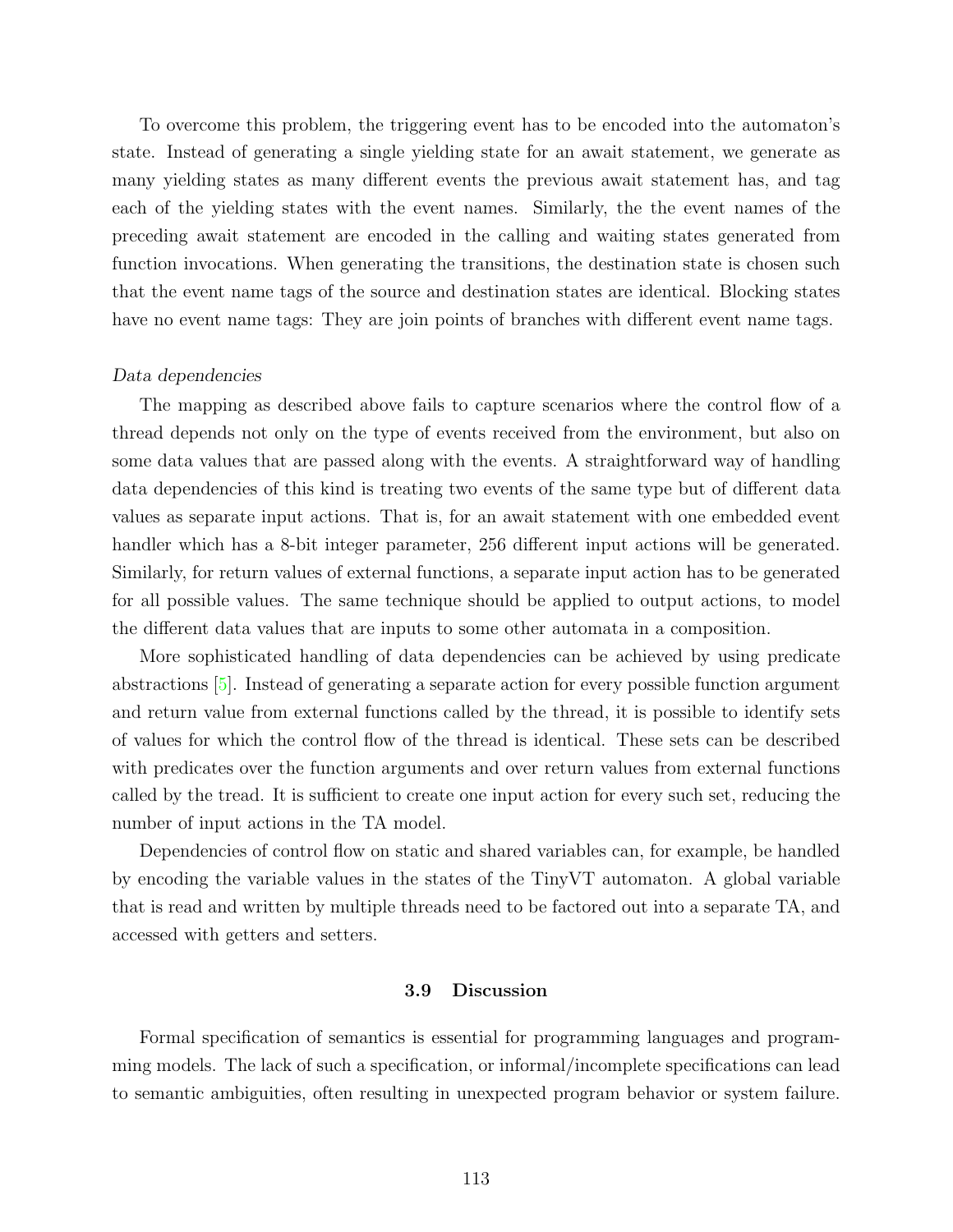The existence of a formal specification of semantics will help the general acceptance of a language. Also, it is important for programmers, compiler writers and tool integrators, as well. Clearly, programmers need to know the exact meaning of the language phrases they use, while the developer of the compiler must ensure that the compiler adheres to the semantics of the language. Without a formal specification of semantics, these parties may have different assumptions on the language, leading ambiguous and incorrect programs.

In this chapter, I presented the formal semantics of TinyVT language and analyzed the compositional behavior of TinyVT threads. An important part of this work is the observation that, in contrast with library based threading approaches in C, it is possible to unambiguously define the semantics of TinyVT threads, since threads are mapped to single-threaded C code by the TinyVT compiler, and thus, the ambiguities observed by Boehm do not surface [\[9\]](#page-137-1).

## Language semantics

<span id="page-123-0"></span>I formalized the the operational semantics of the TinyVT language using the Abstract State Machines (ASM) approach (formerly known as Evolving Algebras [\[34\]](#page-139-1)). Gurevich and Huggins gave a formal semantics specification for the ANSI C language in [\[35\]](#page-139-2), which has been used as a starting point in specifying the semantics of the TinyVT language. Since TinyVT is an extension of C, it was sufficient to describe the meaning of the new language constructs which TinyVT introduced, and altering the semantics of some C language constructs, the behavior of which is altered when used within TinyVT threads.

The Abstract State Machines approach has been an excellent vehicle to formalize the semantics of the new language constructs, because it allows for structuring the specification into different abstraction layers where each layer is a refinement of a higher-level one. Such a layering gives a better structure to the specification, and makes it possible to define the semantics of language features by omitting irrelevant details that hinder comprehension.

Specifically, the first abstraction layer of the specification describes the control flow semantics of a TinyVT thread. This layer captures that each thread (conceptually) has its own, independent thread of execution, the control flow of which is specified by the C control structures within the thread's source code. Blocking statements (await and yield) are handled as opaque statements at this abstraction level.

The fact that a thread's independent control flow is just an abstraction — which is provided by the language and the compiler  $-$  is only revealed in the fourth abstraction layer of the specification of semantics. The fourth layer describes C function definitions and function invocations. Since TinyVT's await and yield statements are essentially calls to and returns from C functions, their semantics is also described here. Therefore, while the first layer describes how control flow of a thread is perceived from the thread's point of view,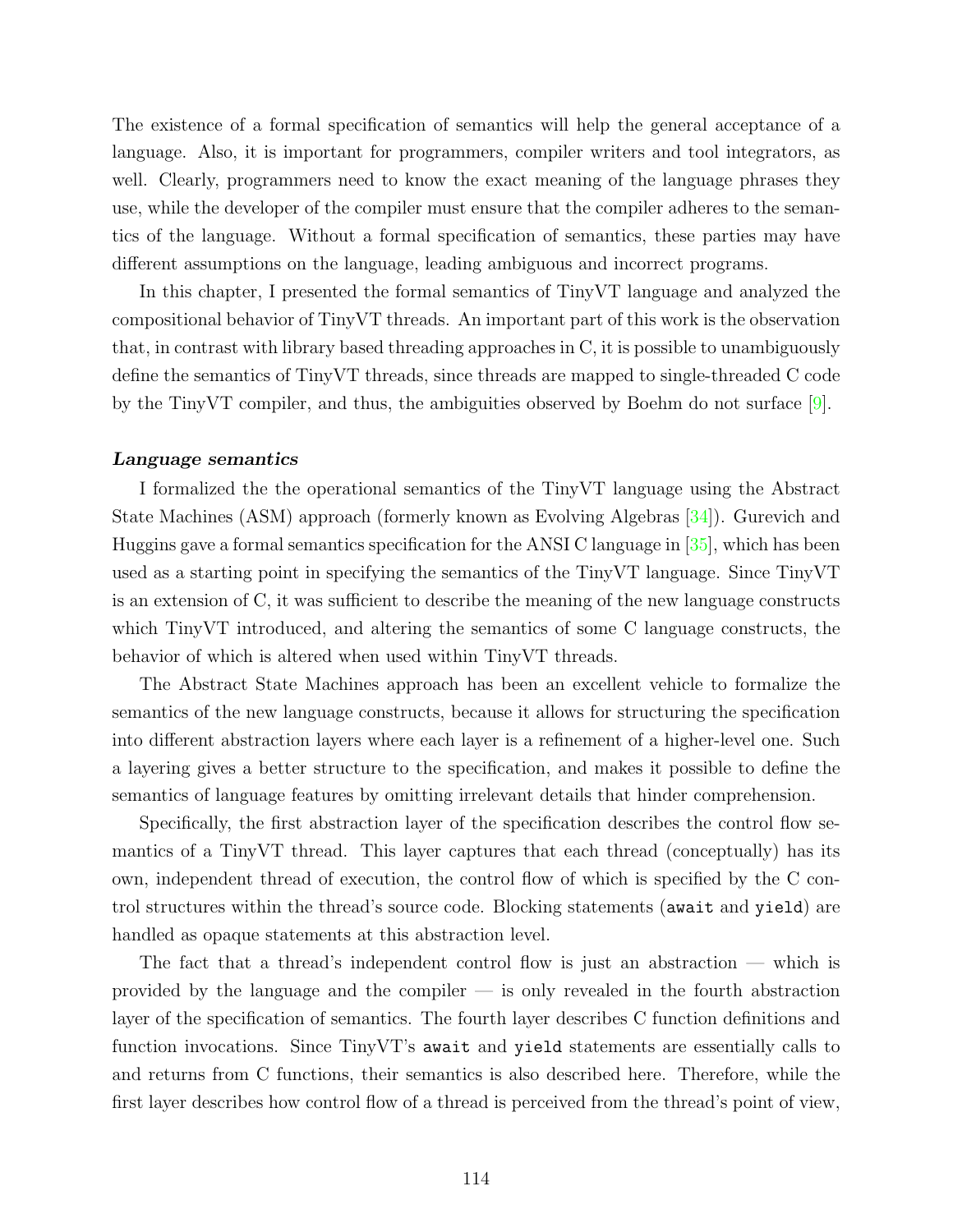the fourth layer specifies that, from the outside, the environment perceives the thread as a set of function definitions that implement event handlers.

### Compositional semantics

<span id="page-124-0"></span>I defined the compositional behavior of TinyVT threads by following the semantic anchoring approach developed by Chen et al. [\[14\]](#page-138-1). First, I defined a finite automata based model (referred to as a semantic unit in Chen's terminology), called TinyVT automata (TA), which is sufficient to capture the interaction patterns between TinyVT threads, assuming that they are running on top of a pure event-driven runtime. TinyVT automata hide the details of the thread's computation by modeling it as a series of internal actions, however, it exposes the points where control flow leaves or returns to the thread by modeling them as output or input actions, respectively.

The specification of the TinyVT automaton is given in the AsmL language [\[37\]](#page-139-3), and consists of two parts: structural (static) and behavioral (dynamic) semantics. The structural semantics specify the abstract data model of the automaton, which is, in this case a tuple including states, actions and transitions. The behavioral semantics define the operational rules of the automaton in terms of concepts defined in the structural semantics. I showed that a mapping is possible from TinyVT threads to the structural model of the TinyVT automaton, thereby establishing behavioral semantics for TinyVT threads. Specifically, I explained how the static structure of a thread, given as the static control flow graph, can be mapped to states, actions and transitions of the automaton. I described the compositional semantics — the structural and the behavioral aspects separately — of  $T_{\text{inv}}VT$  automata in AsmL. Since the semantics of TinyVT threads can be anchored to that of TinyVT automata, the behavior of composite TinyVT automata reveals the semantics of systems composed of TinyVT threads.

I also showed that the resulting TinyVT automaton is always deterministic, and that determinism is preserved through composition. This implies that TinyVT threads, as well as compositions of TinyVT threads are always deterministic. In such a composition, the execution of conceptually concurrent TinyVT threads is interleaved, and the points of interleaving are always either yield points or function call sites. It is important to note, however, that these findings will not hold if the assumptions on the event-driven runtime are relaxed, for instance, by allowing asynchronous invocation contexts (e.g. interrupts) propagate into TinyVT threads.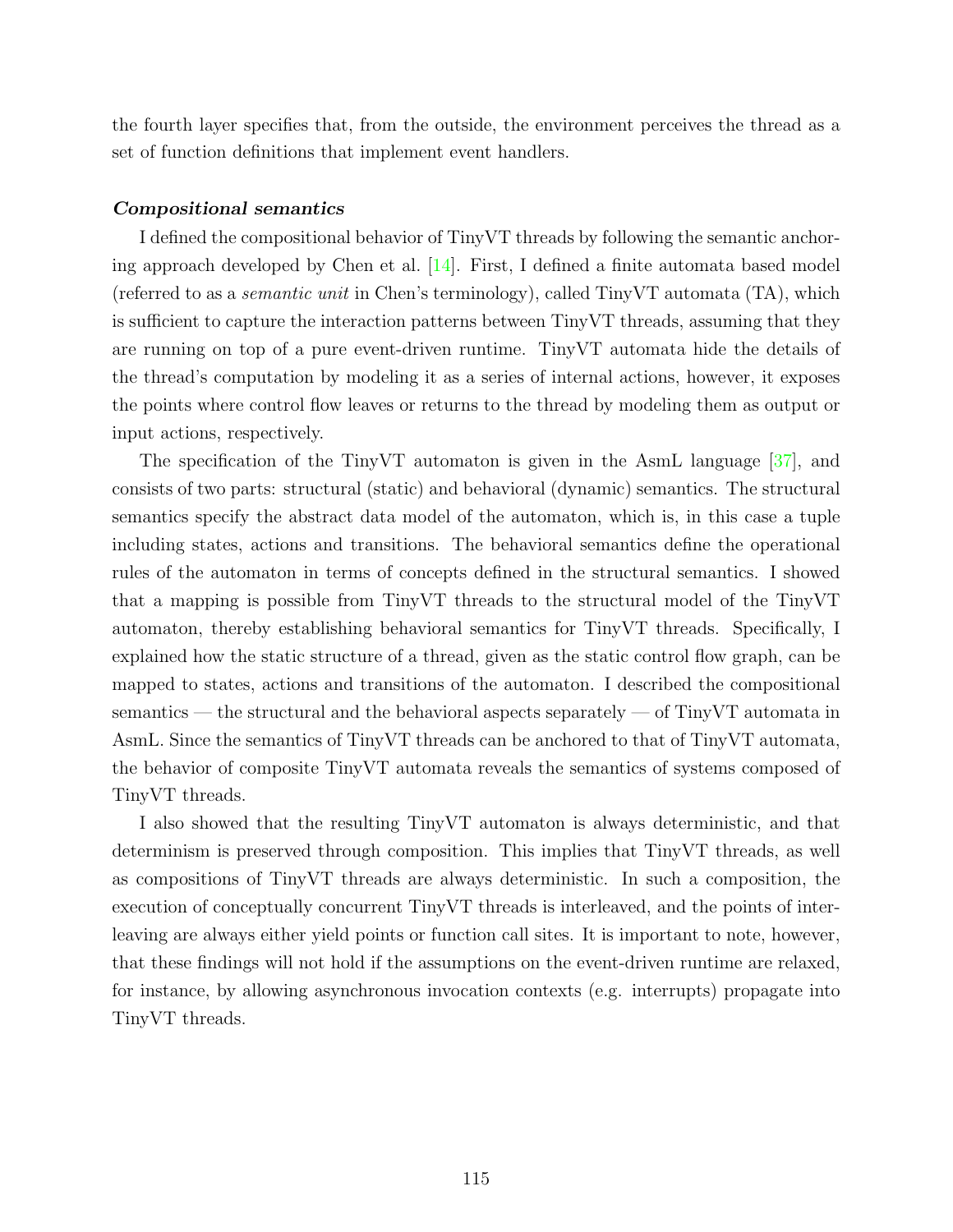# CHAPTER IV

# Conclusion and future work

In this work, I presented TinyVT, a compiler-assisted threading abstraction which enables programming event-driven software components as if they had their own, independent thread of execution. TinyVT bridges the gap between multithreading and the event-oriented programming model in the sense that it provides the intuitiveness and expressiveness of the former, while retaining the advantages of the latter — such as small memory footprint or the lack of need for locking. This section reiterates the contributions of my work, and highlights some future research directions in the realm of compiler-assisted concurrency abstractions.

# 4.1 Contributions

## Thread abstraction for event-driven systems

The novelty of this work is that TinyVT provides language support to describe eventbased computation with threads, in a well structured, linear fashion, without compromising the expressiveness of the implementation language. TinyVT's thread abstraction is transparent: the underlying event-driven execution model remains exposed to the programmer, therefore, both threads and event-driven code may coexist within an application. Since TinyVT is an extension to the C programming language, mixing TinyVT threads and C code is allowed. The TinyVT compiler will only process the code within TinyVT threads, leaving any event-driven C code unmodified.

### Automated management of control flow

Event-driven programs consist of a set of event handlers, but their logical sequentiality cannot be described without explicit language support. Therefore, programmers need to implement event-driven applications as explicit state machines, manually managing the control flow. The abstraction of a thread that TinyVT introduces is a simple language extension that provides a means to express linear control flow in event driven programs, using C control structures (if, while, etc.) and blocking operations.

While TinyVT's thread abstraction helps automate tedious and error prone tasks in event-oriented programming, it does not hide the event-driven nature of the applications. In fact, the syntax of TinyVT requires that the programmer explicitly specify yield points in a thread, and guarantees that thread execution never blocks between yield points. This feature ensures that the programmer is aware of the control flow between conceptually concurrent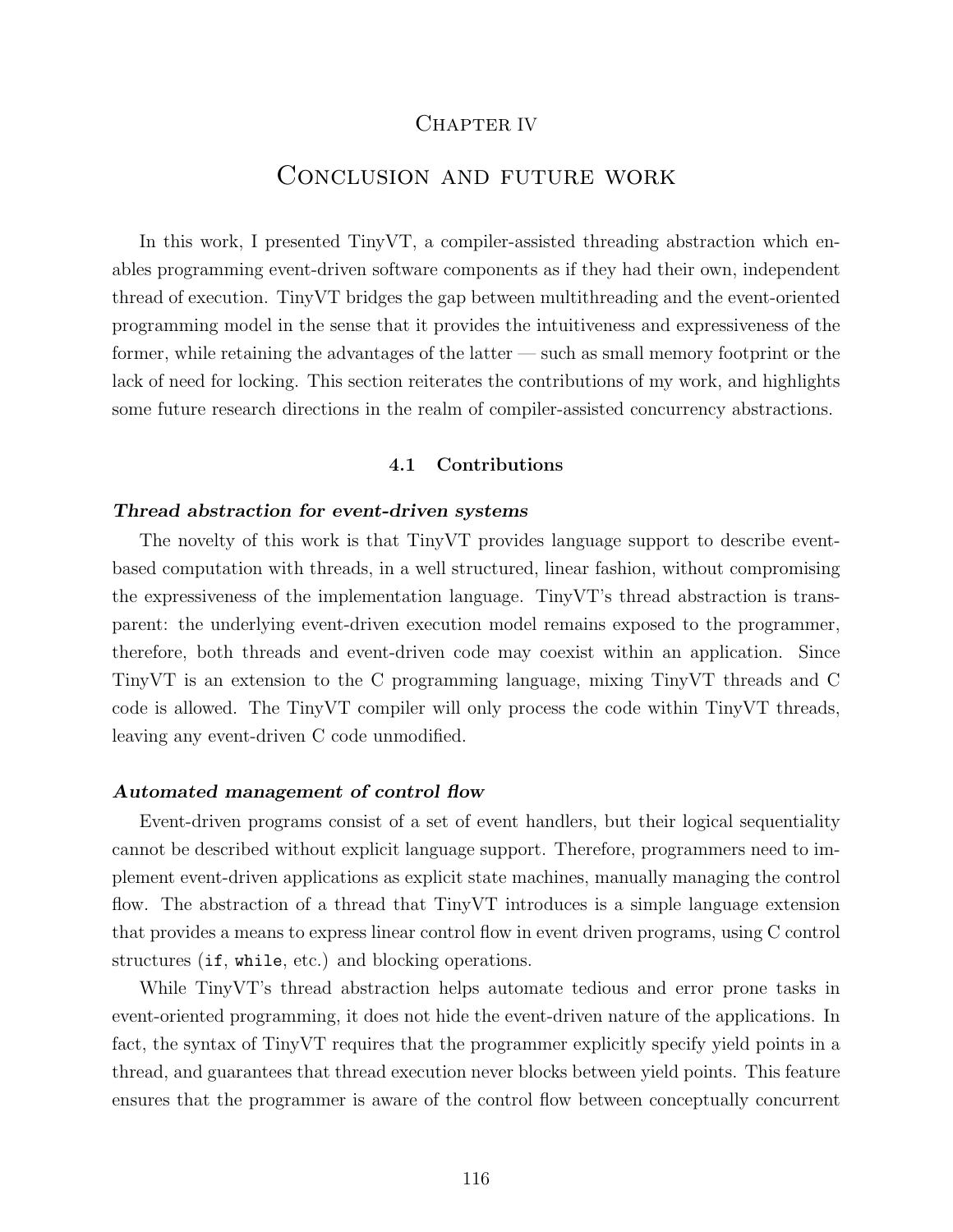threads. Calls to functions external to the thread explicitly state which thread the control is passed to; similarly, TinyVT's await statement is used to explicitly specify the thread which the control is received from. This stands in contrast to the approach of general-purpose multithreading, where control flow is governed by the scheduling policies of the operating system or a user-space threading library, and the programmer has no insight into inter-thread control flow (except for locking decisions).

## Compiler-managed allocation of local variables

TinyVT's most important asset is that the compiler automates the tasks that programmers traditionally do by hand: manual control flow management and manual stack management. As the complexity of applications keeps growing — and this is what is happening in the WSN domain —, such tasks are becoming increasingly hard to manage in the presence of severe resource-constraints.

TinyVT allows for declaring variables that are shared between event handlers as local variables using C's scoping rules. The compiler identifies these declarations and allocates the variables to static memory. By analyzing the structure of nested scopes in TinyVT threads, the compiler may assign multiple variables to the same memory region if the scopes of those variables are never active concurrently. This intelligent variable allocation is, in fact a compile-time, static emulation of the C stack, in compliance with the semantics of C's automatic storage duration.

For a reasonably complex event-driven program, memory efficient manual stack emulation is a prohibitively complicated task. However, the TinyVT compiler can easily cope with this complexity, and thus, produce better quality and more reliable code than an average programmer.

### Formal specification of language semantics

<span id="page-126-0"></span>An entire chapter of this dissertation is dedicated to the semantics of TinyVT threads. Although its importance is often understated, it is imperative that the semantics of a programming language be formally specified. The lack of a specification, or an informal or incomplete one can lead to semantic ambiguities that often manifest themselves in system failures or undesired behavior.

I provide the operational semantics of TinyVT's language constructs using the Abstract State Machines (ASM) formalism (formerly known as Evolving Algebras [\[34\]](#page-139-1)), by building on an existing formal semantics specification of  $C \, |35|$ .

In [\[9\]](#page-137-1), Boehm showed that it is not possible to unambiguously specify the semantics of multithreaded programs implemented in the C language using threading libraries. An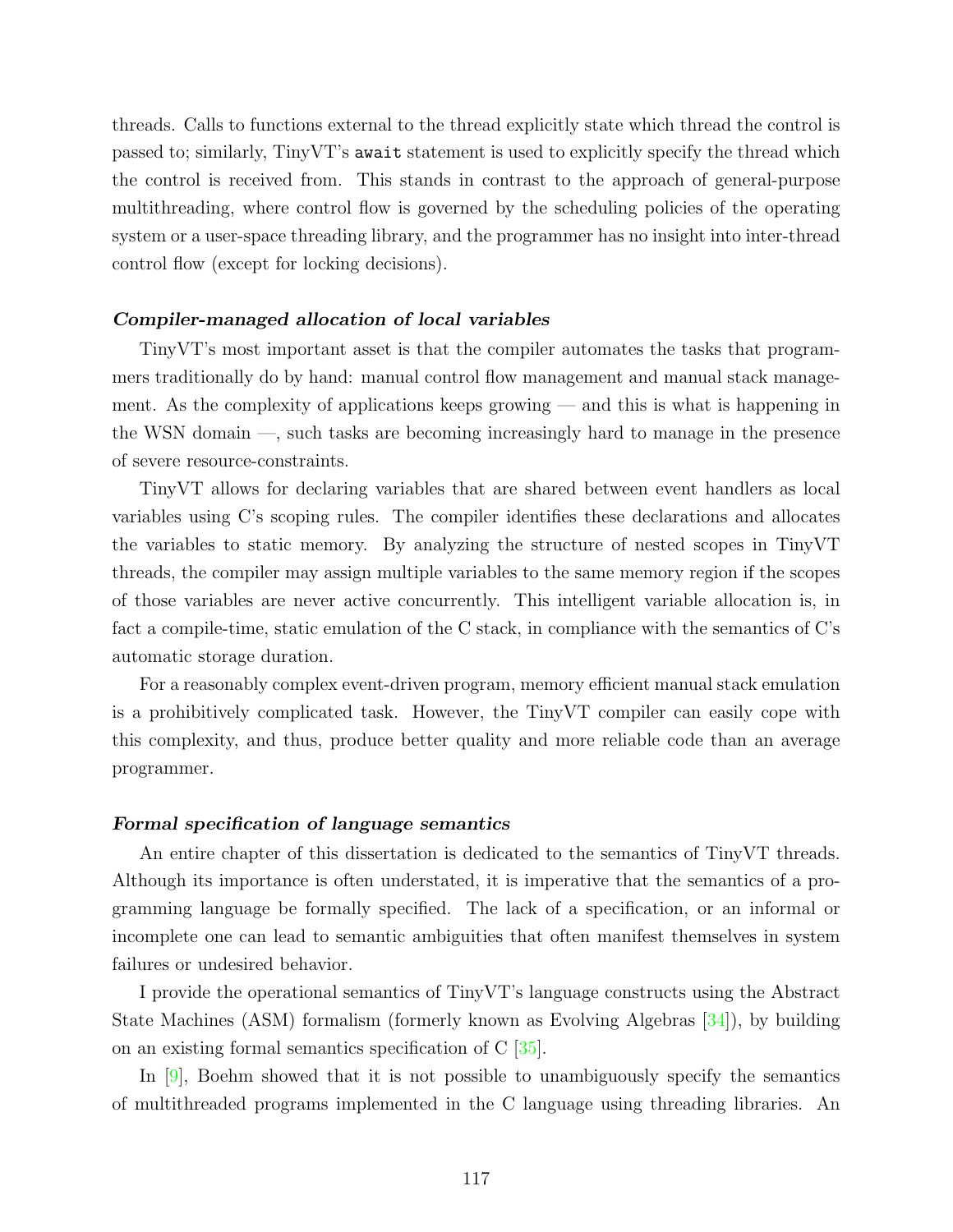important finding of this work is that, in contrast to library based threading approaches in C, the compositional semantics of TinyVT can be specified.

To help specifying the compositional semantics of TinyVT threads, I present a semantic unit, called TinyVT automata, the structural, behavioral and compositional semantics of which is specified using the ASM formalism in the AsmL language [\[37\]](#page-139-3). I show that the static structure of TinyVT threads (precisely, the local control flow graph) can be mapped to the structural specification of a TinyVT automaton. This way, the behavioral and compositional semantics of TinyVT automata will directly apply to the threads, as well.

# 4.2 Future work

### New language features

A possible future research direction is introducing new language features to improve the expressiveness of the TinyVT language. Currently, it is not possible to define (and redefine) default behavior in response to input events: for all event kinds that are accepted by a blocking thread, an event handler must be explicitly specified within the corresponding await statement. A syntactic shortcut, similar to the try-catch-finally construct in modern procedural languages, could alleviate this requirement and would allow for cleaner, less verbose TinyVT sources.

Currently, TinyVT applies C scoping rules to local variables. Therefore, parameter values and local variables of an event handler cannot be accessed from the code following the await statement in which the event handler is inlined. In such cases, information must be shared using static, global or compiler-managed local variables. However, extending the TinyVT language with a feature that allows information sharing on the C stack could improve the overall memory usage of the applications.

A generalized blocking statement could allow for controlled reentrance in TinyVT threads, a feature that is currently not available. Call sites in threads — which are currently defined using ANSI C's function call expressions — could be separated to a function invocation and waiting for the return value, allowing for incoming events in between the two. This way, a thread could accept and service incoming events while it has a function call pending, which is a recurring pattern in event-driven services.

# Support for asynchronous events

<span id="page-127-0"></span>The C code generated by the TinyVT compiler has minimal requirements on the underlying event-driven runtime, one of them being that all event handler invocations must originate – directly or indirectly – from the dispatcher, which is assumed to be single-threaded. In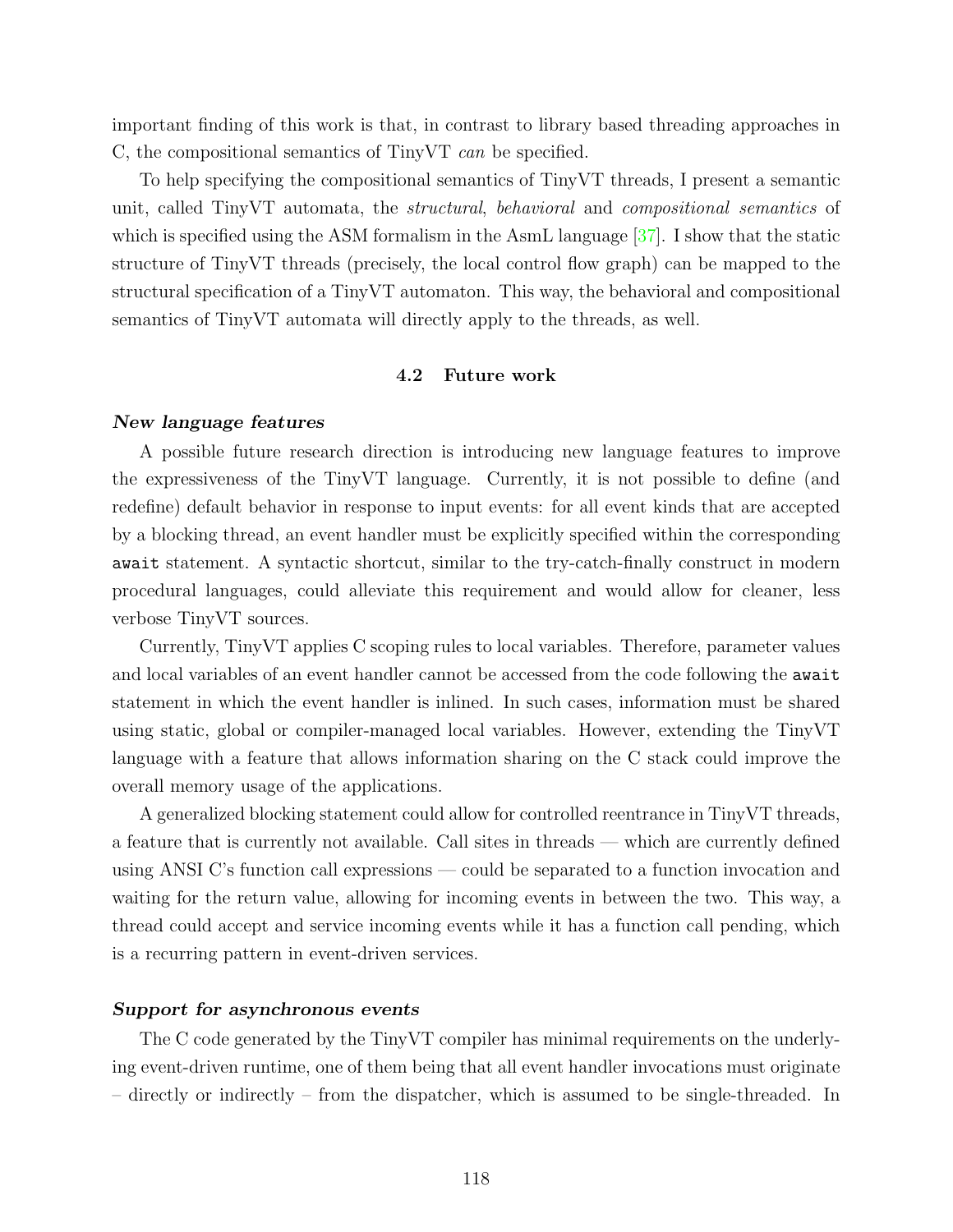practice, especially when working close to the hardware-software boundary, it is often desirable to allow asynchronous interrupt contexts to call into the event-driven code. One possible point of improvement is relaxing this assumption, such that we only require the runtime to guarantee that no events are sent to the thread unless the thread is blocked. This change would allow interrupt contexts call into TinyVT threads, and it would also permit using schedulers that may have more than one event handlers executing at at time (e.g. with time slicing).

Such a small change in assumptions, however, would imply an avalanche of nontrivial changes to the language, compiler and, most importantly, to the compositional semantics of TinyVT threads. A desirable new language feature would be a specifier for an event handler definition, which could be used to express that the event has no effect on the control flow of the thread. Therefore, although an ongoing computation could be interrupted, race conditions on defining control flow could be prevented. Also, the compiler must be changed such that it generates reentrant, thread safe code, which would include some sort of a locking mechanism to provide mutually exclusive access to internal data structures (thread state and flags).

The compositional semantics of TinyVT threads would drastically change if asynchrony is allowed in TinyVT. The granularity of interleavings of threads would decrease to the level of binary machine instructions, leading to obstacles to creating a sound specification of semantics, as observed by Boehm in [\[9\]](#page-137-1).

With proper locking and synchronization, however, TinyVT threads with support for asynchrony could have a whole new range of use cases, such as programming kernel services or device drivers in traditional operating systems, or implementing an entire OS using TinyVT threads, along the lines of Contiki [\[20\]](#page-138-2) or TinyOS [\[44\]](#page-140-0).

# Whole-program analysis

Whole-program analysis techniques have the potential for additional gains in the performance and resource usage of TinyVT programs. The prototype TinyVT compiler processes thread definitions separately, generating disjoint blocks of C code (function definitions and variable declarations) from individual threads. However, analysis of scope structures and inter-thread communication patterns could possibly reveal that a pair of variables, each declared in a different thread, are never active at the same time, hence allowing for more aggressive compiler-managed variable allocation algorithms.

This is a very promising research direction, since this information is already captured in TinyVT programs. In contrast, such a memory allocation scheme would be very complicated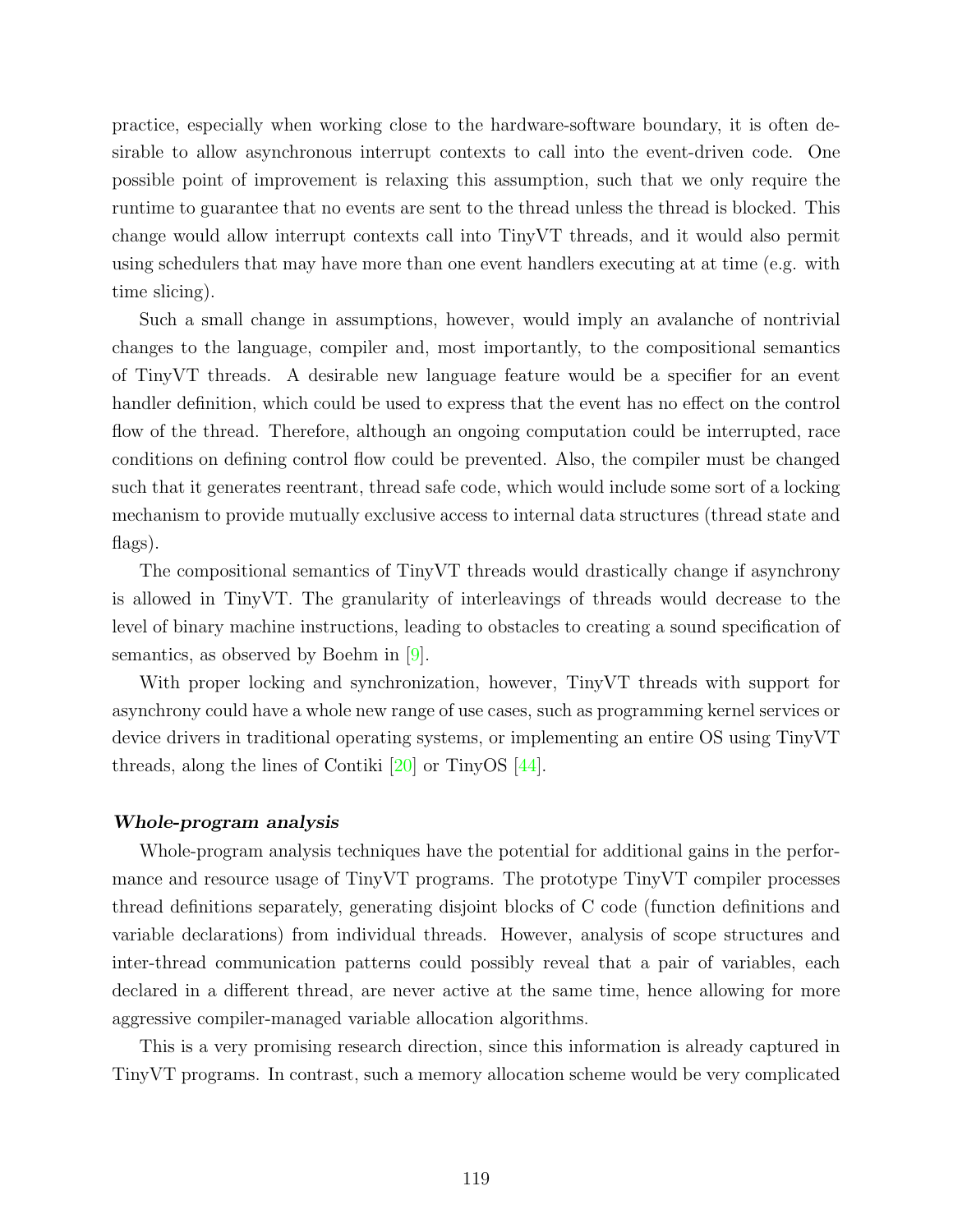to implement in traditional event driven systems with no explicit support for the definition of control flow involving multiple event handler invocations.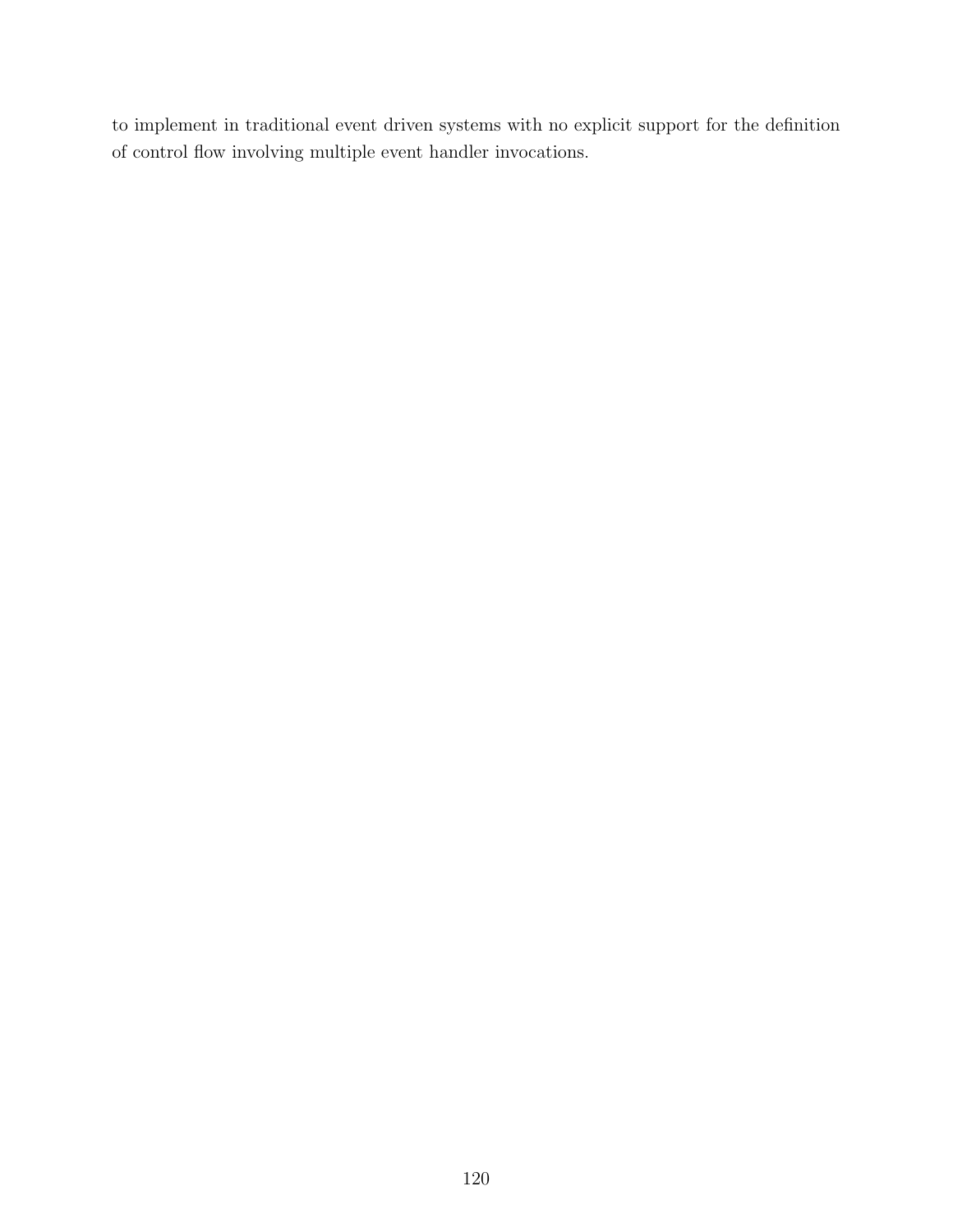# Appendix A

# Sample TinyVT Source and the Generated C Code

In this appendix, I present a sample TinyVT program, and the C code that corresponds to the output of the TinyVT compiler. To improve comprehension of the generated code, a simplified version is presented (mangling of declarators with the thread's name is removed, preprocessor-generated lines are discarded, etc.).

# A.1 Sample TinyVt source code

```
thread sample_thread {
  print(' - block0 \n\cdot \n^n);await ( char myEvent () {
   return 'a';
  });
  printf("_blklock1\nu");
  printf("_-\text{block2} \n\cdot \n^n);
  while (1) <printf ("__block3\n");
   await ( char myEvent () {
    return 'b';
   });
  }
// await (); implicit
}
```
# A.2 Compiler output (simplified)

```
typedef uint8_t __state_t ;
__state_t __state;
typedef __state_t __yield_point_t ;
inline __yield_point_t __get_yield_point () {
 return __state >> 2;
}
inline void __set_yield_point ( __yield_point_t yp ) {
  _{-\text{state}} = (yp << 2) | (_{-\text{state}} & 3);
}
enum {
 EXECUTING_MASK = 1,
  YIELD_POINT_MASK = 2
};
inline bool __is_set_flag (__state_t flag_mask) {
return __state & flag_mask ;
```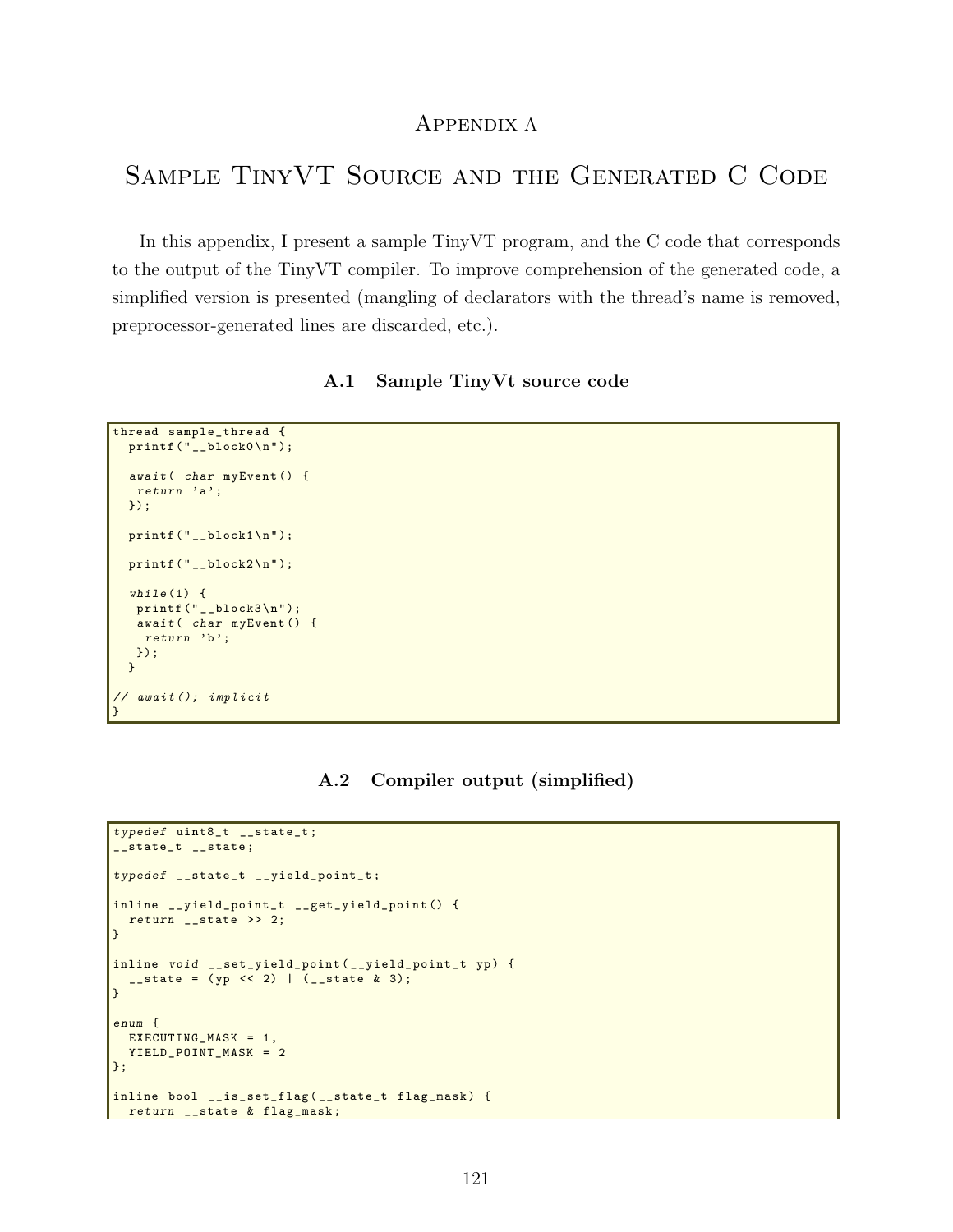```
inline void __set_flag ( __state_t flag_mask ) {
   __state |= flag_mask ;
}
 inline void __clear_flag(__state_t flag_mask) {
   __state &= "flag_mask;
}
// -----------------------------
 typedef uint16_t __next_block_t ;
 enum { YIELD_BLOCK = 0};
// ----------------------------
\frac{1}{2} block implementations (returning next block id)
__next_block_t __block0 () {
 printf('_{-}block0\nu');__set_yield_point (1);
 return YIELD_BLOCK ;
\vert__next_block_t __block1 () {
 print(' - block1 \n\cdot \n;
  return 2;
\mathbf{R}__next_block_t __block2 () {
 printf(" _ _blue \> 2\n");
  if(1)return 3;
  else
    return 5;
\vert__next_block_t __block3 () {
  printf("_blklock3\nu");
  return 4;
}
__next_block_t __block4 () {
  __set_yield_point (2);
  return YIELD_BLOCK ;
\mathcal{F}__next_block_t __block5 () {
  __set_yield_point (3);
 return YIELD_BLOCK ;
\vert }
// -----------------------------
// dispatch next block ( specified by id of block )
__next_block_t __dispatch_next_block ( __next_block_t next___block ) {
  switch ( next___block ) {
    case 0: return __block0();
    case 1: return __block1();
    case 2: return __block2 ();
    case 3: return __block3();
    case 4: return __block4 (); // yield hitting await 2
     case 5: return __block5 (); // yield hitting await 3
     default: return YIELD_BLOCK;
  }
}
// -----------------------------
// inlined event handlers
```
 $\mathsf{R}$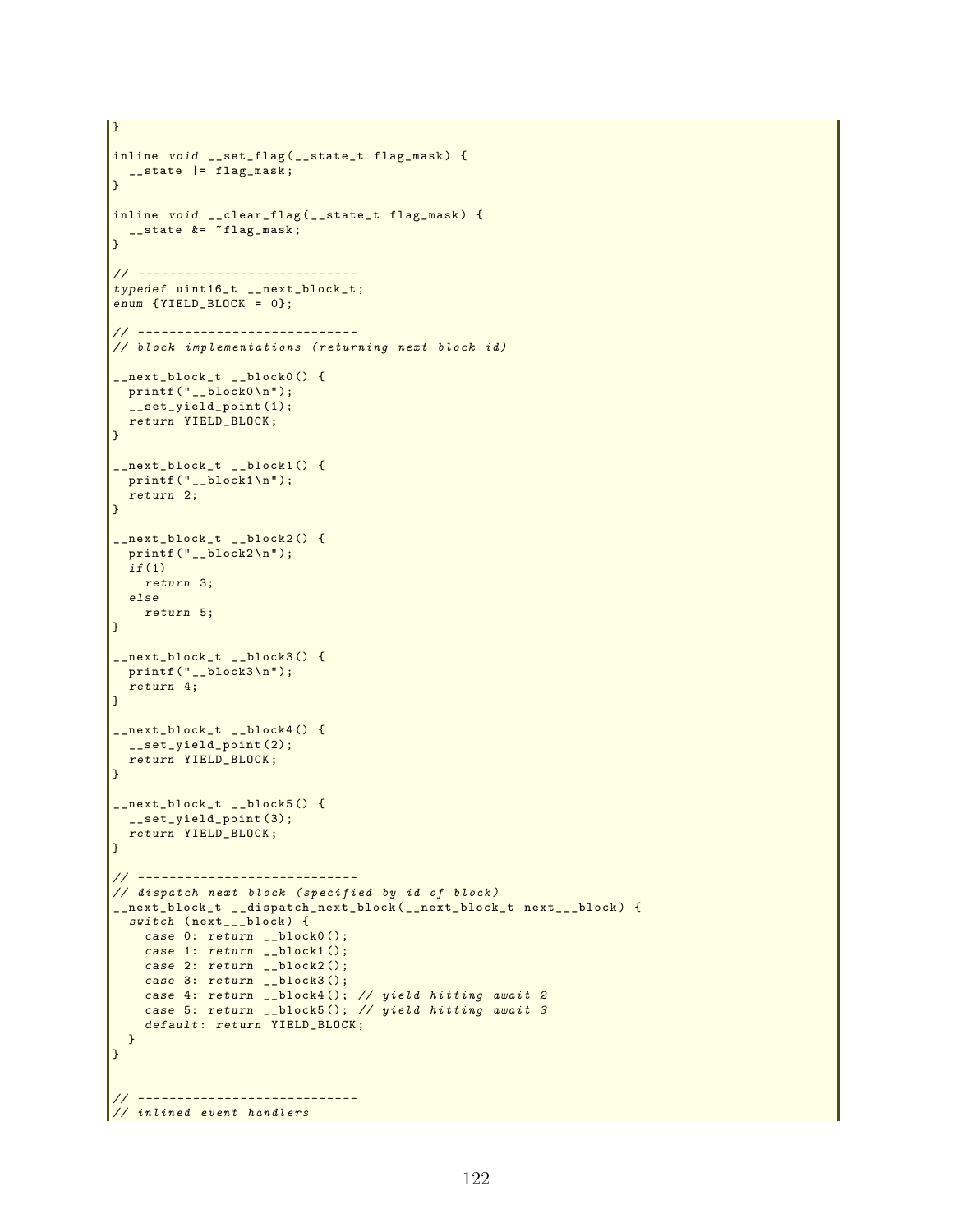```
char __myEvent_await1 () {
  char __rval ;
  {
    printf ("myEvent inlined in await1\n");
    \_rval = 'a';}
  __next_block_t next___block = 1;
  while ((next_{--}block = _{dispatch\_next\_block(new\_block)) != YIELD_BLOCK);
  __clear_flag ( EXECUTING_MASK );
 return __rval ;
\mathbf{R}char __myEvent_await2 () {
  char __rval;
 printf ("myEvent inlined in await2\n");
  \frac{\text{1}}{\text{1}} = \frac{\text{1}}{\text{1}} b';
   {\tt _{next\_block\_t} \ next\_block} = 2;
 while ((next_{\_o}block = \_dispatch{\_next_block} (next_{\_o}block)) := YIELD{\_BLOCK};__clear_flag (EXECUTING_MASK);
 return __rval ;
\vert }
char __myEvent_halt () {
 printf ("Unexpected myEvent\n");
  while (1);return myEvent_halt ();
\vert// -----------------------------
// event handler stubs
char myEvent () {
 if( __is_set_flag ( EXECUTING_MASK ))
   return myEvent_halt ();
  __set_flag (EXECUTING_MASK);
  switch ( __get_yield_point ()) {
    case 1: return __myEvent_await1();
    case 2: return __myEvent_await2 ();
    default: return __myEvent_halt();
  }
\vertvoid initEvent () {
  _{-}next_block_t _{-}next_block = 1;
  __set_flag (EXECUTING_MASK);
  while ((_\texttt{next\_block} = \texttt{\_dist} \cdot \texttt{select\_next\_block}) = \texttt{YIELD\_BLEUOK});__clear_flag(EXECUTING_MASK);
}
```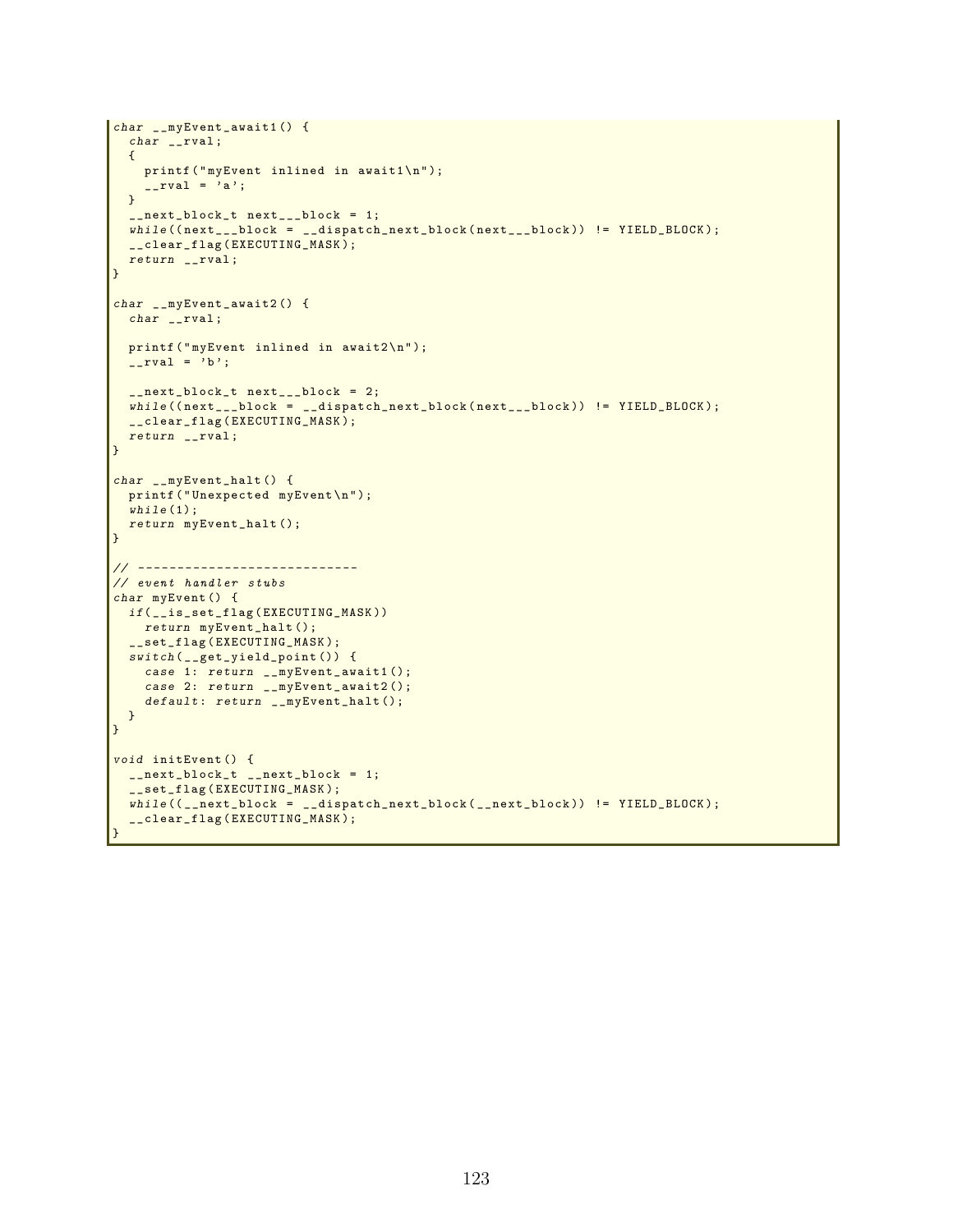# Appendix B

# <span id="page-133-0"></span>Formal Semantics of TinyVT Automata in AsmL

The structural, behavioral and compositional semantics of TinyVT automata are described using the ASM approach in the AsmL language. Below, I provide the corresponding AsmL sources — a collection of AsmL structures and abstract classes. Also, a sample code that demonstrates how these abstract classes can be instantiated to allow for simulating a composition of TAs is presented.

B.1 Static, behavioral and compositional semantics

```
// Abstract data model
class State
  const name as String
  const initial as Boolean
structure Transition
  const src as State
 const dst as State
  const action as String
abstract class AbstractTA
 abstract property inputActions as Set of String
    get
  abstract property outputActions as Set of String
    get
  abstract property internalActions as Set of String
    get
  abstract property states as Set of State
    get
  abstract property transitions as Set of Transition
    get
interface IAbstractTA
  property inputActions as Set of String
    get
  property outputActions as Set of String
    get
  property internalActions as Set of String
    get
abstract class AbstractTA implements IAbstractTA
abstract class AbstractComposite implements IAbstractTA
  abstract property components as Set of IAbstractTA
    get
  property inputActions as Set of String
    get
      return { a | c in components , a in c. inputActions } - internalActions
  property outputActions as Set of String
    get
     return \{ a \mid c \text{ in components, } a \text{ in c.} outputActions \} - internalActions
  property internalActions as Set of String
    get
      return { a | c in components, a in c. internalActions } union sharedActions
  property sharedActions as Set of String
```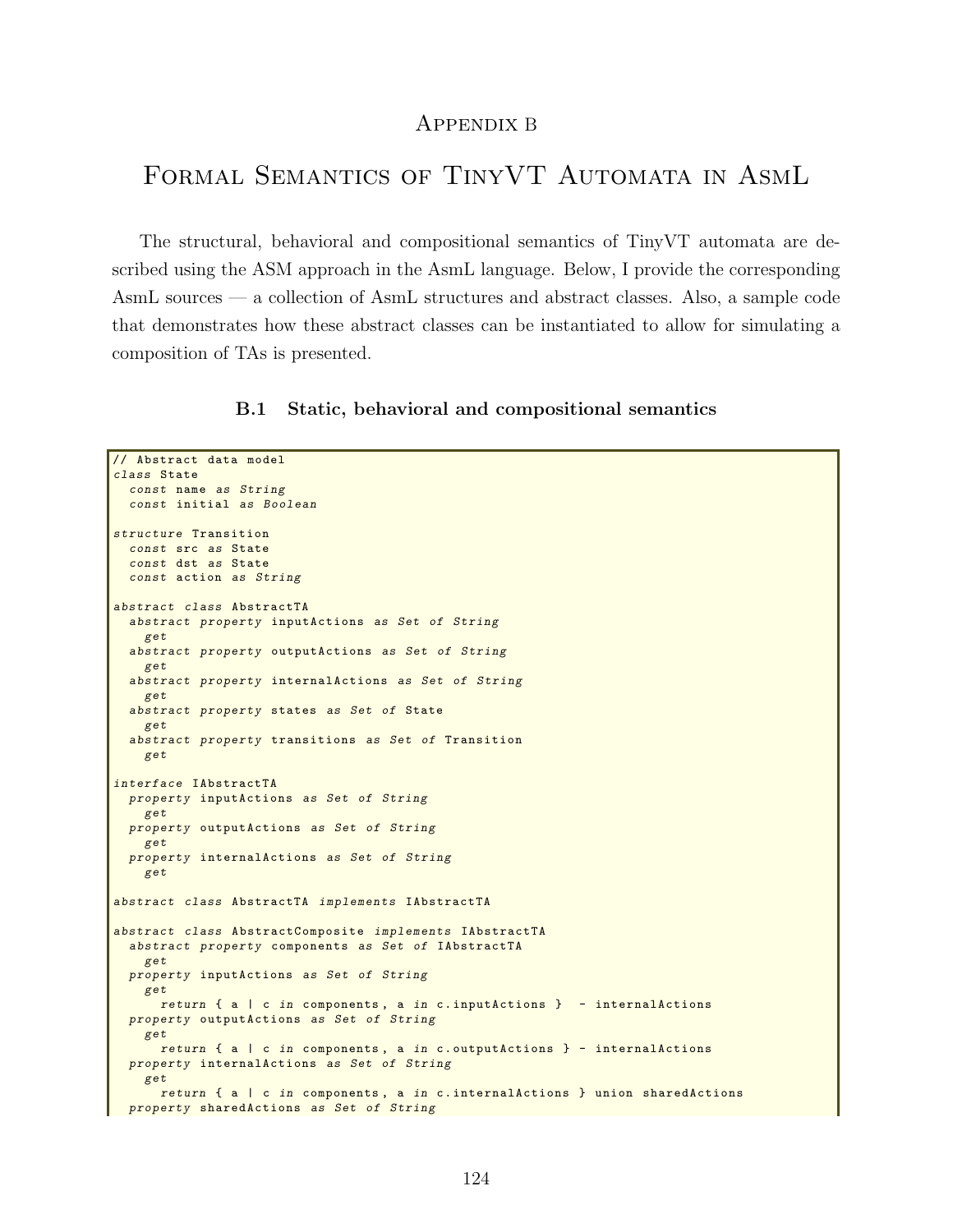```
get
      return { a | c in components , a in c. inputActions }
             intersect { a | c in components, a in c. outputActions }
// Abstract behavioral model
class State
  var active as Boolean
  State (name as String, initial as Boolean)
      active = initial
abstract class AbstractTA
 Step (a as String?) as String
    require Accepts (a)
   let transition = any t | t in EnabledTransitions(a)
    step
      transition . src . active := false
      transition . dst . active := true
      return transition . action
  CurrentState () as State
   let activeStates as Set of State = \{s \mid s \text{ in states where } s \text{ .active = true }\}require Size (activeStates) = 1return any s | s in activeStates
  Accepts (a as String?) as Boolean
    return Size (EnabledTransitions (a)) > 0
  EnabledTransitions (a as String?) as Set of Transition
   if a = nullreturn EnabledOutputTransitions () union EnabledInternalTransitions ()
    else
      return EnabledInputTransitions (a )
  EnabledOutputTransitions () as Set of Transition
    return \{ t | t in transitions where t.s <math>r = CurrentState () and
             t. action in outputActions }
  EnabledInternalTransitions () as Set of Transition
   return { t | t in transitions where t. src = CurrentState () and
             t. action in internalActions }
  EnabledInputTransitions (a as String) as Set of Transition
   if Size (EnabledOutputTransitions ()) = 0 and Size (EnabledInternalTransitions ()) = 0
      return \{ t | t in transitions where t.src = CurrentState() and
             a in inputActions and t. action = a}
    else
      return {}
  WriteCurrentState ()
    Write ( Current State ( ) . name + " " )
interface IAbstractTA
  Accepts (a as String) as Boolean
  Step (a as String?) as String
  WriteCurrentState ()
abstract class AbstractTA implements IAbstractTA
abstract class AbstractComposite implements IAbstractTA
  Step (a as String?) as String
   require Accepts (a)
    if \ a = nullstep
        return OutputOrInternalStep ()
    else
      step
   return InputStep(a)
```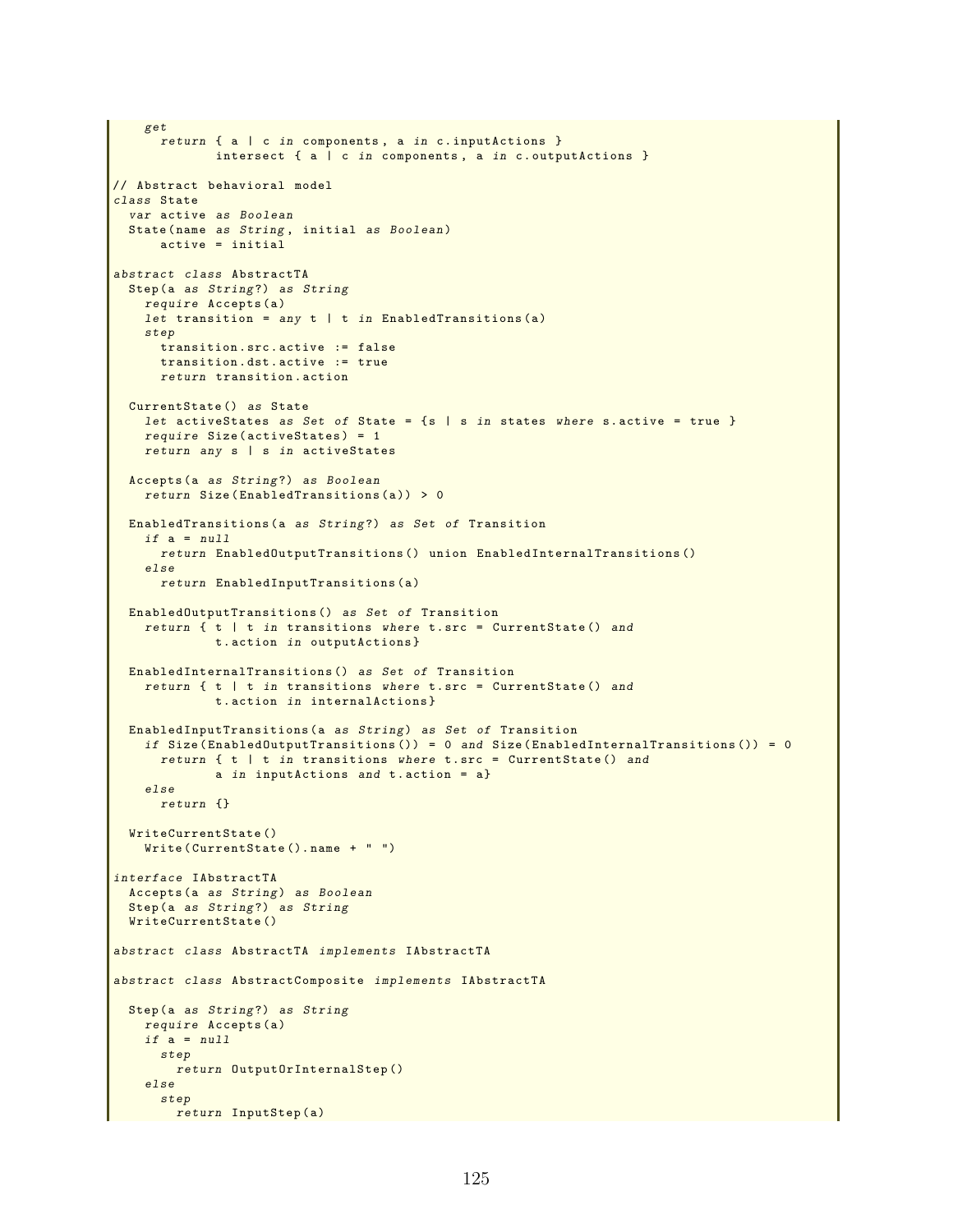```
// if input event is not null, the event is sent to the TA that
// accepts it , and null will be returned
InputStep ( a as String ) as String
 let cs as Set of IAbstractTA = {c | c in components where a in c. inputActions }
  // assert that there's only one such component
  require Size ( cs) = 1choose c in cs
    return c. Step (a)
// if input event is null, a TA which can move (i.e. can take an output
\sqrt{2} or an internal step) will step, if the output is consumed by another
// TA, both will step, if not, the output will be returned
OutputOrInternalStep () as String
    let cs as Set of IAbstractTA = { c | c in components where c. Accepts (null) }
    choose c in cs
      let outputAction = c. Step (null)
      if outputAction in sharedActions
       return InputStep ( outputAction )
      else
       return outputAction
Accepts (a as String?) as Boolean
 if (a = null)return ( exists c in components where c. Accepts (a))
  else
    if Accepts (null)
      return false
    else
      return ( exists c in components where c. Accepts (a) and a in inputActions )
WriteCurrentState ()
  step foreach ta in components
    ta . WriteCurrentState ()
    Write (" ")
  WriteLine ("")
```
# B.2 Example of a concrete system

The following code illustrates an instantiation of the abstract classes that define structural and behavioral semantics of TinyVT automata and composition of TinyVT automata.

```
// concrete classes
class TA extends AbstractTA
 var states_ as Set of State
 var inputActions_ as Set of String
 var outputActions_ as Set of String
 var internalActions_ as Set of String
 var transitions_ as Set of Transition
 override property states as Set of State
   get
     return states_
 override property inputActions as Set of String
   get
     return inputActions_
 override property outputActions as Set of String
   get
     return outputActions_
 override property internalActions as Set of String
   get
     return internalActions_
 override property transitions as Set of Transition
```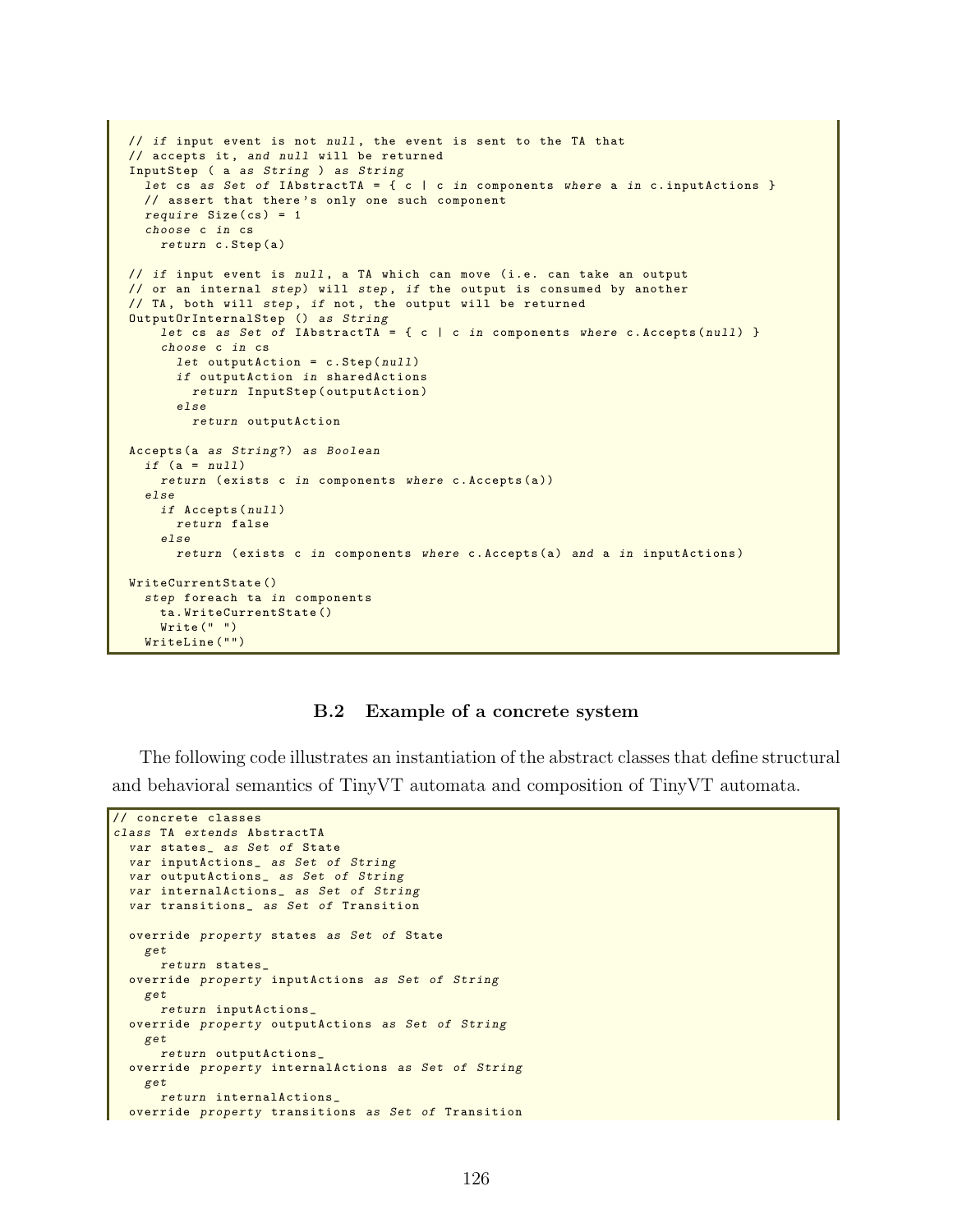```
get
      return transitions_
class Composite extends AbstractComposite
  var components_ as Set of IAbstractTA
  override property components as Set of IAbstractTA
    get
      return components_
class MySystem
  var conf as Composite
  // send an input to the composite and drive by feeding in nulls
  // until an output is returned
  React (e as String) as String
   var a as String
    step
      a := \text{conf}.Step(e)conf . WriteCurrentState ()
    step until a in conf . outputActions
      a := \text{conf}.Step(null)conf . WriteCurrentState ()
    step
      conf . WriteCurrentState ()
    step
      return a
Main ()
  step
   // actions
    onReq = " onReq "
    onResp = " onResp "
    startReq = " startReq "
    startResp = " startResp "
   // states of TA0
    s0_0 = new State("s0_0", true)s0_1 = new State (" s0_1 ", false )
    s0_2 = new State (" s0_2 ", false )
    s0_3 = new State ("s0_3", false)
    // transitions of TA0
    t0_01 = Transition (s0_0, s0_1, startReg)t0_12 = Transition(s0_1, s0_2, onReg)t0_23 = Transition (s0_2, s0_3, onResp)
    t0_30 = Transition (s0_3, s0_0, startRes)// instantiate TA0
    ta0 = new TA({s0_0, s0_1, s0_2, s0_3},{"startReq","onResp"},{"onReq","startResp"},
             {} ,{ t0_01 , t0_12 , t0_23 , t0_30 })
    // states of TA1
    s1_0 = new State ("s1_0", true)
    s1_1 = new State ("s1_1", false)
    // transitions of TA1
    t1_01 = Transition (s1_0, s1_1, onReq)
    t1_10 = Transition (s1_1, s1_0, \text{on}Resp)
    // instantiate TA1
    ta1 = new TA({s1_0, s1_1}, {"onReq"},{"onResp"},{}},{t_1_0, t_1_1_0}// instantiate the composition of TA0 and TA1
    conf = new Composite({ta0, ta1})// instantiate the system
    sys = new MySystem ( conf )
    // start the system with startReq as an input
  step
    WriteLine ("Input event: " + startReq)
    f = sys. React (startReq)
  step
    WriteLine ("Output event: " + f)
```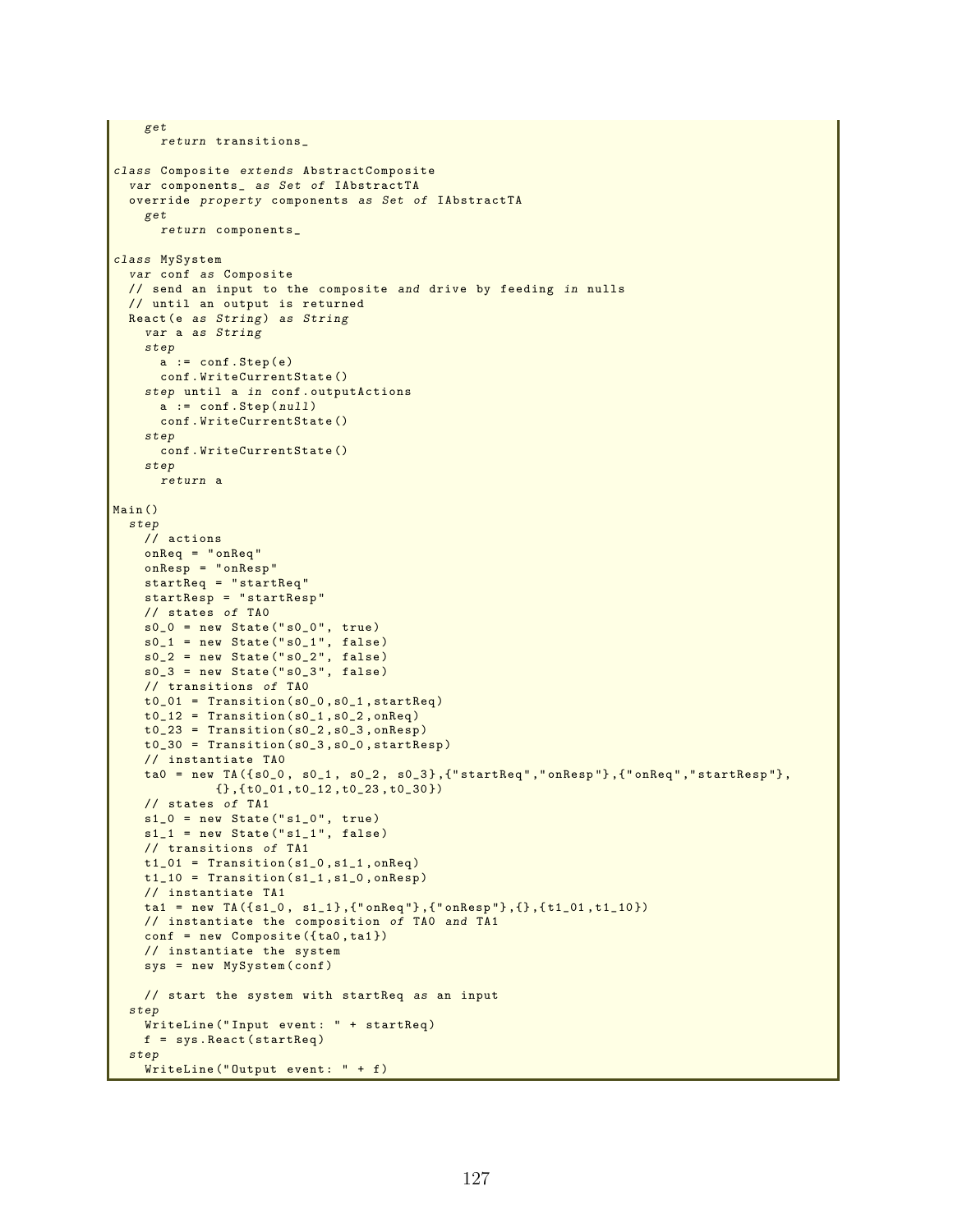# **REFERENCES**

- [1] Abrach, H., Bhatti, S., Carlson, J., Dai, H., Rose, J., Sheth, A., Shucker, B., Deng, J., and Han, R. Mantis: system support for multimodal networks of in-situ sensors. 2nd ACM International Workshop on Wireless Sensor Networks and Applications (WSNA) (2003), 50–59. [2.1.2,](#page-26-0) [2.7](#page-70-0)
- [2] Adya, A., Howell, J., Theimer, M., Bolosky, W. J., , and Douceur, J. R. Cooperative task management without manual stack management. Proceedings of the USENIX Annual Technical Conference (2002), 289–302. [1.3.1,](#page-13-0) [2.1.2](#page-24-0)
- [3] ANDRÉ, C. Representation and analysis of reactive behaviors: A synchronous approach. In Proc. CESA 96 (jul 1996). [2.1.3](#page-27-0)
- [4] ANLAUFF, M. Xasm an extensible, component-based asm language. In ASM '00: Proceedings of the International Workshop on Abstract State Machines, Theory and Applications (London, UK, 2000), Springer-Verlag, pp. 69–90. [3.5.2](#page-96-0)
- <span id="page-137-0"></span>[5] Ball, T., Majumdar, R., Millstein, T., and Rajamani, S. K. Automatic predicate abstraction of c programs. SIGPLAN Not. 36, 5 (2001), 203–213. [3.8.4](#page-122-0)
- [6] Benveniste, A., Caspi, P., Edwards, S. A., Halbwachs, N., Guernic, P. L., AND DE SIMONE, R. The synchronous languages 12 years later. Proceedings of the IEEE 91, 1 (2003), 64–83. [2.1.3](#page-27-0)
- [7] Berry, G., and Gonthier, G. The esterel synchronous programming language: Design, semantics, implementation. Science of Computer Programming 19, 2 (1992), 87–152. [2.1.3](#page-27-0)
- [8] Bhatti, S., Carlson, J., Dai, H., Deng, J., Rose, J., Sheth, A., Shucker, B., Gruenwald, C., Torgerson, A., and Han, R. Mantis os: an embedded multithreaded operating system for wireless micro sensor platforms. Mob. Netw. Appl. 10, 4 (2005), 563–579. [1.2.1,](#page-11-0) [2.1.2,](#page-26-0) [2.7,](#page-70-0) [2.8.1](#page-78-0)
- <span id="page-137-1"></span>[9] BOEHM, H. J. Threads cannot be implemented as a library. Tech. rep., Hewlett-Packard, nov 2004. [3.2,](#page-89-0) [3.9,](#page-122-1) [4.1,](#page-126-0) [4.2](#page-127-0)
- [10] BÖRGER, E. High level system design and analysis using abstract state machines. In FM-Trends 98: Proceedings of the International Workshop on Current Trends in Applied Formal Method (London, UK, 1999), Springer-Verlag, pp. 1–43. [3.5](#page-94-0)
- [11] Butler, Z., Corke, P., Peterson, R., and Rus, D. Networked cows: Virtual fences for controlling cows. In Proc. of WAMES (2004). [1.1](#page-10-0)
- [12] Castillo, G. D. The asm workbench a tool environment for computer-aided analysis and validation of abstract state machine models tool demonstration. In TACAS 2001: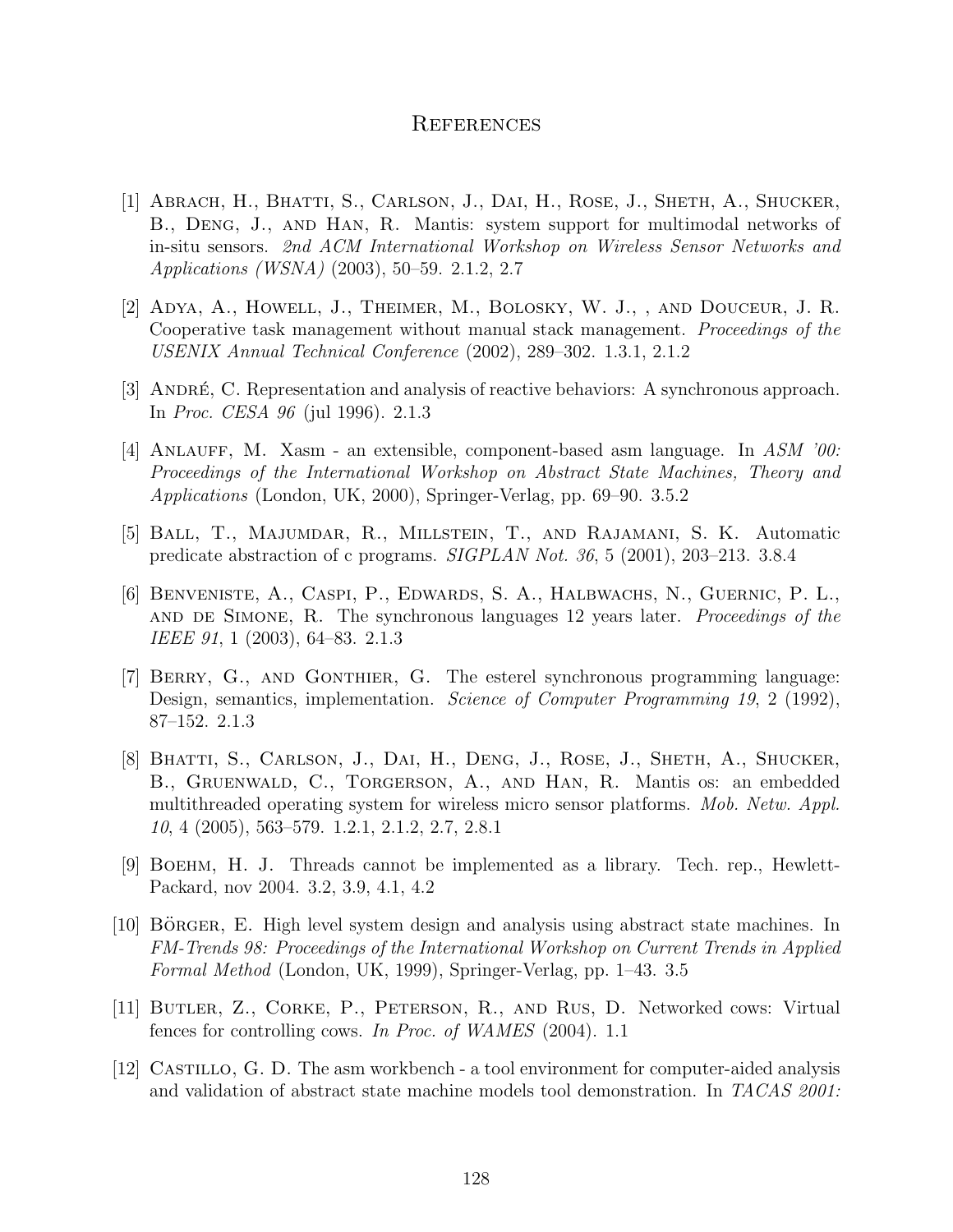Proceedings of the 7th International Conference on Tools and Algorithms for the Construction and Analysis of Systems (London, UK, 2001), Springer-Verlag, pp. 578–581. [3.5.2](#page-96-0)

- [13] Cha, H., Choi, S., Jung, I., Kim, H., Shin, H., Yoo, J., and Yoon, C. The retos operating system: kernel, tools and applications. In IPSN '07: Proceedings of the 6th international conference on Information processing in sensor networks (New York, NY, USA, 2007), ACM Press, pp. 559–560. [1.2.1,](#page-11-0) [2.1.1,](#page-20-0) [2.1.2](#page-26-1)
- <span id="page-138-1"></span>[14] Chen, K., Sztipanovits, J., and Neema, S. Toward a semantic anchoring infrastructure for domain-specific modeling languages. In  $EMSOFT$  '05: Proceedings of the 5th ACM international conference on Embedded software (New York, NY, USA, 2005), ACM, pp. 35–43. [3.3,](#page-91-0) [3.9](#page-124-0)
- [15] Cheong, E., Liebman, J., Liu, J., , and Zhao, F. Tinygals: A programming model for event-driven embedded systems. Proceedings of the 18th Annual ACM Symposium on Applied Computing (SAC'03) (mar 2003). [2.1.1](#page-23-0)
- [16] Cheong, E., and Liu, J. galsc: a language for event-driven embedded systems. Proceedigs of Design, Automation and Test in Europe 2 (2005), 1050–1055. [2.1.1](#page-23-0)
- [17] COOK, J., COHEN, E., AND REDMAND, T. A formal denotational semantics for c. Tech. Rep. 409D, Trusted Information Systems, sep 1994. [3.4.1](#page-91-1)
- [18] Cook, J., and Subramanian, S. A formal semantics for c in nqthm. Tech. Rep. 517D, Trusted Information Systems, oct 1994. [3.4.1](#page-91-1)
- <span id="page-138-0"></span>[19] de Alfaro, L., de Alfaro, L., and Henzinger, T. A. Interface automata. SIGSOFT Softw. Eng. Notes 26, 5 (2001), 109–120. [3.8.1](#page-109-0)
- <span id="page-138-2"></span>[20] Dunkels, A. Programming Memory-Constrained Networked Embedded Systems. PhD thesis, Swedish Institute of Computer Science, Feb. 2007. [1.2.3,](#page-12-0) [2.1.2,](#page-24-1) [4.2](#page-127-0)
- [21] Dunkels, A., Finne, N., Eriksson, J., and Voigt, T. Run-time dynamic linking for reprogramming wireless sensor networks. In SenSys '06: Proceedings of the 4th international conference on Embedded networked sensor systems (New York, NY, USA, 2006), ACM Press, pp. 15–28. [2.1.2](#page-27-1)
- [22] DUNKELS, A., GRNVALL, B., AND VOIGT, T. Contiki a lightweight and flexible operating system for tiny networked sensors.  $EmNetSI$  (nov 2004). [2.1.2,](#page-24-1) [2.8.4](#page-80-0)
- [23] DUNKELS, A., SCHMIDT, O., AND VOIGT, T. Using protothreads for sensor node programming. The Workshop on Real-World Wireless Sensor Networks (jun 2005). [2.1.2](#page-24-1)
- [24] DUTTA, P., GRIMMER, M., ARORA, A., BIBYK, S., AND CULLER, D. Design of a wireless sensor network platform for detecting rare, random, and ephemeral events. In Proc. of IPSN/SPOTS (Apr. 2005). [1.1](#page-10-0)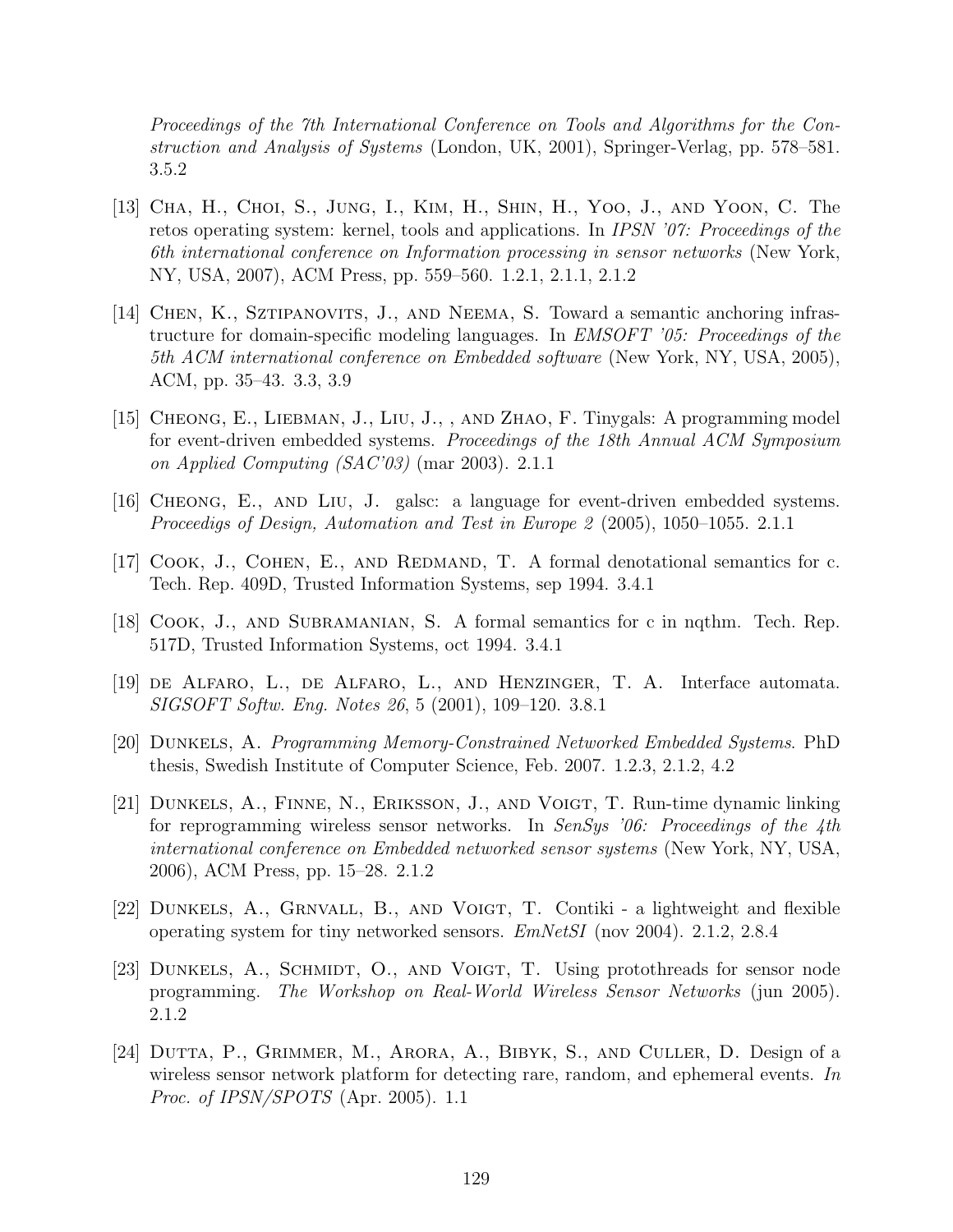- [25] Edwards, S. A. The Specification and Execution of Heterogeneous Synchronous Reactive Systems. PhD thesis, University of California, Berkeley, 1997. [2.1.3](#page-27-0)
- [26] ENGLER, D. R., KAASHOEK, M. F., AND O'TOOLE, J. Exokernel: An operating system architecture for application-level resource management. Symposium on Operating Systems Principles (1995), 251–266. [2.1.1](#page-21-0)
- [27] Fok, C.-L., Roman, G.-C., and Lu, C. Mobile agent middleware for sensor networks: An application case study. In Proc. of the 4th Int. Conf. on Information Processing in Sensor Networks (IPSN'05) (April 2005), IEEE, pp. 382–387. [2.7](#page-70-0)
- [28] FOR STANDARDIZATION, I. O. ISO/IEC 9899-1999, Programming Languages C. 1999. [2.5](#page-36-0)
- [29] GAJSKI, D. D., AND RAMACHANDRAN, L. Introduction to high-level synthesis. IEEE Design and Test of Computers 11, 4 (oct/dec 1994), 44–54. [2.1.3](#page-27-0)
- <span id="page-139-0"></span>[30] Gamma, E., Helm, R., Johnson, R., and Vlissides, J. Design Patterns: Elements of Reusable Object-Oriented Software. Addison-Wesley, nov 1994. [3.8.3](#page-114-0)
- [31] Gay, D., Levis, P., and Culler, D. Software design patterns for tinyos. In LCTES '05: Proceedings of the 2005 ACM SIGPLAN/SIGBED conference on Languages, compilers, and tools for embedded systems (New York, NY, USA, 2005), ACM Press, pp. 40– 49. [1.2.3](#page-12-0)
- [32] Gay, D., Levis, P., v. Behren, R., Welsh, M., Brewer, E., and Culler, D. The nesc language: A holistic approach to networked embedded systems. SIGPLAN (2003). [1.2.1,](#page-11-0) [1.2.3,](#page-12-0) [1.5,](#page-17-0) [2.1.1,](#page-22-0) [2.1.4,](#page-29-0) [2.6.1](#page-47-0)
- [33] Gu, L., and Stankovic, J. A. t-kernel: providing reliable os support to wireless sensor networks. In SenSys '06: Proceedings of the 4th international conference on Embedded networked sensor systems (New York, NY, USA, 2006), ACM Press, pp. 1– 14. [1.2.1,](#page-11-0) [1.2.2](#page-11-1)
- <span id="page-139-1"></span>[34] Gurevich, Y. Evolving algebras 1993: Lipari guide. 9–36. [1.5,](#page-17-0) [1.6,](#page-18-0) [3.5,](#page-94-0) [3.9,](#page-123-0) [4.1](#page-126-0)
- <span id="page-139-2"></span>[35] Gurevich, Y., and Huggins, J. K. [1.6,](#page-18-0) [3.4.1,](#page-91-1) [3.6,](#page-99-0) [1,](#page-99-1) [3.6.1,](#page-100-0) [3.9,](#page-123-0) [4.1](#page-126-0)
- [36] GUREVICH, Y., ROSSMAN, B., AND SCHULTE, W. Semantic essence of asml. *Theor.* Comput. Sci. 343, 3 (2005), 370–412. [3.5.2](#page-96-0)
- <span id="page-139-3"></span>[37] Gurevich, Y., Schulte, W., and Veanes, M. Toward industrial strength abstract state machines. Tech. Rep. MSR-TR-2001-98, Microsoft Research, oct 2001. [1.5,](#page-17-0) [1.6,](#page-18-0) [3.5.2,](#page-96-0) [3.9,](#page-124-0) [4.1](#page-126-0)
- [38] GUTTAG, J. V., AND HORNING, J. J. The algebraic specification of abstract data types. Acta Inf. 10 (1978), 27–52. [3.1.5](#page-89-1)
- [39] G.Wener-Allen, Johnson, J., Ruiz, M., Lees, J., and Welsh, M. Monitoring volcanic eruptions with a wireless sensor networks. In Proc. of EWSN (2005). [1.1](#page-10-0)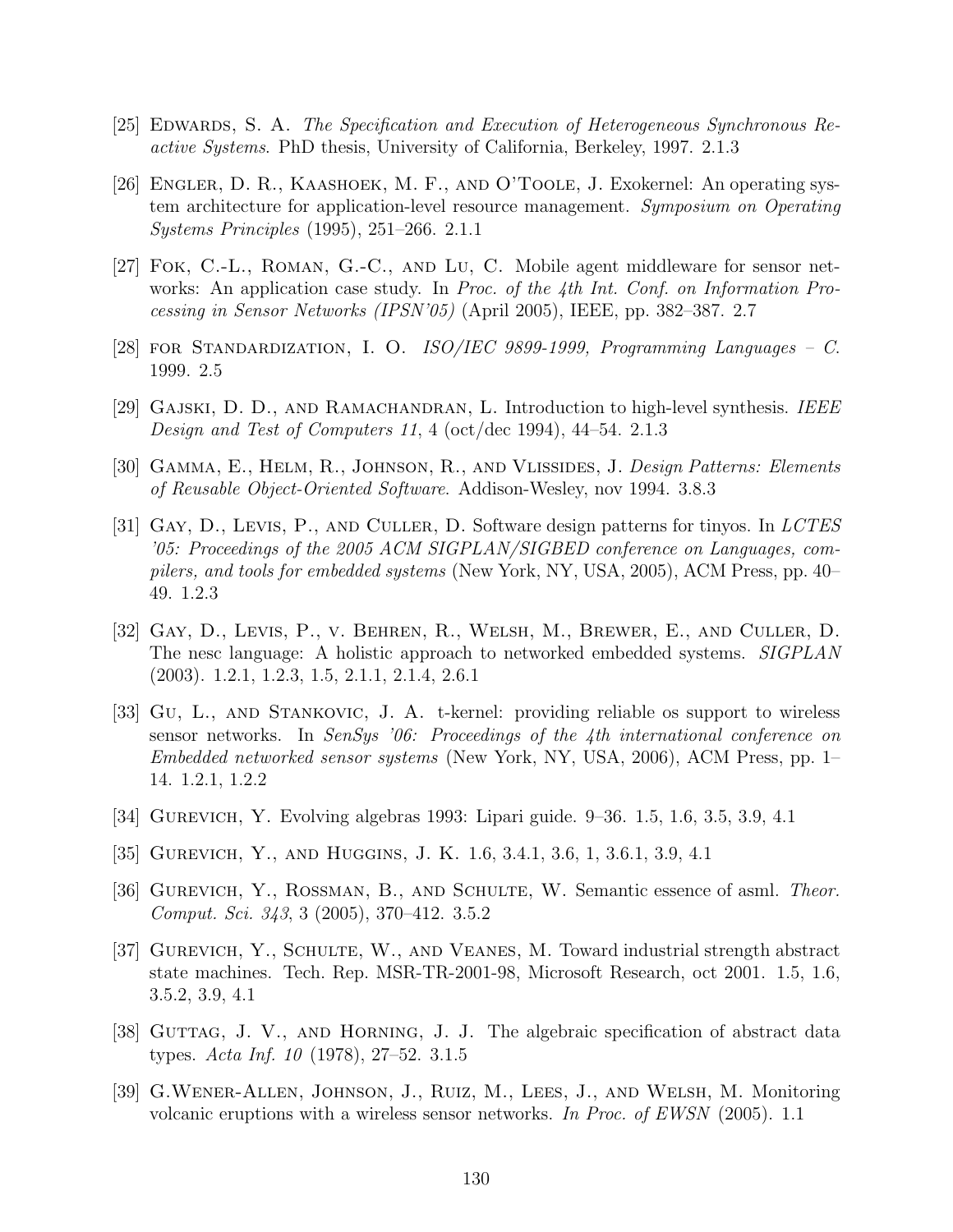- [40] Han, C., Kumar, R., Shea, R., Kohler, E., and Srivastava, M. A dynamic operating system for sensor nodes. In Proceedings of the 3rd international Conference on Mobile Systems, Applications, and Services (jun 2005), 163–176. [1.3.2,](#page-14-0) [1.5,](#page-17-0) [2.1.1,](#page-21-0) [2.7](#page-70-0)
- [41] HANDZISKI, V., J.POLASTRE, J.H.HAUER, C.SHARP, A.WOLISZ, AND D.CULLER. Flexible hardware abstraction for wireless sensor networks. In Proceedings of the 2nd European Workshop on Wireless Sensor Networks (EWSN 2005) (2005). [1.2.3](#page-12-0)
- [42] HAREL, D. Statecharts: A visual formalism for complex systems. Science of Computer Programming 8, 3 (June 1987), 231–274. [2.1.3](#page-27-0)
- [43] Hill, J., and Culler, D. Mica: a wireless platform for deeply embedded networks. IEEE Micro 22, 6 (2002), 12–24. [1.1](#page-10-0)
- <span id="page-140-0"></span>[44] HILL, J., SZEWCZYK, R., WOO, A., HOLLAR, S., CULLER, D., , AND PISTER, K. System architecture directions for network sensors. Proc. of the 9th International Conference on Architectural Support for Programming Languages and Operating Systems (ASPLOS-IX) (nov 2000). [1.2.1,](#page-11-0) [1.3.2,](#page-14-0) [1.5,](#page-17-0) [2.1.1,](#page-22-0) [2.6.1,](#page-47-0) [2.8.4,](#page-80-0) [4.2](#page-127-0)
- [45] Hoare, C. A. R. An axiomatic basis for computer programming. Commun. ACM 12, 10 (1969), 576–580. [3.1.5](#page-88-0)
- [46] Kasten, O., and Rmer, K. Beyond event handlers: Programming wireless sensors with attributed state machines. The Fourth International Conference on Information Processing in Sensor Networks (IPSN) (apr 2005). [1.2.1,](#page-11-0) [2.1.3](#page-27-0)
- [47] Koshy, J., and Pandey, R. Vmstar: synthesizing scalable runtime environments for sensor networks. In SenSys '05: Proceedings of the 3rd international conference on Embedded networked sensor systems (New York, NY, USA, 2005), ACM Press, pp. 243– 254. [1.2.3,](#page-12-0) [2.1.2,](#page-27-1) [2.7](#page-70-0)
- [48] KOTHARI, N., GUMMADI, R., MILLSTEIN, T., AND GOVINDAN, R. Reliable and efficient programming abstractions for wireless sensor networks. In *Proceedings of the* ACM SIGPLAN Conference on Programming Language Design and Implementation (PLDI 2007) (jun 2007). [2.1.4](#page-29-0)
- [49] LAURER, H. C., AND NEEDHAM, R. M. On the duality of operating system structures. SIGOPS Operating Systems Review 13, 2 (1979), 3–19. [1.3.1,](#page-13-0) [2.1.2](#page-24-0)
- [50] LÉDECZI, A., NÁDAS, A., VÖLGYESI, P., BALOGH, G., KUSÝ, B., SALLAI, J., PAP, G., DÓRA, S., MOLNÁR, K., MARÓTI, M., AND SIMON, G. Countersniper system for urban warfare. ACM Transactions on Sensor Networks 1, 1 (Nov. 2005), 153–177. [1.1,](#page-10-0) [1.2.1](#page-11-0)
- [51] LÉDECZI, A., VÖLGYESI, P., MARÓTI, M., SIMON, G., BALOGH, G., NÁDAS, A., KUSÝ, B., DÓRA, S., AND PAP, G. Multiple simultaneous acoustic source localization in urban terrain. In Proc. of IPSN (Apr. 2005). [1.1](#page-10-0)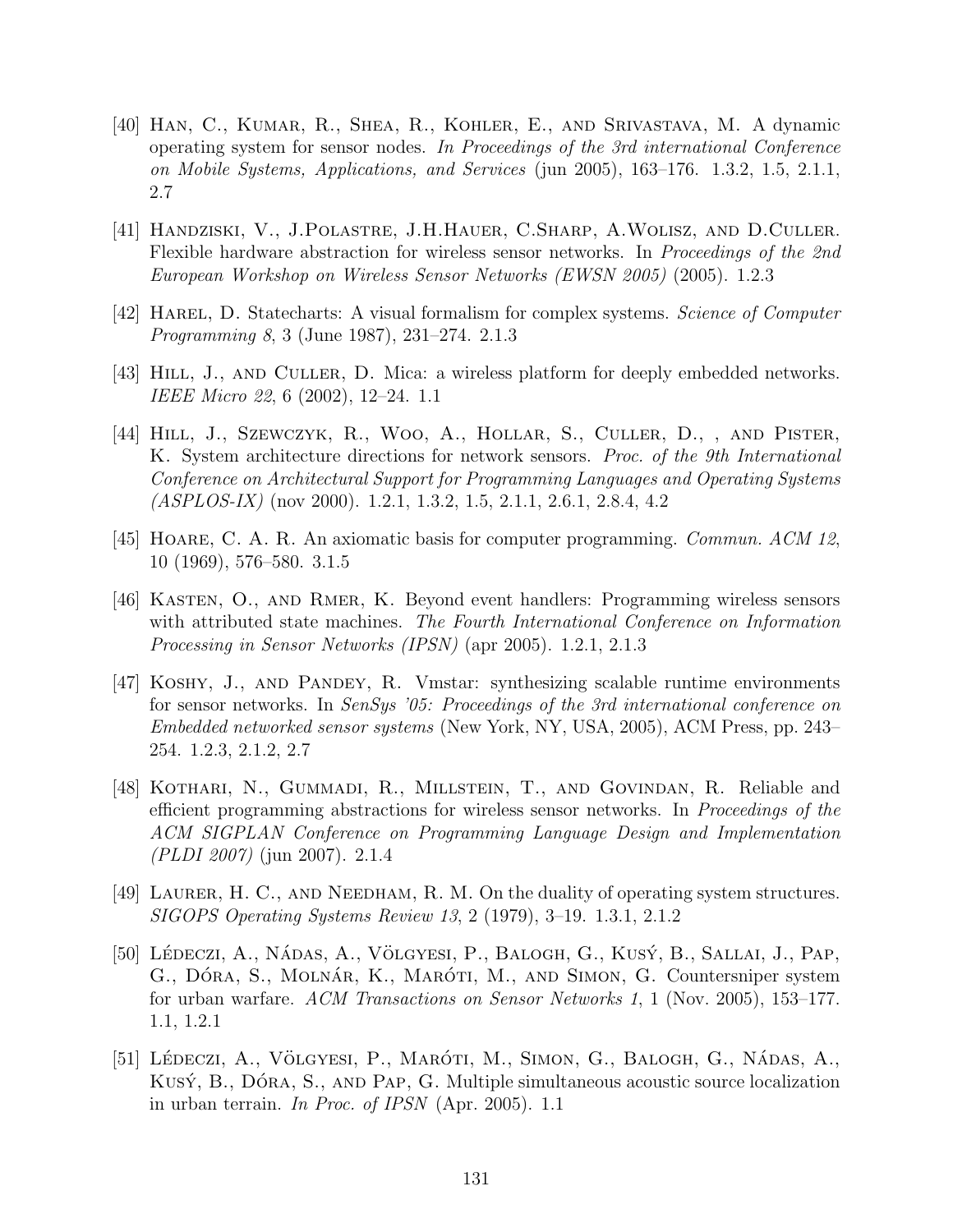- [52] Lee, E. What's ahead for embedded software? IEEE Computer (sep 2000), 16–26. [1.2.3,](#page-12-0) [1.3.1,](#page-13-0) [2.1.2](#page-24-0)
- [53] LEE, E. The problem with threads. *IEEE Computer* (feb 2006), 33–42. [1.3.1,](#page-13-0) [2.1.2](#page-24-0)
- [54] LEVIS, P., AND CULLER, D. Maté: a tiny virtual machine for sensor networks. In ASPLOS-X: Proceedings of the 10th international conference on Architectural support for programming languages and operating systems (New York, NY, USA, 2002), ACM Press, pp. 85–95. [1.2.3,](#page-12-0) [2.1.2](#page-27-1)
- [55] Levis, P., Gay, D., and Culler, D. Active sensor networks. In Proceedings of the 2nd USENIX/ACM Symposium on Network Systems Design and Implementation (NSDI) (may 2005). [1.2.3,](#page-12-0) [2.1.2,](#page-27-1) [2.7](#page-70-0)
- [56] LIU, H., ROEDER, T., WALSH, K., BARR, R., AND SIRER, E. G. Design and implementation of a single system image operating system for ad hoc networks. In MobiSys '05: Proceedings of the 3rd international conference on Mobile systems, applications, and services (New York, NY, USA, 2005), ACM, pp. 149–162. [2.7](#page-70-0)
- <span id="page-141-0"></span>[57] LYNCH, N. A., AND TUTTLE, M. R. Hierarchical correctness proofs for distributed algorithms. In PODC '87: Proceedings of the sixth annual ACM Symposium on Principles of distributed computing (New York, NY, USA, 1987), ACM, pp. 137–151. [3.8.1](#page-109-0)
- [58] MADDEN, S., FRANKLIN, M., HELLERSTEIN, J., AND HONG, W. Tag: a tiny aggregation service for ad-hoc sensor networks. In 5th Symposium on Operating Systems Design and Implementation (OSDI) (dec 2002). [1.2.3](#page-12-0)
- [59] Madden, S. R., Franklin, M. J., Hellerstein, J. M., and Hong, W. Tinydb: an acquisitional query processing system for sensor networks. ACM Trans. Database Syst. 30, 1 (2005), 122–173. [2.1.4](#page-29-1)
- [60] McCartney, W. P., and Sridhar, N. Abstractions for safe concurrent programming in networked embedded systems. In SenSys '06: Proceedings of the 4th international conference on Embedded networked sensor systems (New York, NY, USA, 2006), ACM, pp. 167–180. [2.7](#page-70-0)
- [61] Mosses, P. D. Action Semantics, vol. 26 of Cambridge Tracts in Theoretical Computer Science. Cambridge University Press, 1992. [3.1.4](#page-87-0)
- [62] NEWTON, R., MORRISETT, G., AND WELSH, M. The regiment macroprogramming system. In IPSN '07: Proceedings of the 6th international conference on Information processing in sensor networks (New York, NY, USA, 2007), ACM Press, pp. 489–498. [2.1.4,](#page-29-0) [2.7](#page-70-0)
- [63] NORRISH, M. C formalized in HOL. PhD thesis, Cambridge University, 1998. [3.4.1](#page-91-1)
- [64] Papaspyrou, N. A Formal Semantics for the C Programming Language. PhD thesis, 1998. [3.4.1](#page-91-1)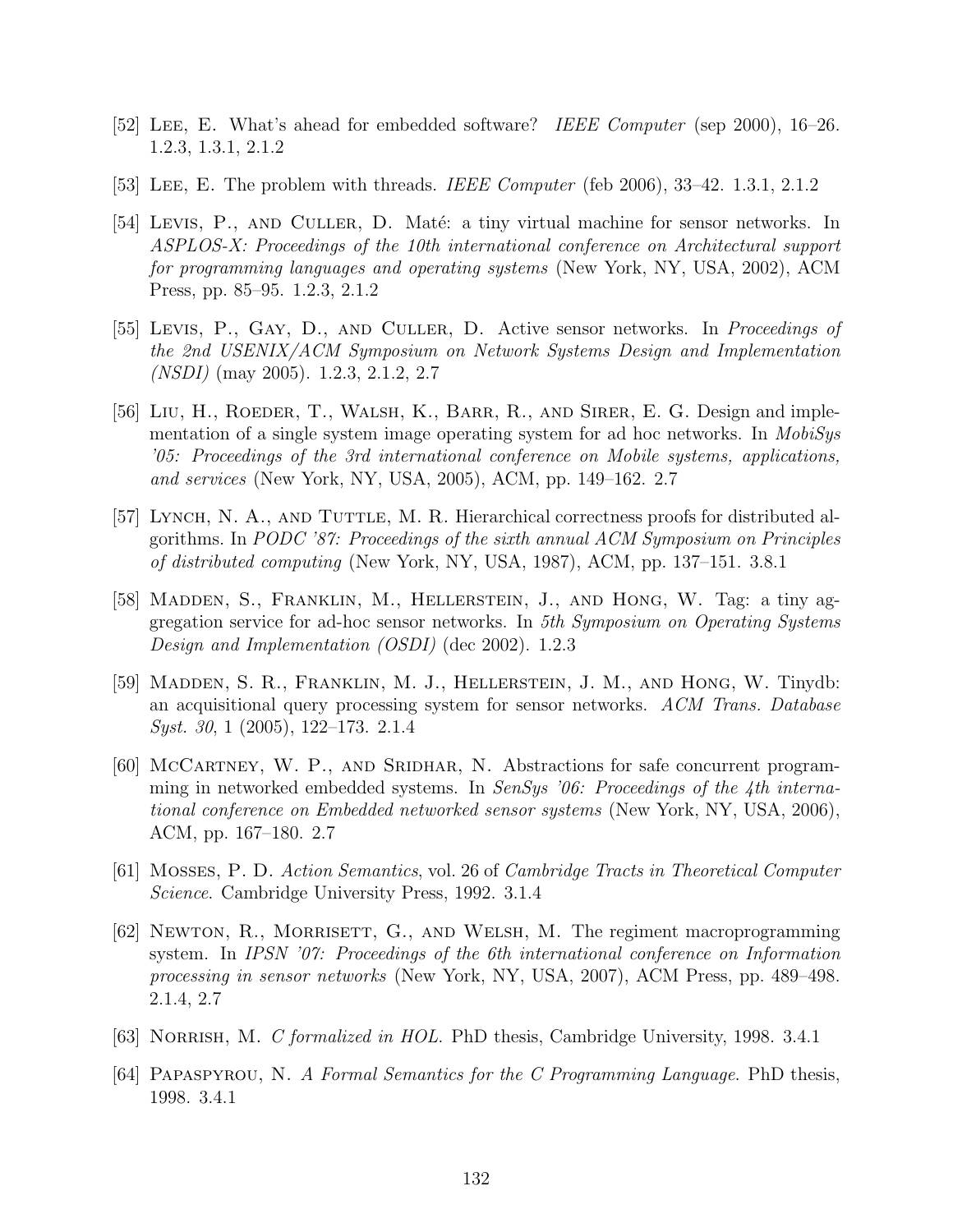- [65] PLOTKIN, G. D. A Structural Approach to Operational Semantics. Tech. Rep. DAIMI FN-19, University of Aarhus, 1981. [3.1.3](#page-86-0)
- [66] Polastre, J., Szewczyk, R., and Culler, D. Telos: Enabling ultra-low power wireless research. In Proc. of IPSN/SPOTS (Apr. 2005). [1.1](#page-10-0)
- [67] Rashid, R., Julin, D., Orr, D., Sanzi, R., Baron, R., Forin, A., Golub, D., AND JONES, M. B. Mach: a system software kernel. In *Proceedings of the 1989* IEEE International Conference, COMPCON (San Francisco, CA, USA, 1989), IEEE Comput. Soc. Press, pp. 176–178. [2.1.1](#page-21-0)
- [68] REGEHR, J., REID, A., AND WEBB, K. Eliminating stack overflow by abstract interpretation. Trans. on Embedded Computing Sys. 4, 4 (2005), 751–778. [2.1.1](#page-20-0)
- [69] Schmid, J. Executing asm specifications with asmgofer. Web page at: http://www.tydo.de/AsmGofer/, 1999. [3.5.2](#page-96-0)
- [70] Sethi, R. A case study in specifying the semantics of a programming language. In POPL '80: Proceedings of the 7th ACM SIGPLAN-SIGACT symposium on Principles of programming languages (New York, NY, USA, 1980), ACM, pp. 117–130. [3.4.1](#page-91-1)
- [71] Shnayder, V., Hempstead, M., rong Chen, B., Allen, G. W., and Welsh, M. Simulating the power consumption of large-scale sensor network applications. In SenSys (2004), pp. 188–200. [1.2.2](#page-11-1)
- [72] SIMON, G., MARÓTI, M., LÉDECZI, A., BALOGH, G., KUSÝ, B., NÁDAS, A., PAP, G., Sallai, J., and Frampton, K. Sensor network-based countersniper system. In In Proc. of ACM SenSys (New York, NY, USA, 2004), ACM Press, pp. 1–12. [1.1,](#page-10-0) [1.2.1](#page-11-0)
- [73] Slonneger, K., and Kurtz, B. L. Formal syntax and semantics of programming languages. Addison-Wesley Publishing Company, 1995. [3.1.2](#page-84-0)
- [74] Stoy, J. E. Denotational Semantics: The Scott-Strachey Approach to Programming Language Theory. MIT Press, Cambridge, MA, USA, 1981. [3.1.4](#page-86-1)
- [75] Titzer, B. L. Virgil: objects on the head of a pin. In OOPSLA '06: Proceedings of the 21st annual ACM SIGPLAN conference on Object-oriented programming systems, languages, and applications (New York, NY, USA, 2006), ACM Press, pp. 191–208. [1.2.1](#page-11-0)
- [76] v. Behren, R., Condit, J., and Brewer, E. Why events are a bad idea (for high-concurrency servers).  $HotOS$  IX (may 2003). [1.3.1,](#page-13-0) [2.1.2](#page-24-0)
- [77] Volgyesi, P., Balogh, G., Nadas, A., Nash, C., and Ledeczi, A. Shooter localization and weapon classification with soldier-wearable networked sensors. 5th International Conference on Mobile Systems, Applications, and Services (MobiSys) (2007). [1.1,](#page-10-0) [1.2.1](#page-11-0)